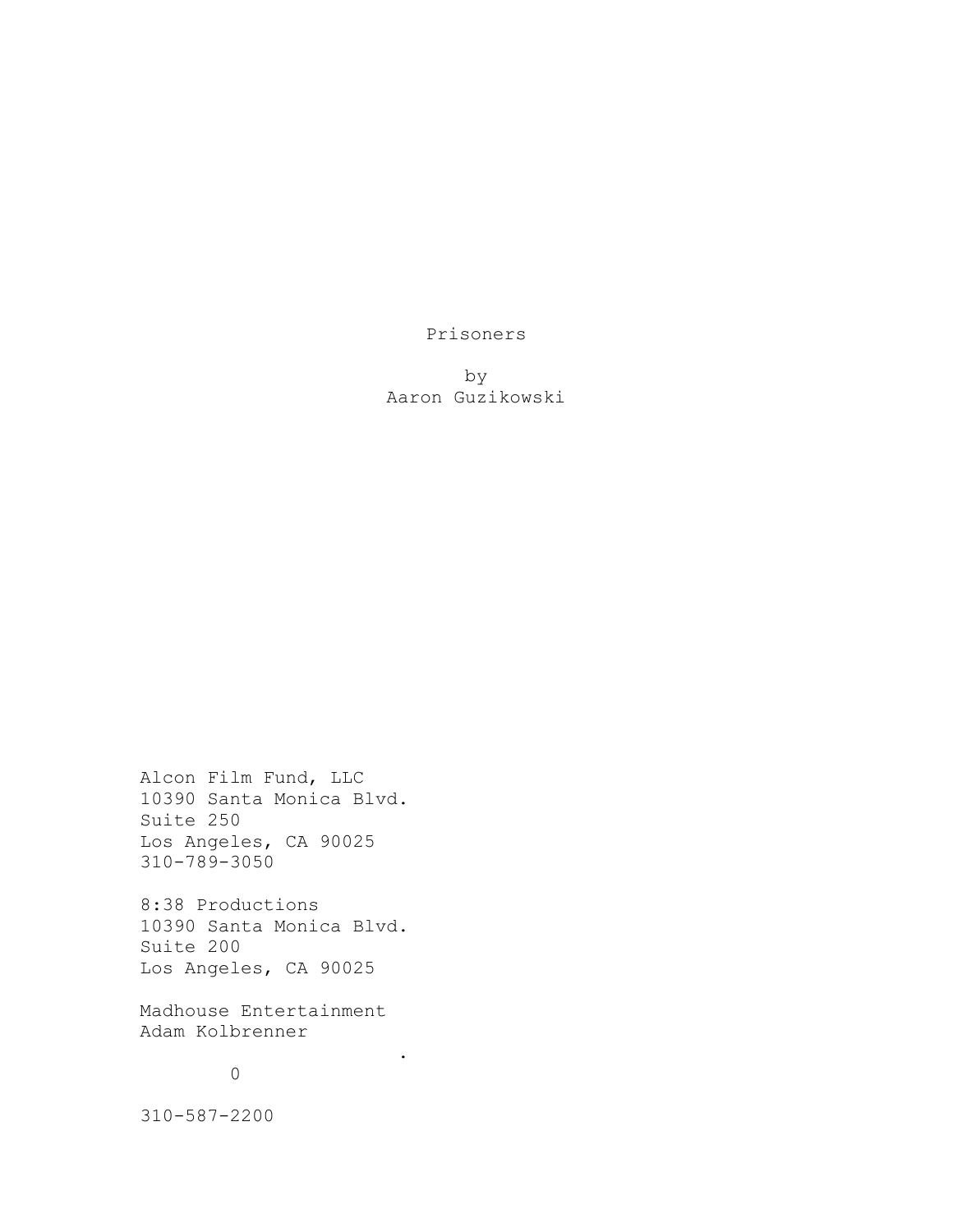### EXT. FIELD - DAWN/THANKSGIVING 1

A deer hops through waist-high grass, not far from...

KELLER DOVER, camouflage, hunting rifle in hand. A serious man, imposing, still built like a prize fighter at 37.

He doesn't move a muscle; letting his son take the shot...

RALPH DOVER, 15, aims his rifle, a little shaky, still learning. He squeezes the trigger -- POP POP --

The deer stumbles towards us, shot in the neck. It backs up and collapses. The high grass hides its final moments in a canopy of swaying tendrils.

### 2 EXT. HIGHWAY - LATER 2

Still early morning. A pick-up truck barrels down the highway. On the tailgate, in painted letters it says: *KELLER DOVER REMODELING & REPAIRS.*

From above we see the shot deer lying in the pick-up's flatbed.

3 INT. KELLER'S TRUCK - TRAVELING 3

Keller drives. Ralph sits in the passenger seat. *The Everyday Testament* is playing while Keller talks over it.

#### KELLER

Most important thing your Grandpa ever taught me. *Be ready.* Hurricane, flood, whatever it ends up being. No more food gets delivered to the grocery store, gas stations dry up. People turn on one another and all of a sudden all that stands between you and being dead is you.

He looks at Ralph. Ralph nods, idolizes his father even if he barely understands him. Keller nods back, not finished, not satisfied, but done talking. He turns the Everyday Testament up --

| - |  |
|---|--|
|   |  |
|   |  |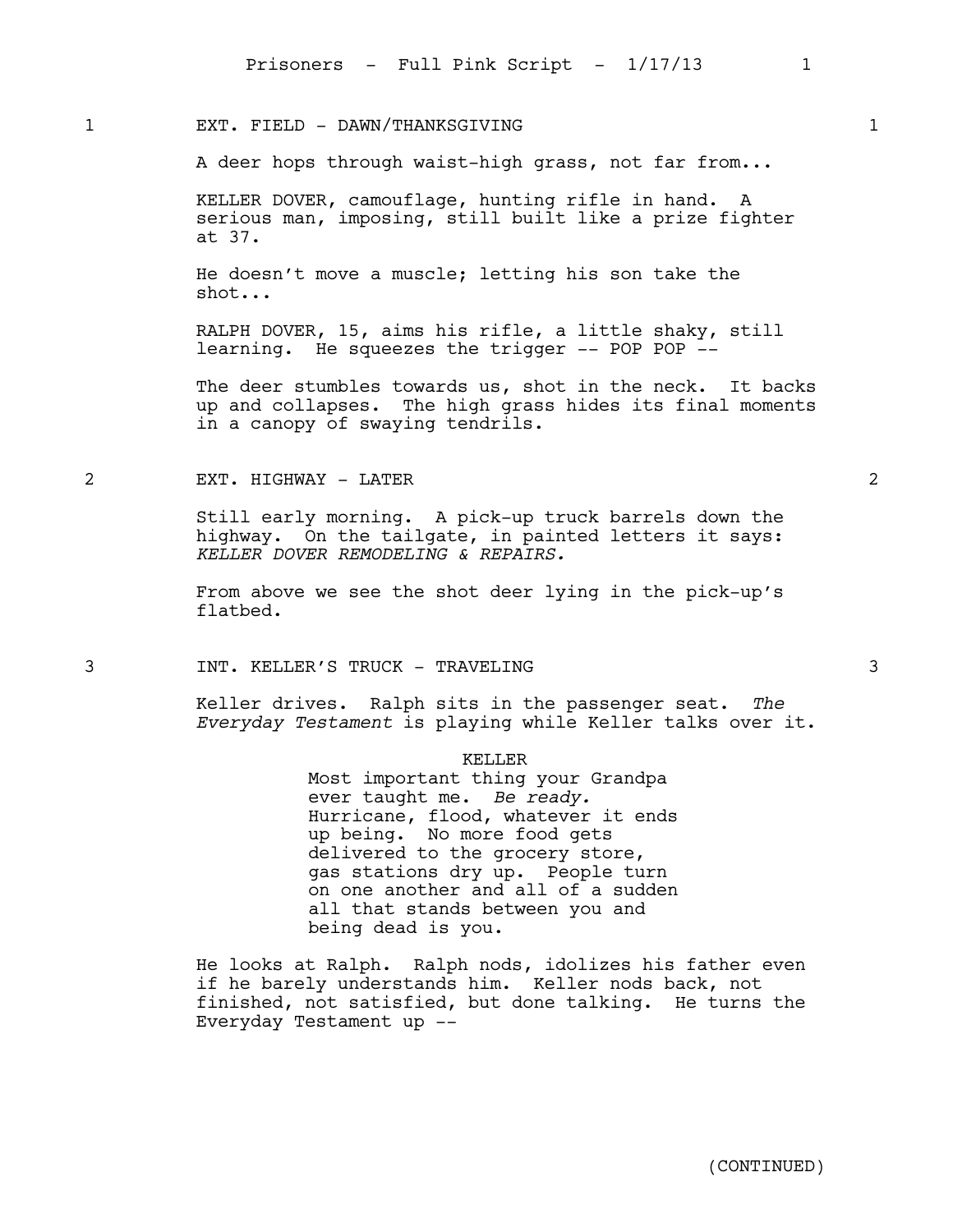Prisoners - Full Pink Script -  $1/17/13$  2

3 CONTINUED: 3

EVERYDAY TESTAMENT *And he heard me; out of the belly of hell cried I, and thou heardest my voice. For thou hadst cast me into the deep --*

# 4 EXT. FAIRMOUNT CIRCLE - DAY/THANKSGIVING DAY 4

AN OLD YELLOWED RV as it weaves through CONYERS, PENNSYLVANIA: a blue collar town whose best days are half a century behind it.

The RV turns onto Fairmount Circle, creeping past modest houses with slush covered lawns, past KELLER DOVER'S HOUSE, his pick-up truck parked in the driveway.

The RV disappears around the bend as...

The Dovers' front door opens and Keller's daughter, ANNA, 6, walks out into the cold, followed by his wife, GRACE, a fragile looking beauty with a whisper thin voice:

### GRACE

Wait, Anna.

#### ANNA

Are we taking the truck?

Ralph comes out, cradling a couple hunks of venison bleeding through butcher's paper.

> RALPH We're going up the street you dope.

Keller comes out. Anna runs up to him, motioning for him to pick her up --

#### ANNA

## Give me a ride.

Keller gives her a smile, squats down, lets her jump on his back --

#### KELLER

Up you go --

Keller hoists Anna up on his shoulders, Grace watching on, smiling.

Anna riding on his shoulders, Keller leads his family down the street to the Birches' house.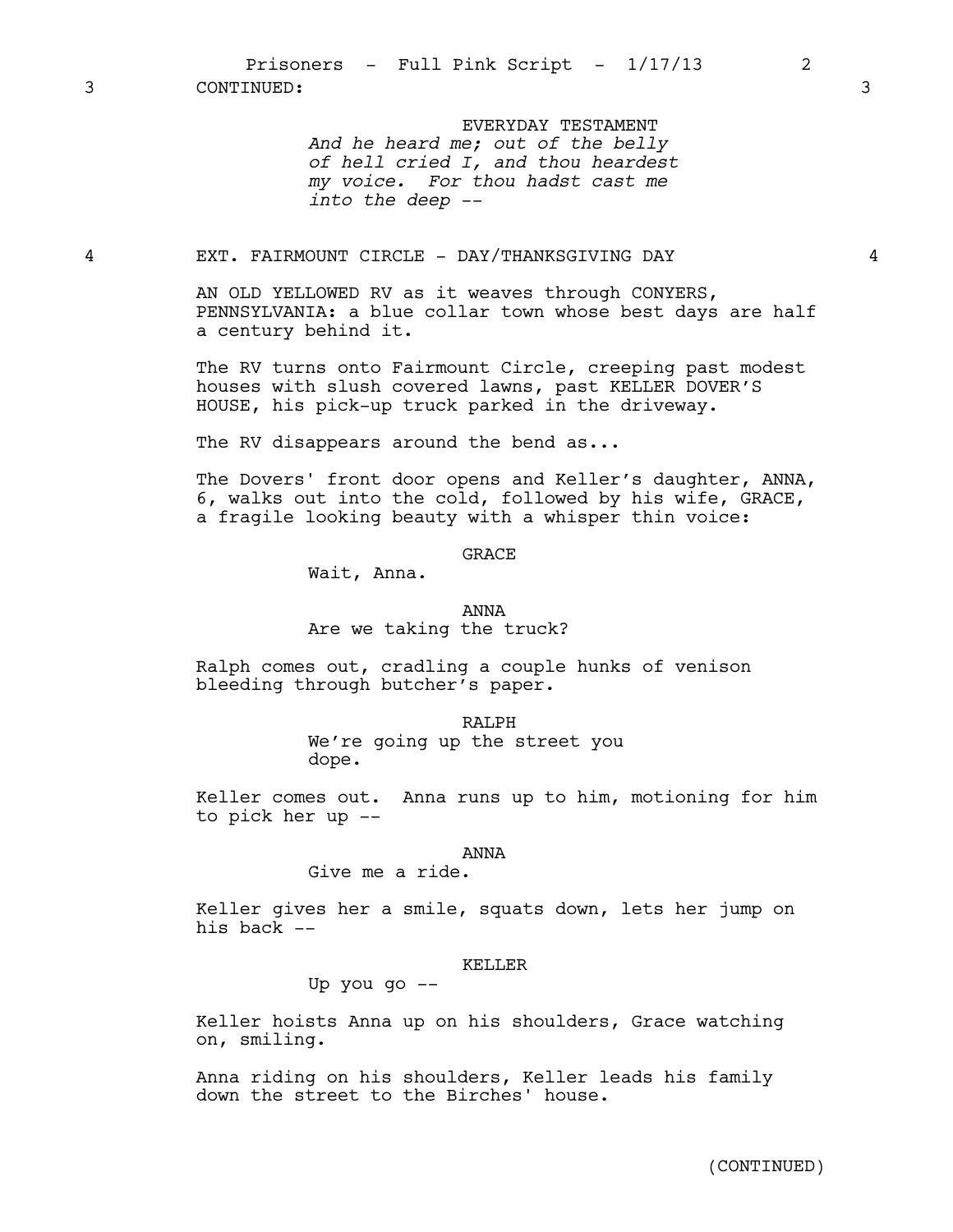4 CONTINUED: 4

# RALPH

(to Keller) Danny's Dad said he'd sell me their old car. I got half of what I need saved from the summer - thought maybe  $-$ 

#### KELLER

Forget it. I'm barely getting enough carpentry work to keep up with the mortgage.

RALPH

Why don't you rent out Grandpa's old apartment house?

Keller looks at Grace who's grinning smugly.

KELLER

(to Ralph) Like I keep telling your mother, it's an old building. Cost a fortune to fix it up.

4A THE BIRCHES' HOUSE - MOMENTS LATER 4A

The door opens and they're welcomed by their neighbors and long time friends THE BIRCHES:

FRANKLIN, 36, a bespectacled music teacher who already has a drink in his hand. His wife NANCY, 32 -- tough, happy, no nonsense.

> NANCY Happy Thanksgiving. Keller, you bring that poor deer you shot?

> > KELLER

No Ma'am, this one's Ralph's.

Ralph shyly accepts credit with an awkward smile. Keller slaps him on the back, proud as can be. Behind Franklin and Nancy stand their two girls: ELIZA, 15, and hiding behind her is JOY, 7, shy, wears glasses.

Anna bolts inside, running into the house with Joy.

KELLER (CONT'D) Anna, we wait until we're invited.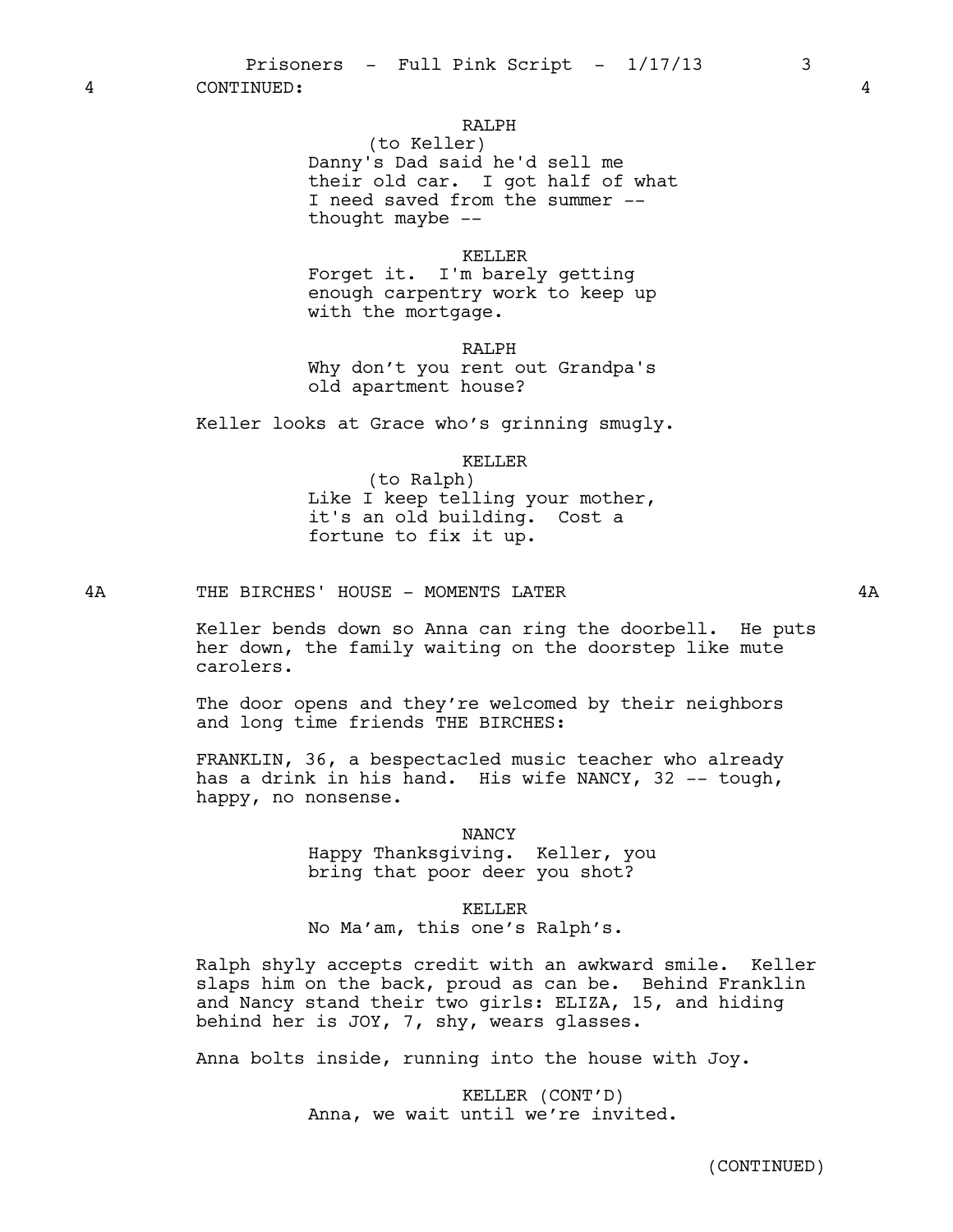4A CONTINUED: 4A

Grace rolls her eyes.

NANCY Oh, for God's sake, Keller, get the hell in here.

5 INT. KITCHEN - THE BIRCHES' HOUSE - LATER 5

Nancy peeks at the venison, then wraps it back up while Grace chops an onion --

> NANCY You're in charge of this. Us veterinarians make lousy butchers.

#### GRACE

No problem.

Keller and Franklin work to insert the leaf in the dining table -- it's not fitting. Keller uses his utility knife to shoehorn it. Anna comes running in, goes to straight to Keller --

ANNA

Can I go outside with Joy?

KELLER Convince your brother to go with you and you can.

Anna races from the kitchen as Grace yells after her:

GRACE Wear your hat, you're still getting over that cold.

6 EXT. FAIRMOUNT CIRCLE - DAY 6

Joy and Anna take off running, racing each other. Ralph and Eliza take their time following them.

ELIZA

You feel bad for that deer when you shot it?

RALPH

You feel bad for cows when you go to McDonald's? (off her confused look) That's what my dad says. (MORE)

(CONTINUED)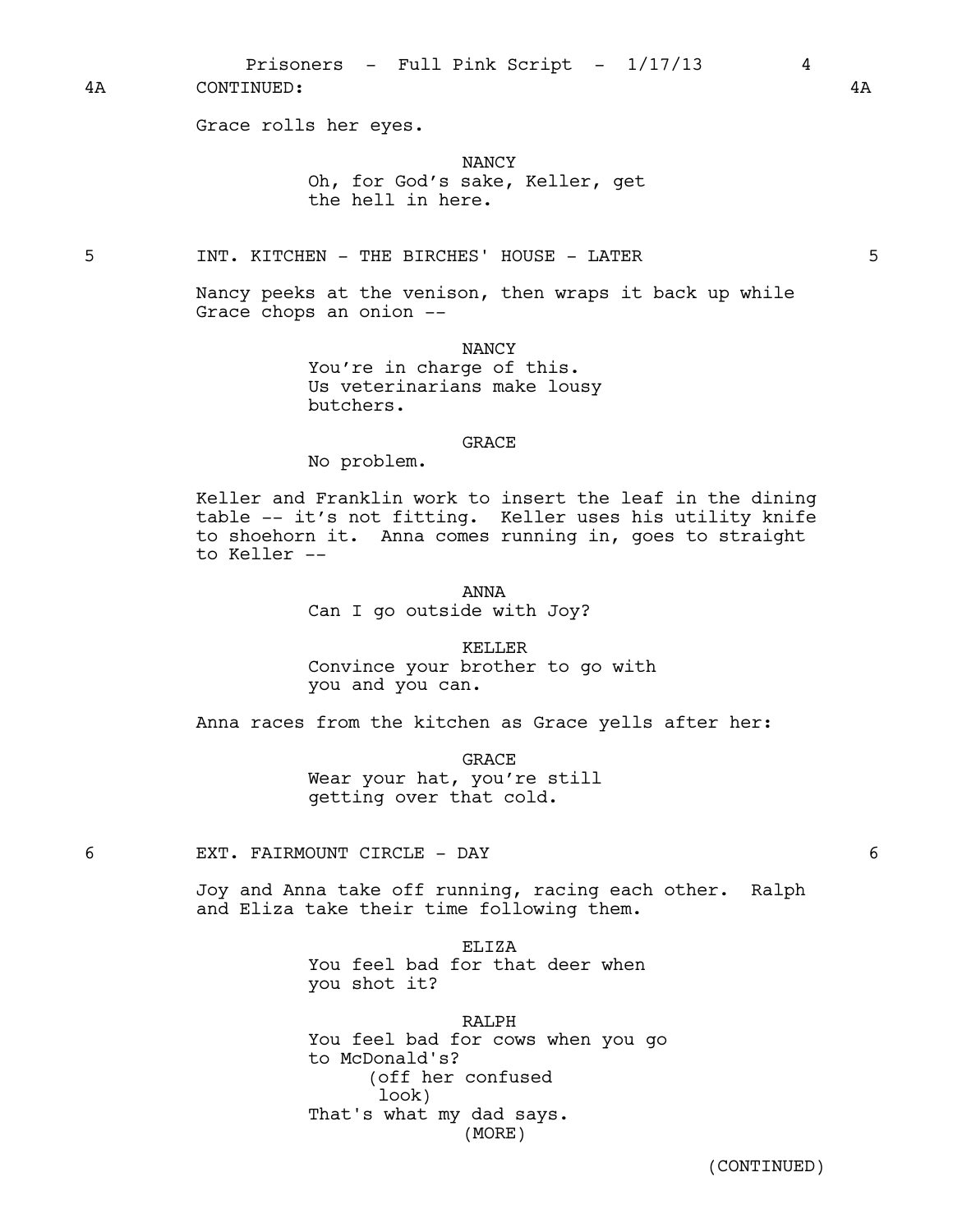6 CONTINUED: 6

And the deer, they have too many babies and the babies starve anyway. You gotta keep the population down. RALPH (CONT'D)

ELIZA Your Dad say that too?

RALPH

(a little embarrassed) Yeah. But I agree with him.

ELIZA

What do *you* say?

He doesn't look quite sure. She smiles, amused, obviously smitten. He looks up ahead --

RALPH

(yelling to the girls) Hey, get away from that thing!

That old RV is parked up ahead on the side of the road, the girls are racing each other to it. Joy leaves Anna in the dust -- SLAPS the RV's bumper victoriously.

Ralph and Eliza pick up the pace and catch up to them. The RV is parked in front of a house with a *FOR SALE* sign.

> RALPH (CONT'D) Come on, let's go.

Eliza walks along the RV peering up at opaque windows smeared with filth.

ELIZA

Gross.

Anna starts to climb a little ladder on the back of the RV, when Ralph pulls her off --

RALPH

Let's  $q_0$  --

Eliza grabs Joy's hand and *shooshes* Ralph.

ELIZA

Do you hear that?

They all stop and listen. A radio just came on inside the RV: some 1970s Christian folk song.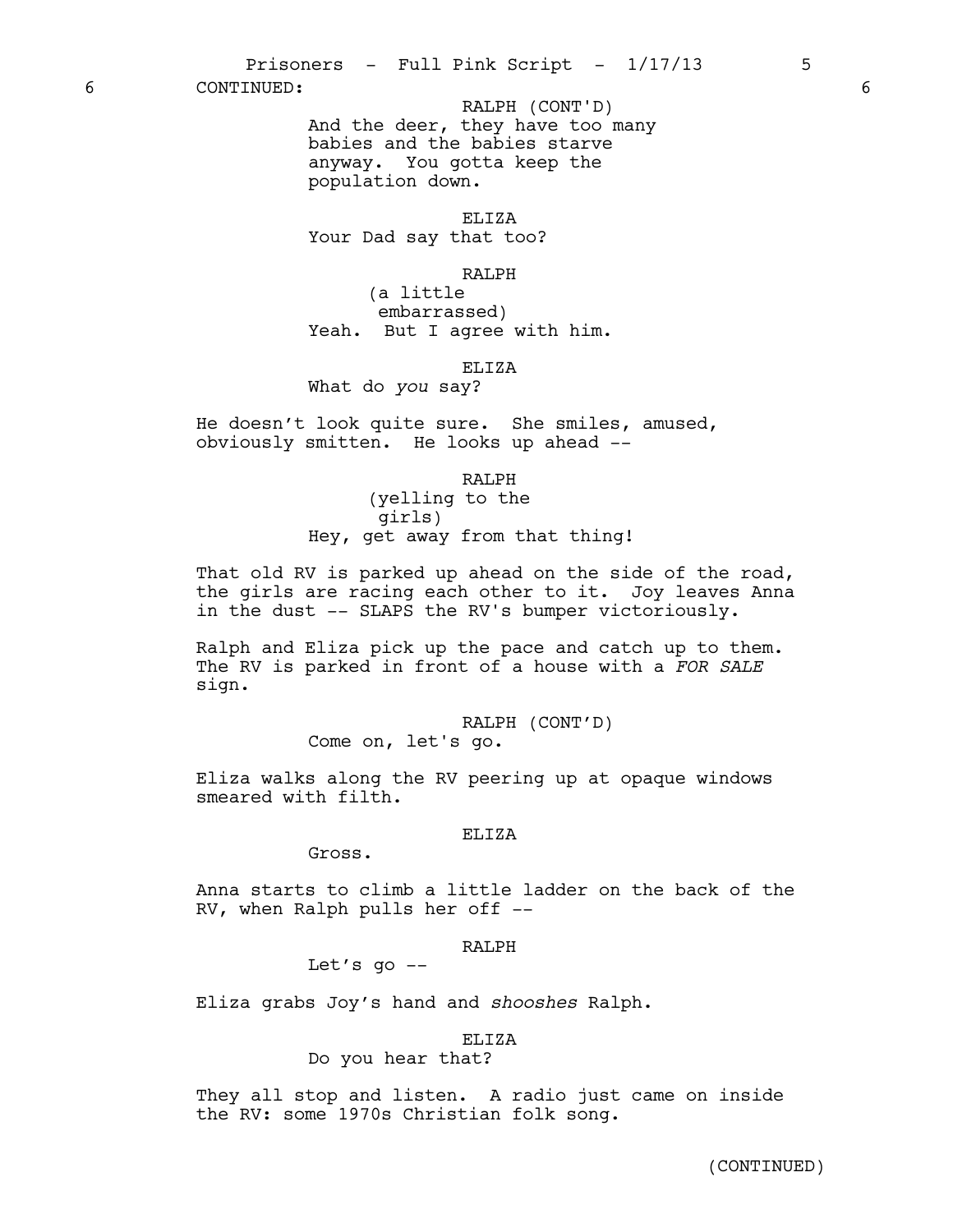# ELIZA (CONT'D) Somebody's in there.

Anna chucks a piece of ice and it SMASHES LOUD on the side of the RV. Ralph grabs her hand.

### RALPH

Cut the shit, I don't feel like getting yelled at. Let's go.

Eliza takes Joy's hand and the four of them continue on around the block...

The rear windshield of the RV. A shadow appears behind the filthy glass, watching them go...

7 INT. DINING ROOM - THE BIRCHES' HOUSE - LATER 7

The post-dinner table. Dirty dishes piled, half empty wine glasses. The sound of laughter from the next room...

8 INT. LIVING ROOM - THE BIRCHES' HOUSE - CONTINUOUS 8

Keller and Grace sit beside one another. Grace is drinking wine. Keller drinks milk. Nancy shakes her head as Franklin enters with his trumpet, obviously drunk.

#### FRANKLIN

I'm taking requests.

Anna and Joy run in behind him.

ANNA Mom, can I take Joy to our house?

#### GRACE

Why?

ANNA My red whistle. She's going to help me look for it.

Grace shakes her head.

GRACE Sweetie, I think that whistle is long gone.

Anna just stares back, waiting for another answer until: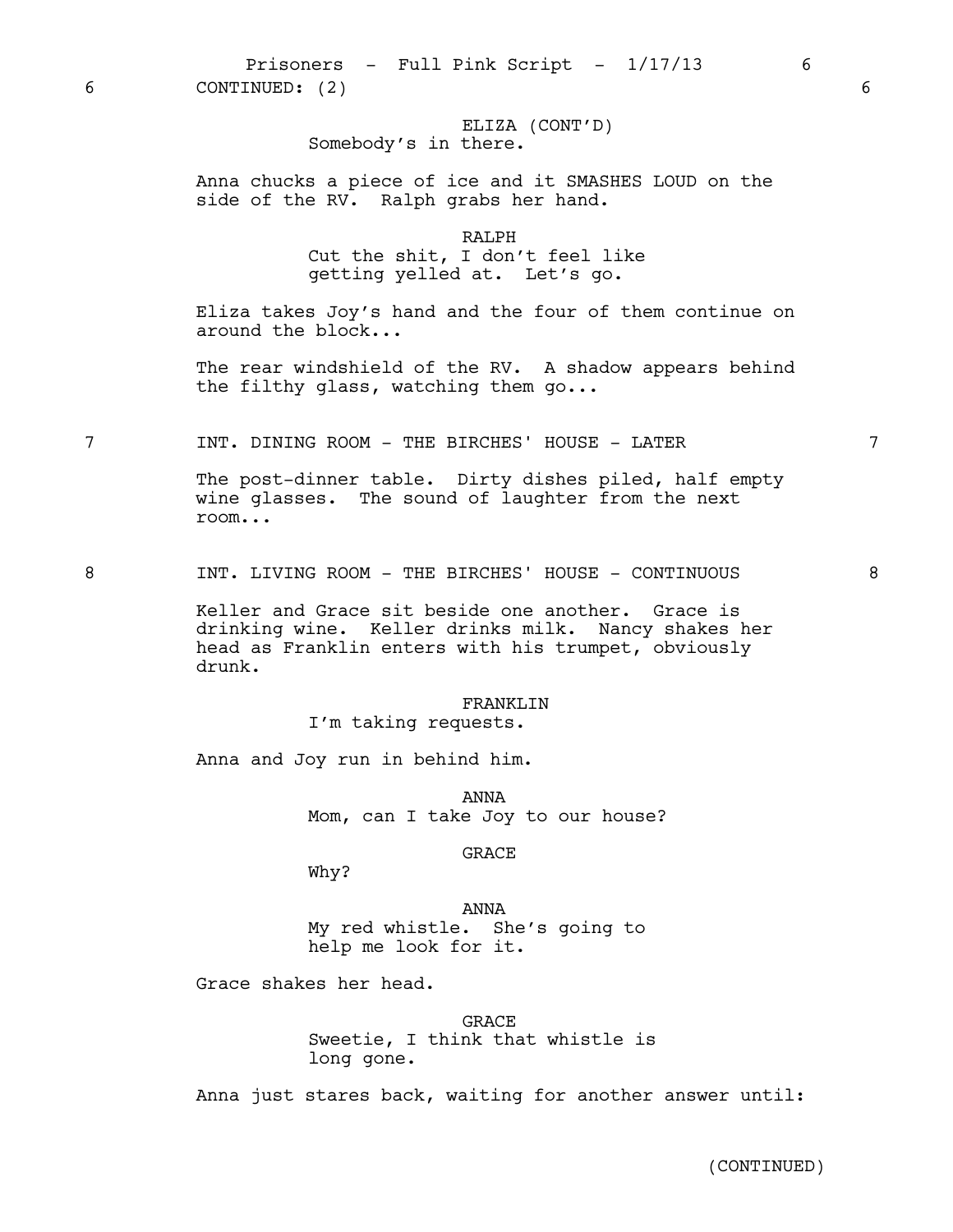8 CONTINUED: 8

GRACE (CONT'D) Fine, but get Ralph and Eliza to go with you please.

#### NANCY

What whistle?

ANNA The emergency whistle Daddy gave me. I lost it... (thinking) Hundred and thirty-three days ago.

GRACE She's just like her father.

### FRANKLIN

(to Anna and Joy) If you want to find a whistle, you have to whistle for it.

Franklin whistles a little something. Keller rolls his eyes. Anna and Joy fire back with a tuneless sampling of *Jingle Bells.* Everybody laughs. The girls take a bow, and exit.

> FRANKLIN (CONT'D) OK, Keller, what do you want to hear?

> > GRACE

(giggling, a little drunk) He used to love Springsteen in high school.

FRANKLIN Got too much respect for the Boss -- can't cover him drunk.

# KELLER

Thank you.

GRACE Oh, he likes the Star Spangled Banner.

Franklin starts to play the Banner. Nancy throws a couch pillow at him, laughing.

> KELLER (smiling, getting up) Think I need a refill.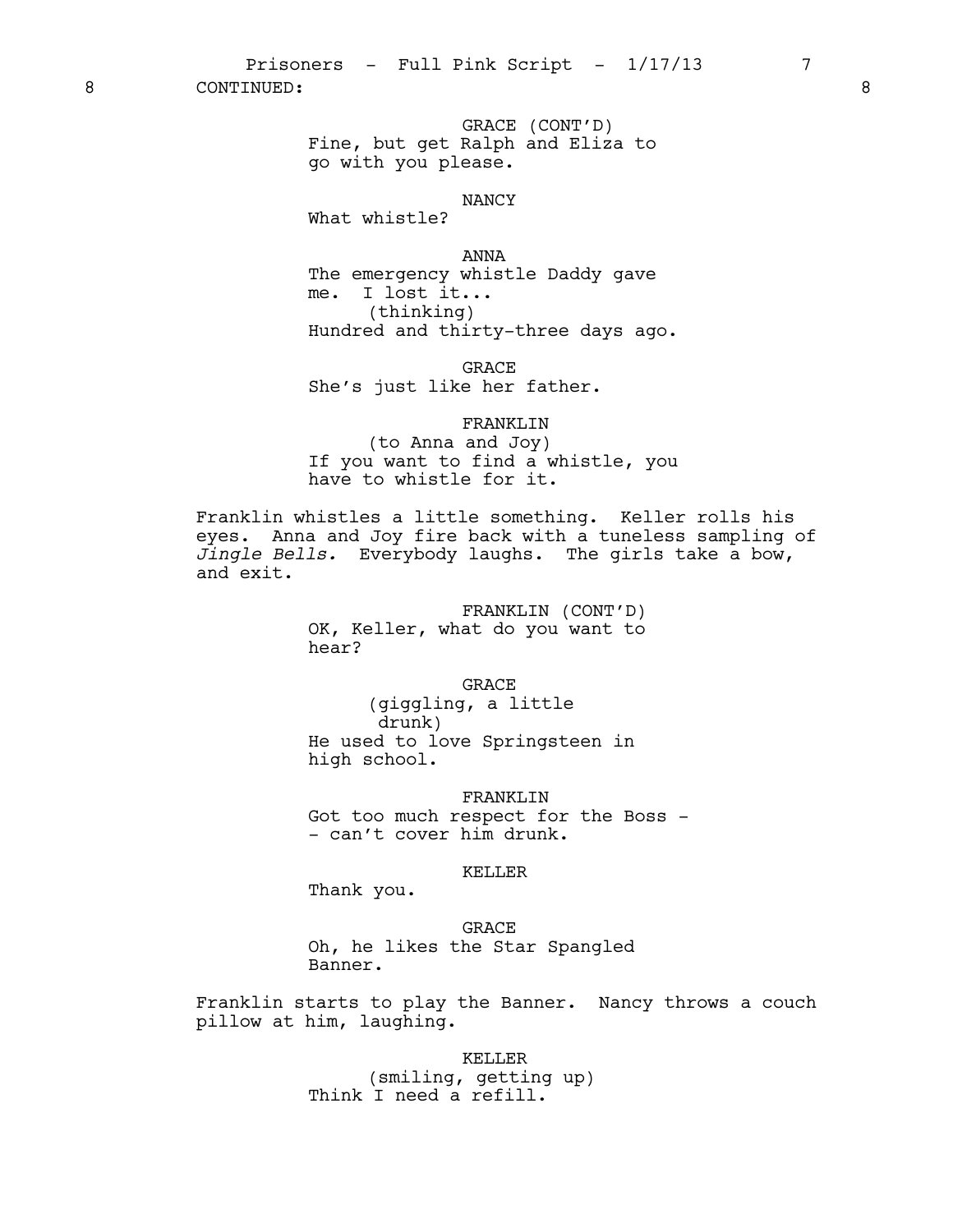9 INT. KITCHEN - THE BIRCHES' HOUSE - CONTINUOUS 9

Grace enters, Franklin's Banner blaring through the house. Keller pours himself a fresh glass of milk, his back to her.

> KELLER Think you hit the limit with the wine, hon.

She sneaks up and wraps her arms around him --

GRACE

Uh huh. Having fun?

He turns around, immediately taken by her tipsy adoring eyes.

> KELLER When I get you home I will be.

> > GRACE

(coyly) We'll see about that.

She kisses him passionately as Franklin's Banner reaches its soaring climax.

10 EXT. THE BIRCHES' HOUSE - DUSK 10

The sun sets behind the Birch house.

11 INT. BASEMENT/TV ROOM - THE BIRCHES' HOUSE - DUSK 11

Ralph and Eliza sit watching TV. They look lobotomized with boredom. Keller walks in.

## KELLER Where are your sisters?

They both shrug their shoulders. Grace comes in behind Keller, flushed from too much wine.

GRACE

(to Keller) I can't find them.

### KELLER

(to Ralph and Eliza) Did you take them to look for the whistle?

Ralph and Eliza just stare blankly.

(CONTINUED)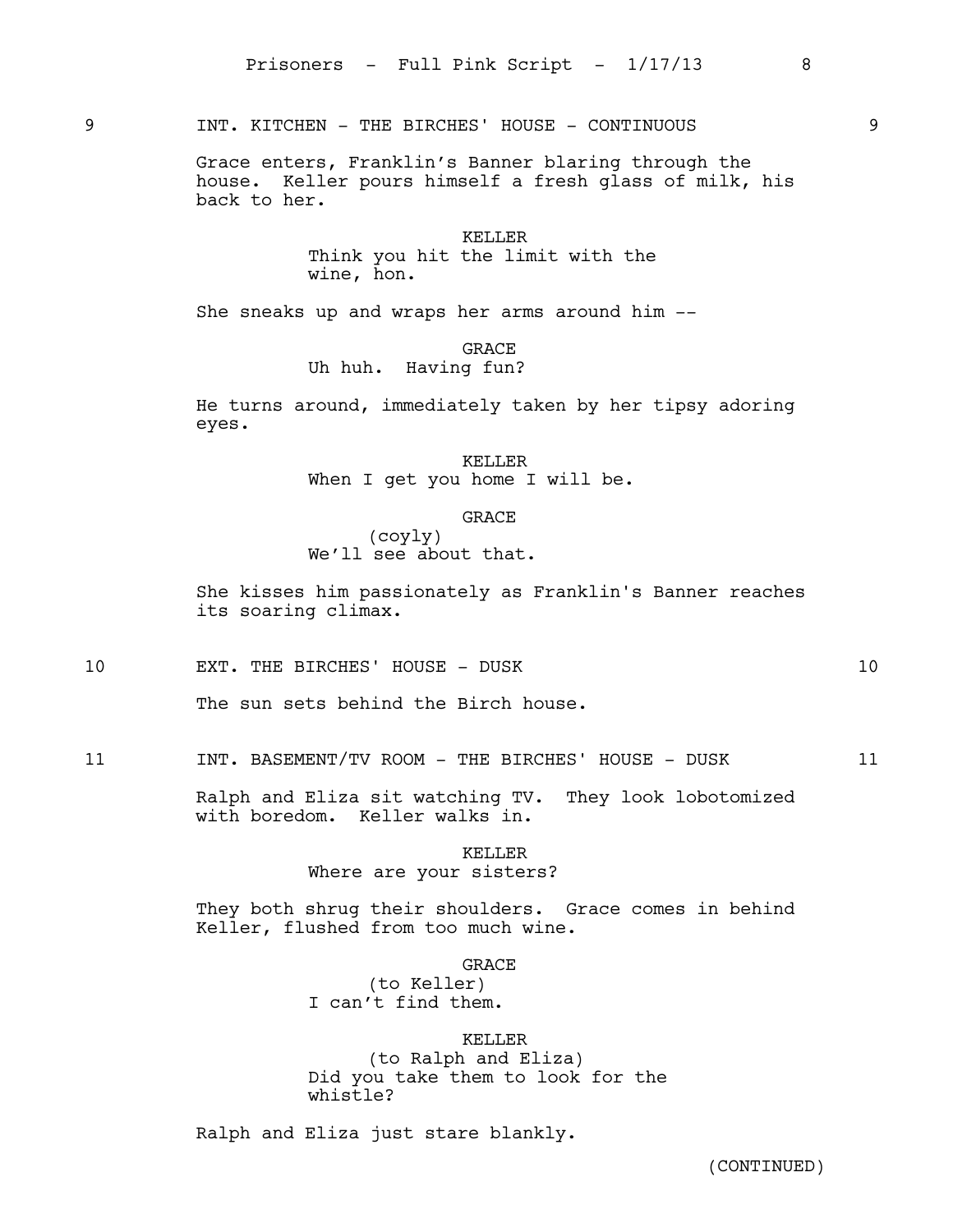Prisoners - Full Pink Script -  $1/17/13$  9

11 CONTINUED: 11

# RALPH Dad, what are you talking about?

GRACE They didn't come to get you earlier -- they were supposed to come and get you.

ELIZA

We haven't seen them since we ate.

Keller puts his hand on Grace's shoulder, steadying her.

KELLER Don't worry, they're probably at our house.

12 EXT. FAIRMOUNT CIRCLE - DUSK 12

Keller jogs down the street without his coat on.

13 INT. KITCHEN - THE DOVERS' HOUSE - CONTINUOUS 13

Keller moves fast through the kitchen...

### KELLER

Girls?

14 INT. STAIRS - THE DOVERS' HOUSE - CONTINUOUS 14 Keller double times it up the stairs...

### KELLER

Anna? Girls?

15 INT. HALLWAY - THE DOVERS' HOUSE - CONTINUOUS 15 Keller runs in and out of the bedrooms one by one. They're not here. 16 INT. BASEMENT - THE DOVERS' HOUSE - CONTINUOUS 16 The light clicks on, Keller rushes down the stairs and looks around. Food and water to last a lifetime. Chemical toilets. Meds for radiation sickness. Guns. No girls.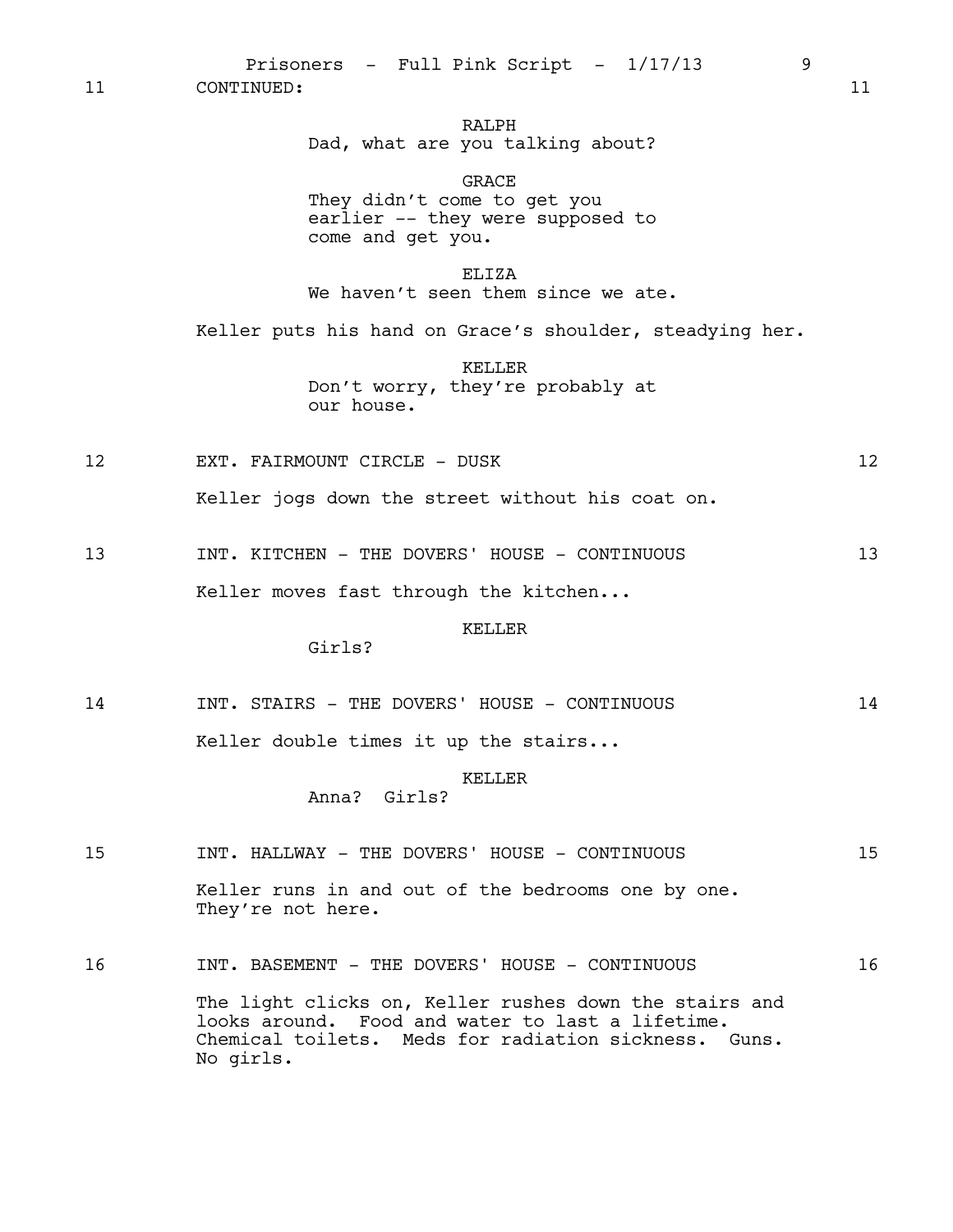17 INT. LIVING ROOM - THE BIRCHES' HOUSE - MOMENTS LATER 17

Grace, Nancy and Ralph wait anxiously in the living room. Keller rushes in, out of breath.

KELLER

Are they here?

GRACE

Oh God.

FRANKLIN I don't believe this.

Eliza enters from another room.

ELIZA

I looked all over the house, they're not here.

RALPH

The RV, Dad there was this RV and they were playing on it. There was someone inside I think --

KELLER

Where?

18 EXT. FAIRMOUNT CIRCLE - CONTINUOUS 18

Keller, Ralph and Franklin burst out the door.

# KELLER

(to Franklin) Go that way, we'll meet you on the other side.

We follow Keller and Ralph as they sprint down the middle of the street. They slow, seeing ROGER, 40s, standing on his stoop puffing on a cigar --

> KELLER (CONT'D) Roger, have you seen my daughter walk by here?

Roger shakes his head. Then watches on, confused, as Ralph and Keller take off again, hauling ass down the street...

Ralph makes a hard stop, pointing at some big tracks in the slush where the RV was parked.

RALPH

Here. It was here.

(CONTINUED)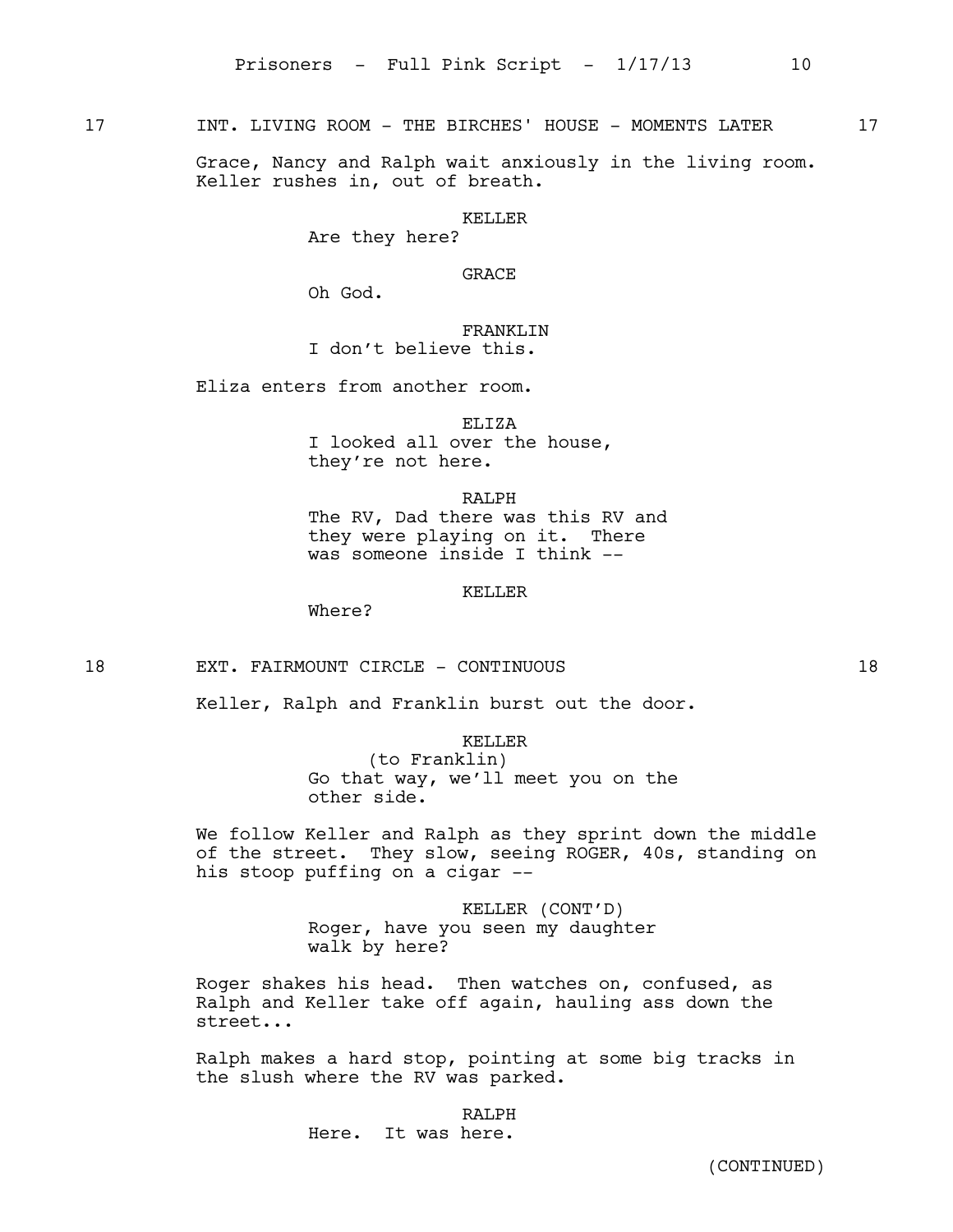Prisoners - Full Pink Script -  $1/17/13$  11 18 CONTINUED: 18

Keller looks up at the empty house with the *FOR SALE* sign on its lawn. He makes a beeline for the front door.

> KELLER Were you guys messing around in this house?

# RALPH

No.

Keller tries the front door. It's locked. Franklin comes running from the other direction, out of breath, shaking his head. Keller pulls out his cell phone, dialing...

#### KELLER

(to Ralph) Tell me everything you can remember about that RV...

19 INT. SAIKEI GARDEN - LATER 19

DETECTIVE LOKI, 33, sits at a darkened table, finishing up his duck. He's the only customer. Hair cropped, suit pressed; looks more like a cadet than a detective. The WAITRESS walks over with the check, Chinese, 25, gorgeous, all smiles.

#### WAITRESS

Happy Thanksgiving, Detective.

Loki gets up, pays the check in cash, gets his coat on --

**TOKT** 

No fortune cookie?

WAITRESS

My boss told me cops don't like fortune cookies.

Loki ponders this, amused. She's smiling at him. His phone rings --

INT. LOKI'S SEDAN - PARKED/SAIKEI GARDEN - NIGHT

Loki starts his car, watches the fog disappear from his windshield while listening to cross chatter on the police radio. He peers out at the restaurant, can see the Waitress busy inside.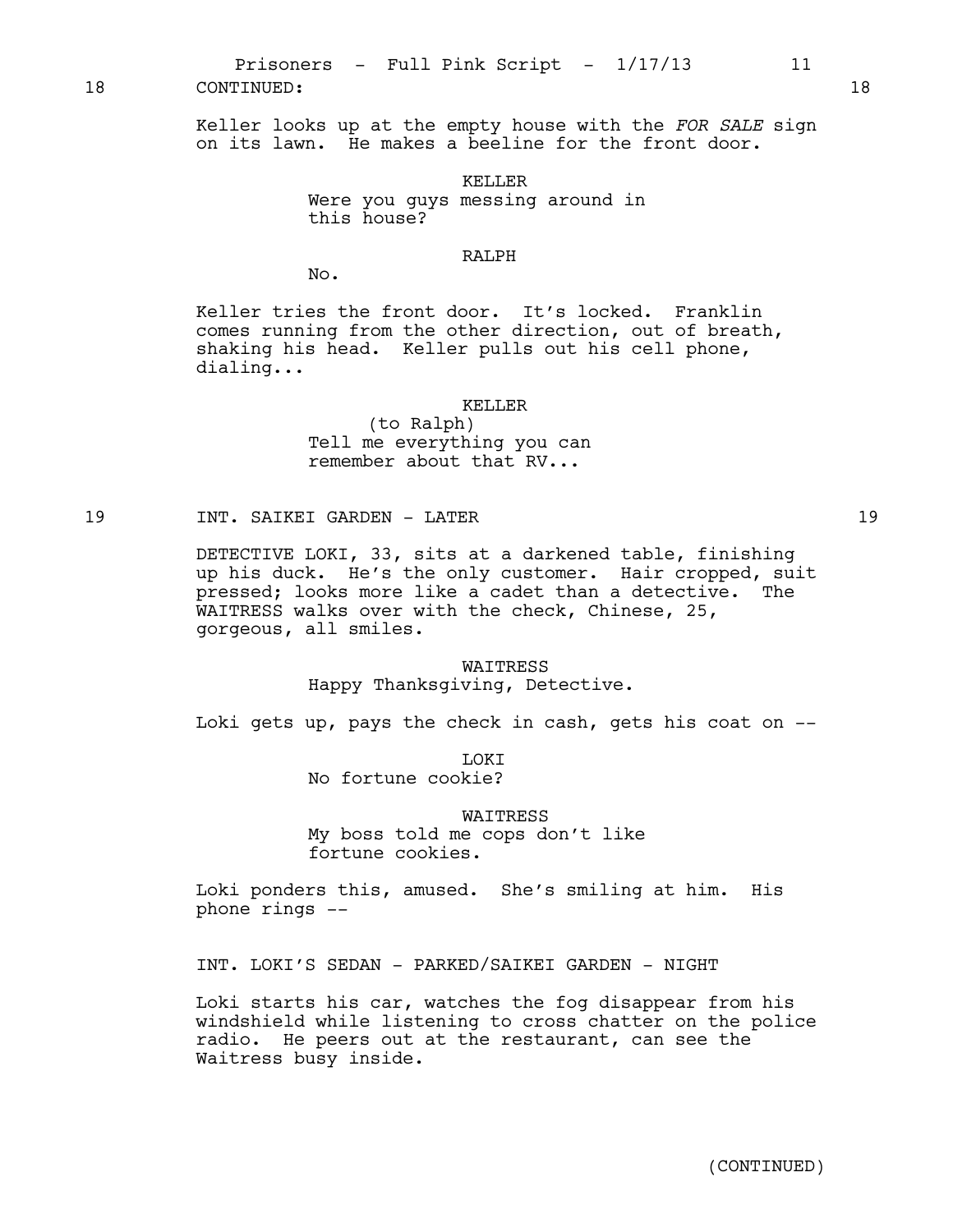Prisoners - Full Pink Script -  $1/17/13$  11A CONTINUED:

> DISPATCH (V.O.) *...caller reported an RV matching the description -- vehicle is parked at a rest stop off of Route forty-six, northbound, past exit seventeen -- any available units?*

Loki considers, still watching the waitress -- he picks up his radio --

> LOKI This is 1340, I'm five minutes away -- heading over --

Loki throws the car in gear, pulls out --

COP 1 (V.O.) This is 1212, responding.

COP 2 (V.O.) 1080 -- responding.

LOKI No lights, no sirens. Wait for me.

20 OMITTED 20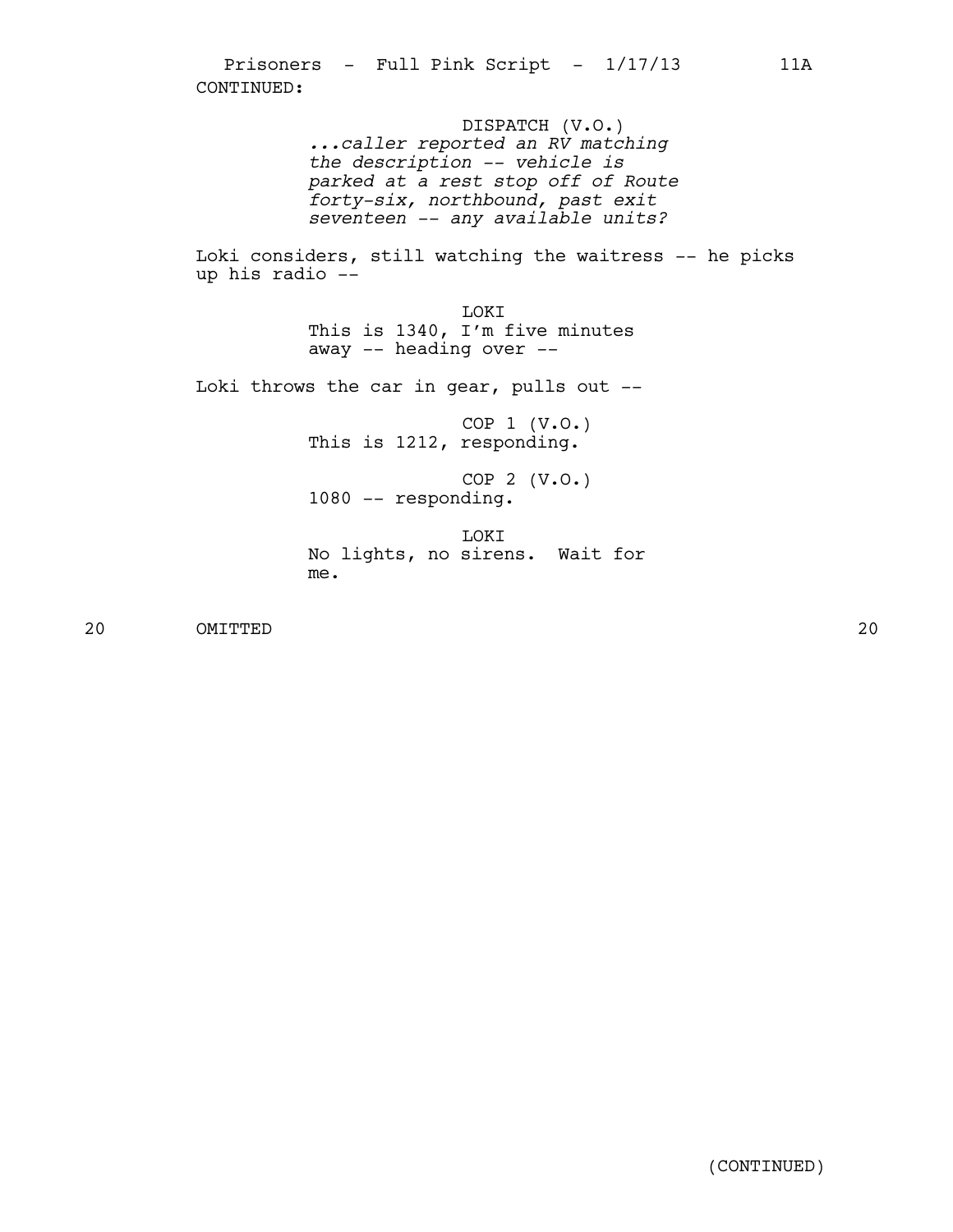Prisoners - Full Pink Script -  $1/17/13$  12 20 CONTINUED: 20

# 21 EXT. GAS STATION - NIGHT 21

The gas station lot appears to be empty but for the parked RV facing the adjacent woods. But as the angle widens we see another vehicle, parked across the way, cloaked in darkness...

A cop car, with two uniformed cops sitting impatiently inside, late twenties: CARTER and WEDGE. Loki drives up beside them and everybody gets out --

Loki draws his sidearm, following behind Carter and Wedge as they approach the RV --

Carter and Wedge are maybe ten feet from the RV's side door when ITS ENGINE ROARS to life. IT STARTS BACKING UP, positioning for the on-ramp. Carter and Wedge look to Loki -- *What now?*

Then, going the wrong way on the on-ramp, ANOTHER COP CAR BLOCKS THE RV'S ESCAPE, forcing it to change course, angling right for the adjacent WOODS now, accelerating until...

THE RV SMASHES THROUGH THE TREES, burrowing into the woods for a few yards until it GRINDS TO A HALT --

Loki runs up behind the RV, Wedge and Carter right behind him, trudging over the newly flattened forest, BLACK SMOKE EVERYWHERE  $--$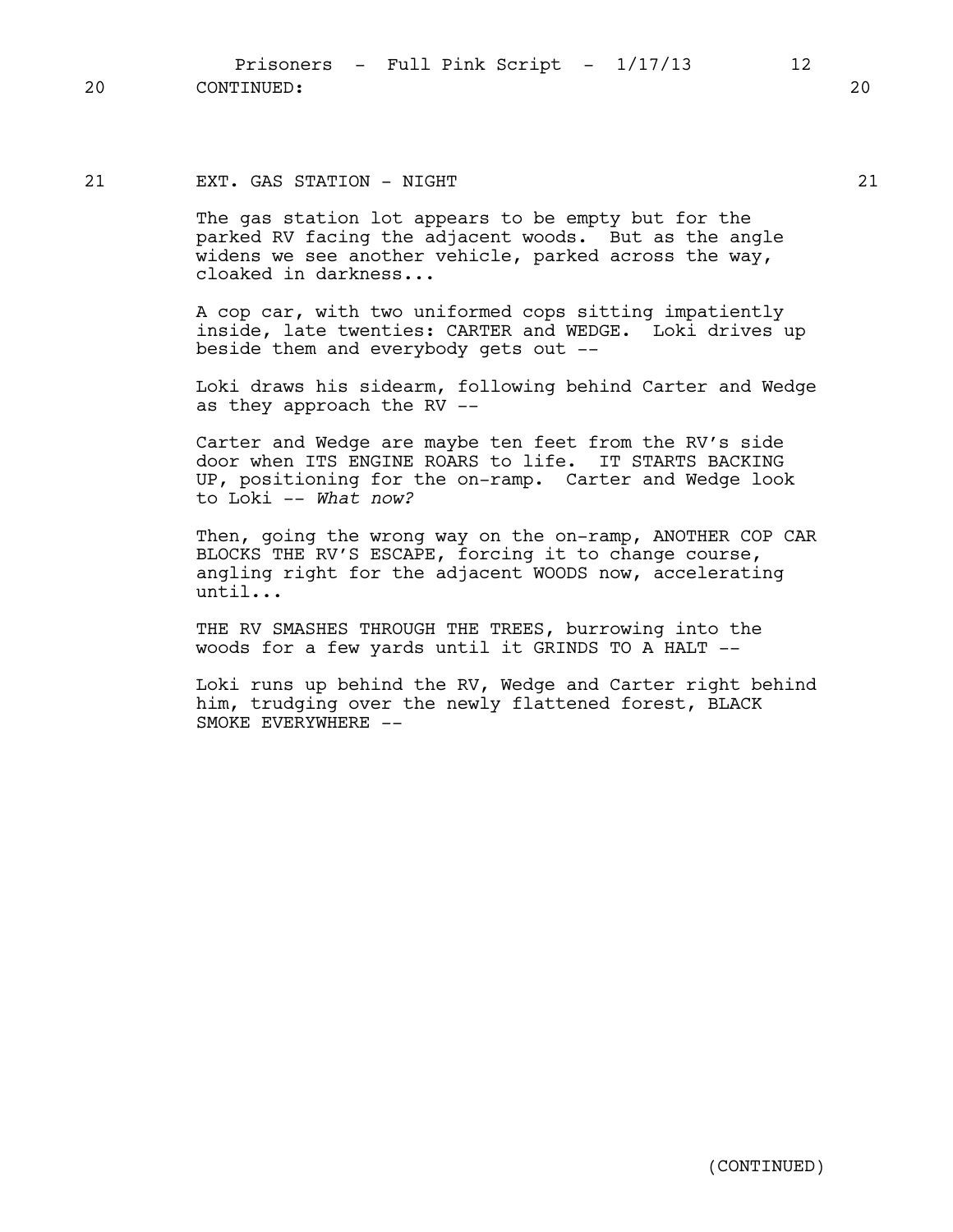Lost in the smoke, Loki moves up alongside the RV. He peers through the portal glass on the side door:

A giant branch has punched through the windshield, reaching all the way to the back of the RV. Nobody's there. He tries the door, it's locked --

## 22 INT. RV - CONTINUOUS 22

The side door, as it's SMASHED IN. Loki moves inside, gun at the ready -- COUGHING -- his crazed eyes scanning the RV's dark interior... He sees something, aims his gun down at...

A disheveled man cowering under the little kitchen table, his head bleeding from the crash, 34, thick glasses, big bushy beard. This is ALEX JONES.

> LOKI Show me your hands. Get down on your stomach -- on the floor --

Jones complies, looking terrified. Loki puts his foot on Jones' back while he cuffs his hands --

> LOKI (CONT'D) Where are they?

Jones doesn't answer. Loki gets up and starts frantically tossing the RV. Wedge and Carter move inside --

> LOKI (CONT'D) They're not here.

Loki looks down at Jones, grabs him, lifts him to his feet --

> LOKI (CONT'D) They in the woods? Come on - you're gonna take me to them right now -- right now --

Loki walks a cuffed Jones out of the RV --

23 EXT. RV - CONTINUOUS 23

Loki pushes Jones out of the RV, Carter and Wedge right behind them --

(CONTINUED)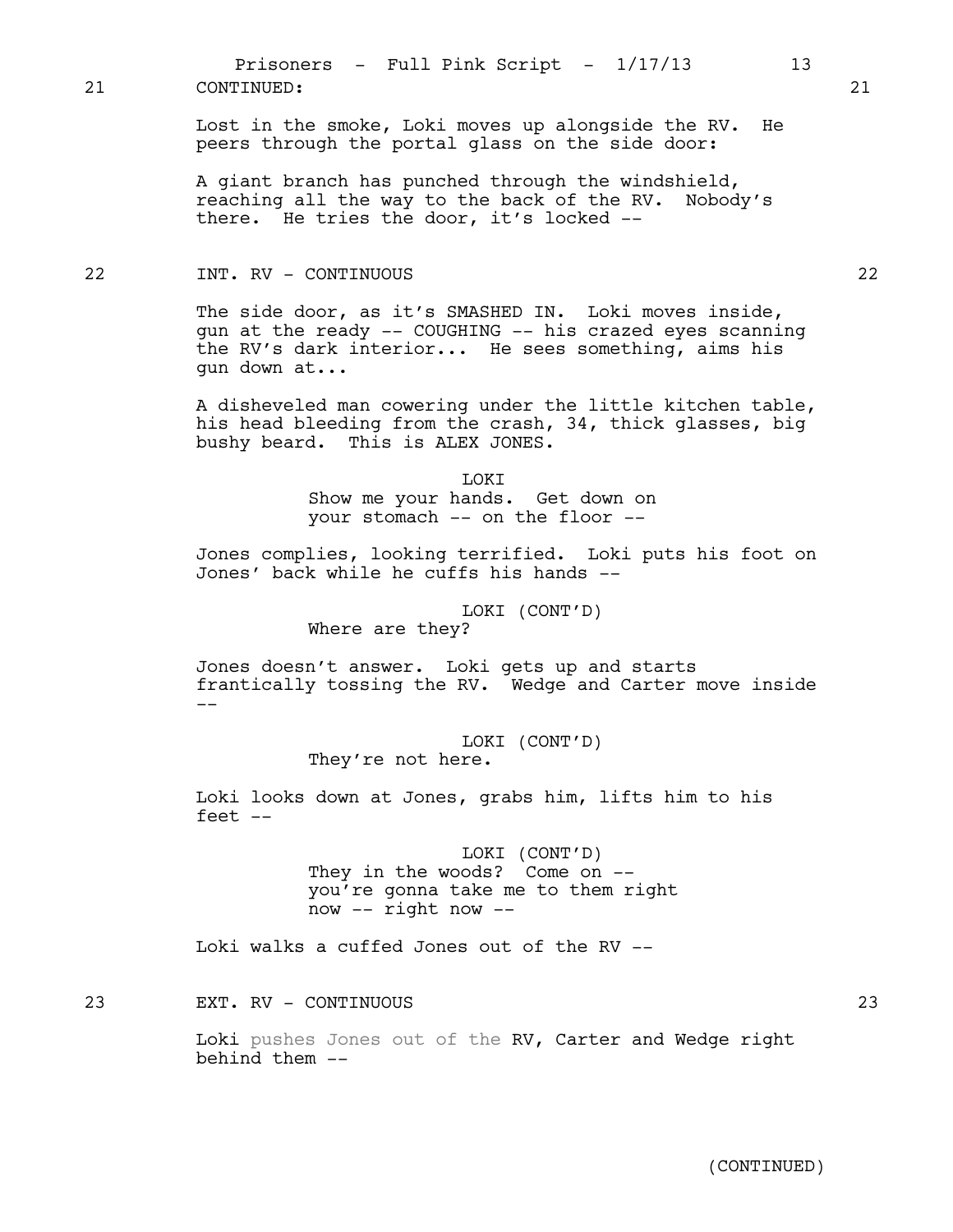23 CONTINUED: 23

Loki pushes Jones towards the edge of the woods where the RV was parked. Jones trips -- Loki pulls him up - shoves him, but Jones won't move --

Go -- WALK! I'm gonna fucking shoot you if you don't start walking --

Carter and Wedge flash their flashlights around the edge of the woods, illuminating a slurry of leaves, slush and mud -- there's nothing there --

Loki grabs Wedge's flashlight, shines it in Jones' eyes...he looks completely out of it --

> LOKI (CONT'D) What the fuck are you on?

Loki breathes out, hands Jones off to Wedge --

LOKI (CONT'D) (to Wedge) Put him in the car -- see if you can sober him up --

The two uniformed cops who were driving the other patrol car come running over --

> LOKI (CONT'D) Victims might be in the woods. See if PSP can loan us their scent dogs.

Loki motions around at the rest stop --

LOKI (CONT'D) Seal all this off, the entrance - all of it. (to one of the cops) You  $--$  come on  $--$ 

Loki rushes into the woods, Carter and one of the two uniformed cops following after, the other uniformed cop gets on his radio, watching as Wedge puts Jones in the squad car --

24 EXT. FAIRMOUNT CIRCLE - NIGHT 24

Ralph trails Keller, the two of them marching across a neighbor's lawn, shining their flashlights, searching. A GROGGY MAN, 52, peeks his head out the front door.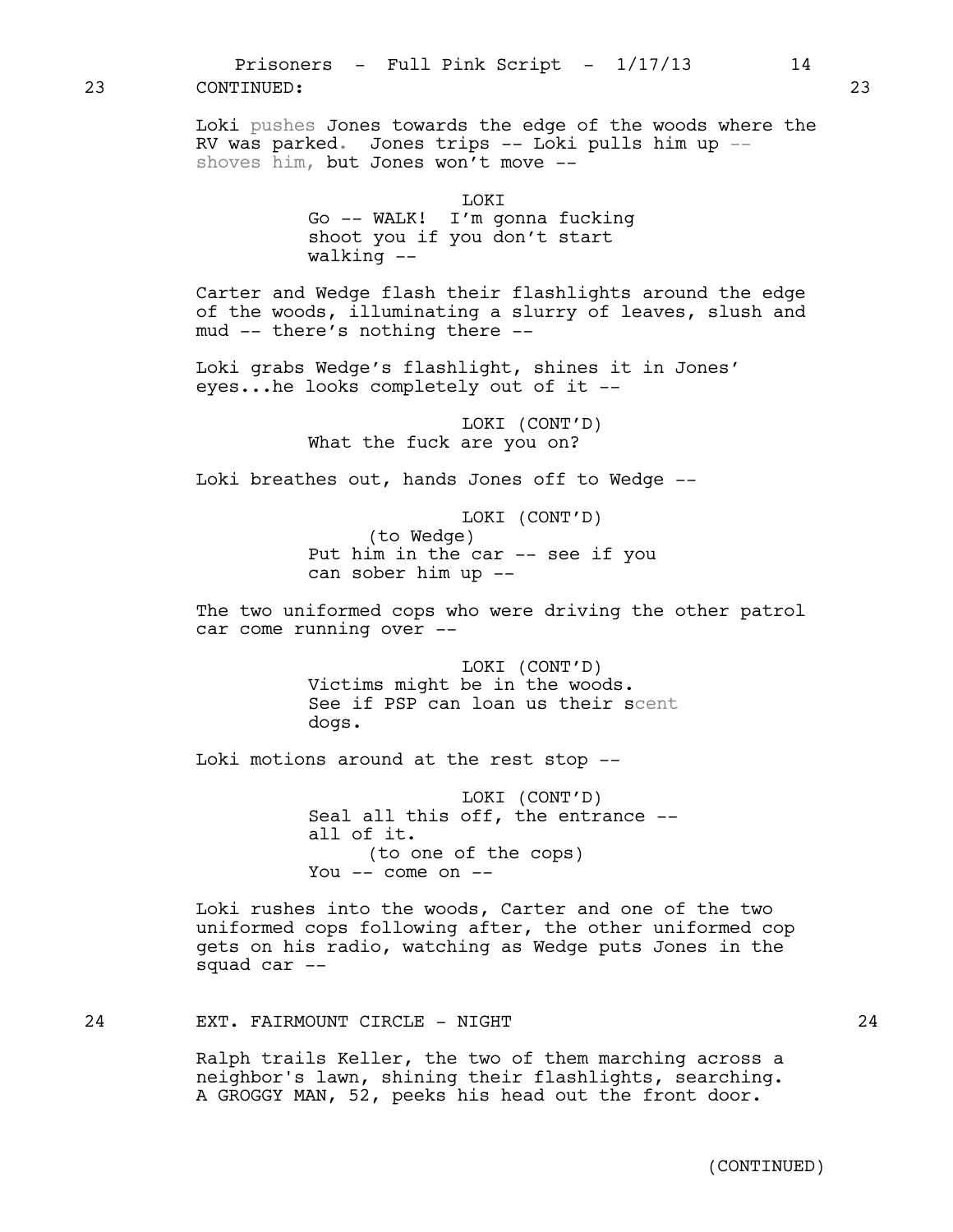Prisoners - Full Pink Script -  $1/17/13$  15

24 CONTINUED: 24

## GROGGY MAN What the fuck's going on?

He sees it's Keller and loses the bravado quick.

KELLER Looking for my girl. Anna's missing.

Groggy Man gets his glasses on and sees the throngs of people walking down the street with flashlights.

25 INT. INTERROGATION ROOM - POLICE STATION - NIGHT 25

Cut-up from the crash, Alex Jones stands against the wall. He seems spacey if not downright schizophrenic, staring blankly at the picture of Anna and Joy, Loki holds in front of his face.

### JONES

No.

LOKI No? They weren't playing on your RV?

CUT TO:

26 THE RV AS FORENSICS TEARS IT APART 26

FORENSICS GUY, 55, pulls out ceiling panels one by one - two FORENSICS TECHS and a POLICE MECHANIC in the bg.

> JONES (V.O.) I didn't see them. Can I sit down?

The grungy carpet of the RV as Forensics Guy rips it off the floor.

> LOKI (V.O.) Where do you usually park the RV?

An old eight track tape -- *Heaven's Gonna Be A Blast -*  as Forensics Guy pops it out of the dash.

> JONES (V.O.) My aunt's house.

27 EXT. BACKYARD - HOLLY JONES' HOUSE - NIGHT 27

The house: squalid, small and yellow.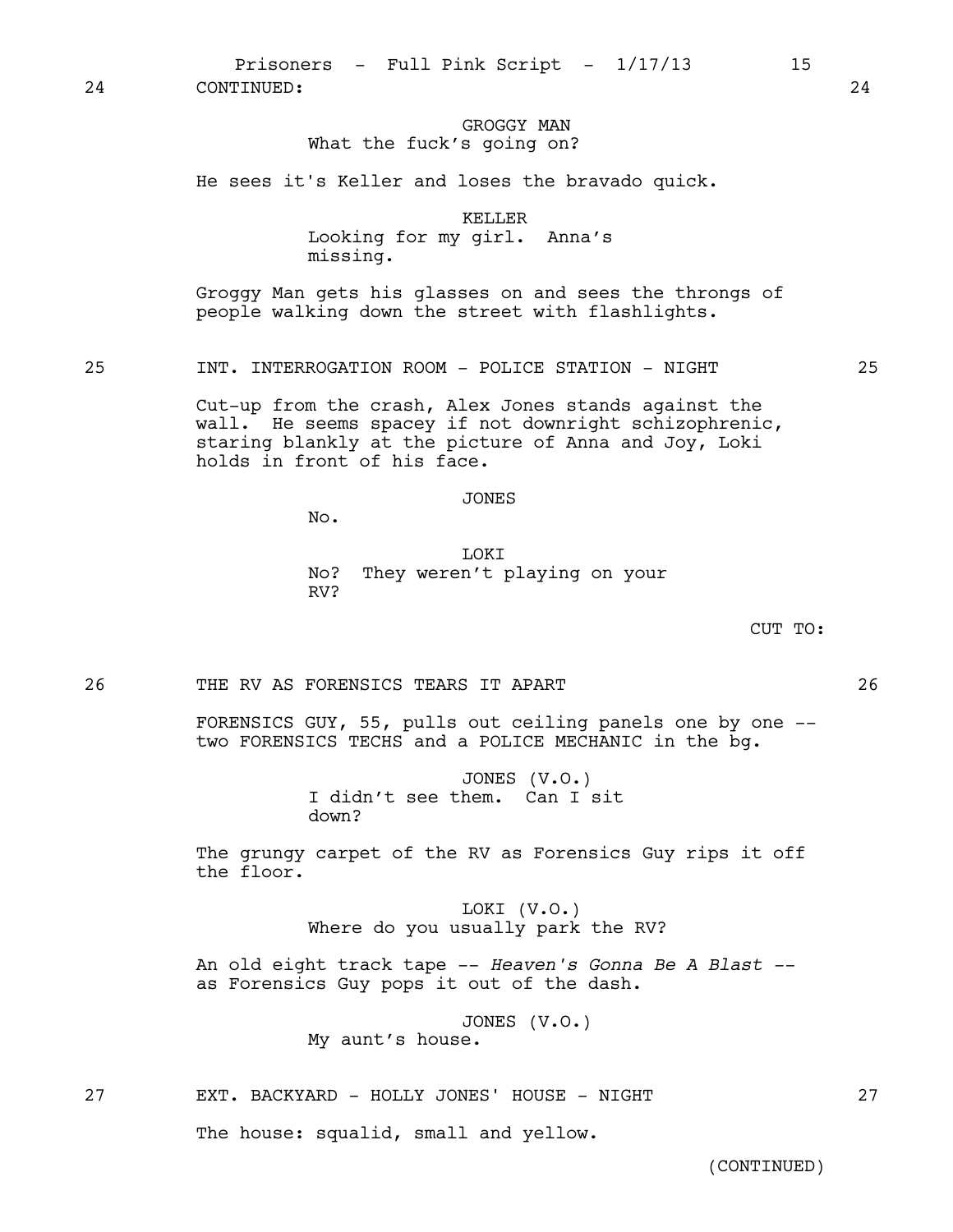JONES (V.O.) She lets me park it in the back yard. The grass don't grow back there anyway.

Loki paces around in the backyard. There's a beat-up Trans Am parked on the lawn, covered in dirt.

Jones' Aunt, HOLLY JONES, 53, comes out the back door, hugging herself against the cold. She has a regal face, her long greying hair grown down past her waist.

> HOLLY JONES (hollering to Loki) It was my husband's. It's for sale if you want it.

#### LOKI

No thanks.

Loki rubs some dirt from one of the Trans Am's windows and peers inside. Nothing there.

28 INT. HOLLY JONES' HOUSE – NIGHT 28

Holly Jones leads Loki through cramped hallways, past little rooms clogged with old furniture.

> **T.OKT** Does he sleep in the RV?

## HOLLY JONES

In the summertime he does, but this time of year he sleeps on the couch.

She motions to a frayed sofa bed, where a MONGREL DOG is curled up sleeping.

> LOKI Where are his things?

# 29 INT. LAUNDRY ROOM - HOLLY JONES' HOUSE - NIGHT 29

Holly leads Loki into the small room. Atop a chest of drawers sits a framed photo of her, circa 1970s, young and beautiful, sitting inside the then brand new RV, with her long haired, hippie husband.

> HOLLY JONES My husband. We had a fight...God, almost five years ago. (MORE)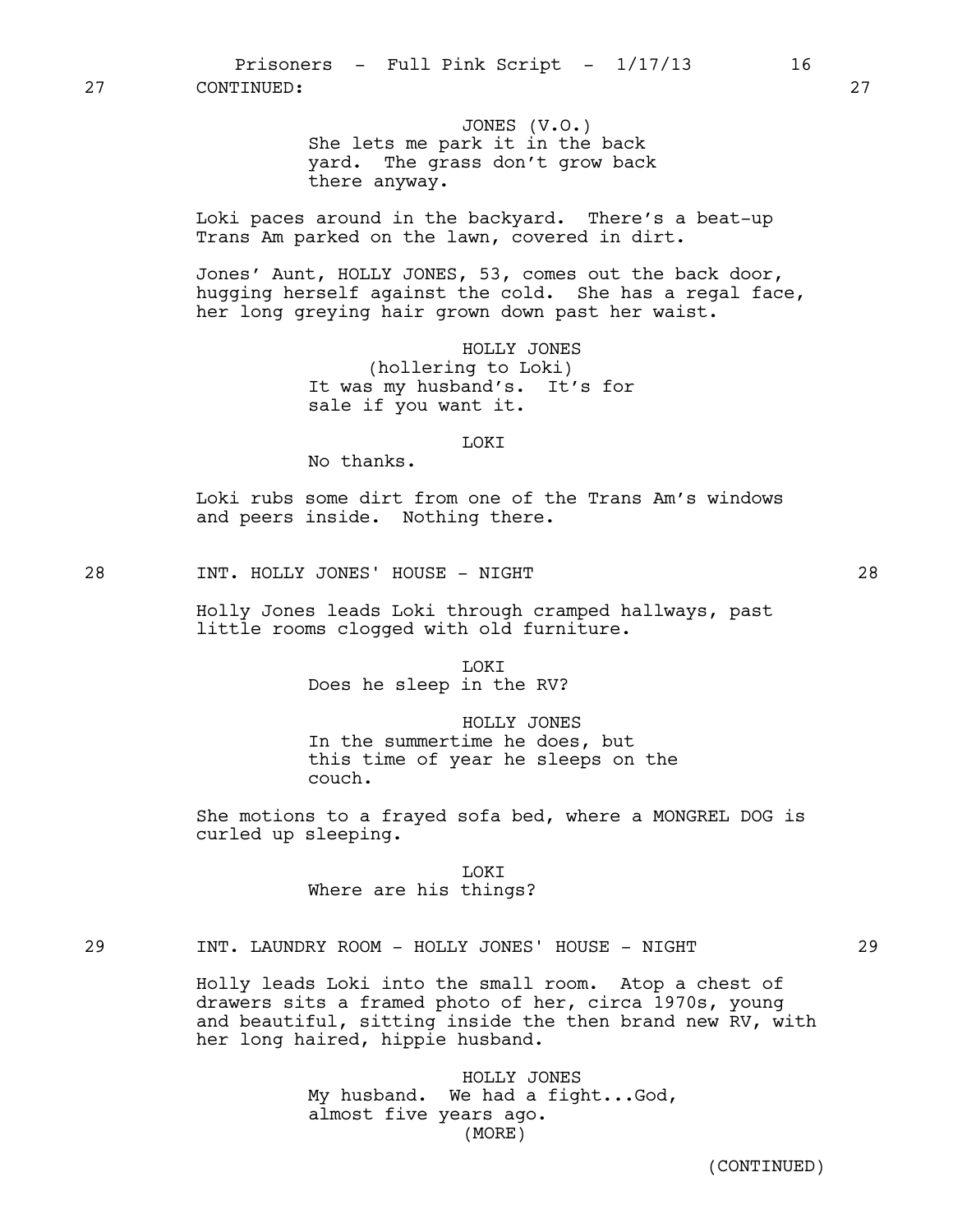Prisoners - Full Pink Script -  $1/17/13$  17

29 CONTINUED: 29

He walked out and didn't come back. Alex loved him like a father. HOLLY JONES (CONT'D)

LOKI

What happened to Alex's real parents?

HOLLY JONES My husband's brother and his girlfriend. They died in a car accident when Alex was six.

She opens the top drawer and presents it to Loki: some sorry looking clothes. A little Matchbox RV.

> HOLLY JONES (CONT'D) He doesn't have much.

30 EXT. FAIRMOUNT CIRCLE - NIGHT 30

Keller and Ralph about to walk another lap around the circle when Franklin pulls up in his car and rolls down his window --

#### FRANKLIN

They found the RV -- girls weren't inside. Parked on that rest stop near the south woods. They're putting together a search party.

Keller and Ralph get into the car and Franklin takes off --

31 INT. GARAGE - POLICE STATION - NIGHT 31

What's left of the RV. Sitting inside at the little kitchen table is Forensics Guy -- smarter than most, likes his job. He's thinking, head leaned back, eyes closed. Loki walks inside and SLAPS the table --

### **LOKT**

What do we got?

Forensics Guy takes a moment to think of something that makes him frown.

> FORENSICS GUY This thing's clean. I mean it's filthy as shit, but we didn't find anything.

Loki seems unfazed by this piece of news, thinking --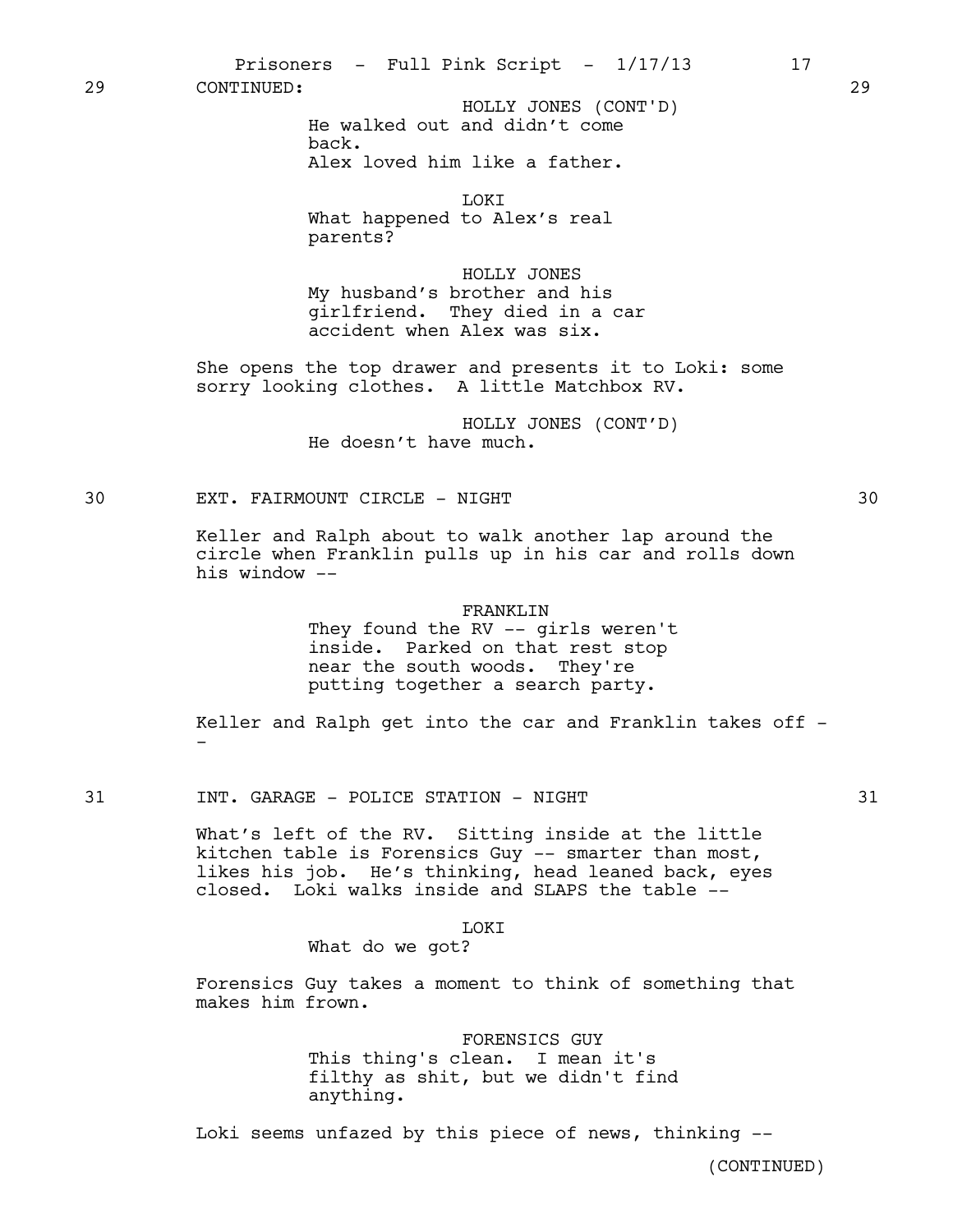31 CONTINUED: 31

### LOKI

They could have been wearing winter hats and mittens the whole time they were in here. So no prints, no hair fibers.

FORENSICS GUY If he just used this thing to transport them I might buy that, but if there was a struggle in here I would have found something. I'd start searching the woods near the rest stop.

LOKI Yeah, half the cops in the state are doing that right now.

Loki walks off --

LOKI (CONT'D) When you're done with this thing take a team over to his Aunt's place.

32 EXT. GAS STATION - NIGHT 32

The gas station lot is swarming with cops and volunteers. Everyone is heading into the adjacent...

33 EXT. WOODS - NIGHT 33

A constellation of flashlights moves through the woods. Ralph sticks by Keller, their eyes scanning, exhausted. Franklin trails behind them.

34 EXT. FAIRMOUNT CIRCLE - MORNING 34

An AERIAL VIEW of LOKI'S SEDAN heading down the street toward the Dover House.

- 35 OMITTED 35
- 36A EXT. THE BIRCHES' HOUSE CONTINUOUS 36A

NEIGHBORS wanting to help, but not sure what to do mill around. Loki's car pulls up...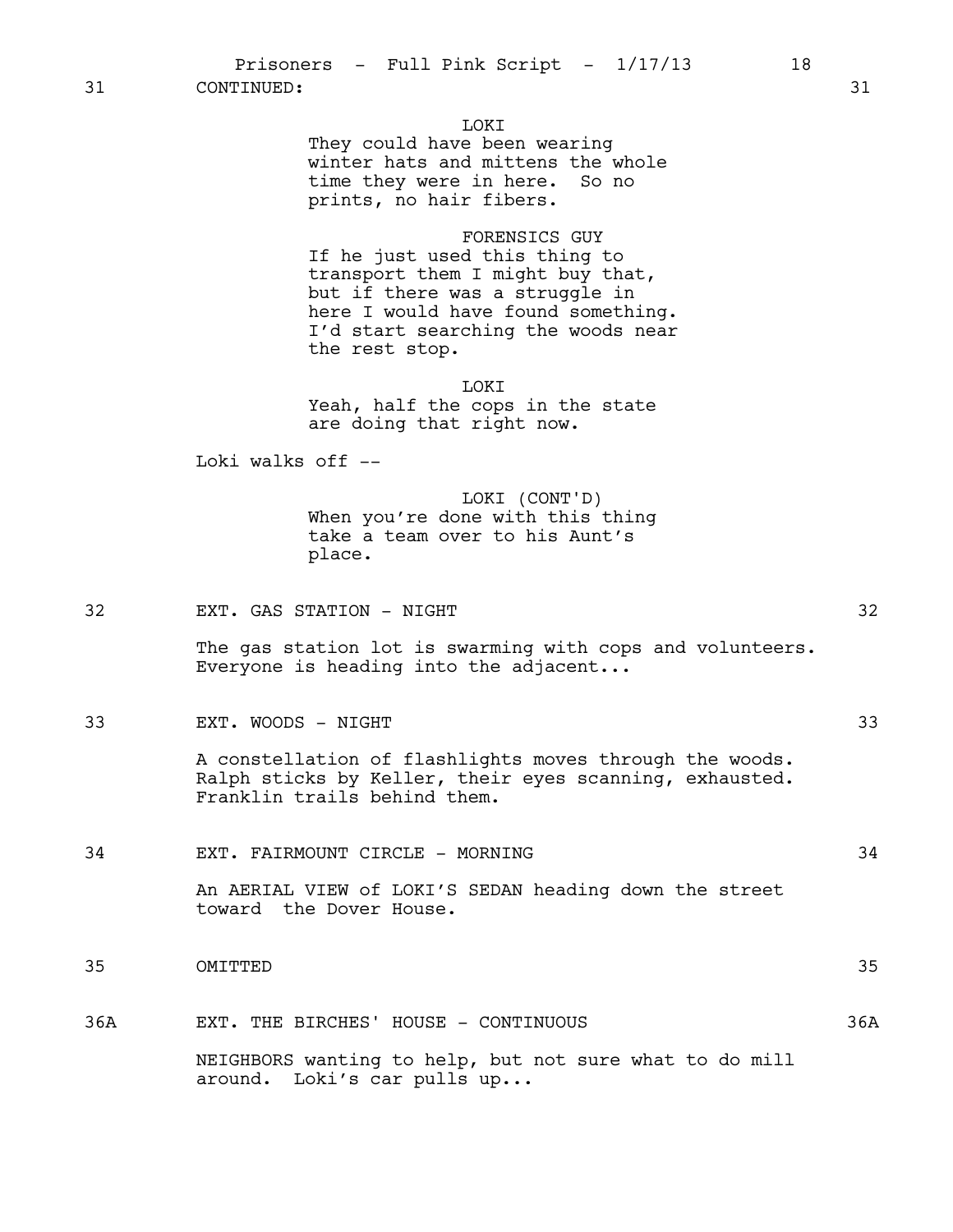## 36B INT. KITCHEN - THE BIRCHES' HOUSE - CONTINUOUS 36B

Franklin leads Loki into the kitchen. Nancy is sitting at the kitchen table, her back to them. Remnants of thanksgiving on the table, yet to be cleared --

### LOKI Mrs. Birch, I'm Detective Loki --

Nancy turns, her expression worn with shock, but still composed -- doggedly holding on to herself. She has some photos laid out on the table, hands one to Loki --

> **NANCY** This is a better picture than the one my husband gave you. You can see her eyes more clearly...

Loki takes the picture, nods -- Nancy staring up at him, imploring him with a hard look -- eyes swelling with tears.

36 INT. RALPH'S ROOM - THE DOVERS' HOUSE - CONTINUOUS 36

Ralph lies asleep on top of the covers, clothes and muddy sneakers still on.

37 INT. BATHROOM - THE DOVERS' HOUSE - CONTINUOUS 37

Keller splashes water on his face. A little gold crucifix hangs around his neck.

His eyes drift to the toothbrush holder. The little toothbrush with the cartoon character on it.

38 INT. LIVING ROOM - THE DOVERS' HOUSE - CONTINUOUS 38

Grace is sitting on the couch next to Detective Loki, who's distracted, reading a text on his phone. Grace is composed, but there's dread in her voice.

GRACE

Did we pass?

LOKI

What?

GRACE The poly-whatever -- the lie detector we took this morning.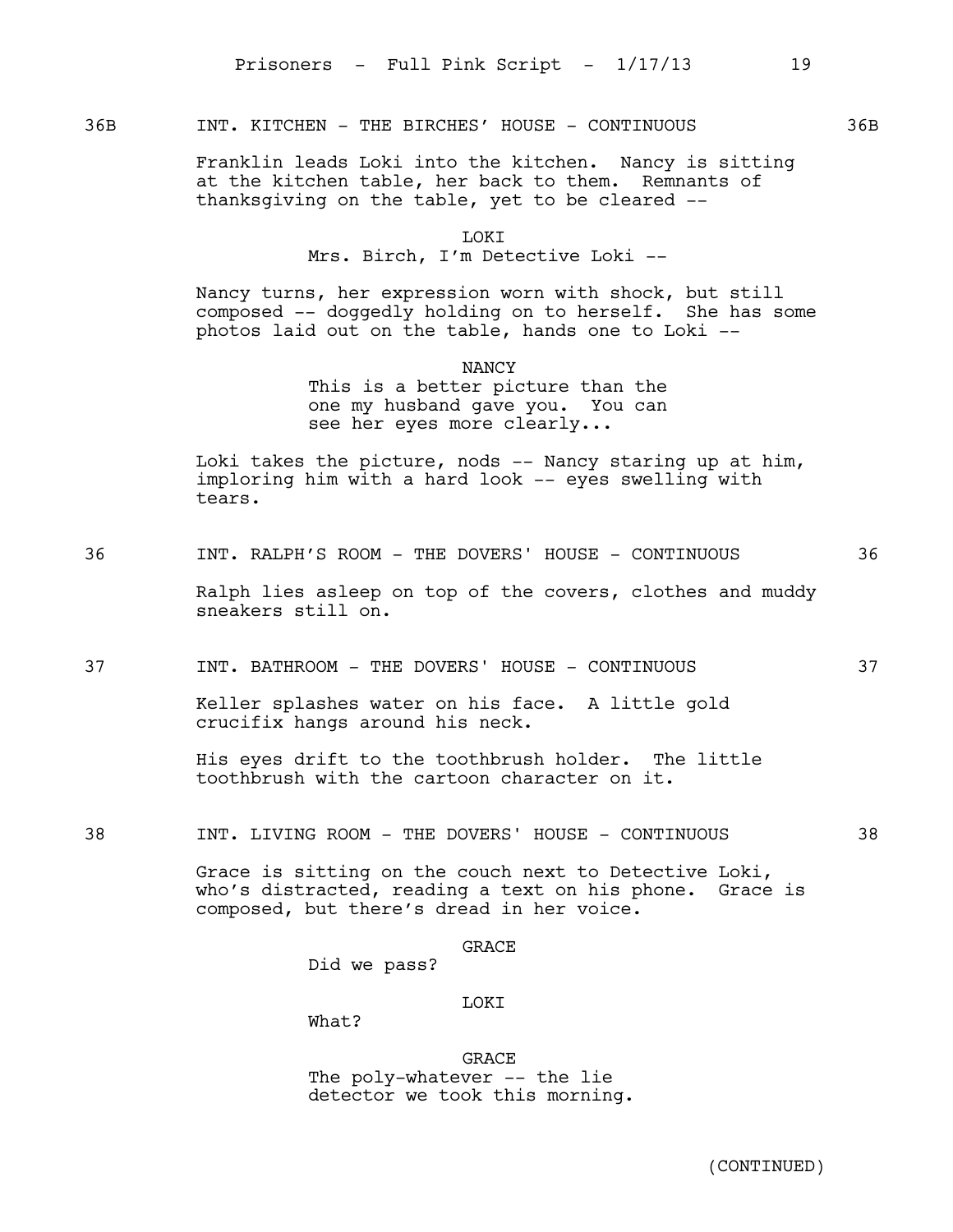38 CONTINUED: 38

### **TOKT**

(puts the phone away) Sorry -- yes, we appreciate your cooperation.

### **GRACE**

Nancy's lawyer friend told us it would help speed things up. It's embarrassing, all this fuss. Everyone's going to think we're crazy when those two come out from wherever they're hiding.

**TOKT** 

You have some reason to think they ran away?

GRACE No, they were happy, but they must have run away...

She looks to the window, her mind drifting as she listens to the faint sound of congregating neighbors outside.

> GRACE (CONT'D) The police captain said you've solved every case you've ever been assigned.

Loki nods, pretends to be humble, looking around at the framed photos adorning the walls, mostly of Ralph and Anna.

> GRACE (CONT'D) Do you have children, Detective?

Loki shakes his head. She looks at him askance. He touches her hand, his face taking on an unwavering conviction...

> **TOKT** I'm gonna find your daughter.

She nods, tries to be comforted, wants to believe it.

LOKI (CONT'D) We think the girls came back here after they left you at the Birches' yesterday.

Keller appears in the doorway.

KELLER They were looking for Anna's red whistle.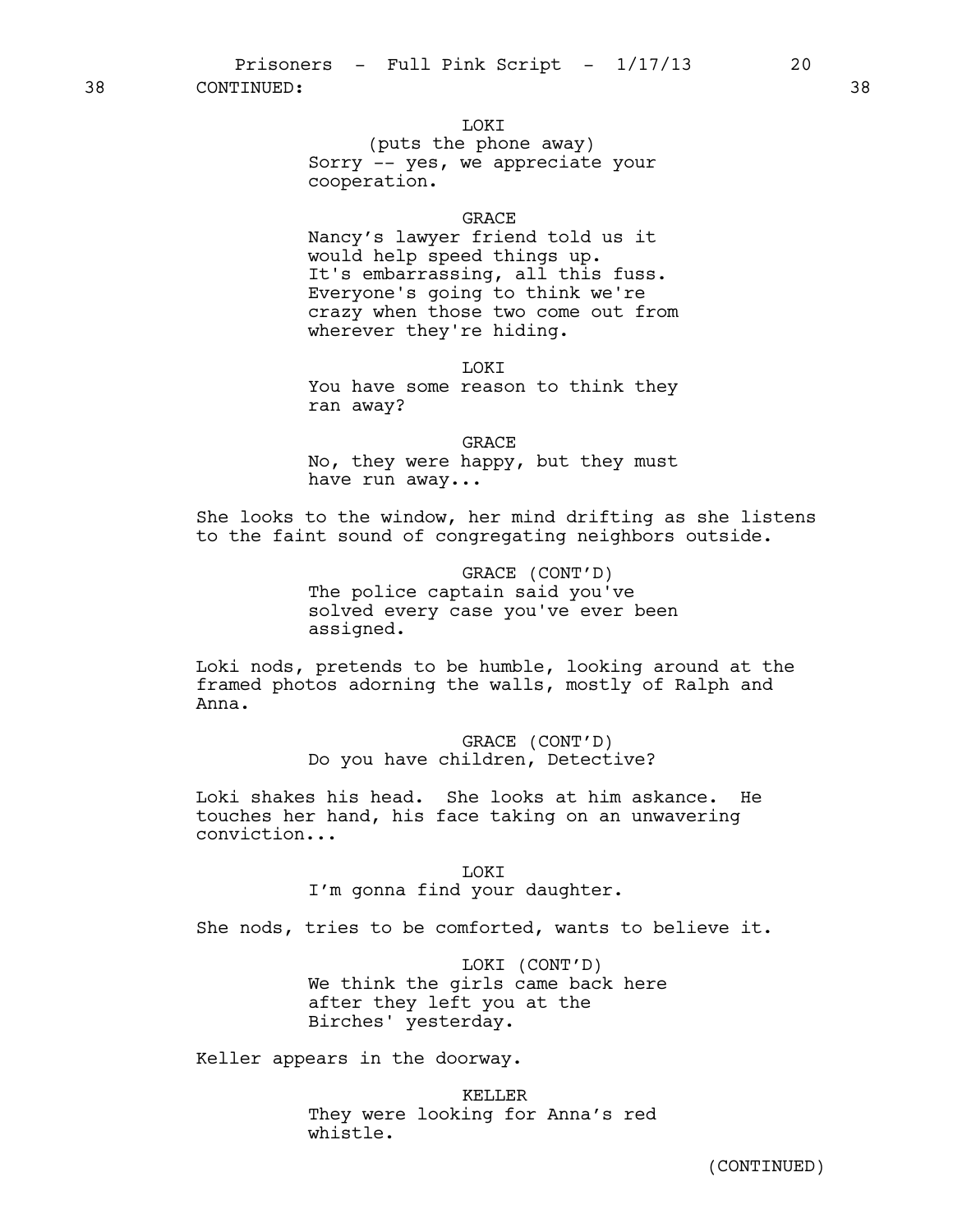Prisoners - Full Pink Script -  $1/17/13$  21 38 CONTINUED: (2) 38

Loki and Grace stand up.

LOKI

### Right, I read your statement.

Keller offers his hand to Loki. Loki looks him up and down, gives him a quick handshake -- a little cold.

> LOKI (CONT'D) Detective Loki. I'm heading up the investigation into your daughter's disappearance. Please, sit down.

Keller remains standing. Grace grabs on to his arm.

KELLER

Listen, my son told you, the guy was hiding inside that RV, watching them.

#### LOKI

We haven't found any physical evidence in the RV, or his aunt's house where he lives. Alex Jones has the IQ of a ten year old and there's no way he would have been able to abduct two girls in broad daylight and then somehow make them disappear.

KELLER

You give him a lie detector?

LOKI

Yeah, we did. Doesn't work if you don't understand the questions.

KELLER

What does that mean? He ran. They said he tried to get away.

LOKI

We're considering all possibilities, Mr. Dover. I know what you're saying. I'm not crossing anybody off the list. Just let me do my job.

Keller doesn't answer, looking far from satisfied.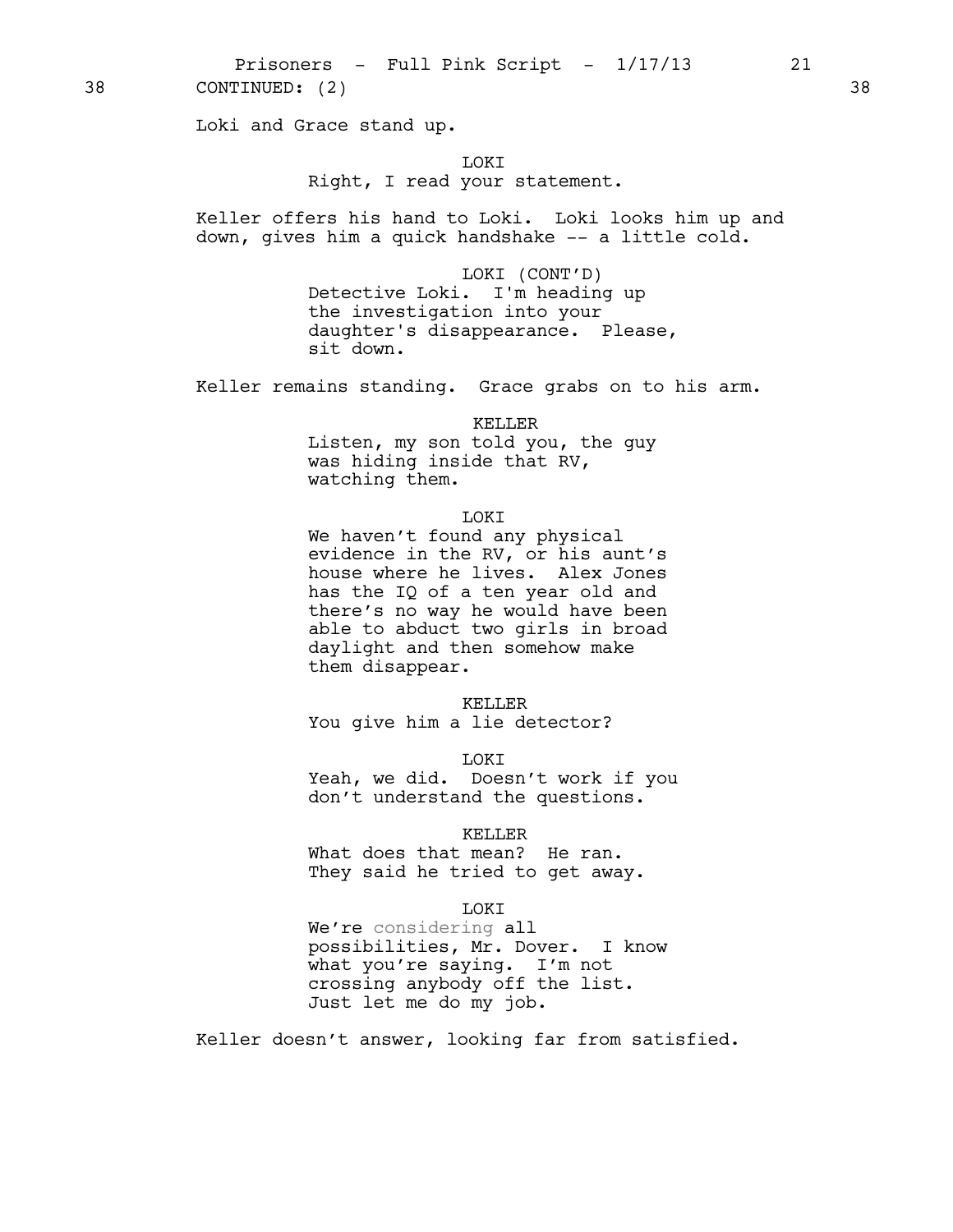# 39 EXT. DRIVEWAY - THE DOVERS' HOUSE - MOMENTS LATER 39

Loki's leaving in his car when Keller runs up alongside. Loki stops, rolls down his window --

> KELLER He stays in custody until my daughter is found, right?

> > LOKI

We've got a forty-eight hour hold on him. Ends tomorrow unless we bring charges.

KELLER Then charge him with something.

LOKI Mr. Dover, let me worry about --

KELLER Detective, two little girls gotta be worth whatever rules you have to break to keep that asshole in custody.

Loki considers for a moment while Keller's desperate eyes bore into him...

> KELLER (CONT'D) I know you can't promise me anything -- I'm just asking you to be sure.

Loki doesn't answer.

KELLER (CONT'D) Thank you, Detective. I appreciate it.

Loki nods and drives off --

# 40 INT. CAPTAIN'S OFFICE - POLICE STATION - DAY 40

CAPTAIN RICHARD O'MALLEY sits at his desk shaking his head at Loki.

> CAPTAIN RICHARD O'MALLEY You're positive he's innocent, but you want to keep holding him anyway?

**LOKT** Anna Dover's father --

(CONTINUED)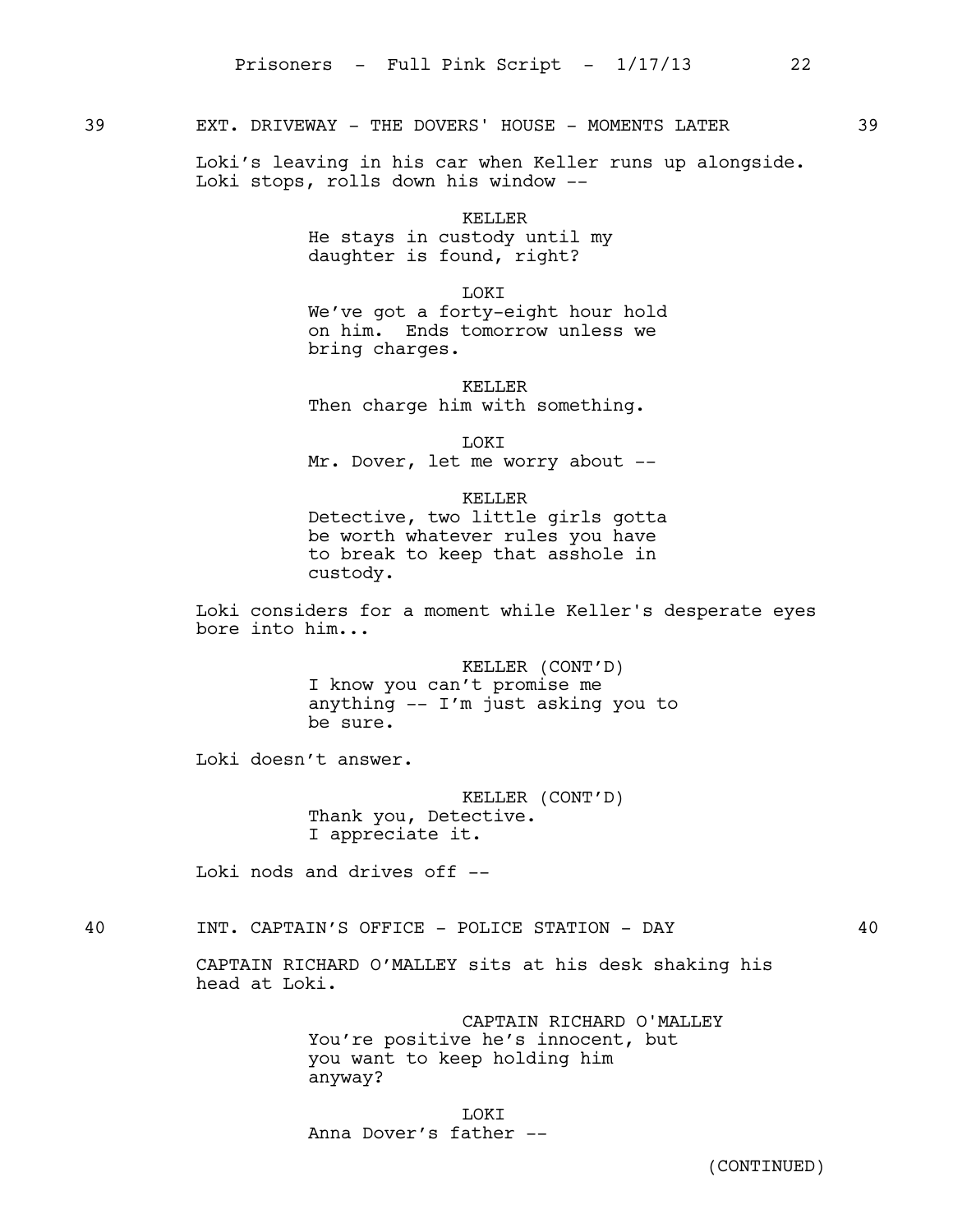40 CONTINUED: 40

CAPTAIN RICHARD O'MALLEY Since when are you mister bedside fucking manner?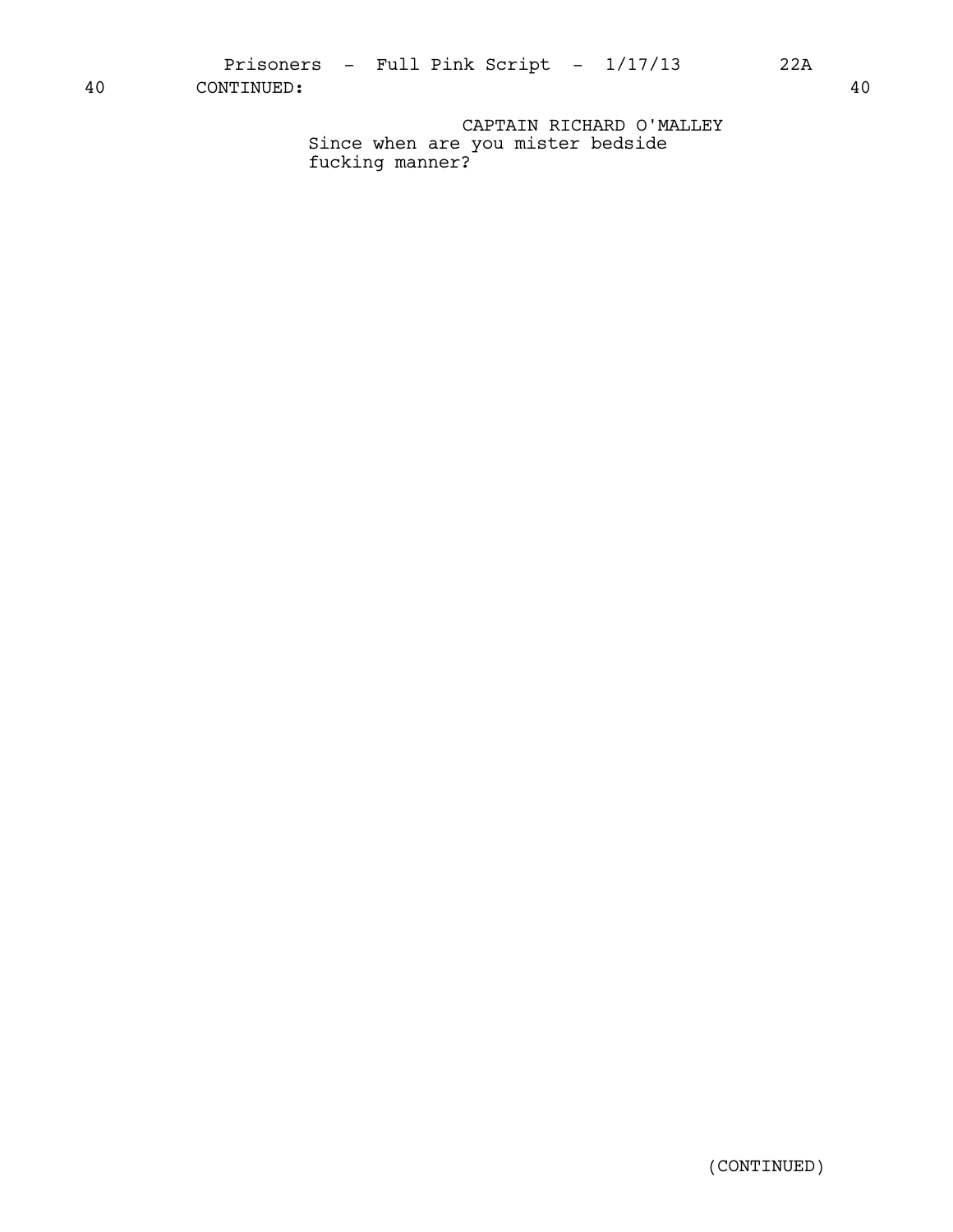LOKI

One more day --

CAPTAIN RICHARD O'MALLEY Fuck you. You find his daughter, he'll forgive you, you don't, he's gonna hate you anyway.

Loki takes that in. O'Malley gives him a long look...

CAPTAIN RICHARD O'MALLEY (CONT'D) Had my buddy from PSP's homicide unit over for Thanksgiving...

Loki looks a little caught...

CAPTAIN RICHARD O'MALLEY (CONT'D) If you wanted a transfer you should've asked me. PSP's homicide unit is a fine place to be -- I'm sure you'd fit right in there. But you're getting ahead of yourself a little bit, don't you think?

LOKI What do you want me to say?

CAPTAIN RICHARD O'MALLEY Nothing. Why should you say anything? Not like I ever did anything for you.

Some guilt sneaks into Loki's expression --

CAPTAIN RICHARD O'MALLEY (CONT'D) After the last round of layoffs I got maybe two guys here who know what they're doing, and both of them are in this room.

LOKI

I'm not busting my ass everyday just for privilege of going down with the ship. You know I love you -- but it's onward and upward.

O'Malley nods...a fatherly look of resignation on his face as he looks down at his hands, then after a moment he looks back up, face hard, meets Loki's eyes and nods tersely --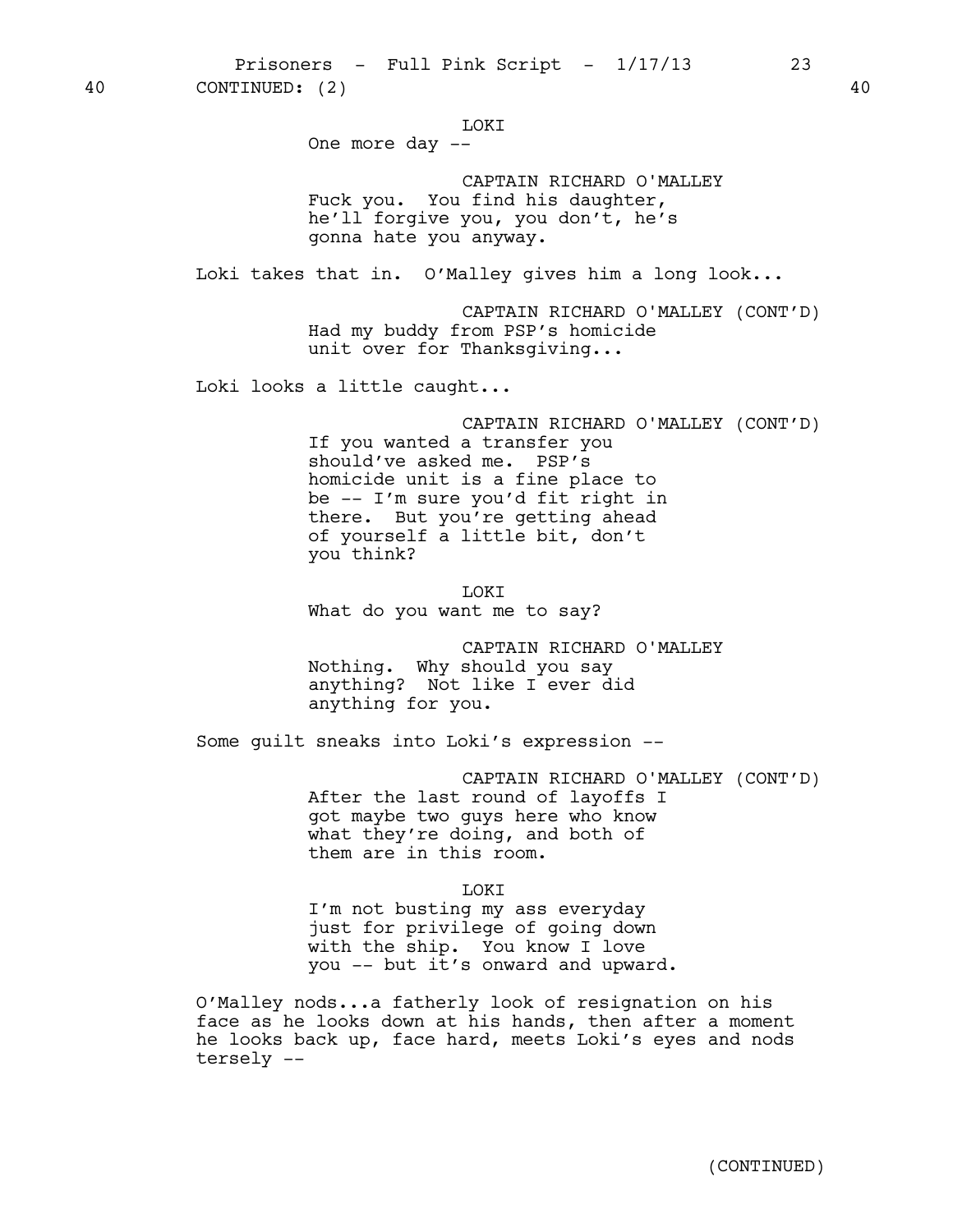CAPTAIN RICHARD O'MALLEY Find these kids, make me look good -- and maybe I'll give you my blessing. So what's next? We're coming up on twenty-four hours missing and you have exactly shit.

LOKI I'm knocking on doors all night.

Loki pulls a printout from his pocket.

LOKI (CONT'D) Got nine level three sex offenders living within a ten mile radius of Fairmount Circle.

#### DISSOLVE TO:

41 INT. LIVING ROOM - SEX OFFENDER'S HOUSE 1 - NIGHT 41

A MAN, 50's, muscled, wearing a tank top and boxers - looks like Loki woke him up.

> LOKI (O.S.) I'm gonna need an address and phone number for everybody you were with that day.

Loki's looking at a wall full of little nail holes --

LOKI (CONT'D) What was hanging here?

### 42 INT. GARAGE - SEX OFFENDER'S HOUSE 1 - NIGHT 42

The muscled man watches on as Loki opens a cardboard box -- inside it are framed photos -- the muscled man, but skinny, younger -- standing with his then wife and kids.

43 EXT. FAST FOOD RESTAURANT - NIGHT 43

Through the window we see Loki talking to a MALE EMPLOYEE, 27 -- working the register. The Employee shakes his head emphatically --

44 EXT. LOKI'S SEDAN - NIGHT 44

Loki walks to his car -- angle widens to reveal the downtown area. Strip malls, gas stations -- cars whizzing by -- blurred faces in car windows --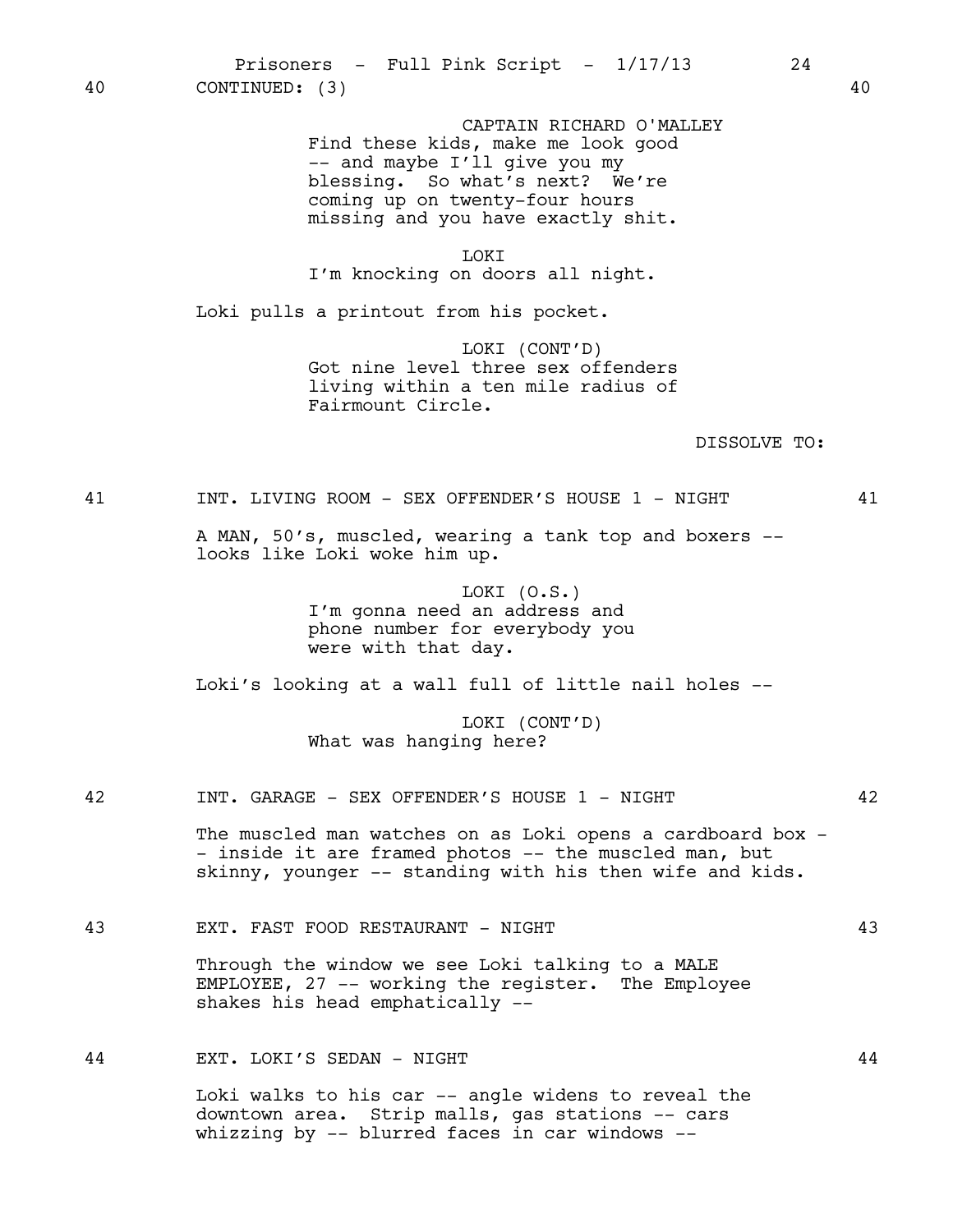45 EXT. BACK YARD - SEX OFFENDER'S HOUSE 2 - NIGHT 45

A GREY HAIRED MAN, in his pajamas, shivering in the cold, watching as...

> GREY HATRED MAN I have bad arthritis -- haven't been out of the house in months.

Looking like he's ready for this night to be over, Loki opens the door to the man's tool shed -- moves inside - starts rifling around in the clutter, taking his aggression out -- holds up a porn magazine --

> LOKI You're not allowed to have this.

GREY HAIRED MAN I forgot it was in there. I promise I'll --

Loki tosses the magazine out onto the yard. He keeps rifling -- finds another magazine, another -- throws them out --

> LOKI Who's your probation officer?

46 EXT. YARD - NICE HOUSE 2 - NIGHT 46

Loki walks out the front door, the Grey Haired Man following after him --

GREY HAIRED MAN

Please --

Loki stops, faces the man --

#### LOKI

Get back inside.

The man doesn't move -- Loki looks like he's going to  $blow - -$ 

LOKI (CONT'D)

Get back inside!

The Grey Haired Man turns and shuffles back inside his house. Loki breathes out, gets in his car --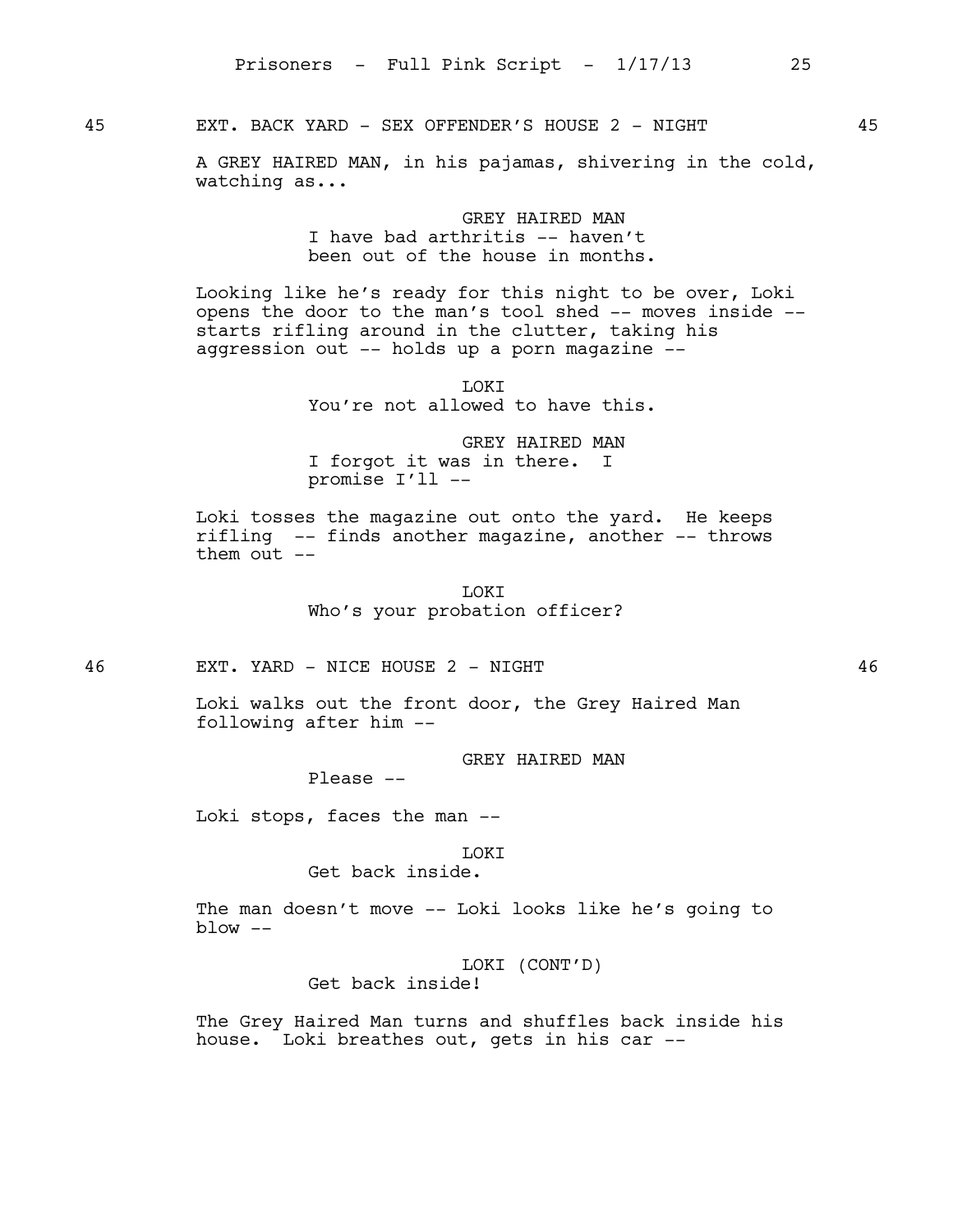47 EXT. SAINT EMILIANA CHURCH - NIGHT 47

Loki's headlights wash over a cheaply built grey house, its windows all boarded, a big white cross on its front. And right beside it...

A small grey house, THE RECTORY. Loki's headlights wink out.

48 INT. BLACK SEDAN - PARKED - CONTINUOUS 48

Looking beat, Loki pops a coffee bean in his mouth. He checks his notebook, crossing off the last of a long list of sex offenders.

49 EXT. FRONT DOOR - RECTORY - MOMENTS LATER 49

A cracked door bell as Loki pushes it and nothing happens. He sighs, tired, pissed off. He starts BEATING ON THE DOOR --

### LOKI

(yelling inside) Police. Hello? I need to talk to you, Father. Open the door.

He peers in a window near the door: a TV playing an old black and white war movie. An old priest lying on the floor -- looks dead.

50 INT. LIVING ROOM - THE RECTORY - CONTINUOUS 50

Loki opens the unlocked front door and rushes inside...

He squats down beside the priest lying on the floor, FATHER PATRICK DUNN, 64, grizzled and bald. He's not dead, he's SNORING, passed out. Empty liquor bottles are everywhere.

Loki considers, then stands up.

**LOKT** You mind if I look around?

Dunn doesn't seem to mind at all, still SNORING up a storm.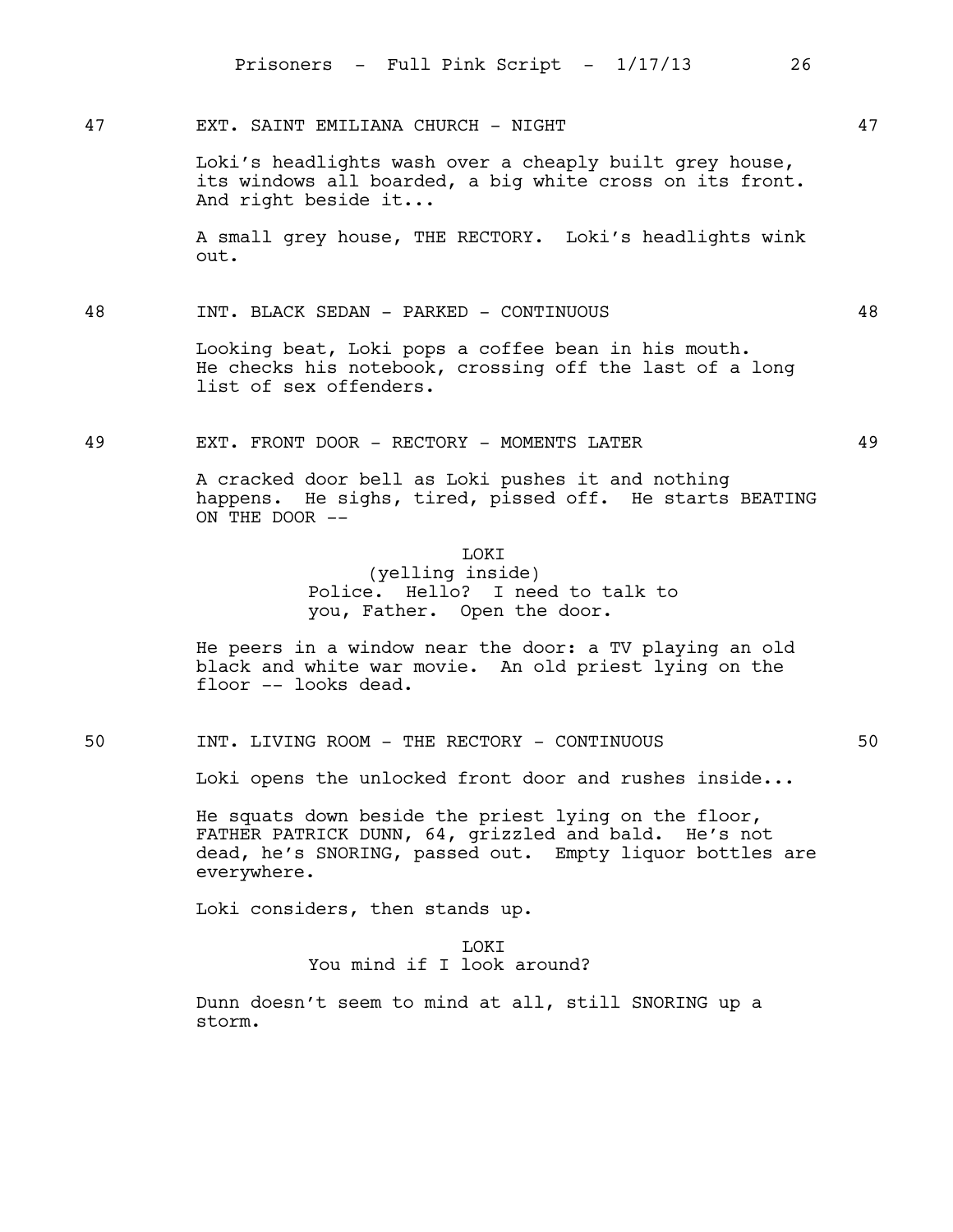# 51 INT. KITCHEN - RECTORY - CONTINUOUS 61

Loki turns on the light: a wall clock TICKING, a sink full of liquor bottles, an abandoned game of solitaire on the table, cards thrown on the floor...

Loki notices something: the refrigerator's electric chord -- it's stretched taught to the outlet, barely reaches. The fridge has been moved. Loki looks closer -- sees the top of a door frame behind it...

Loki walks to the refrigerator, shaking his head. He sighs and starts shoving it off the door it's blocking. The fridge is old and heavy and doesn't go easy...

#### 52 **INT. THE BASEMENT - THE RECTORY - MOMENTS LATER** 52

The door opens, Loki takes the first step....THEN GRABS THE DOOR FRAME WILDLY -- THE STAIRS HAVE BEEN REMOVED. It's a ten foot drop to the basement floor...

Loki squats down and flashes his flashlight. Piles of junk obscure his view...

He gets down and lets his legs dangle off the edge. Then he turns around, gets in a hanging position, and drops --

He lands on his feet, then falls back on his ass. He gets up, cursing under his breath, shining his flashlight -- suddenly startled by three big statues. Saints.

Loki moves in closer. There's something behind them...

A MAN IN A CHAIR. Loki loses his breath, draws his gun --

LOKI

Hey!

Loki shines his flashlight on him...it's a corpse, skeletal, long since dead. What was once a very tall man, strapped to a chair with reams of duct tape.

LOKI (CONT'D)

Christ.

Loki moves in closer. He notices a pendant hanging around the corpse's neck with a maze-like design carved into it.

# MOMENTS LATER

Loki drags a statue of a kneeling saint under the doorway.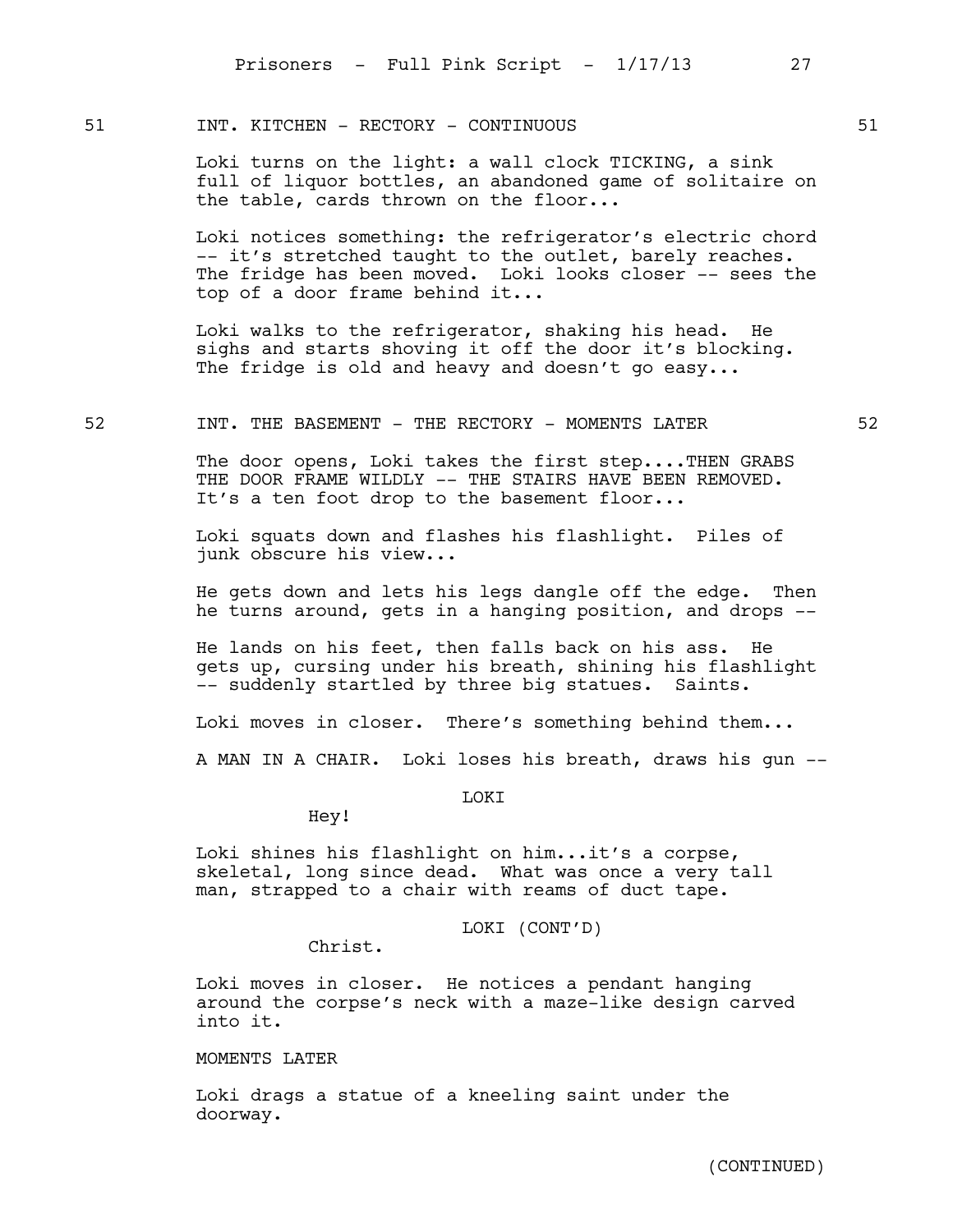He steps on its back, reaches up and grabs the lip of the door frame. Then, straining, he pulls himself up...

53 INT. KITCHEN - RECTORY - MOMENTS LATER 53

Father Dunn's POV as he comes to: Loki's dragged him to the basement door AND IS ABOUT TO TOSS HIM OVER THE EDGE, holding him by the back of his shirt. Dunn is terrified, acting like there's burning lava down there --

> FATHER PATRICK DUNN NO! NO! Don't -- PLEASE!

> > LOKI

Who's the corpse? First name, last name. NOW, or down you go - leave you with your buddy for a while. Come on! What's his name!? Who is he?

FATHER PATRICK DUNN Couldn't go to the police. They'd never believe a --

Loki leans him further over the edge -- DUNN SCREAMS --

LOKI I spent six years in the Huntington Boys' Home, father - hurting a fuck like you would be a real treat for me!

Dunn shakes his head, tears streaming --

FATHER PATRICK DUNN I DON'T KNOW HIS NAME! Came to me for confession. Killed sixteen children, he said. Bragged about it. I convinced him to come back here. He was going to kill more. He wouldn't tell me his name.

Loki rolls his eyes, yanks Dunn back from the edge --

LOKI Right. Sixteen children huh? I think he was just trying to impress a fellow pervert scumbag - come on, time to go.

54A OMITTED 54A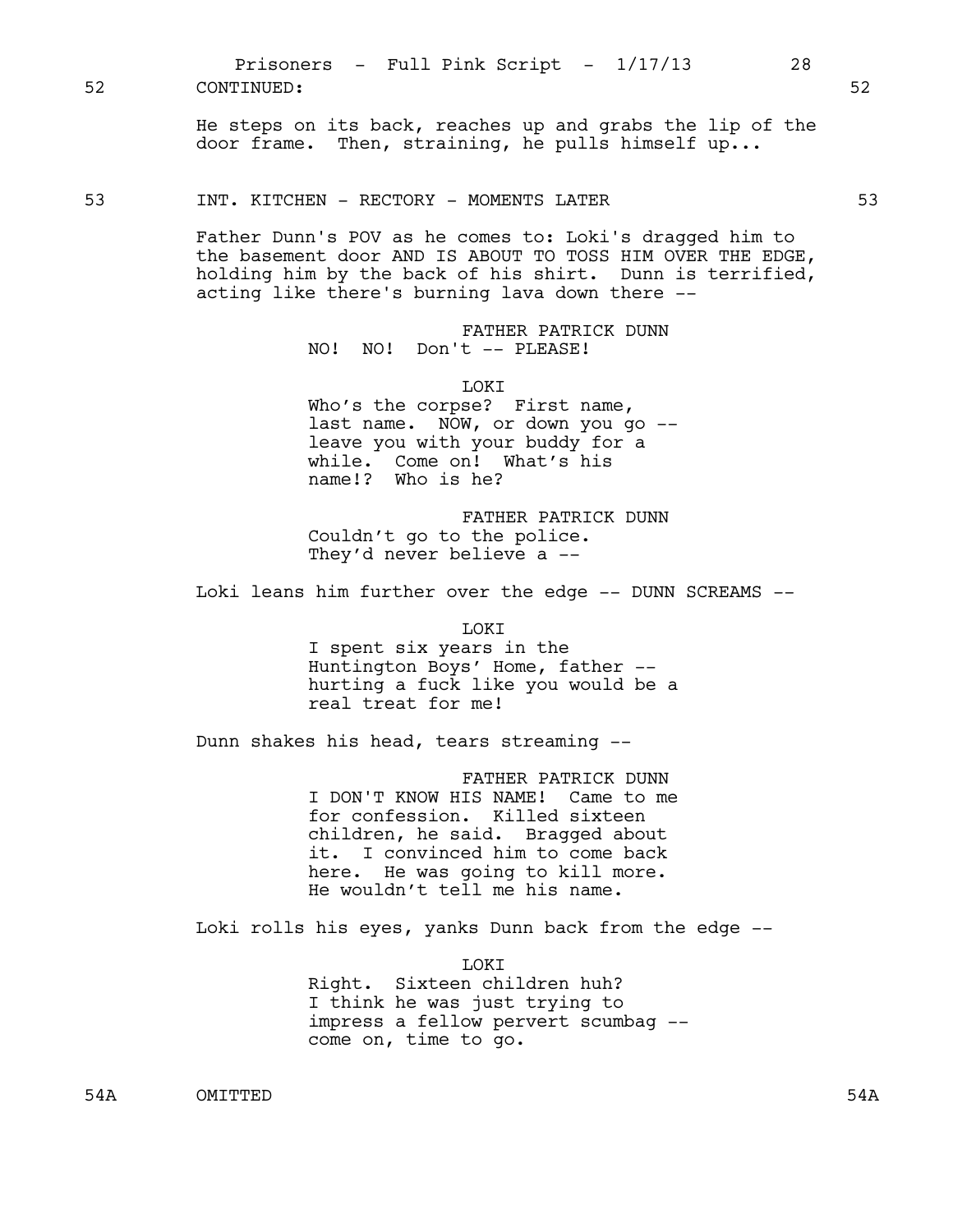## 54 EXT. WOODS – MORNING EXT. SANDWARE SANDWARE SANDWARE SANDWARE SANDWARE SANDWARE SANDWARE SANDWARE SANDWARE

Keller trudges through the woods. His cell phone rings. The caller ID: GRACE. Keller answers --

> KELLER (into the phone) Hey.

GRACE (O.S.) (over the phone) They're letting him go.

KELLER (into the phone) What?

GRACE (O.S.) (over the phone) The man, the police said they're letting him go today.

KELLER (into the phone) OK, it's OK. I'm gonna take care of it.

Keller hangs up, shocked, turns around. Franklin and Ralph are about twenty yards behind him.

He takes off running towards them, weaving between trees, stomping through the snow, running right past them --

RALPH

Dad? Where you going?

FRANKLIN

What's going on?

Keller doesn't answer, running past volunteers wearing *SEARCH AND RESCUE* jackets, startling a search dog --

55 INT. LOKI'S DESK - POLICE STATION - DAY 55

Loki sits at his desk, researching Fairmount Circle on his computer -- Father Dunn is being interrogated in the BG. Loki looks up, watching as Jones and his aunt are shown to the front desk...

Jones' aunt rubs his back as the DESK SERGEANT gives him paper work to fill out.

DESK SERGEANT

Sign here.

(CONTINUED)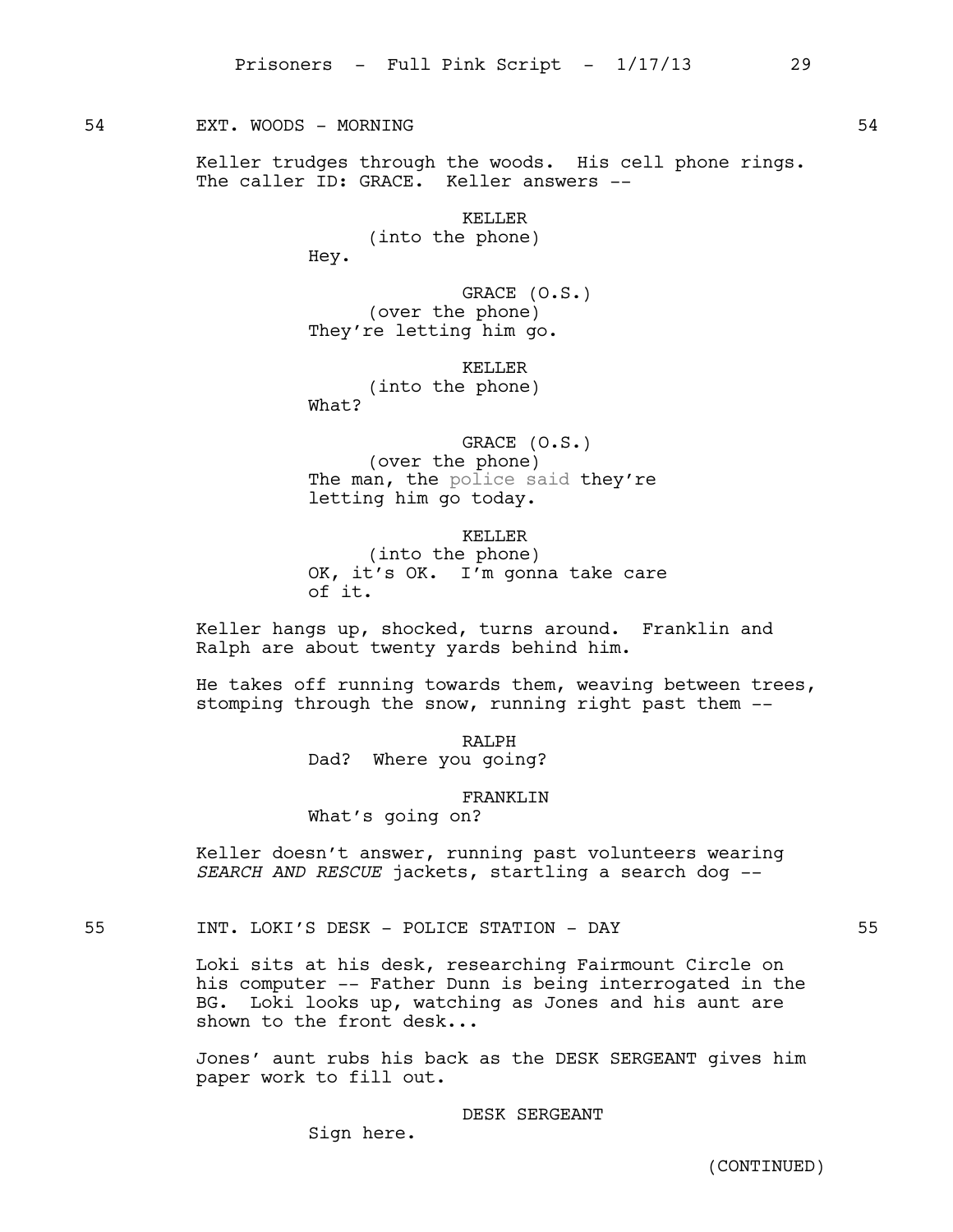He signs his release papers, slowly and methodically: *Alex Winterman Jones*. Prisoners - Full Pink Script -  $1/17/13$  29A 55 CONTINUED: 55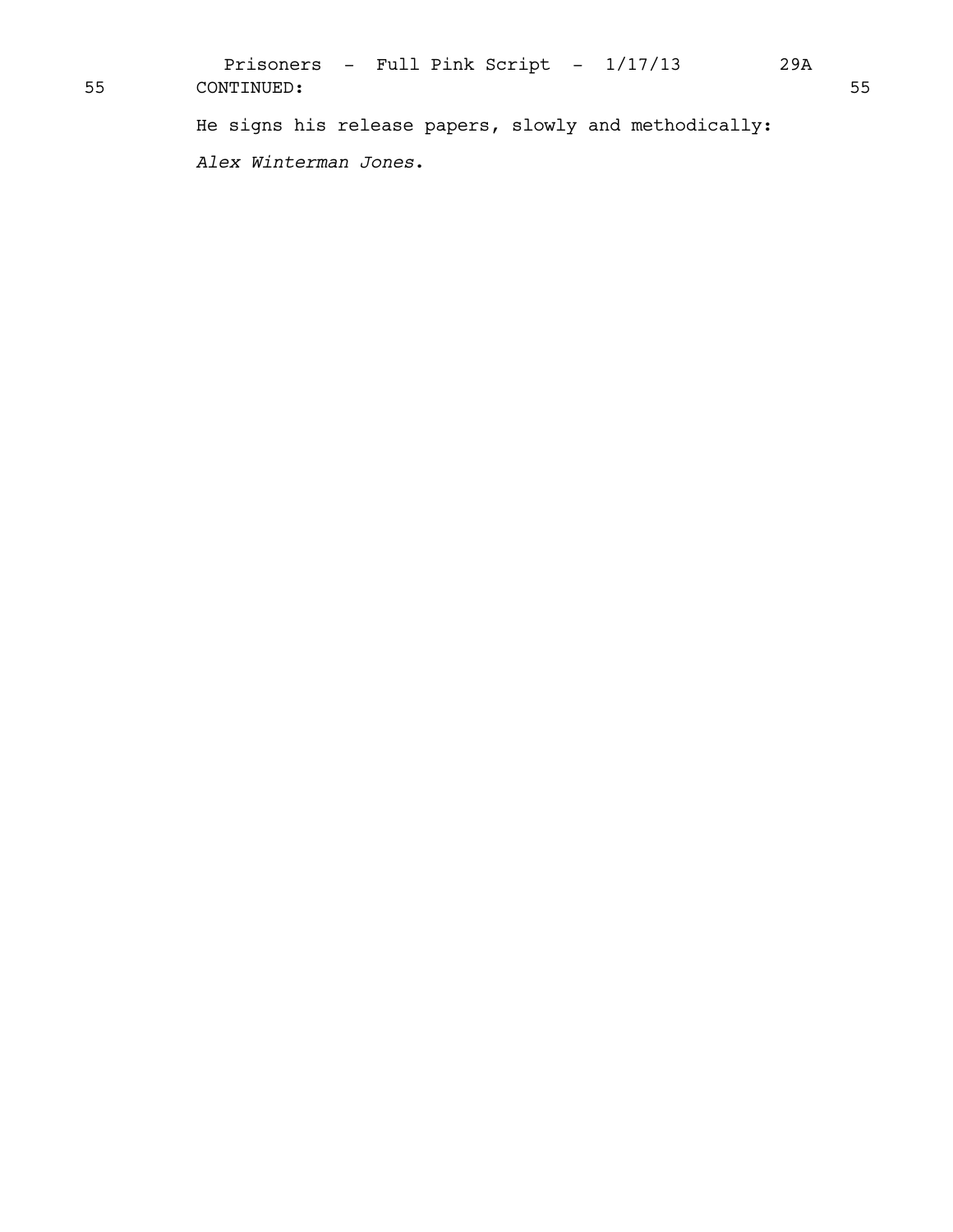56 EXT. POLICE STATION - MOMENTS LATER 56

A UNIFORMED COP escorts Jones and his Aunt out the front door. Several reporters are waiting --

> REPORTER 1 Is this your Mother?

HOLLY JONES Don't talk to them, Alex.

REPORTER 2 Do you have any comment on the girls -- are you innocent?

Jones' POV: the reporter's accusing eyes, the grey sky, his Aunt squeezing his wrist --

The Uniformed escort tries to get the reporters to clear a path while TWO OTHER UNIFORMED COPS, just back from patrol come walking towards the entrance --

57A INT. LOKI'S DESK - POLICE STATION - CONTINUOUS 57A

Loki peers out the window, sees the reporters cornering Jones and his aunt  $-$  shakes his head...

Then he sees something else -- *Keller's truck pulling into the parking lot --*

> LOKI (under his breath) Fuck.

Loki gets up in a hurry, calls out to several UNIFORM COPS milling around the station --

> LOKI (CONT'D) Need some help out front --

57B EXT. POLICE STATION - CONTINUOUS 57B

Keller shoves past the reporters, making a bee line for Jones and his Aunt when the Uniformed escort blocks his path --

> UNIFORMED ESCORT Sir, you need to step back --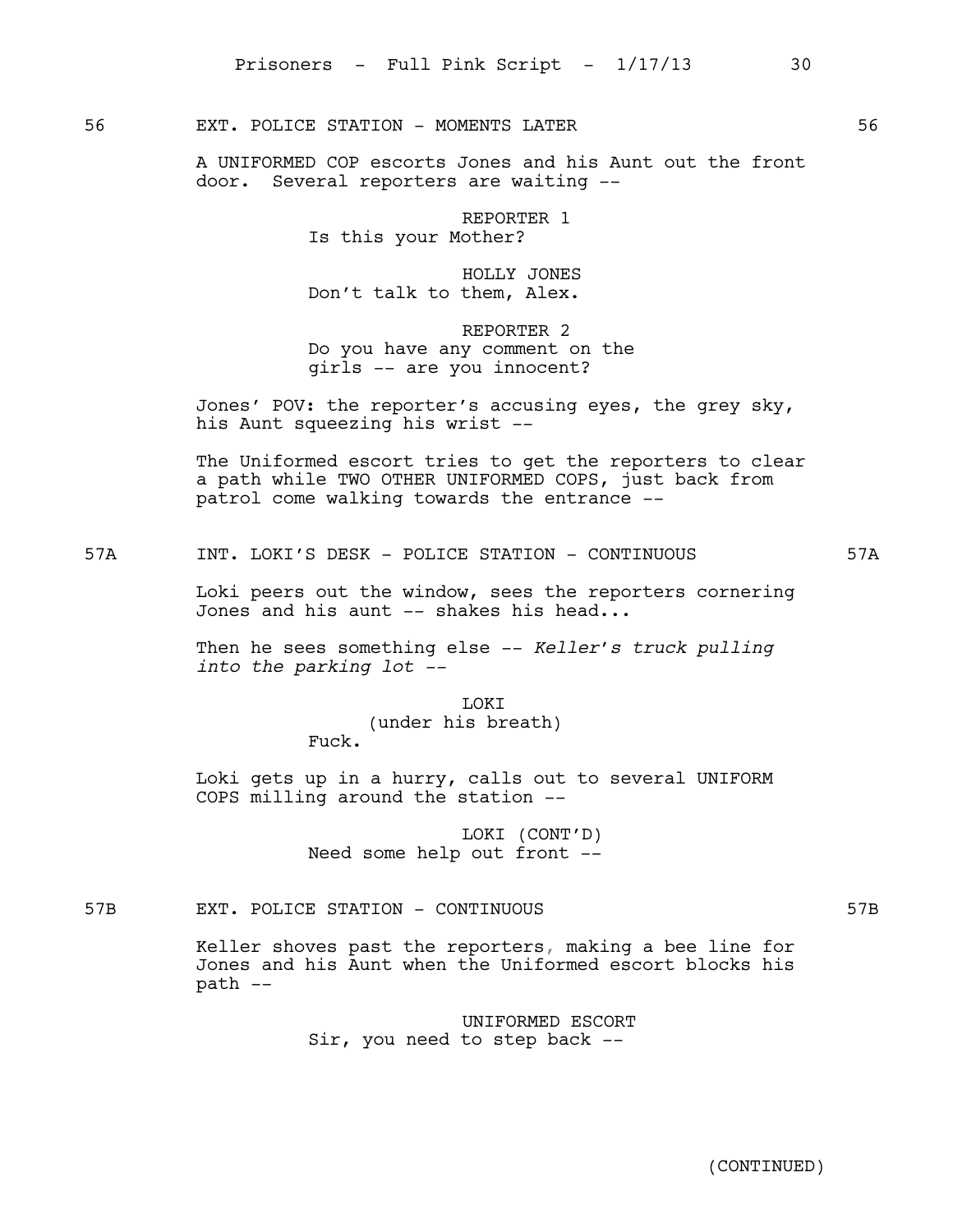But Keller keeps coming, the Uniformed escort grabs him - the two Uniformed Cops just back from patrol rush to assist, Keller resisting as the three of them struggle to restrain him --

### KELLER

### I just want to talk to him.

Loki exits the station, five cops trailing behind him --

LOKI You don't want to do this, Mr. Dover --

KELLER

Thanks to you he's a free man, right? I'm a free man, he's a free man -- why can't I talk to him?

Keller struggles to break free of the gaggle of Uniformed Cops now trying like hell to get cuffs on him as he lunges at Jones -- Jones' Aunt protectively trying to put herself between them --

> KELLER (CONT'D) TELL ME WHERE THEY ARE!

Keller tries to get around Jones' Aunt as Jones backs away -- tearing up, shaking his head, overloading --

> KELLER (CONT'D) TELL ME WHAT YOU DID WITH THEM!

KELLER PUSHES PAST JONES' AUNT. A UNIFORM COP BLOCKS HIS PATH -- KELLER COLDCOCKS HIM -- KNOCKS ANOTHER COP TO THE CEMENT. THE OTHERS TRY TO GRAB HIM, BUT HE BREAKS FREE --

Jones takes off running -- Keller tackles him between two parked cars -- grabs him by the shirt --

JONES

(to Keller) They didn't cry until I left them.

Keller freezes, in shock -- looks around -- *did anybody else hear that?* HE'S SWALLOWED BY ANGRY COPS -- STRUGGLES -- GETS SMASHED DOWN in a blur of uniforms, angry faces and fists --

Keller's finally forced to the pavement and handcuffed, watching with crazed helpless eyes as Jones and his Aunt are whisked away.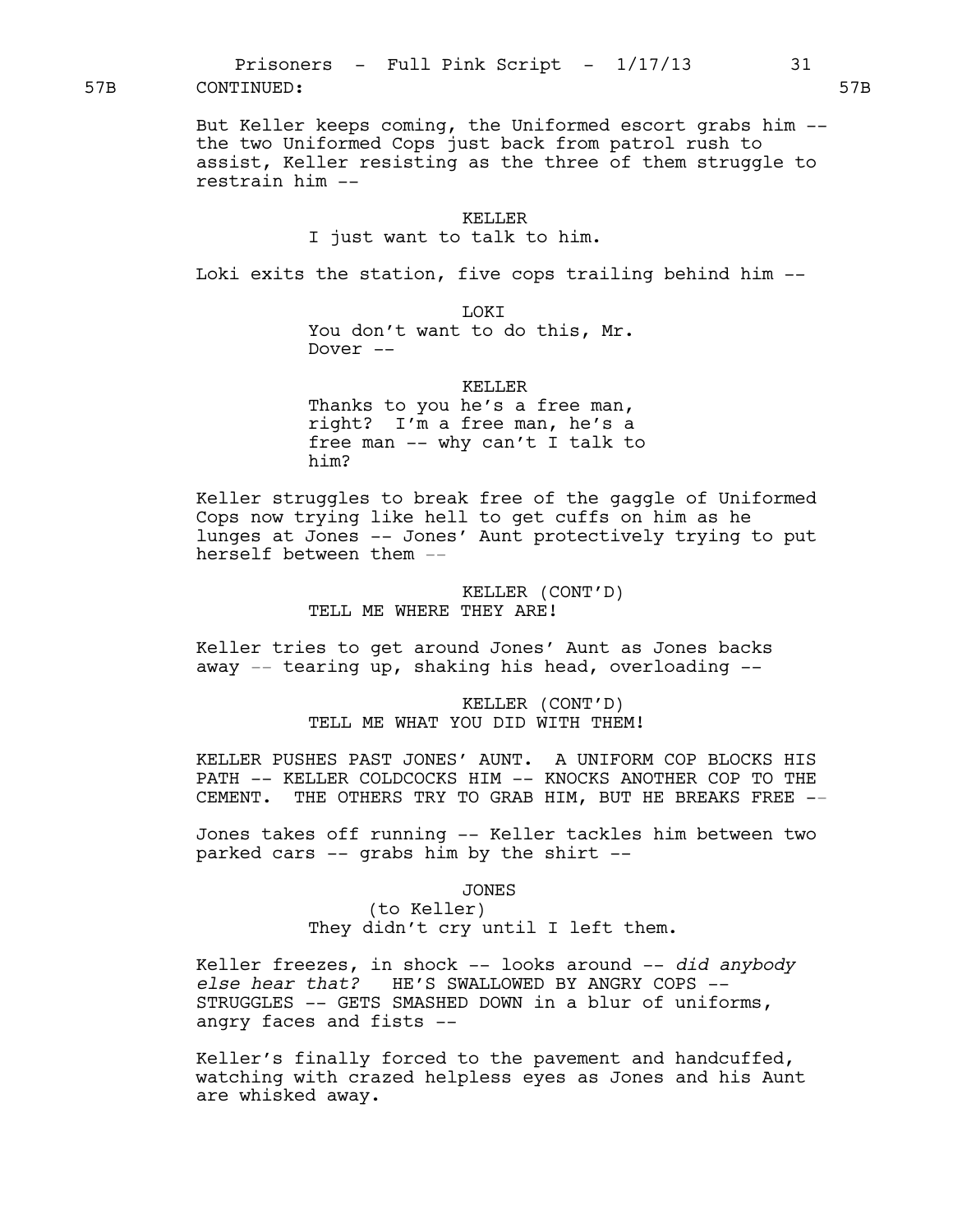# 57 INT. CAPTAIN'S OFFICE - POLICE STATION - CONTINUOUS 57

Loki walks in, O'Malley is talking to Keller, who's handcuffed to a chair. When Keller sees Loki he shakes his head in bitter disgust.

> LOKI (off Keller's look) Listen, I tried --

CAPTAIN RICHARD O'MALLEY I'm talking here. (back to Keller) (MORE)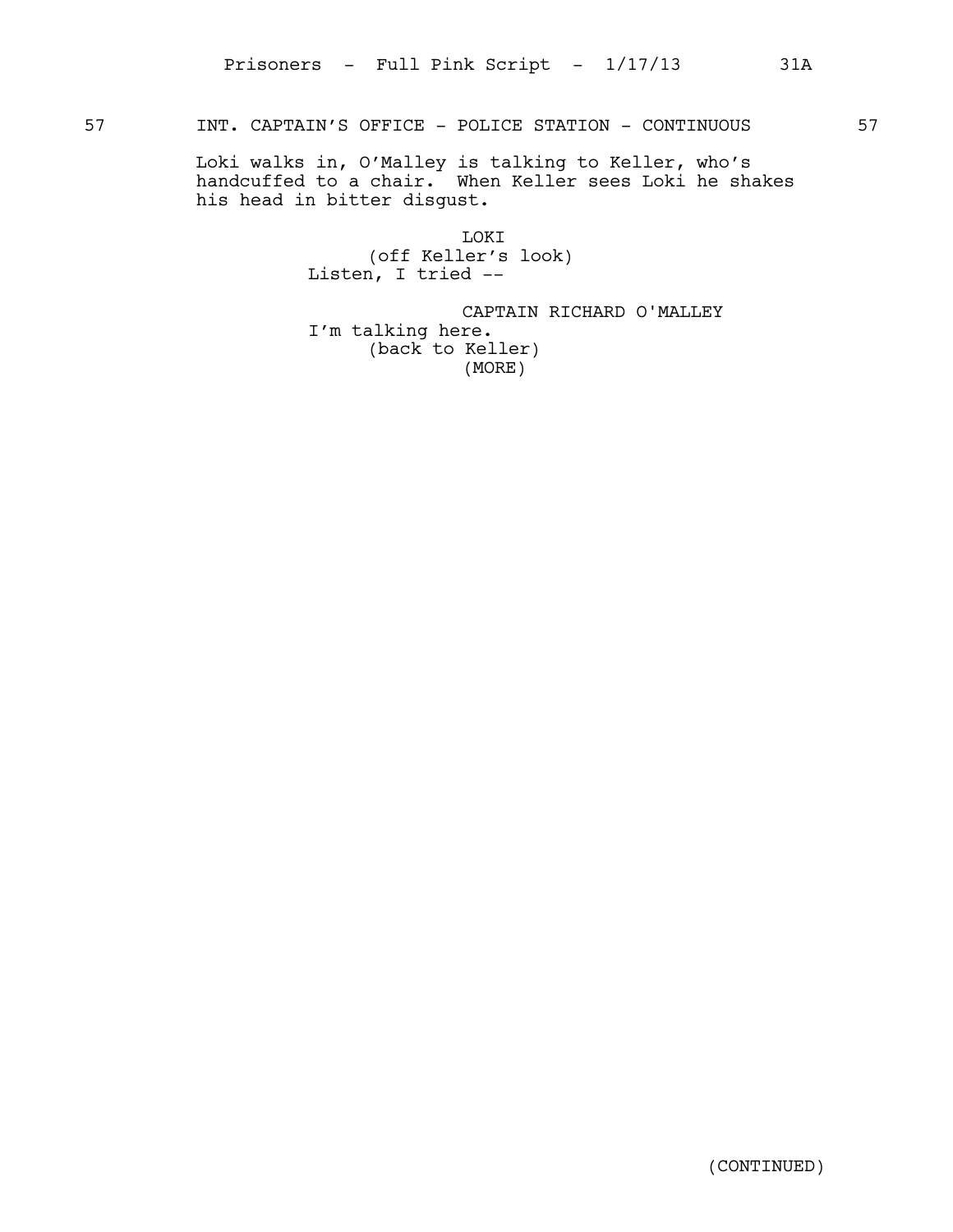I know your Dad was a guard at Graterford, and I got a daughter of my own so I'm gonna show some mercy on you. O'Malley uncuffs Keller from the chair. Keller stands up. CAPTAIN RICHARD O'MALLEY (CONT'D) As for Alex Jones, he has orders not to leave the commonwealth. KELLER What about what I just fucking told you?! Why aren't you sending someone to go arrest this guy?! CAPTAIN RICHARD O'MALLEY Mr. Dover, tell Detective Loki what you told me -- he will definitely look into it. And when you're done, I need you to go home. Your family needs you at home, not hanging around here. Before Keller can argue O'Malley exits into THE CHAOTIC HALLWAY and shuts the door. **TOKT** You have something to tell me, Mr. Dover? Keller takes a moment, bludgeoning Loki with his eyes, then: KELLER That asshole you promised me you'd keep in custody, when I grabbed him in the parking lot, he said right to my fucking face: they didn't cry until I left them. **T.OKT** Just now in the parking lot? KELLER What did I say -- yeah, just now in the parking lot. LOKI Anybody hear besides you? Keller shakes his head bitterly. Prisoners - Full Pink Script -  $1/17/13$  32 57 CONTINUED: 57 CAPTAIN RICHARD O'MALLEY (CONT'D)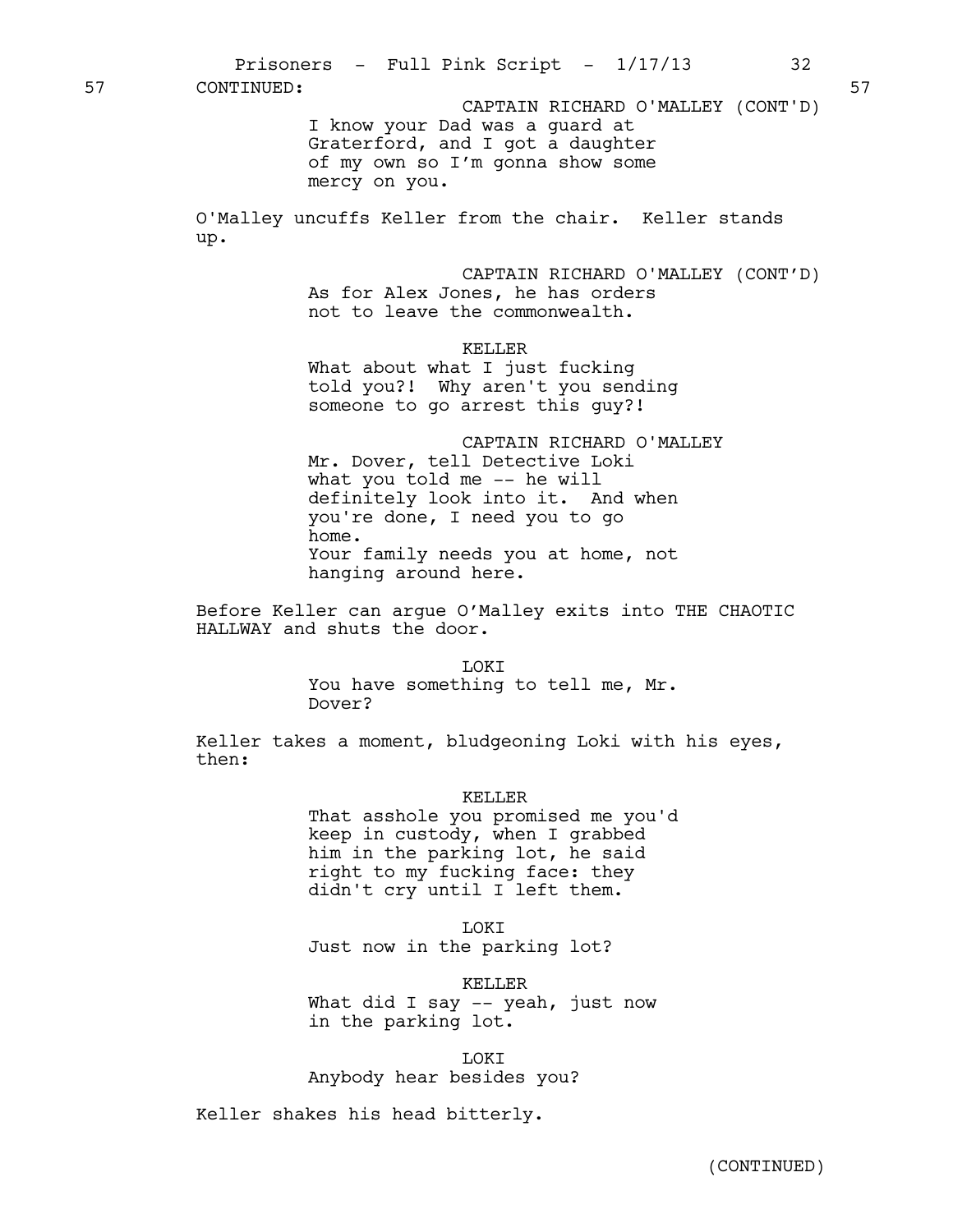Prisoners - Full Pink Script -  $1/17/13$  33 57 CONTINUED: (2) 57

> LOKI (CONT'D) You sure you heard him right?

> KELLER Jesus Christ -- you think I'm making this up?

Loki observes Keller's hands are shaking...

LOKI

OK, I'll go see him.

Keller stops, looks him in the eye.

KELLER Don't go see him. Go arrest him.

Keller turns and walks out. Loki watches the door slam, his mind working...

58 INT. LIVING ROOM - HOLLY JONES' HOUSE - DAY 58

Jones and his Aunt sit side by side on the couch -- the dog lying at Holly's feet. Loki sits across from them on an ottoman.

> LOKI So you didn't say anything to Mr. Dover out on the parking lot today? Anything he could have misinterpreted?

Jones shakes his head.

LOKI (CONT'D) Nothing at all? You didn't say, *get away from me? Help?* Nothing like that?

JONES

No.

Loki nods, thinking.

LOKI Can I talk to Alex alone for a minute?

She gives Alex a reassuring look, then gets up --

HOLLY JONES I'll be right in the next room, Alex.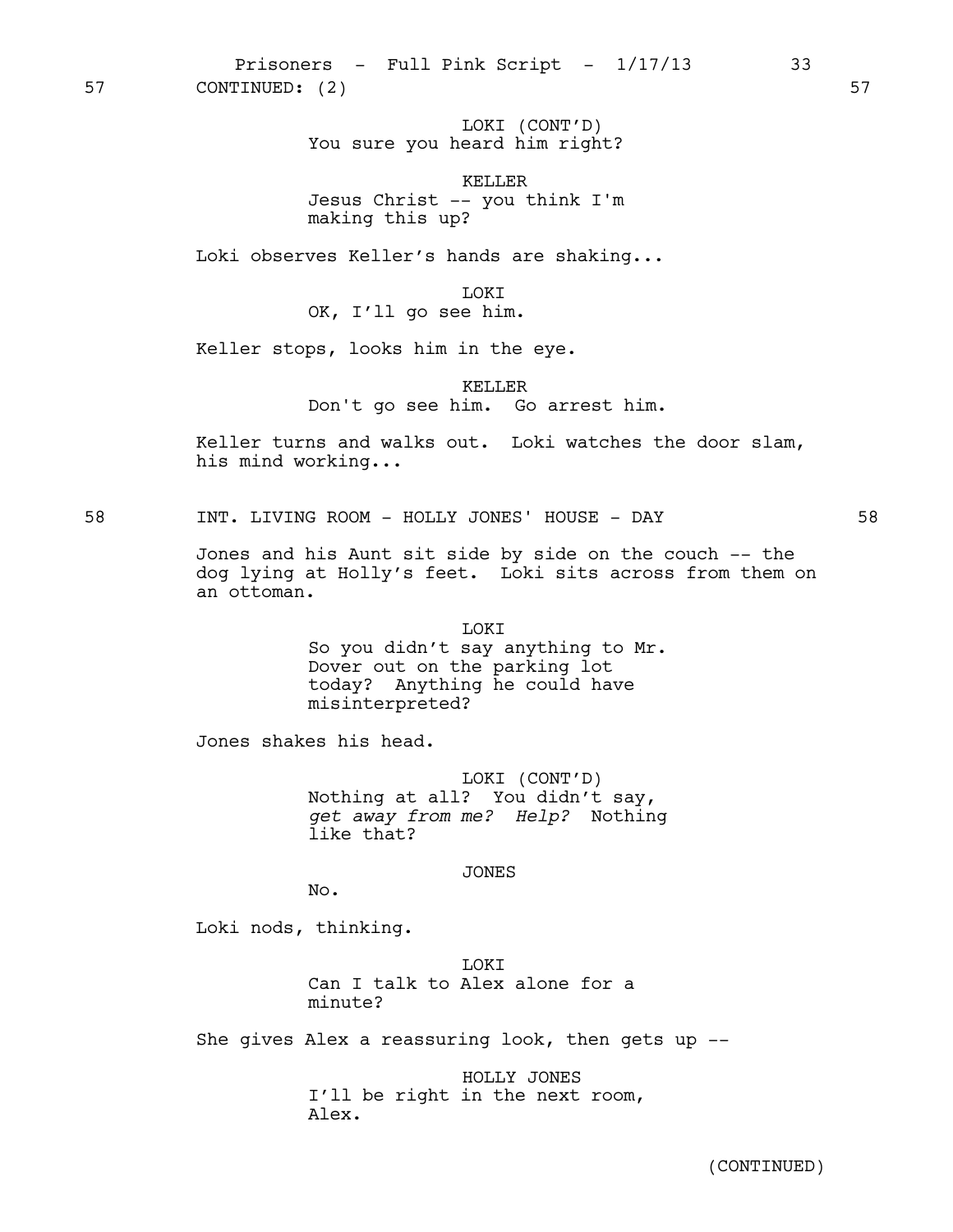58 CONTINUED: 58

The dog gets up and follows after Holly as she exits the room. Loki moves in a little closer to Jones. Jones is afraid.

Do you like your Aunt?

Jones doesn't answer at first, confused, but then:

JONES

Yes.

## LOKI

You know if you know something about what happened to these girls and you don't tell us, your aunt will go to jail too. You want that for her? After she took care of you all this time?

Jones shakes his head, a little lost.

59 EXT. HOLLY JONES' HOUSE - CONTINUOUS 59

Loki walks to his car on the phone.

# LOKI (into the phone) Mr. Dover, it's Detective Loki.

60 INT. SECOND FLOOR HALLWAY - THE DOVERS' HOUSE - 60 CONTINUOUS

Keller stands in the hallway on his cellphone.

KELLER (into the phone) Have you arrested him?

LOKI (O.S.)

(over the phone) He said he didn't say anything in the parking lot. I pushed him hard and he didn't budge. We can't waste any more time with this guy. I'll let you know when I have something new. Just hang --

Keller hangs up the phone, considering with desperate eyes.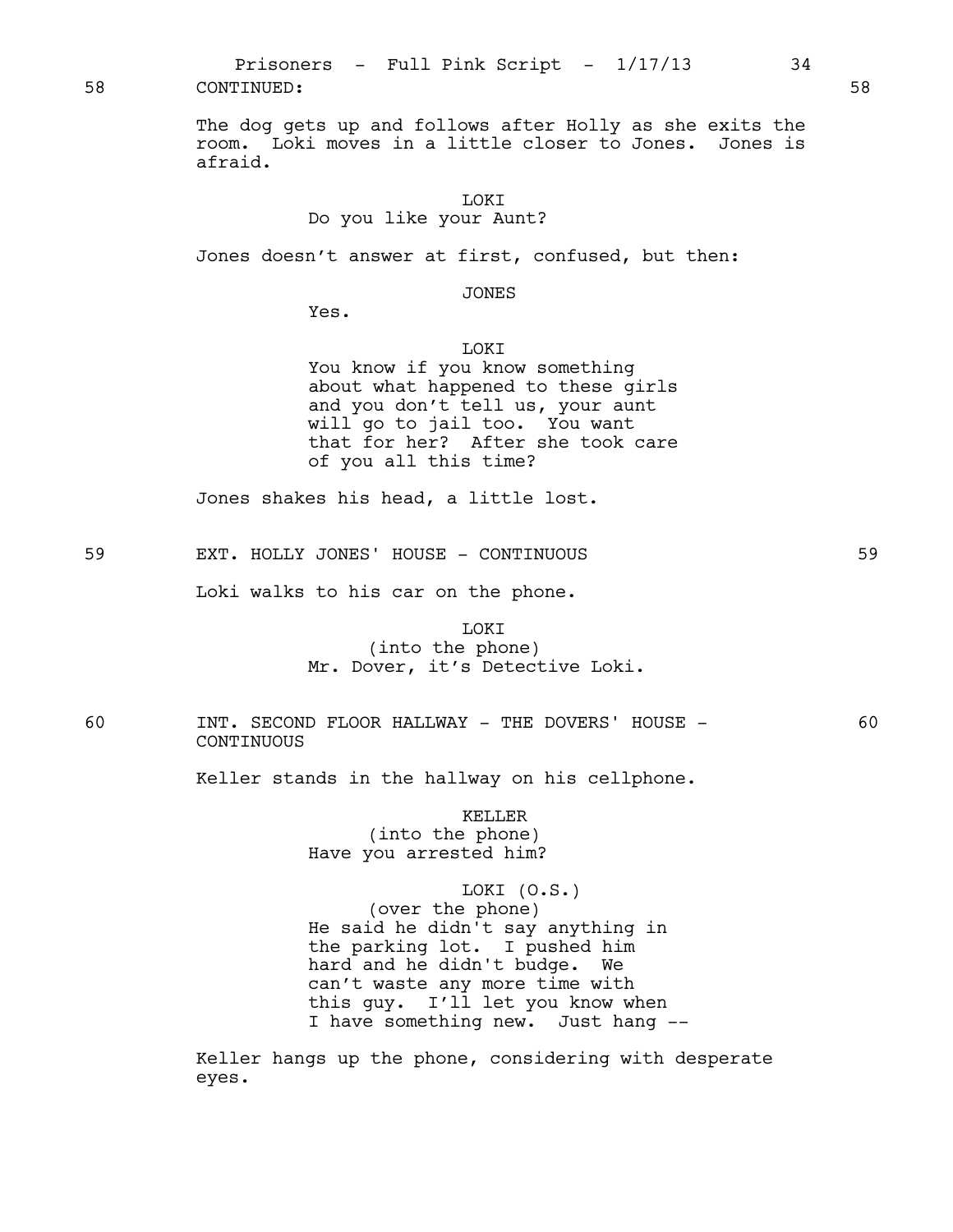# 61 **INT. MASTER BEDROOM - THE DOVERS' HOUSE - CONTINUOUS** 61

Keller walks in. Ralph sits by Grace's bedside looking freaked out. She's holding on to him for dear life, hysterical; denial given way to manic terror.

GRACE

The zipper on her coat was broken, and I told her it didn't matter, that we were just going up the street. (to Keller) Why hasn't she come home? It's been three days. Why can't you make her come home? I don't understand. It's been too long!

Keller motions to Ralph to get up and sits down next to Grace. Ralph flees the room. She motions to a bottle of Xanax on the bedside table.

> GRACE (CONT'D) Give me two, I just want to be knocked out. I can't be awake anymore.

Keller complies and she swallows the pills with trembling hands. She lies back. Keller strokes her hair. She calms for a moment, then looks up at him accusingly.

> GRACE (CONT'D) You made me feel so safe. You said you could protect us from anything.

He starts to answer, but nothing comes out. He looks sickened with shame, turning away from her stare, his eyes finally resting on a ticking clock...

## 62 INT. HALLWAY - THE DOVERS' HOUSE - MOMENTS LATER 62

Keller comes out of the bedroom. Grace is sleeping. Ralph stands awkwardly in the dark hallway.

> KELLER I'm going out to help the police. Keep an eye on your mother.

Ralph's been crying. His eyes beg his father not to leave.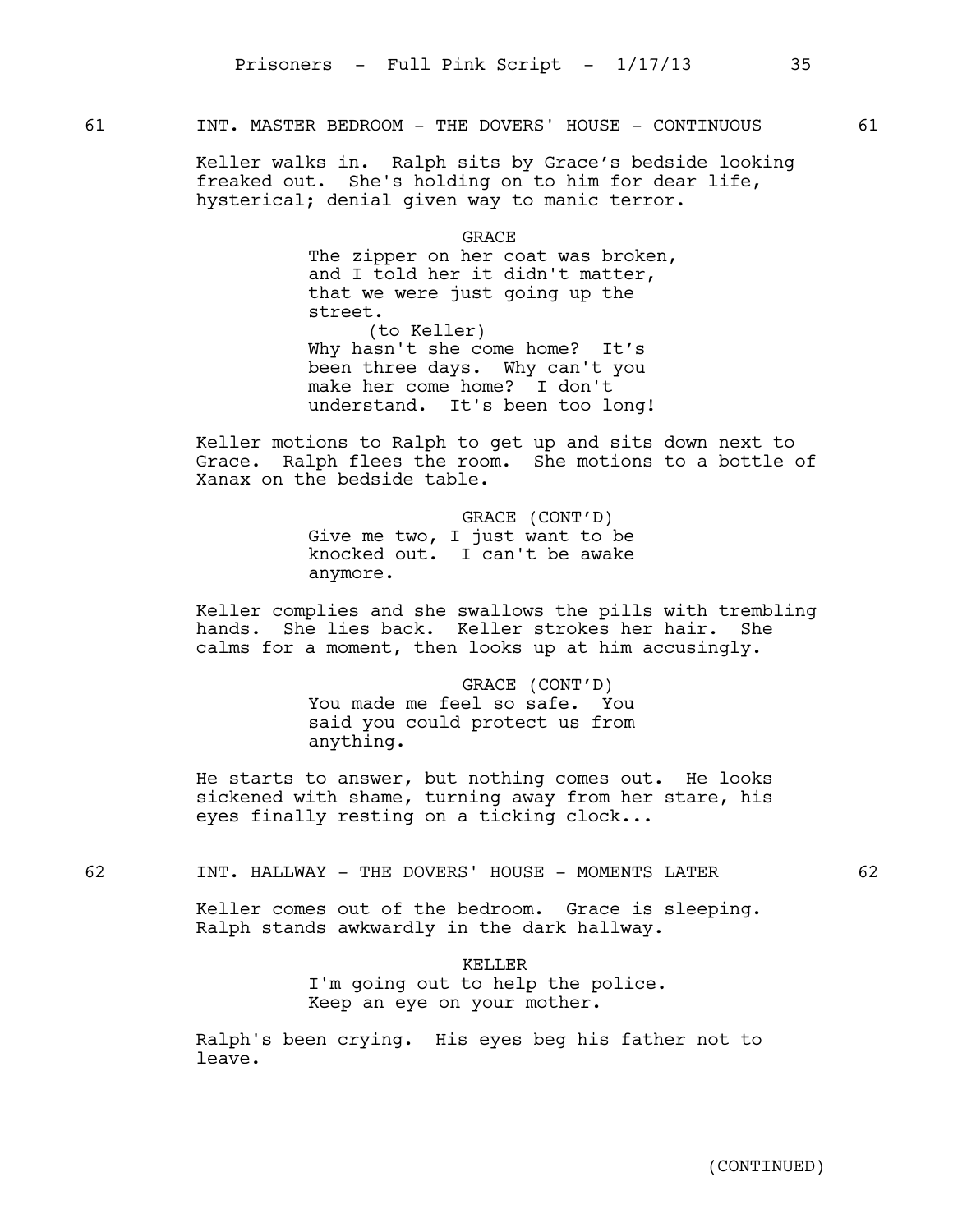| 62 | Prisoners - Full Pink Script - 1/17/13<br>36<br>CONTINUED:                                                                                                                                                   | 62 |
|----|--------------------------------------------------------------------------------------------------------------------------------------------------------------------------------------------------------------|----|
|    | KELLER (CONT'D)<br>Come on now, your sister needs us<br>to be brave for her. You gonna be<br>brave -- be a grown-up for me?                                                                                  |    |
|    | Ralph doesn't answer. Keller holds his stare for second,<br>then just rushes past him. But as Keller reaches the<br>stairs, he stops, guilt creasing his facehe turns<br>around, goes back and hugs his son. |    |
|    | KELLER (CONT'D)<br>I know you're scared. It's gonna<br>be OK.                                                                                                                                                |    |
|    | Crying now, Ralph holds on to his father for dear life.                                                                                                                                                      |    |
| 63 | EXT. DRIVEWAY - THE DOVERS' HOUSE - DUSK                                                                                                                                                                     | 63 |
|    | Keller walks out the door and gets in his truck.                                                                                                                                                             |    |
| 64 | INT. KELLER'S TRUCK - PARKED - CONTINUOUS                                                                                                                                                                    | 64 |
|    | Keller turns the ignition key. The Everyday Testament<br>starts up. He sits there, looking unsure of where he's<br>going, a darkness clouding his visage                                                     |    |
|    | EVERYDAY TESTAMENT<br>He reminds him that trouble and<br>affliction are what we have all<br>reason to expect in this world:<br>Man is brought to trouble --                                                  |    |
|    | He hits "stop" on the tape player. Silence. He slams<br>the gear shift into drive and tears out of the driveway --                                                                                           |    |
| 65 | EXT. GUN HILL ROAD - NIGHT                                                                                                                                                                                   | 65 |
|    | A narrow lane lined with dead hedges and garbage.<br>Keller's pick up truck pulls up across the street from<br>HOLLY JONES' HOUSE                                                                            |    |
| 66 | INT. KELLER'S TRUCK - PARKED - CONTINUOUS                                                                                                                                                                    | 66 |
|    | Keller turns off the engine and watches the little<br>house                                                                                                                                                  |    |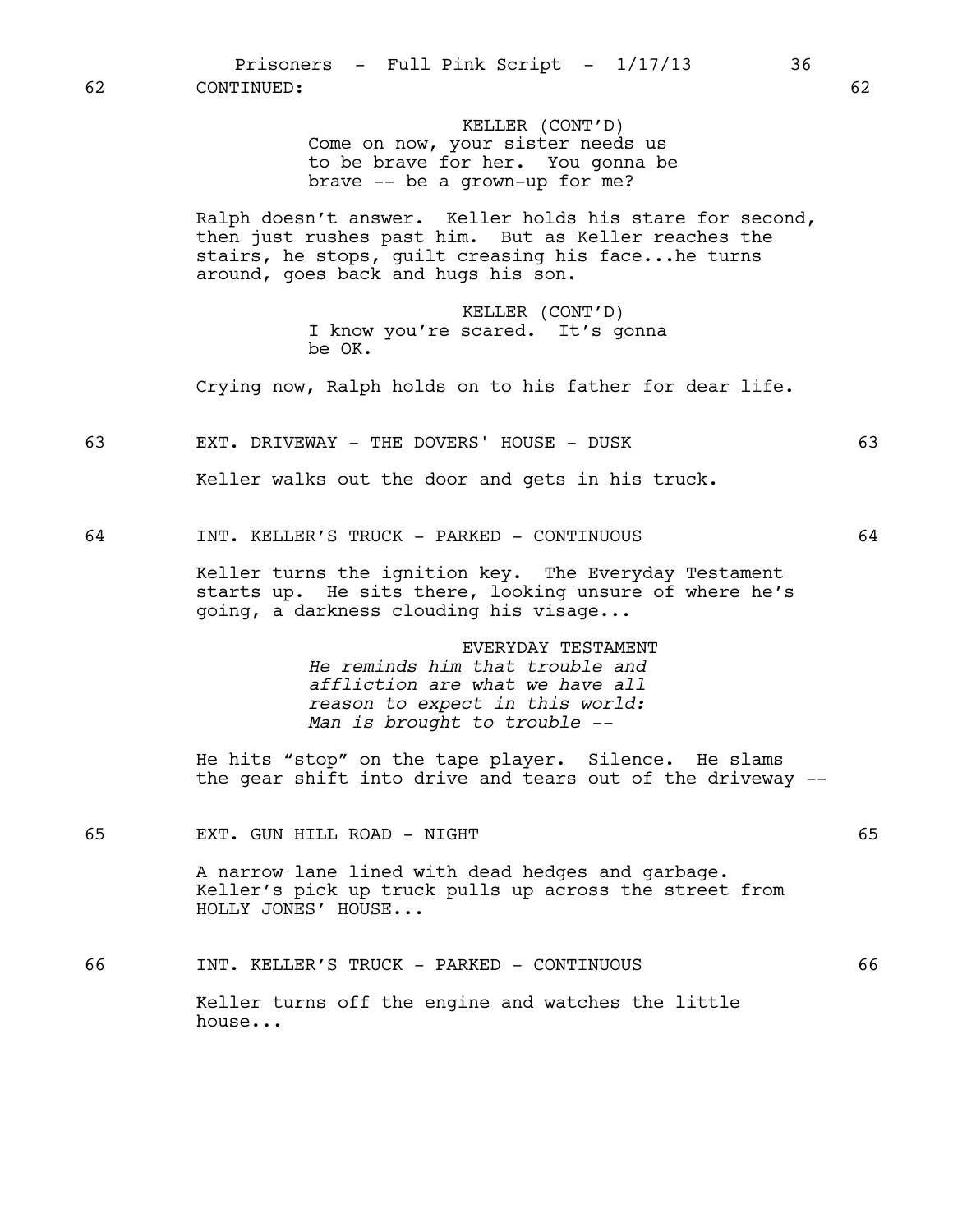67 INT. KELLER'S TRUCK - PARKED - LATER 67

Keller's eyes have lost some of their steely focus. He starts the truck, about to turn on his headlights when:

The front door to the house opens, Holly Jones' dog runs out and close behind it is Alex Jones holding the leash.

Jones walks it to the edge of the yard, checks to see if anyone's watching, then lifts the dog by its leash and lets it dangle while he taunts it under his breath.

Keller looks sickened by the display, but stays in the truck. Jones lowers the dog back to the ground. And while it gasps for breath, Jones stares up at the sky and whistles a tune:

*Jingle Bells, jingle bells, jingle all the way --*

Keller grips the steering wheel. He takes a breath. And gets out of the truck...

68 EXT. HOLLY JONES' STREET - CONTINUOUS 68

Jones doesn't notice Keller stalking up behind him as he walks beyond the last working street light into the darkness.

## KELLER

Alex.

Startled, Alex turns around to see Keller aiming a pistol at his head.

> KELLER (CONT'D) That song you were just whistling, where did you hear it?

Jones drops the dog's leash to the ground and it runs off. He doesn't look scared as much as quizzical, even when Keller presses the gun to his head.

69 INT. JOY'S ROOM - THE BIRCHES' HOUSE - DAWN 69

Joy's gerbil runs through a habitrail. Through the window: Keller's truck pulls up, HONKS. Franklin jogs out of the house carrying a back pack and gets in the truck --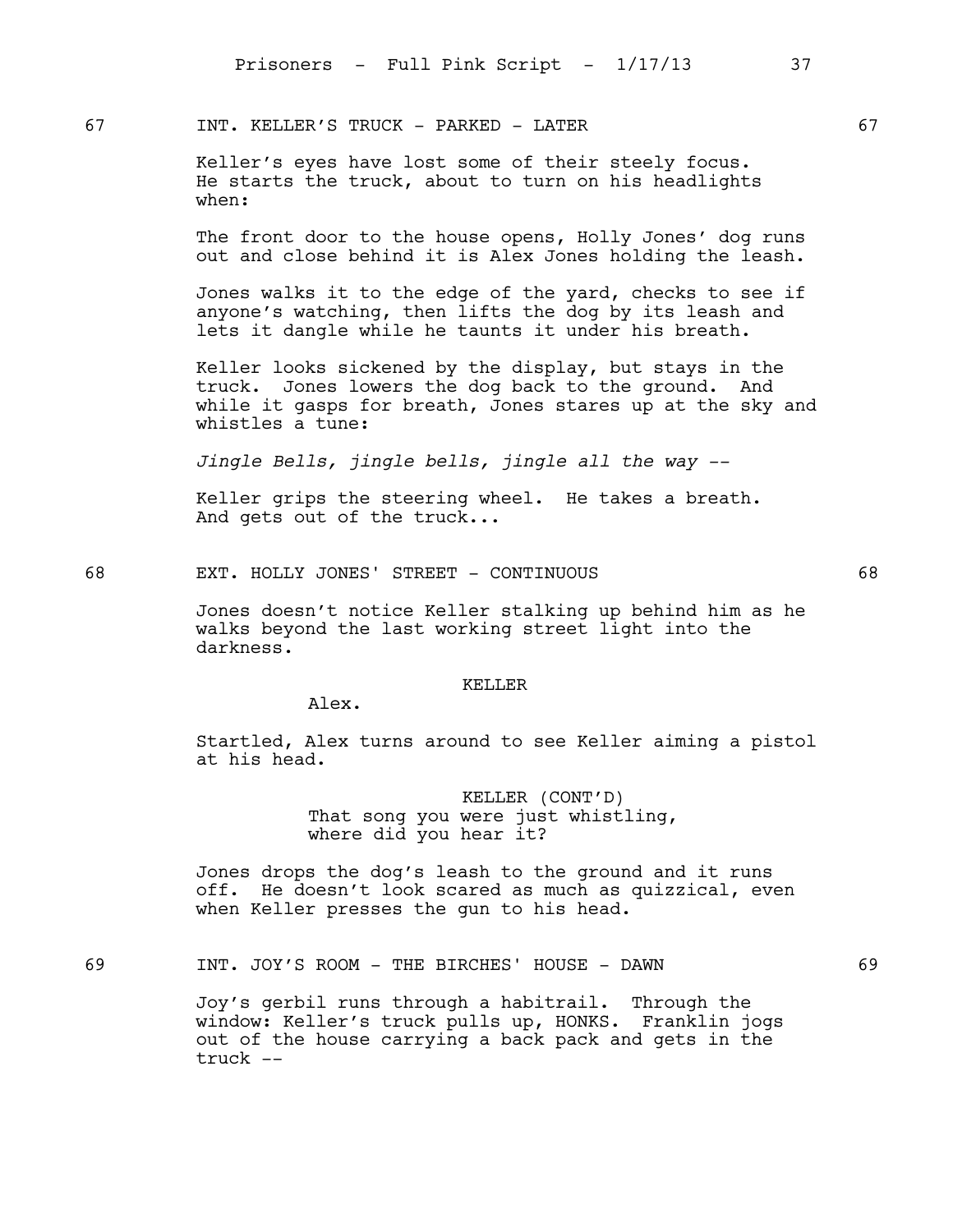70 INT. KELLER'S TRUCK - CONTINUOUS 70

Keller drives. Franklin sits in the passenger seat, the backpack on his lap, looking supremely confused.

> KELLER Did you bring a change of clothes like I told you?

FRANKLIN Yeah, are you going to tell me why?

He notices Keller looks like grim death, eyes red. His knuckles are wrapped in gauze.

KELLER

It's better if I just show you.

Moments later. They turn down a narrow side street lined with slummy two story apartment houses.

Keller parks the truck and gets out. Franklin doesn't move.

KELLER (CONT'D)

Let's go.

Franklin reluctantly gets out of the truck...

71 EXT. APARTMENT HOUSE - CONTINUOUS 71

Franklin follows Keller to the front door of a two story apartment house. *NO TRESPASSING. LEAD POISON. CONDEMNED.* There's a padlock on the front door. Keller has a key.

> FRANKLTN You used to live here, didn't you?

Keller nods and Franklin follows him inside...

72 INT. SECOND FLOOR APARTMENT - APARTMENT HOUSE -CONTINUOUS 72

Keller and Franklin walk inside. Wires hanging out of the ceiling. Bare rafters. Cold air blowing through.

Franklin waits for an explanation. Keller is looking around the place, like he sees things lurking in the shadows that Franklin can't.

A sound -- something CLANGING AGAINST A PIPE.

(CONTINUED)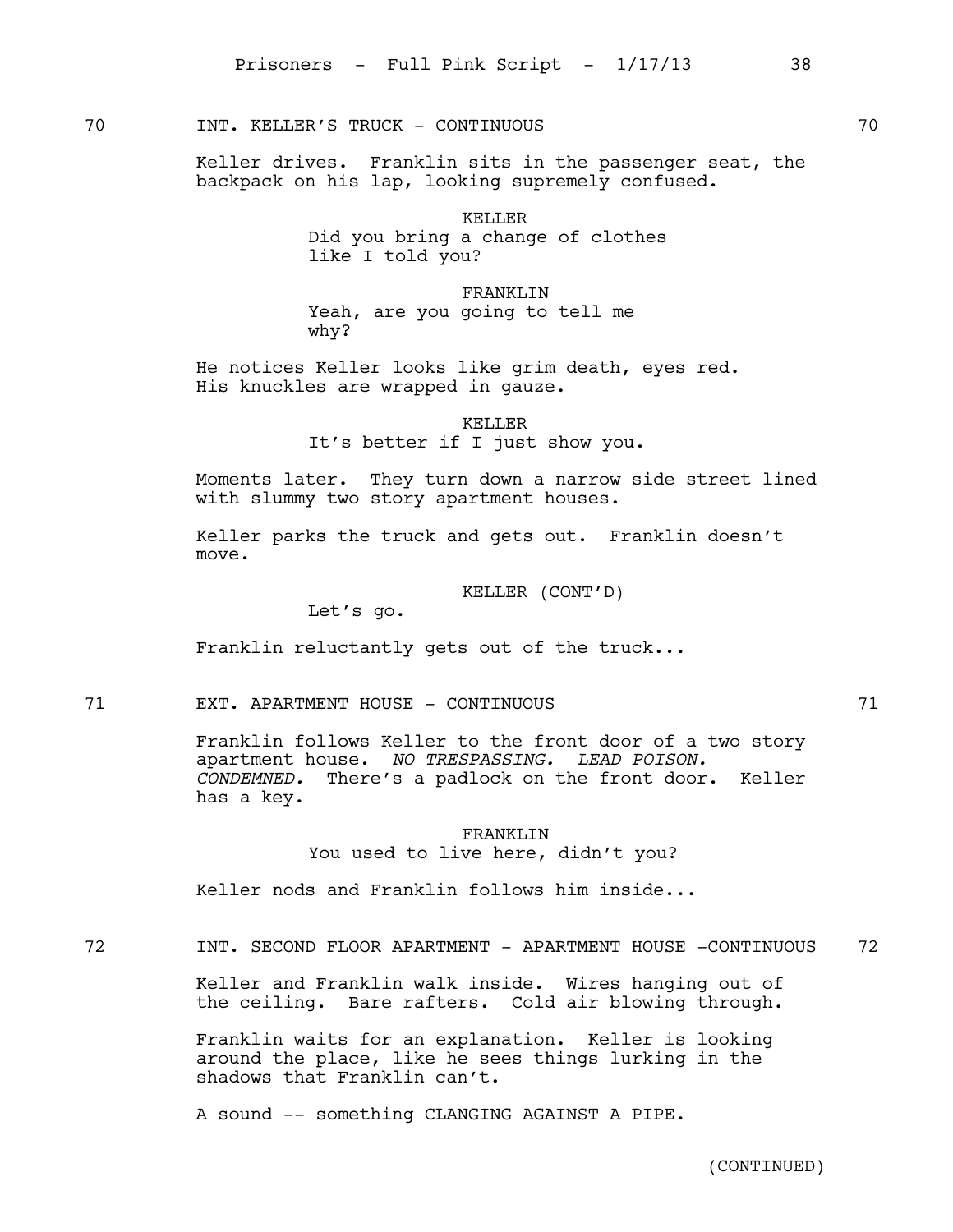# FRANKLIN

What's that?

Keller walks to the closed bathroom door. He opens it, then steps aside, beckoning Franklin. Franklin approaches...

A gutted bathroom. JONES SITS IN THE SHOWER STALL, tied to a pipe jutting from a hole in the wall, his head down, duct tape over his mouth...

Franklin backs out of the room, pale-faced, he looks at Keller, shocked.

> FRANKLIN (CONT'D) What the hell is this? What did you do, Keller?

Keller pulls him into the next room and gets in his face.

KELLER I heard him whistling the same song they were whistling on Thanksgiving. I swear to God, Franklin, the same fucking song. And I told you what he said in the parking lot.

FRANKLIN So we take him back to the cops.

KELLER

He'll just clam up and act crazy like he did last time. Someone has to *make him talk.* 

### FRANKLIN

What if you're wrong? What if you just heard what you wanted to hear? I want my daughter back as much as you do, but this isn't right.

## KELLER

We hurt him until he talks or they're going to die. That's the choice. I know what I heard.

Franklin looks back inside at Jones, perhaps thinking on what horrible things he might have done to his daughter, rage starting to take hold --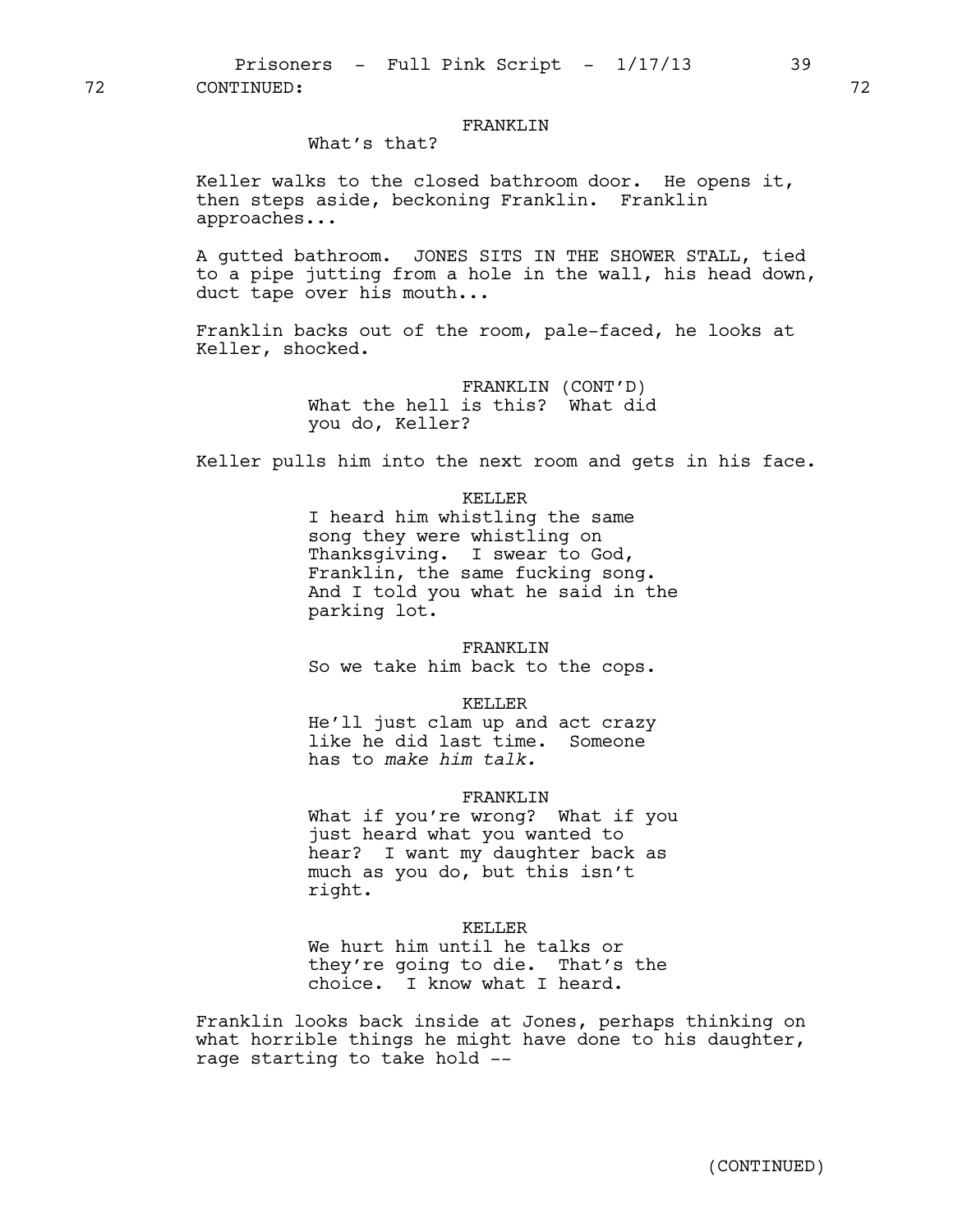KELLER (O.S.) (CONT'D) He's not a person anymore. He stopped being a person when he took our daughters.

Franklin turns to Keller, looking painfully conflicted.

### FRANKLIN

# What about us?

Keller starts wrapping a rag tight around his knuckles.

### KELLER

I'll do whatever it takes.

Franklin's still face as he listens: *Keller moving into the bathroom, then...SMACK.* Franklin winces, his face quivering -- *SMACK* -- *SMACK --* 

73 EXT. NEIGHBOR'S HOUSE - FAIRMOUNT CIRCLE - DAY 73

A WOMAN, 36, is sprinkling rock salt on her icy front steps, eyeing something across the street...

The FOR SALE house, Loki walking around the yard, talking on his phone --

CAPTAIN RICHARD O'MALLEY (O.S.)

(over the phone) Results came back for the corpse in the priest's basement. No DNA, dental or fingerprint matches. The priest is sticking to his story; thinks he killed the next Ted Bundy.

LOKI

(into the phone) Probably his jilted lover or something --

Loki catches the Woman across the street watching him, waves.

> LOKI (CONT'D) (into the phone) I gotta go --

Loki hangs up -- starts across the street towards her --

WOMAN You talked to me already.

She gives him a flirtacious smile -- he smiles back --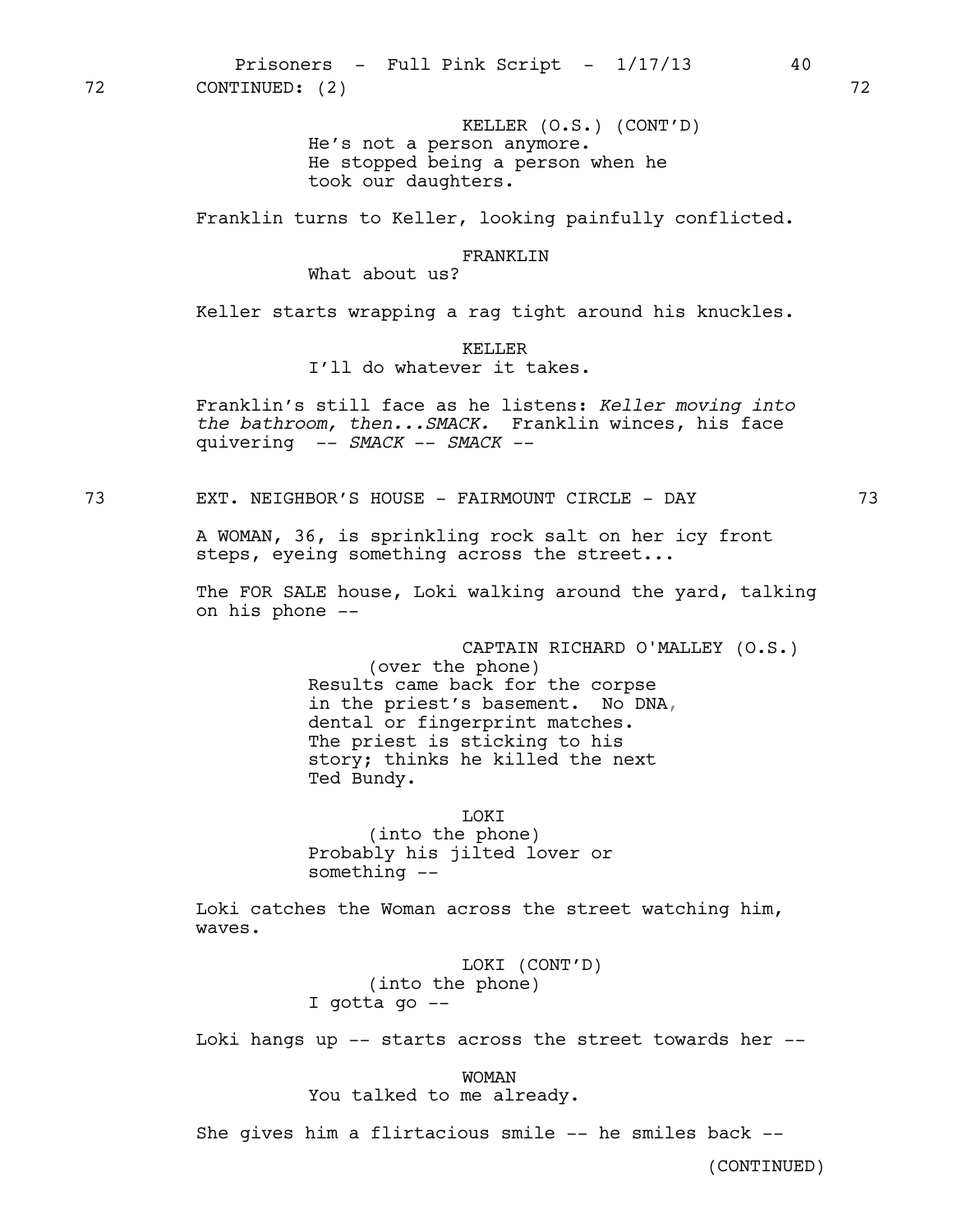### LOKI

(motions to empty house) Forgot to ask -- did you know the people who lived there?

WOMAN

No -- they weren't social. Moved to Easton a couple years ago. Milland was their last name.

LOKI They know the girls' families?

WOMAN

Think they had some kind of problem with the Dovers. Don't know what it was about.

Loki nods vaguely, looks back at the FOR SALE house...

74 EXT. THE MILLANDS' HOUSE - DAY 74

Opening the door for Loki is KIM MILLAND, 37 -- a stiff looking woman with a mannered disposition.

> **LOKT** Detective Loki. I'm investigating the  $--$

> KIM MILLAND I know who you are. My mother was wondering when someone was going to come see us.

Loki nods vaguely, a bit confused.

**TOKT** Because of where you used to live?

She makes a strange face, looks a little insulted --

KIM MILLAND Because of Barry.

75 INT. LIVING ROOM - THE MILLANDS' HOUSE - DAY 75

Loki's POV of the TV: an old home video of Barry Milland, 6. He's playing inside a big cardboard box/playhouse, staring out one of the cut-out windows.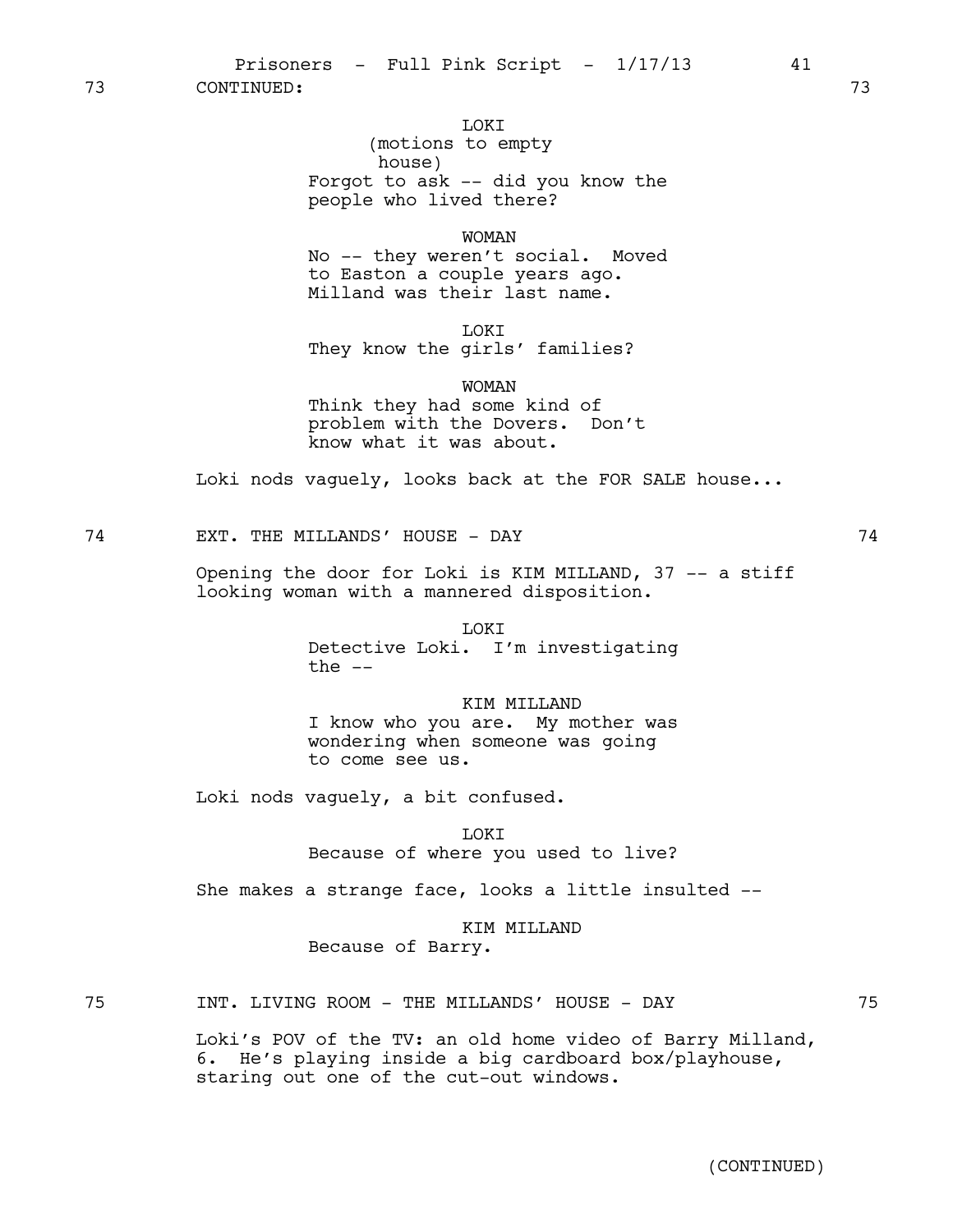75 CONTINUED: 75

MRS. MILLAND (O.S.) Same person who took him took those girls. I'm sure of it.

The video starts to distort, the image deteriorating --

MRS. MILLAND (O.S.) (CONT'D) Oh Christ. I'm wearing out the tape I guess. I watch it everyday after breakfast. It's the only video I have of him.

Loki's gaze turns to the unblinking eyes of MRS. MILLAND, 65, unable or unwilling to get up off the couch, her rotund frame draped in vertiginous patterns.

> MRS. MILLAND (CONT'D) It was before your time. Twentysix years ago. August nineteenth. I took a nap in the afternoon, and when I woke up, Barry was gone. No one could ever tell me what happened to him. He was playing in the front yard -- a few feet from where they say that RV was parked... What do you think that means?

Loki looks Mrs. Milland in the eye, trying to read her, then:

> LOKI I'm more interested in what you think it means.

After a moment Mrs. Milland breathes out, shakes her head...

> MRS. MILLAND I don't think we'll ever know... It's just like Barry. No one took them -- nothing happened. They're just gone.

KIM MILLAND enters, 37, along with her brother ELLIOTT, 35. They orbit their mother like nervous nurses.

> MRS. MILLAND (CONT'D) Go ahead and search the house. I know from experience how precious time is to you right now. Elliott will go with you, in case you need to move something, he can put it back. He knows where everything goes.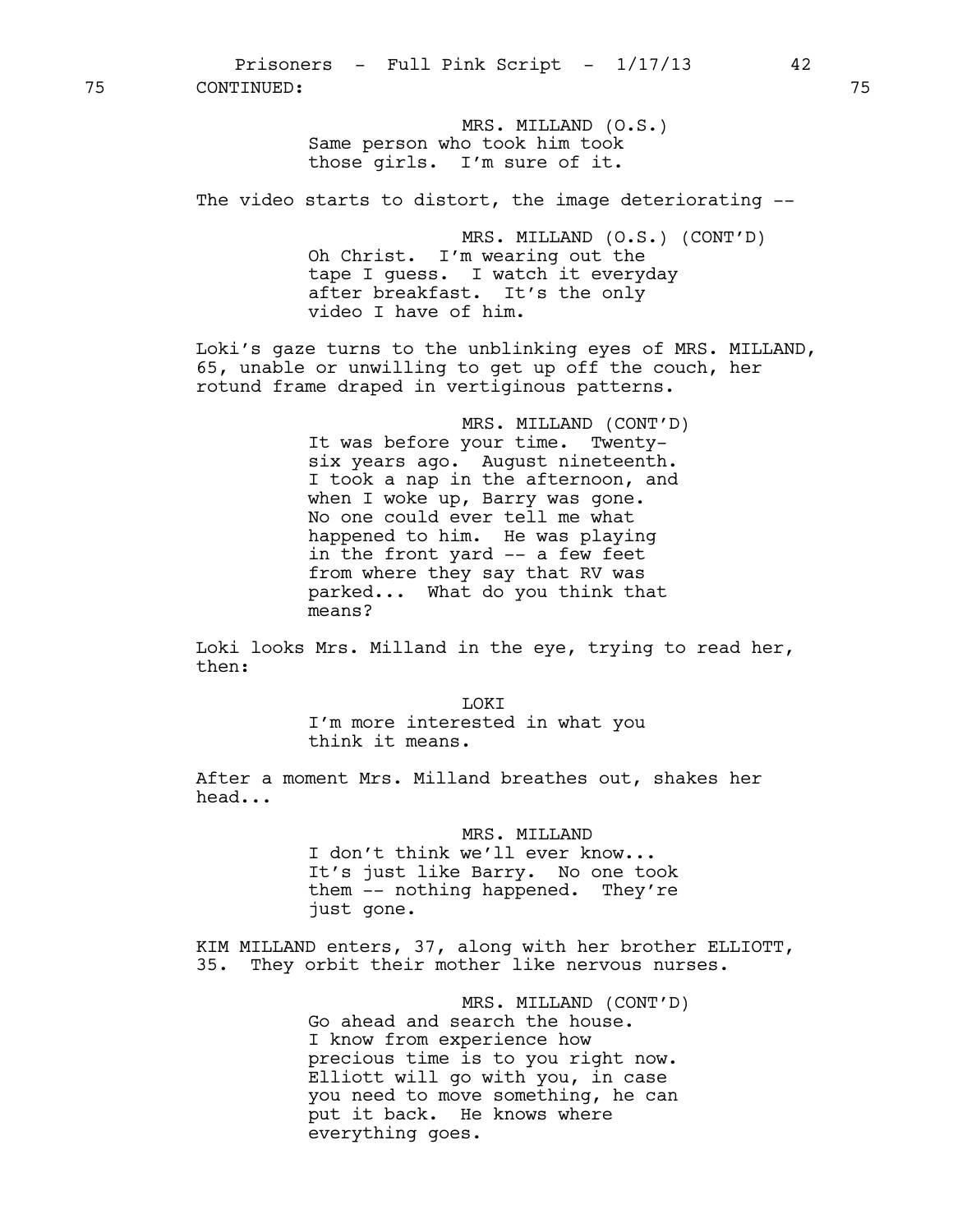# 76 OMITTED 76

### 77 **INT. BEDROOM** - THE MILLANDS' HOUSE - MOMENTS LATER 77

Elliott shows Loki into a room filled with old toys and translucent storage containers stacked to the ceiling.

# ELLIOTT MILLAND Everything Barry ever touched.

Loki nods, seeing the old cardboard box/playhouse from the home video. He weaves through the clutter towards it...

> LOKI You said you knew Anna Dover's father when you lived on Fairmount?

ELLIOTT MILLAND Not really knew him. His son was playing on our lawn one time - this was years ago -- and my mother, she grabbed him and tore his shirt a little. She was confused. I stopped her and sent the kid home. Other than his shirt he was fine. Then an hour later his father comes over and starts threatening me -- obviously drunk, but he seemed serious enough. I locked the doors and waited for him to leave. But he didn't, he just sat there on our front steps for over an hour. Didn't leave until the cops came.

While considering this Loki looks inside the playhouse. An old stuffed animal sits inside staring out at him.

78 EXT. APARTMENT HOUSE - NIGHT 78 The sun is gone. A lone light in the second floor window...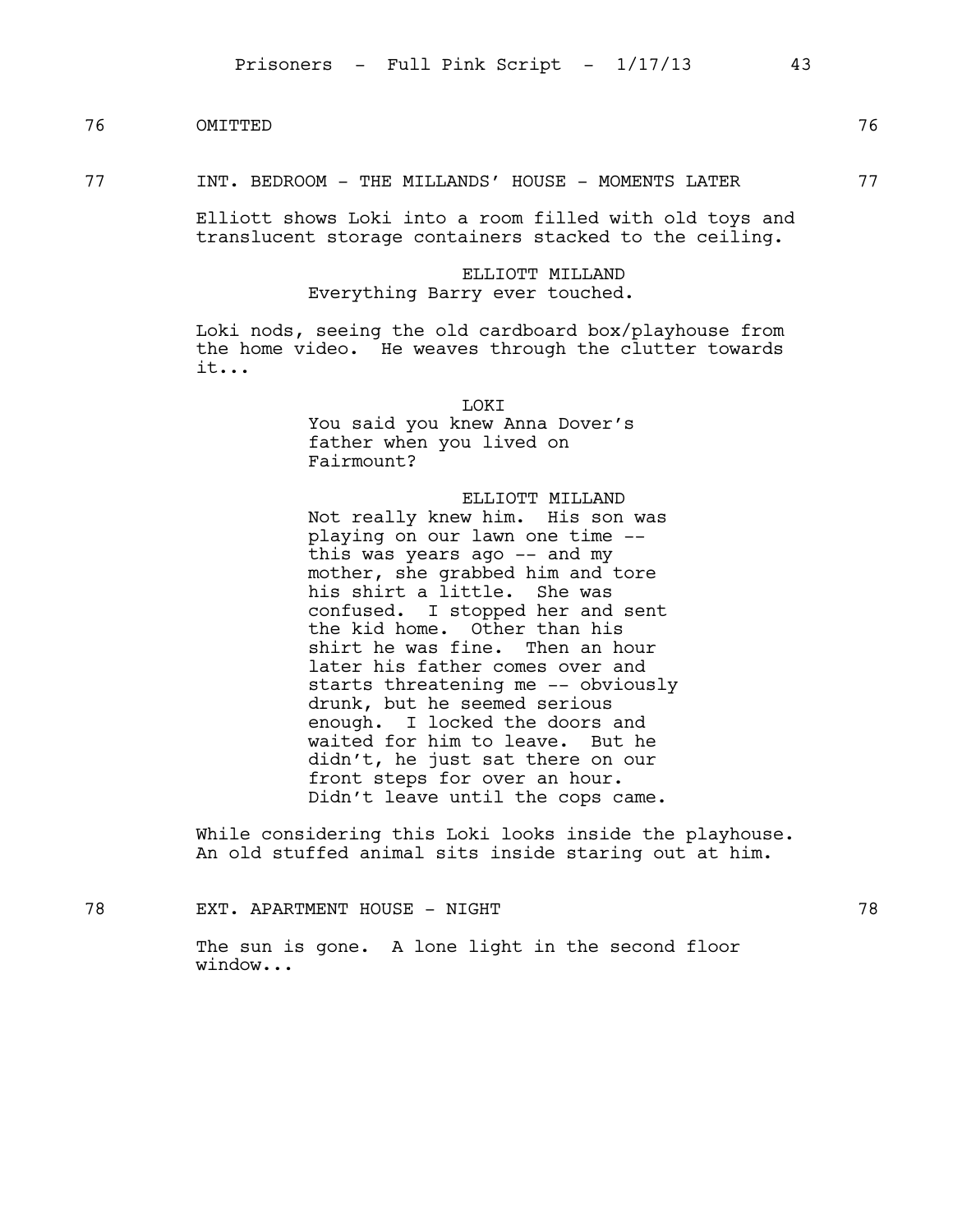79 INT. BATHROOM - SECOND FLOOR APARTMENT - NIGHT 79

Franklin braces Jones, keeping him standing while -- CRACK -- Keller slugs his bloodied face for what looks like the hundredth time.

### KELLER

Why? Why won't you just fucking tell us!?

Jones' head is hanging now, he's barely conscious. Keller motions for Franklin to wait a moment, walks out of the bathroom...

Franklin stands there holding Jones -- Keller walks back in. Franklin's face goes hard when he sees Keller is holding a hammer. Franklin starts to say something when Keller silences him with a look --

Keller holds the hammer up in front of Jones -- Jones regarding it blankly --

> KELLER (CONT'D) You gonna make me use this?

Keller grabs Jones' arm, forces his hand down on the sink, raises the hammer --

> KELLER (CONT'D) You're doing this to yourself. Talk -- TALK!

Jones' eyes, like empty windows...

KELLER BRINGS THE HAMMER DOWN -- HITS THE SINK --

Furious now, Keller slams Jones into the wall, looks like he's going to hit him in the face with the hammer -- Franklin moves in to stop him --

# FRANKLIN

 $STOP$   $--$ 

Keller smashes the hammer into the wall -- inches from Jones' head. Franklin pulls Keller back as Jones collapses to the floor...

# 80 INT. SECOND FLOOR APARTMENT - APARTMENT HOUSE - LATER 80

Keller unwraps the now bloodied rag from his knuckles while Franklin puts on a clean shirt.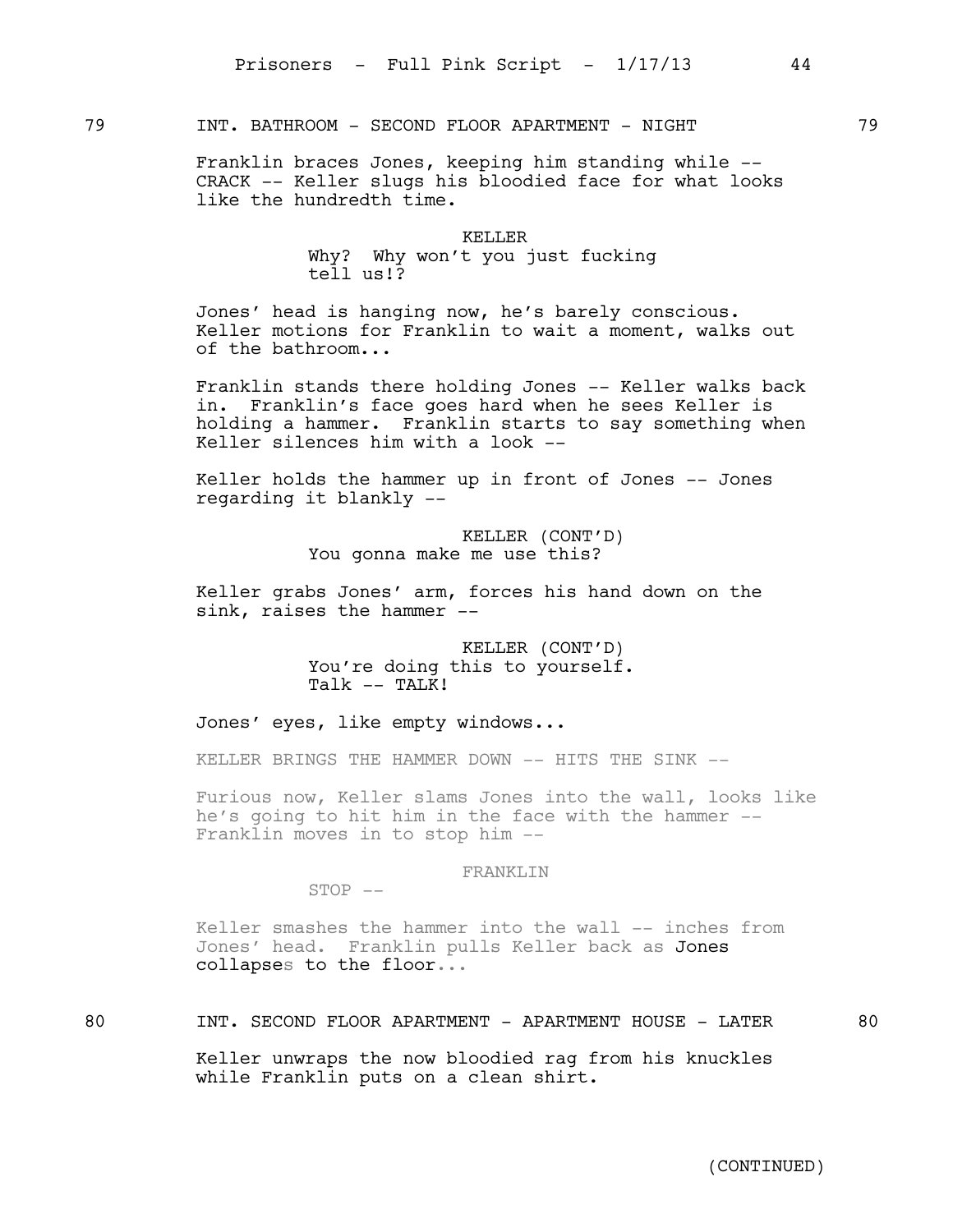80 CONTINUED: 80

# FRANKLIN

It doesn't seem like he even knows what's happening to him.

## KELLER

That's what he wants you to think. It's an act. (beat) We'll start up again in the morning.

## FRANKLIN

Start what up again? It's not working.

KELLER Then we'll try something else.

81 EXT. FAIRMOUNT CIRCLE - NIGHT 81

Franklin walks up the street towards where the RV once parked. It's alive with lights.

He gets closer. A candlelight vigil. At least a hundred people, standing in the cold. He walks past a reporter --

### REPORTER

Four days have passed since Anna Dover and Joy Birch were last seen by their families. The two girls, age six and seven, are believed to have been playing right here on this street when they disappeared without a trace. As you can see, despite the cold, a lot of people have turned out tonight to show their support. Police are asking that anyone who has any information regarding the girls' whereabouts -- no matter how minor -- to call the twenty-four hour tip line.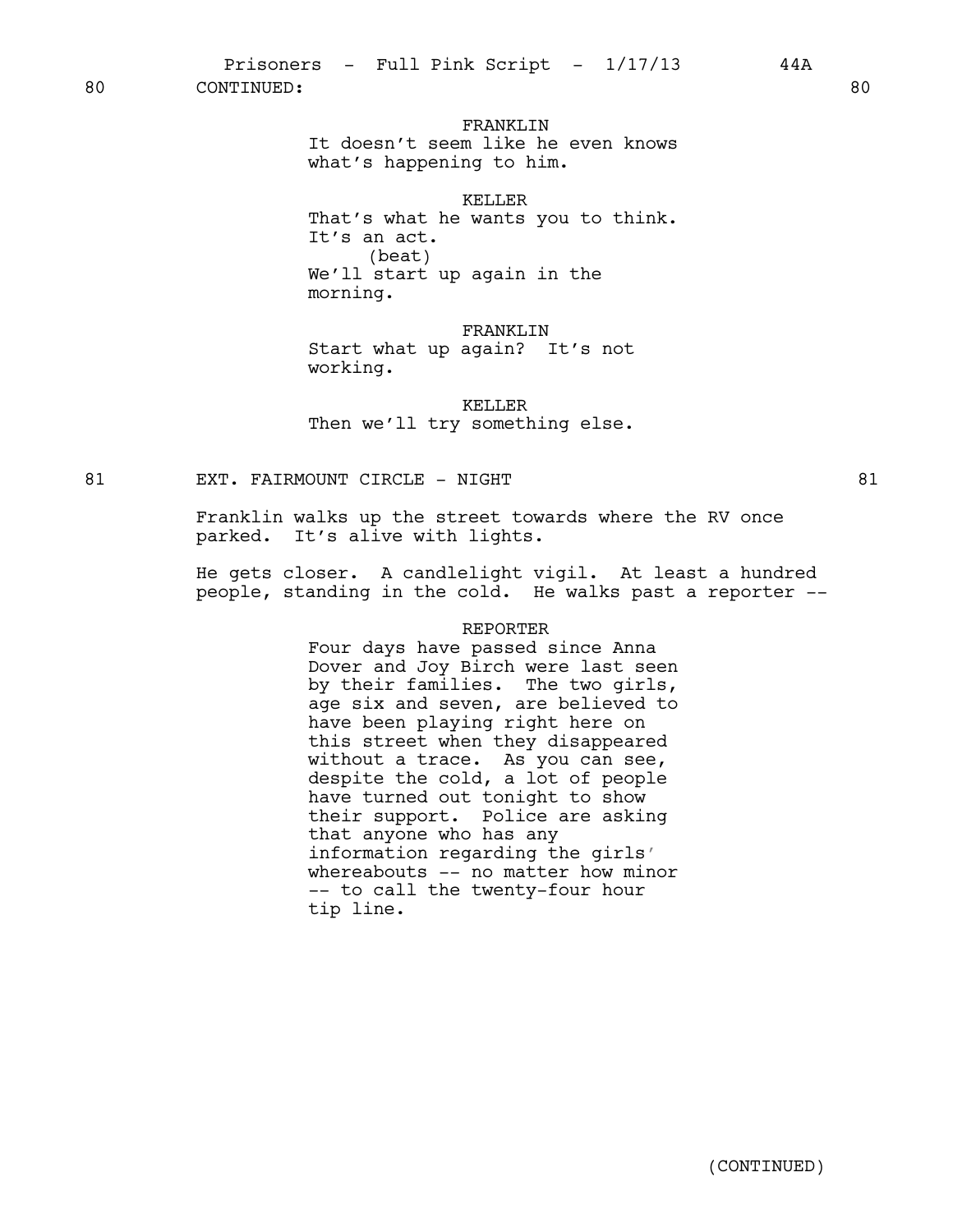Prisoners - Full Pink Script -  $1/17/13$  45 81 CONTINUED: 81

He spots Nancy and Eliza and goes to them.

NANCY

Hi.

He takes her hand, then Eliza's...

NANCY (CONT'D) (whispers to Franklin) Where have you been?

He doesn't answer. All the lights are making him nauseous.

NANCY (CONT'D)

Franklin?

FRANKLIN The woods, searching.

The lights are unbearable. He lets go of their hands, reeling a little.

## NANCY

What is it?

FRANKLTN Nothing, I'm OK. Just need to sit down.

As his wife and daughter walk after him, he sits down on someone's lawn and tries not to throw up.

Across the way we see Loki watching. He turns - scanning the crowd --

Loki's POV -- somber, candlelit faces, breath showing in the cold, standing like a choir; all facing the same direction...

Except for A TALL MAN, *who's staring at the Birches.*..

Loki starts carefully moving through the crowd...getting a better view of the Tall Man: pudgy, baby face, partly obscured by the hood of his parka --

Loki bumps into a woman -- knocks the candle from her hand  $--$ 

### WOMAN

Watch  $it$   $-$ 

Loki looks over at the Tall Man -- their eyes lock --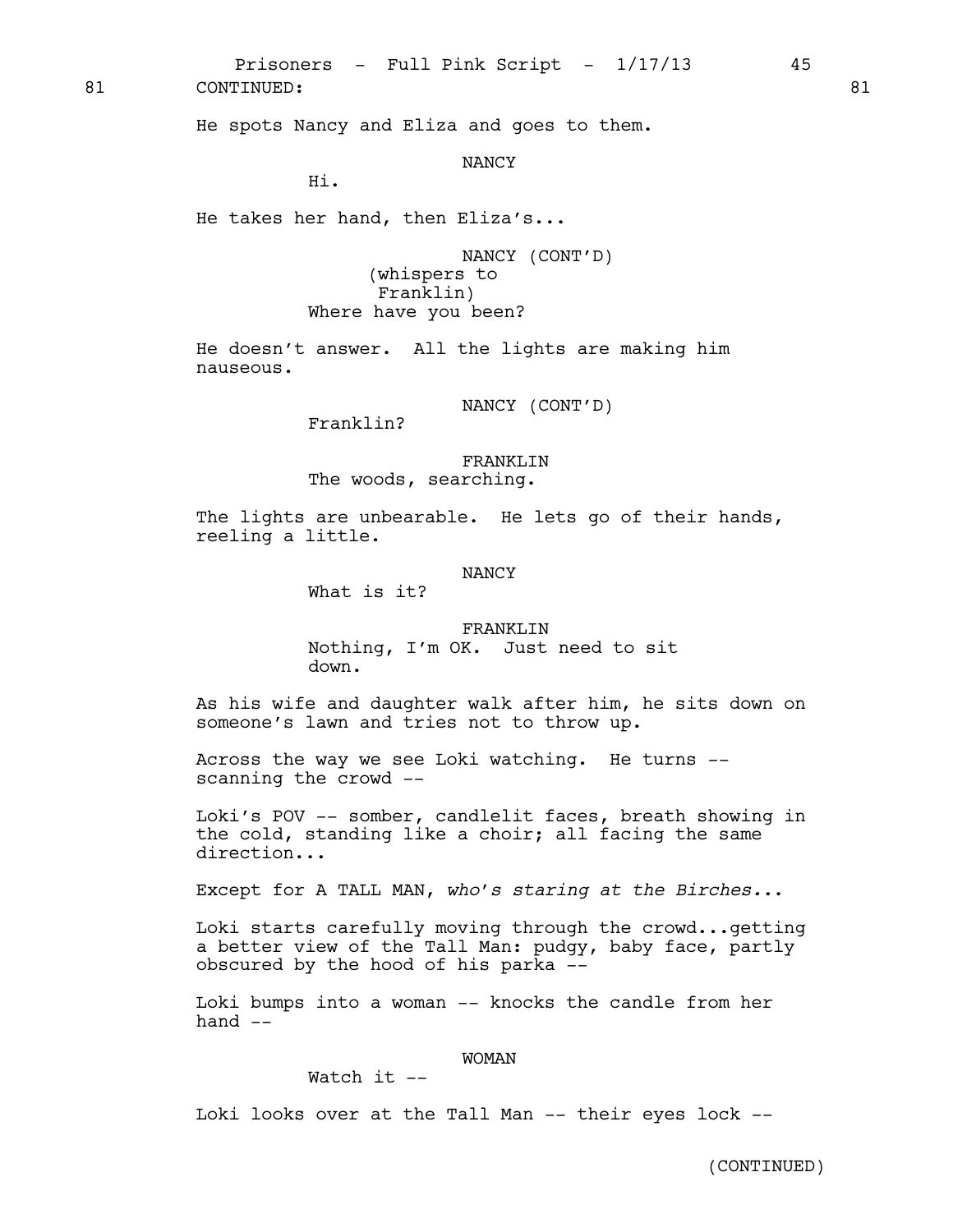The Tall Man turns abruptly, starts weaving out of the crowd -- heads are turning -- a quiet commotion building when  $--$ 

Loki gives up trying to be gentle -- shoves his way out of the crowd -- breaking into a run, the Tall Man about thirty yards ahead --

## LOKI

# Stop right now! Police!

Loki's POV as he chases the Tall Man -- the Tall Man runs down into a ditch lining the roadside. Loki sprints down after him -- losing sight of him when the Tall Man clears the other side --

Loki gets to the top of the slope, sees the Tall Man running between two houses --

Loki gives chase as the Tall Man runs out on to another street --

Loki's POV as he chases The Tall Man down the middle of the street -- the Tall Man veers off, runs up a hilly front yard and disappears behind a house --

Loki hits the hilly yard -- runs around the other side of the same house  $-$ 

Loki peers around the corner of the house at the backyard -- nobody there. Then he sees the motion lights come on next door -- hears a dog barking --

Loki draws his gun, heads to the chain link fence dividing the two backyards, steps over it, sees the leashed guard dog across the way, barking at something --

The dog notices Loki -- wheels around and charges him -until its leash goes taught and snaps it back --

Loki breathes out, scans the yard. No sign of the Tall Man. Then --

Something falls down to the ground beside Loki. An icicle. He looks up --

Icicles hanging off the bottom of a tree house. There could be someone up there -- it's hard to tell from the ground -- it's about ten feet up. Loki aims his gun up at it...

> LOKI (CONT'D) Hello? You don't come down on three, I'm gonna start shooting. One, two...three --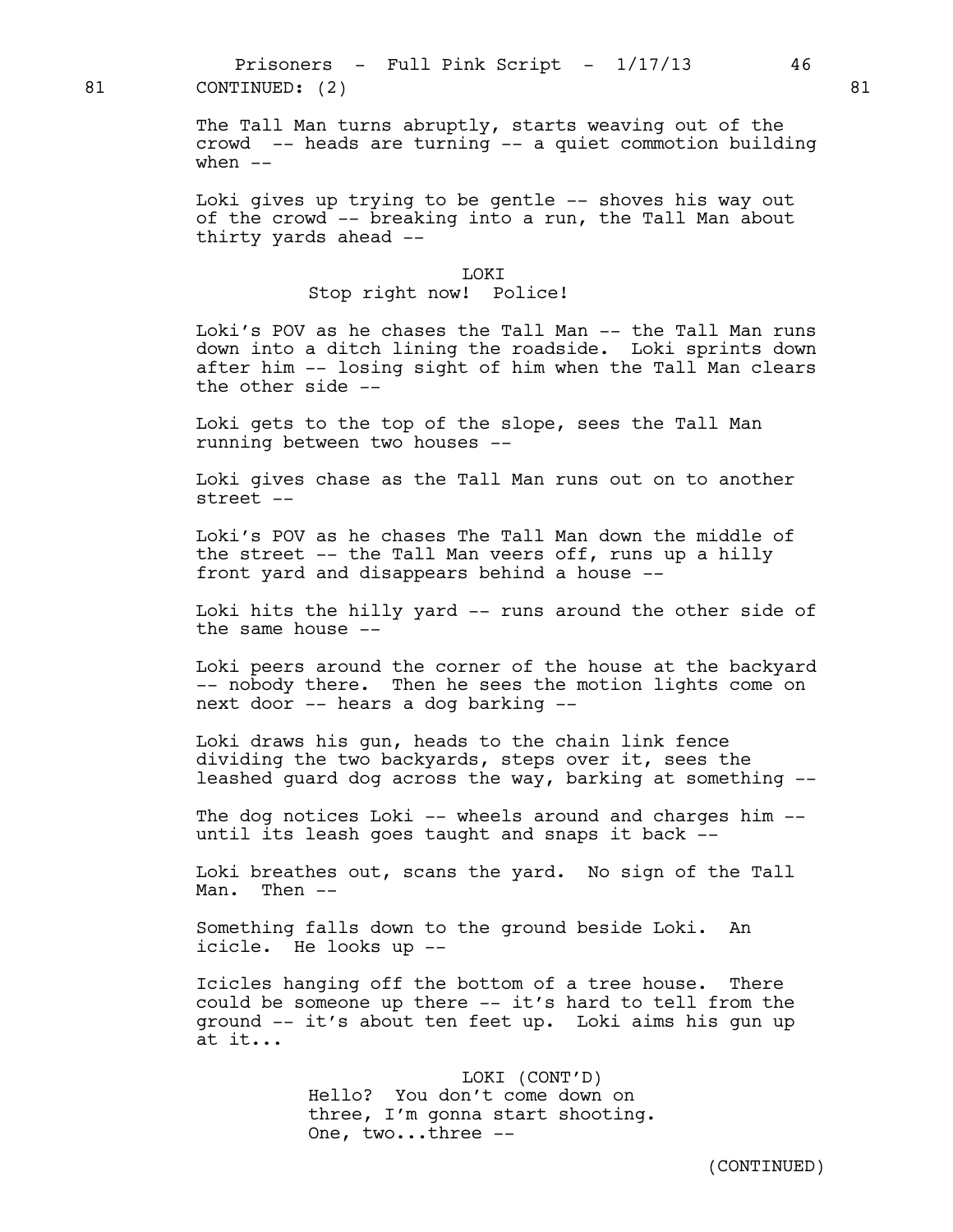Nothing. Loki breathes out, considering as the motion lights go dark --

A shape drops down from the tree house, Loki fires BANG, misses -- THUMP -- a boot hits his face, he falls back into the snow -- lights come back on as --

Loki scrambles up -- *he dropped his gun* -- sees the Tall Man is climbing over a wooden fence across the way --

Loki looks around in the snow for his gun -- *there*, grabs it -- aims -- the Tall Man is going over the fence --

LOKI (CONT'D)

STOP!

The Tall Man keeps going --

LOKI (CONT'D) Son of bitch!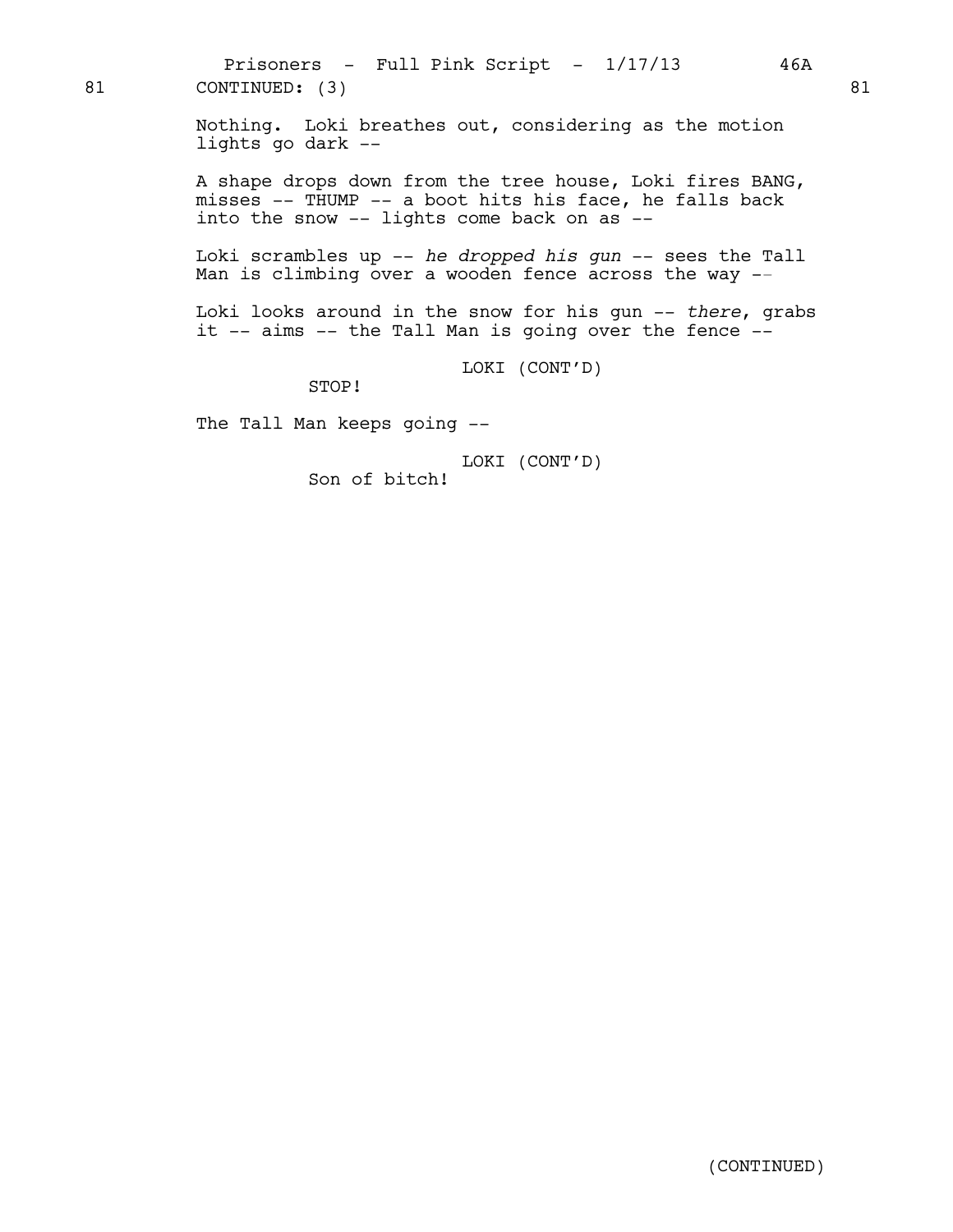Loki runs to the fence -- climbs -- falls into a snow  $drift$   $--$ THE DIN OF ENGINES, CARS BLASTING PAST -- HE'S ON THE SIDE OF A HIGHWAY -- Loki peers through the blur of speeding cars to the other side -- no sign of the Tall Man. Struggling to catch his breath, Loki turns around, scanning, scanning -- Nothing. Loki's about to loose his mind -- *so fucking close.*  82 INT. TV ROOM - THE BIRCH'S HOUSE - MORNING 82 The Birch's TV: a news report -- a police sketch on screen. A fairly accurate rendering of the Tall Man -- NEWS CASTER --who police are saying is a person of interest in the investigation of the two missing girls -- Angle widens to reveal Franklin watching -- Nancy asleep on the couch. The room hasn't been cleaned since Thanksgiving. Someone beeps their horn out front, startles Franklin - he looks out the window. Keller's truck just pulled up -- 83 EXT. APARTMENT HOUSE - MORNING 83 Franklin follows Keller up the front stairs, they're in the midst of a hushed argument -- FRANKLIN Why would the police be looking for him if he didn't  $-$ KELLER They did it together -- they know each other. I told you, Jones looked me in the eye and told me: *they only cried when I left them.*  He knows where this guy is. Prisoners - Full Pink Script -  $1/17/13$  47 81 CONTINUED: (4) 81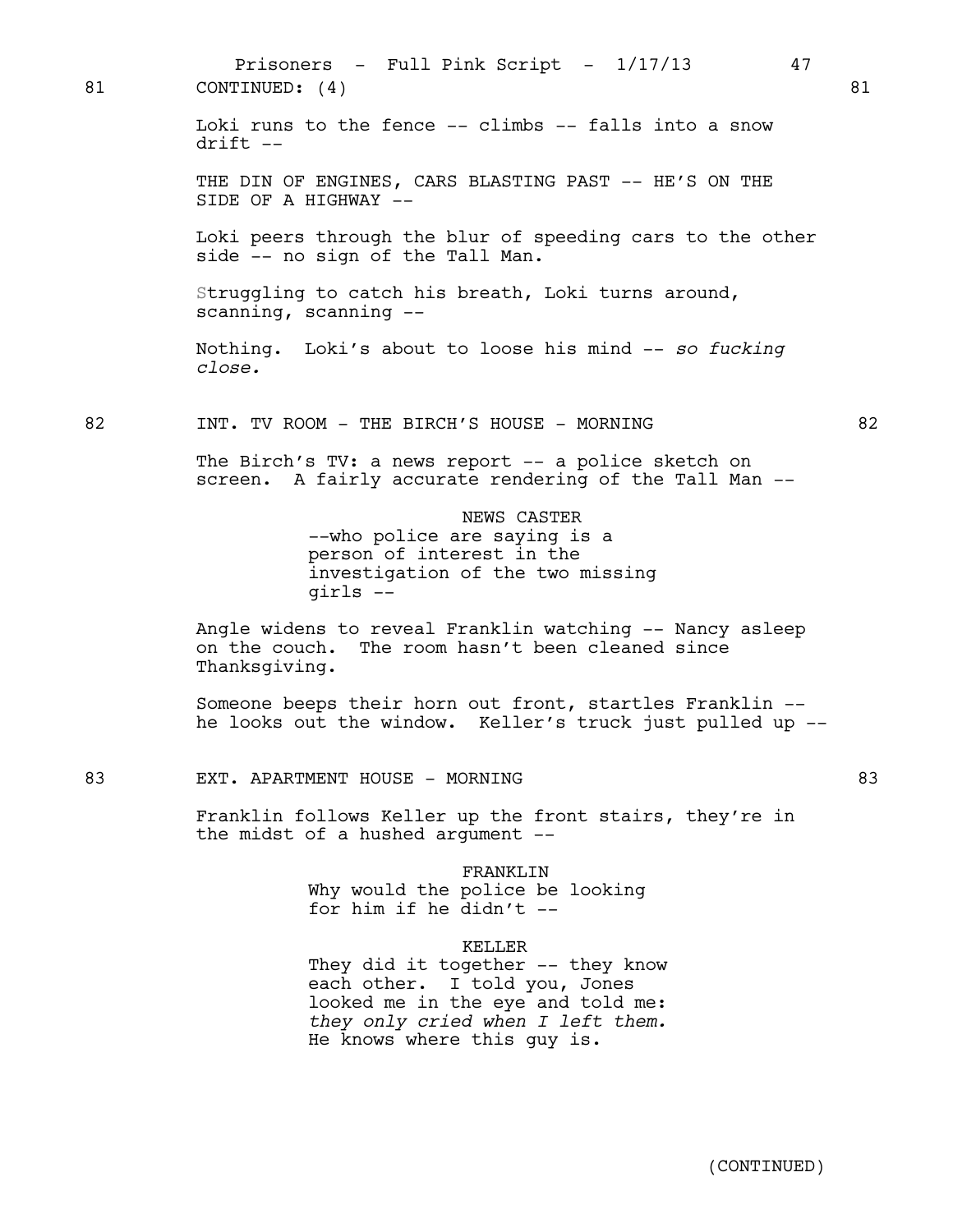| 83 | CONTINUED:                                                                                                                                                                                                                                                                                                                                              | 83 |
|----|---------------------------------------------------------------------------------------------------------------------------------------------------------------------------------------------------------------------------------------------------------------------------------------------------------------------------------------------------------|----|
|    | Franklin tries to swallow that, but it's not going<br>down Keller leaves him on the stairs and disappears<br>inside                                                                                                                                                                                                                                     |    |
|    | Franklin considers darklythen after a moment he<br>follows Keller inside, looking like he's being led to the<br>gallows                                                                                                                                                                                                                                 |    |
| 84 | INT. CAPTAIN'S OFFICE - POLICE STATION - DAY                                                                                                                                                                                                                                                                                                            | 84 |
|    | Loki walks in and drops something on O'Malley's desk.<br>A little dog collar with ID tags on it.                                                                                                                                                                                                                                                        |    |
|    | <b>T.OKT</b><br>Holly Jones' dog. Car hit it on<br>Southworth Street. Turns out<br>Jones took it for a walk the night<br>before last and didn't come back.<br>His aunt didn't tell us until we<br>called her about the dog this<br>morning -- said she didn't want to<br>get him in trouble. I thought we<br>were gonna keep him under<br>surveillance. |    |
|    | CAPTAIN RICHARD O'MALLEY<br>You said the runner at the vigil<br>is our guy. I don't have money in<br>the budget for watching <i>innocent</i><br>people.                                                                                                                                                                                                 |    |
|    | O'Malley sees a sliver of doubt in Loki's eves before                                                                                                                                                                                                                                                                                                   |    |

Prisoners - Full Pink Script -  $1/17/13$  48

O'Malley sees a sliver of doubt in Loki's eyes before Loki can conceal it. Loki opens the door, and as he exits --

> LOKI I just like knowing where everybody is --

# 85 INT. MEDIA ROOM - POLICE STATION - DAY 65

Loki sits in a broom closet of a room, stocked with outdated equipment. He's watching surveillance video from when he questioned Jones in the interrogation room:

*LOKI*

*Did you park your RV on Fairmount Circle yesterday?*

*JONES*

*I don't know the names. The street names, I don't look at them.*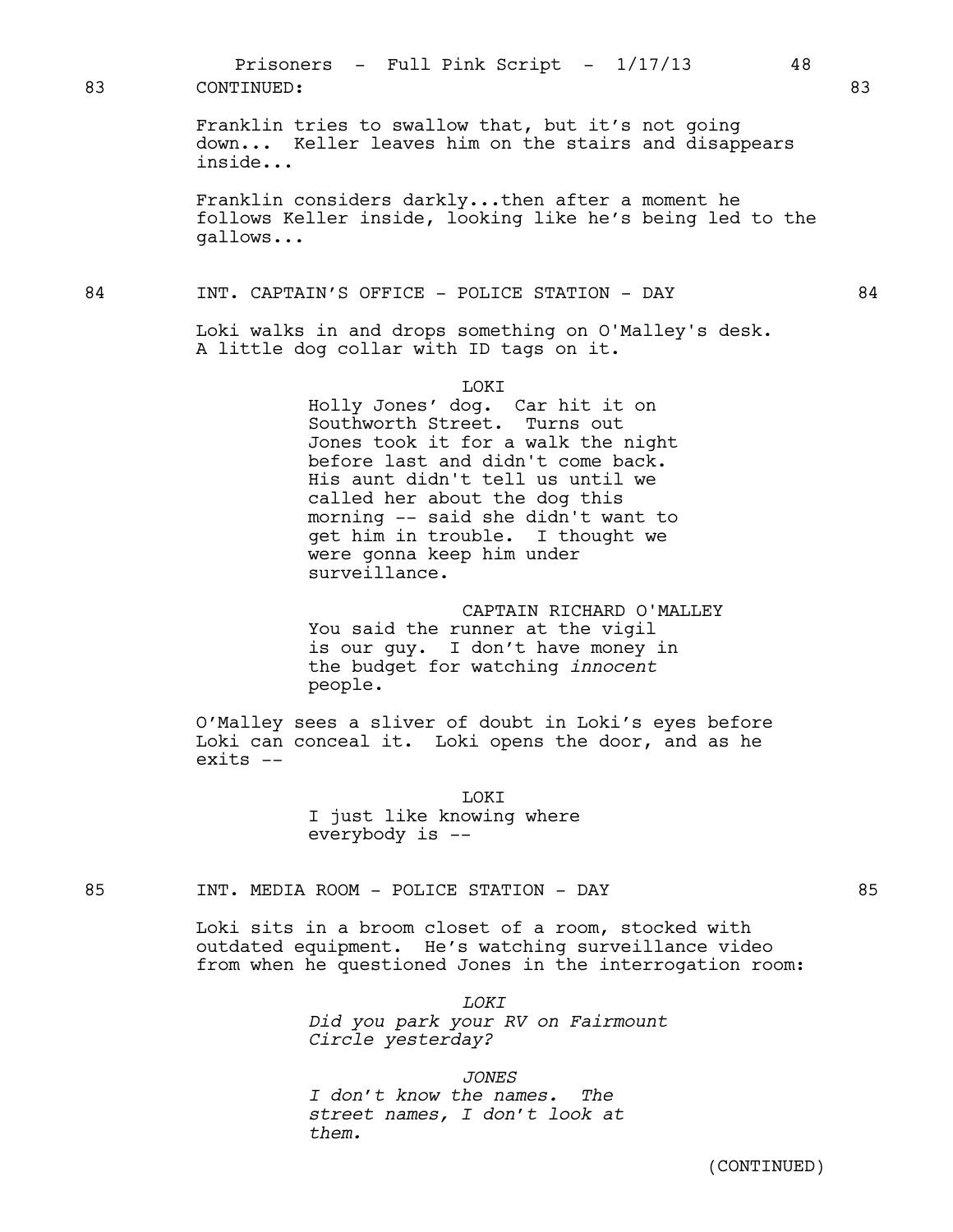Prisoners - Full Pink Script -  $1/17/13$  49 85 CONTINUED: 85

*Loki shows pictures of Anna and Joy to Jones.*

*LOKI*

## *Have you seen these girls before?*

*Jones' face as he looks at the pictures, unable to answer. Nothing telling in his expression. Just a man lost in his own world.* 

A CLERK opens the door, awakens Loki from his trance --

CLERK Loki, you got a call.

Christmas music squawks as Detective Loki stands in the check-out line talking to JILL, 16, working the register.

JILL

I called as soon as I saw the sketch on TV. He comes in here every week almost and buys kids clothes, but he's always buying stuff in different sizes. Caught him messing around with the mannequins once.

LOKI How did he pay?

JILL

Cash.

LOKI Here's my card. If he comes back, call me.

87 INT. SECOND FLOOR APARTMENT - NIGHT 87

Franklin, shivering in his underwear fumbles in his backpack for clean clothes. He's crying silently, wiping specks of blood off his face.

KELLER

We're not done, Franklin.

Keller stands a few feet away, blood on his shirt, stone faced. The closed door to the bathroom, Jones *whimpering.*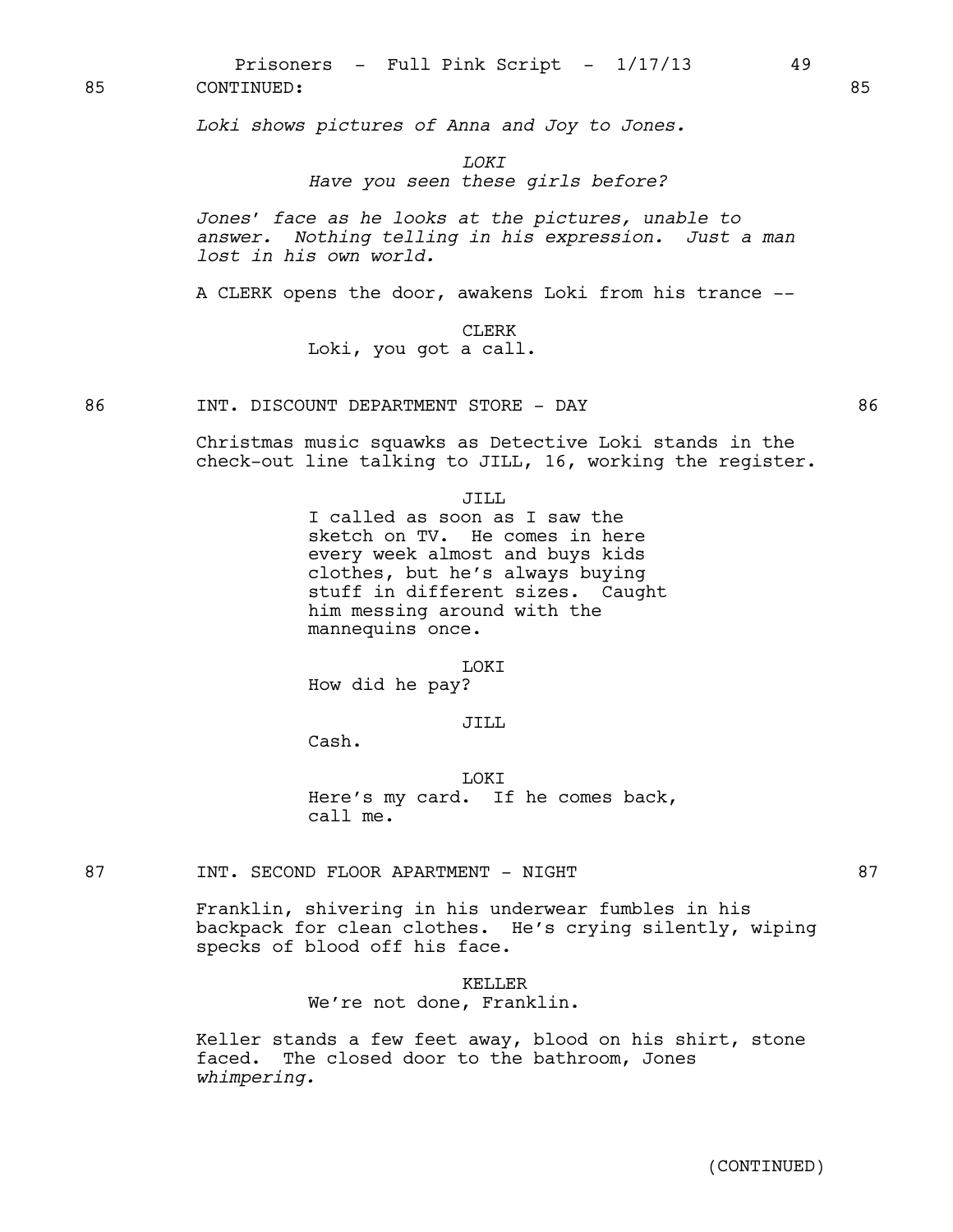87 CONTINUED: 87

## FRANKLIN

We'll -- we'll come back later. Need to get home.

### KELLER

It's been five days. Maybe five days since they've had a drink of water. This could be the last night that matters.

FRANKLIN I'll call you after Nancy falls asleep. I promise.

Keller looks dubious.

88 INT. KITCHEN - THE BIRCHES' HOUSE - NIGHT 88

Nancy pours Eliza a bowl of cereal, they both look exhausted.

NANCY

Will you do me a favor and start feeding your sister's gerbil? Just until she comes back.

Eliza nods. Nancy pours the milk, sits down, her cold coffee waiting. Eliza eats a cereal flake with her fingers.

The sound of Franklin coming in the front door. Nancy gets up fast --

89 INT. VESTIBULE - THE BIRCH'S HOUSE - CONTINUOUS 89

Franklin locks the front door as Nancy appears behind him.

> NANCY Do you know what time it is?

He turns, snaps at her --

### FRANKLIN

Don't! Just don't!

She stops, shocked by the way he looks, like he's aged, and his eyes -- staring through her.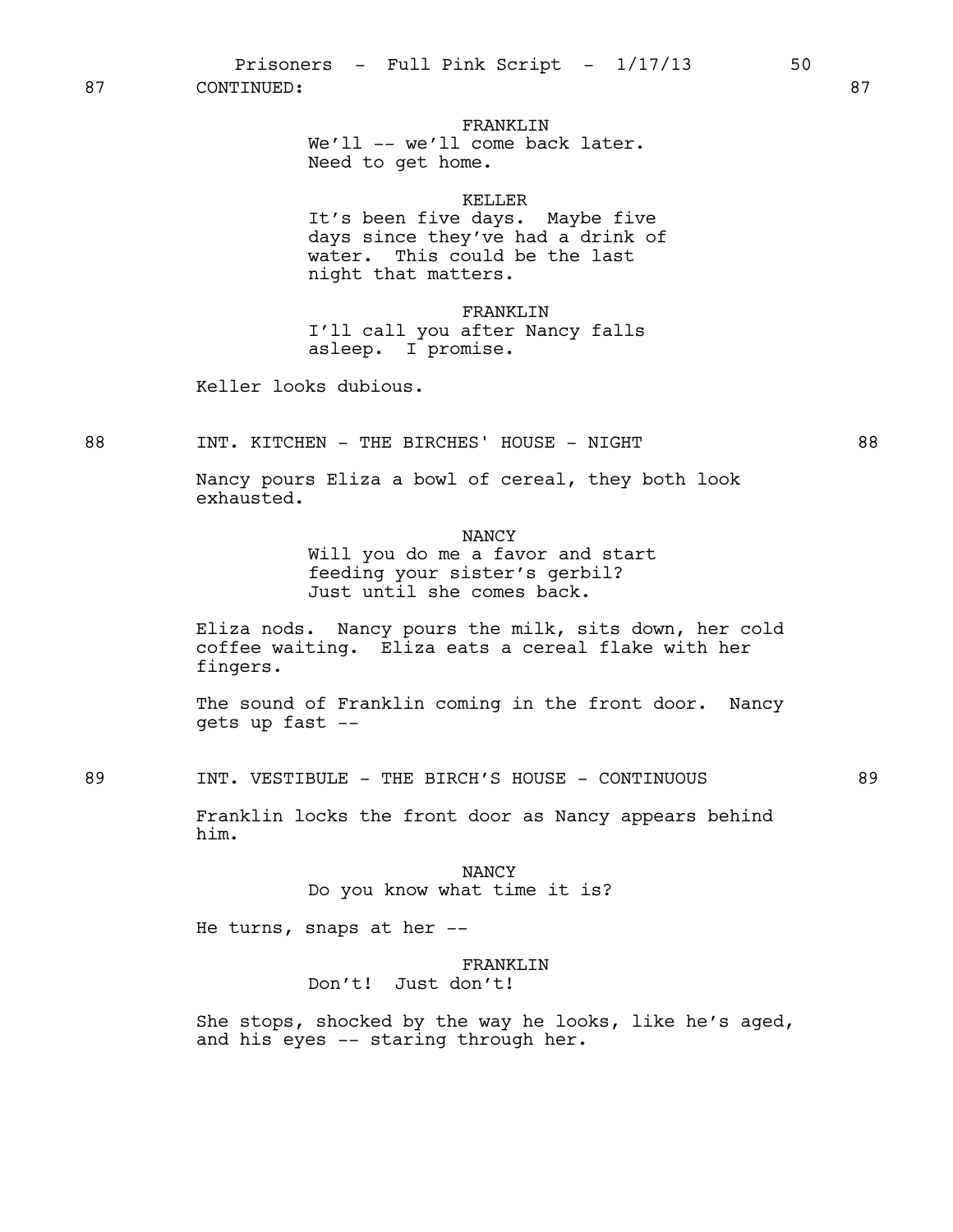90 EXT. THE DOVERS' HOUSE - NIGHT

With Franklin standing meekly behind her, Nancy rings the door bell over and over, until finally Keller opens the door.

Nancy glowers at Keller, trembling...

# NANCY What the hell were you thinking?

Keller gives Franklin the evil eye, then steps outside, closes the door behind him  $--$  shoots Nancy a hard look...

## KELLER

You tell anyone?

Nancy shakes her head. She looks at Franklin, her anger starting to collapse into a desperate hope...

**NANCY** 

I want to see him.

91 **INT. KELLER'S TRUCK - TRAVELING - NIGHT** 91

Nancy and Franklin ride up front with Keller. Keller pulls into a liquor store parking lot.

# FRANKLIN

Where are we going?

## KELLER Can't keep parking in front - people are gonna notice. We'll walk from here.

92 EXT. LIQUOR STORE PARKING LOT - NIGHT 192

Keller, Nancy and Franklin exit the truck and walk silently across the parking lot. A doll peeks out of Nancy's purse...

93 INT. BATHROOM - SECOND FLOOR APARTMENT - CONTINUOUS 93

The bathroom door opens. Nancy walks in, alone, clutching her purse...

Jones' wrists are tied to a pipe in the shower. His face is all but hidden; wrapped in blood soaked rags, just one eye peeks out...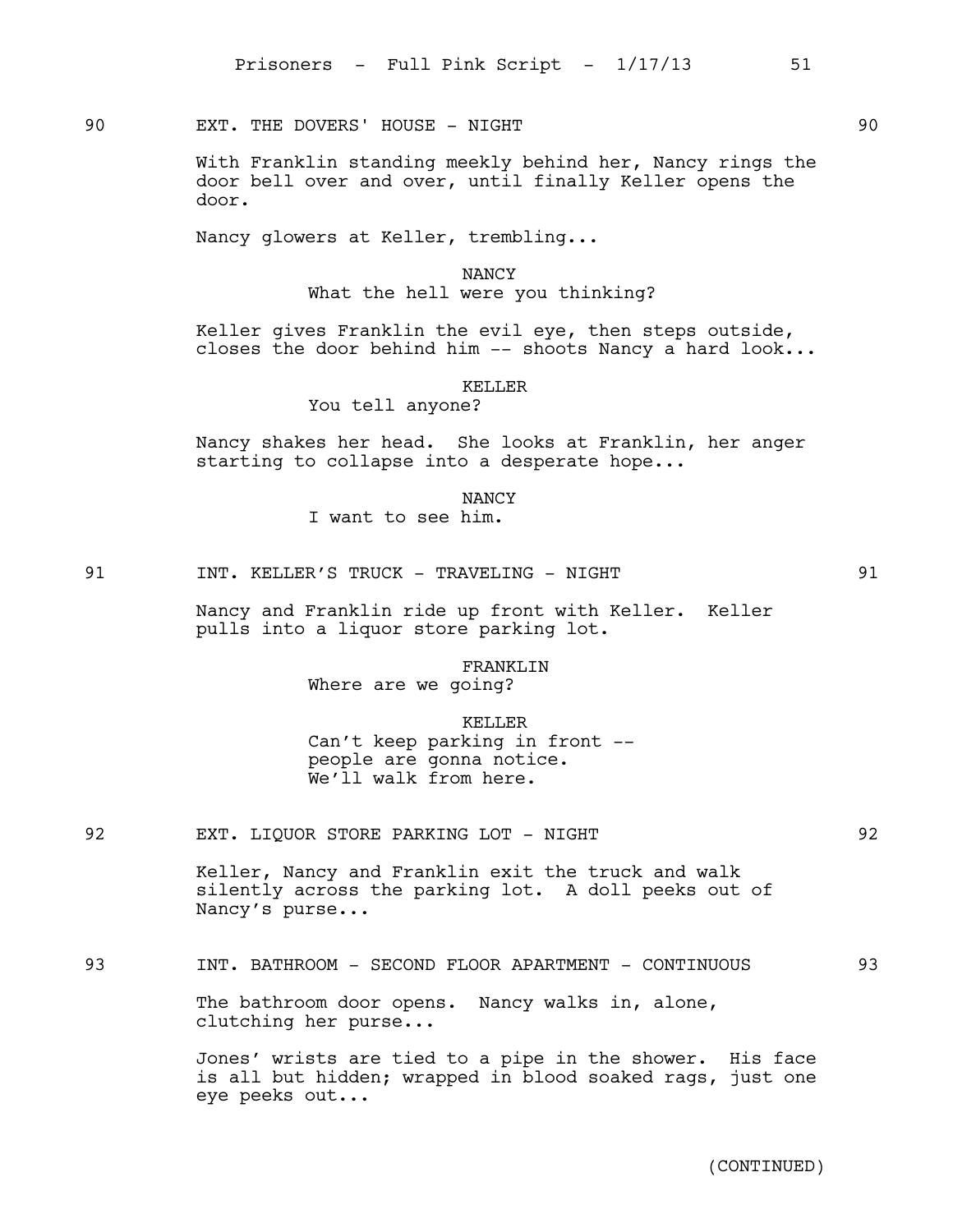Nancy doesn't scare easy; she moves in close and gets down to eye level with him...

She pulls some pictures of Joy out of her purse and lays them out on the floor. Then some drawings. And finally the doll.

### **NANCY**

This is her favorite doll. She can't sleep without it.

Nancy fights to keep from crying. She looks to Jones, his cyclops eye staring blankly.

> NANCY (CONT'D) She did these drawings. They're kind of sad, see. She hasn't had the easiest life.

He starts to come to life a little; leaning over to get a closer look at the photos and drawings.

> NANCY (CONT'D) Please help her.

She stops and considers for a moment. Then, with shaking hands, she starts to remove the rags from Jones' head. His face is a horror.

She peels the duct tape off Jones' mouth, revealing the rag stuffed inside. She pulls it out, then sets about untying his wrists from the pipe, freeing his mangled hands.

Jones' mouth starts moving. He's saying something... Nancy moves in closer, closer, until finally she gets the message:

### JONES

*Help me.*

Jones grabs Joy's doll, stands up and backs away from Nancy, towards THE WINDOW...

Jones beats the doll's head against the window -- the glass shatters. Nancy SCREAMS. Keller and Franklin rush inside.

#### KELLER

# You untied him?!

Jones is wriggling out the window, about to plunge three floors, when Keller grabs his legs and yanks him back in.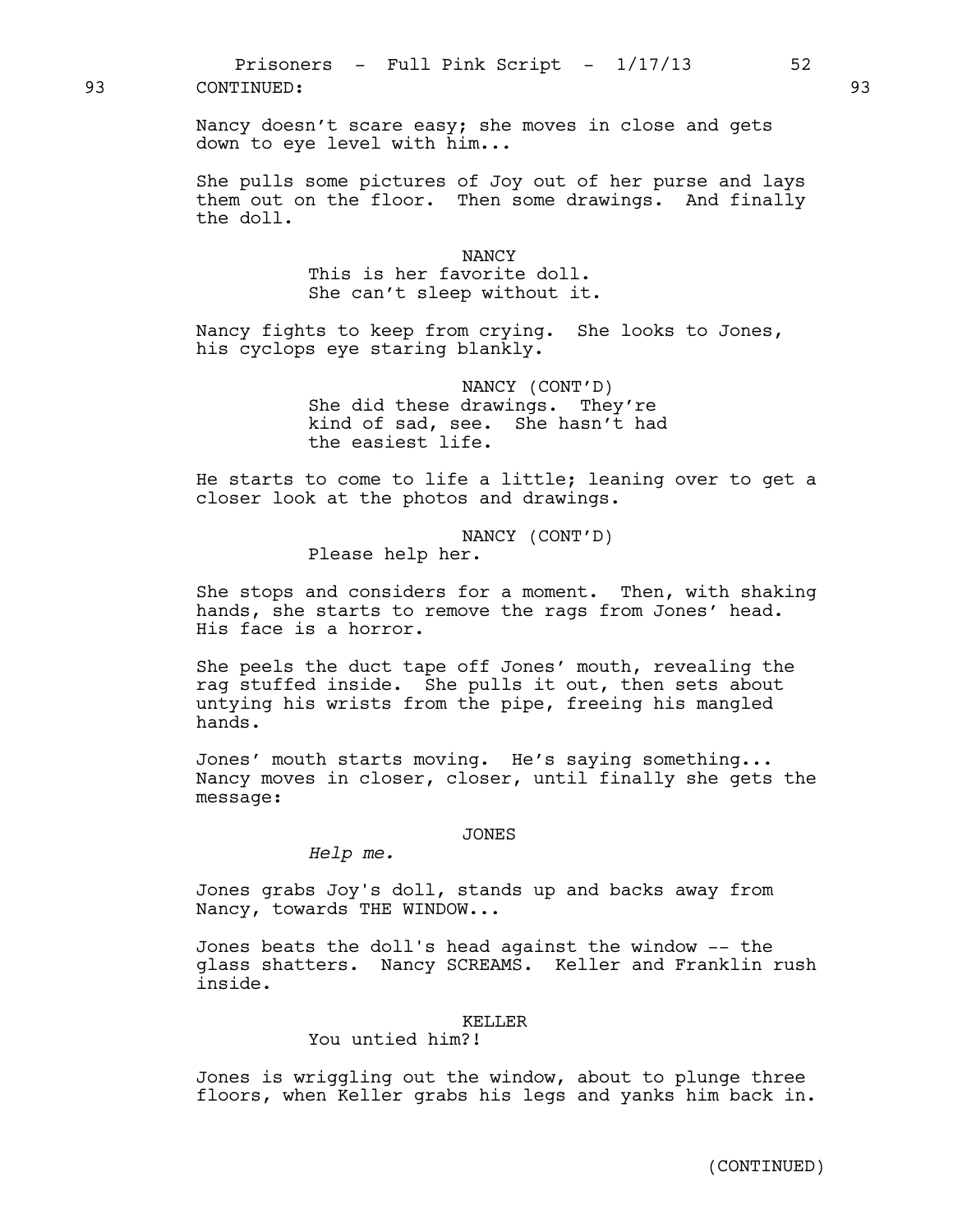Jones grabs a shard of glass off the sill. Keller gets his chest slashed as he grabs Jones' wrist and slams it into the wall repeatedly. Jones drops the shard -- Shocked, Nancy watches Keller and Franklin struggle to tie Jones back up, trampling Joy's belongings beneath their feet. 94 INT. INTERROGATION ROOM - POLICE STATION - NIGHT 94 Loki sits down across from Father Dunne. Standing by the door is the seldom smiling DETECTIVE CHEMELINSKI, 43. LOKI Detective Chemelinski said you had some specifics about the crimes you claimed this man committed. The abductions. FATHER PATRICK DUNN He was waging a war against God. Loki shakes his head -- LOKI Great. (to Chemelinski) You told me he had something? CHEMELINSKI (to Dunne) Tell him how he took the kids, shitbird. Loki looks back to the priest, waiting... Prisoners - Full Pink Script -  $1/17/13$  53 93 CONTINUED: (2) 93

> FATHER PATRICK DUNN He said he took them in daylight. Sometimes more than one child at a time.

Loki leans in, suddenly very interested.

LOKI

He said that?

FATHER PATRICK DUNN

Yes.

LOKI Did he mention an accomplice? Any names?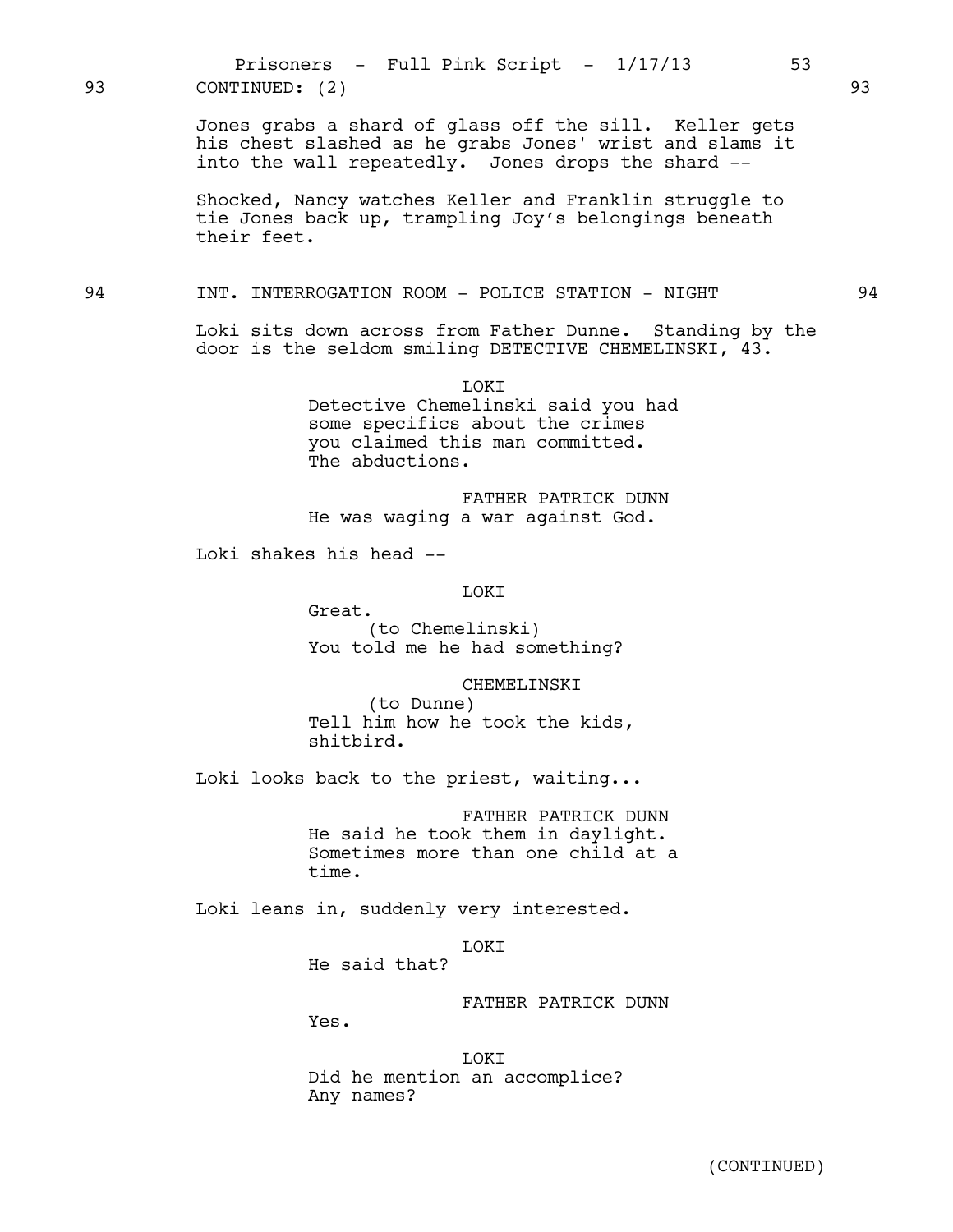Prisoners - Full Pink Script -  $1/17/13$  54 94 CONTINUED: 94

> FATHER PATRICK DUNN No. But he said he had a family. A wife and a son.

95 INT. SECOND FLOOR HALLWAY - APARTMENT HOUSE - NIGHT 95

The closed door to the apartment. Behind the door we hear the WHINE OF A BAND SAW REVVING UP.

96 INT. SECOND FLOOR APARTMENT - APARTMENT - NIGHT 96

Keller, leaned over the band saw lost in a cloud of saw dust as he slices through a piece of plywood.

He slams nails into wood with a nail gun, one after another, like the ticking of some two ton clock hand. We're too close to see what he's building...

97 INT. THE BIRCHES' HOUSE - KITCHEN - NIGHT 197

Nancy stands in front of the humming microwave, zoning out as leftovers bubble and melt. IT BEEPS. The clock: 2:05 am. The door bell rings, jolts her --

VESTIBULE

Nancy opens the door. It's Keller. He's covered in sawdust.

> NANCY What is it -- what happened?

KELLER Get Franklin. I need to show you how it works.

98 INT. SECOND FLOOR APARTMENT - APARTMENT HOUSE - NIGHT 98

Keller, Franklin and Nancy approach the closed bathroom door.

> FRANKLIN We need to let him go.

KELLER You said that already.

NANCY Has he said anything new?

(CONTINUED)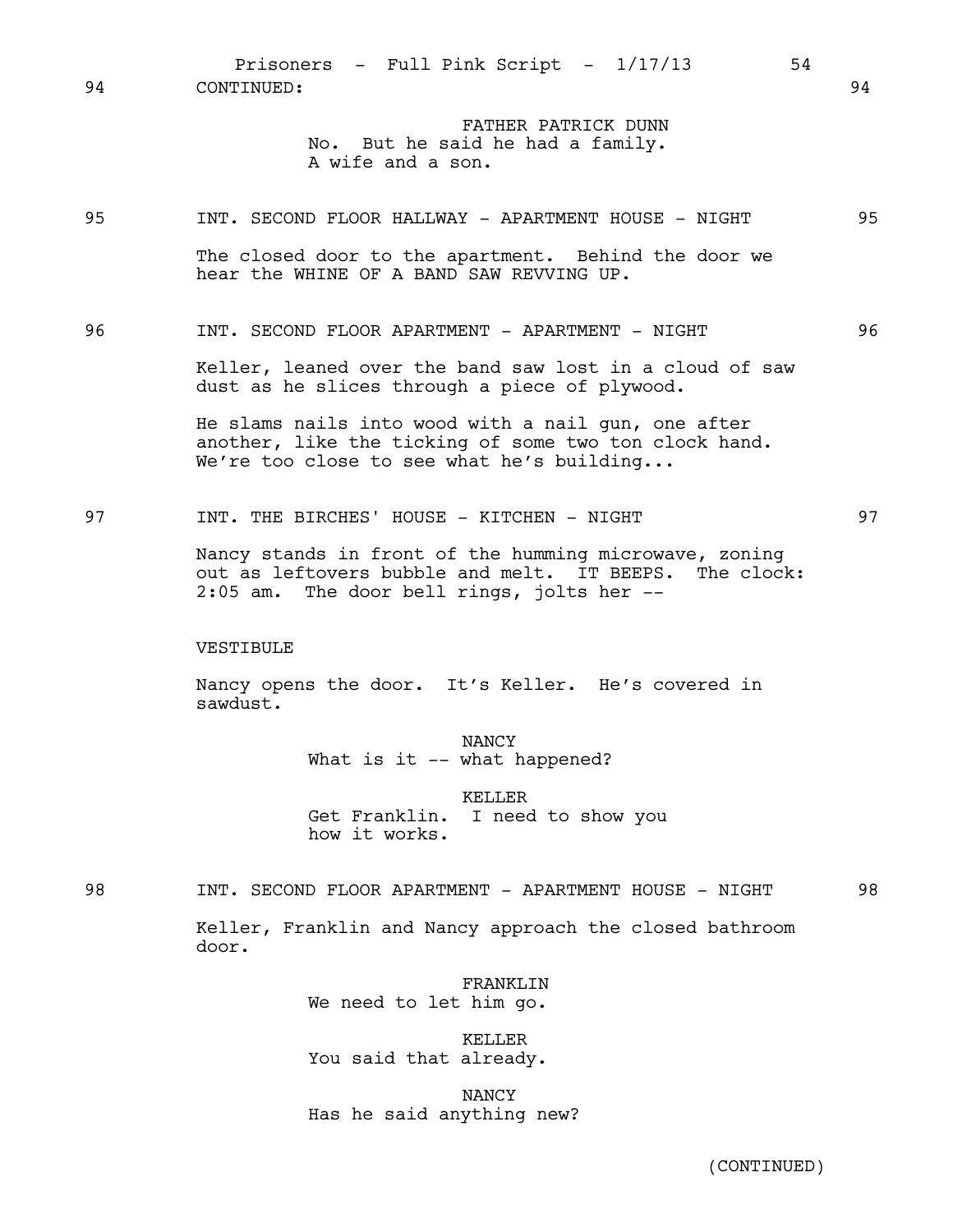Prisoners - Full Pink Script -  $1/17/13$  55 98 CONTINUED: 98

# KELLER He will. Soon. You'll see.

No sign of Jones, but where the shower used to be is a false wall made of wood: THE CELL.

### KELLER

No light gets in, barely enough room to sit down inside. The shower still works, but we control it from out here. I rigged the water heater, so it either comes out scalding or freezing.

He motions to two pipes jutting out of the cell, with faucet knobs on the end, "cold" and "hot."

> KELLER (CONT'D) Talk to him through this --

Keller motions to a PVC pipe jutting out, bent like an elbow.

Nancy leans in and listens: JONES IS INSIDE sobbing...

NANCY

Oh my God.

Franklin notices a little picture of Anna and Joy tacked to the outside of the cell.

> KELLER To remind us. In case we start feeling sorry for him.

Nancy and Franklin are stupefied.

KELLER (CONT'D) We can't hurt him any more without killing him. This is the only way.

FRANKLIN Are you out of your fucking mind?

INSIDE THE PITCH BLACK CELL

Jones stops sobbing and quiets, listening to the muffled timbre of their voices...

BACK TO:

(CONTINUED)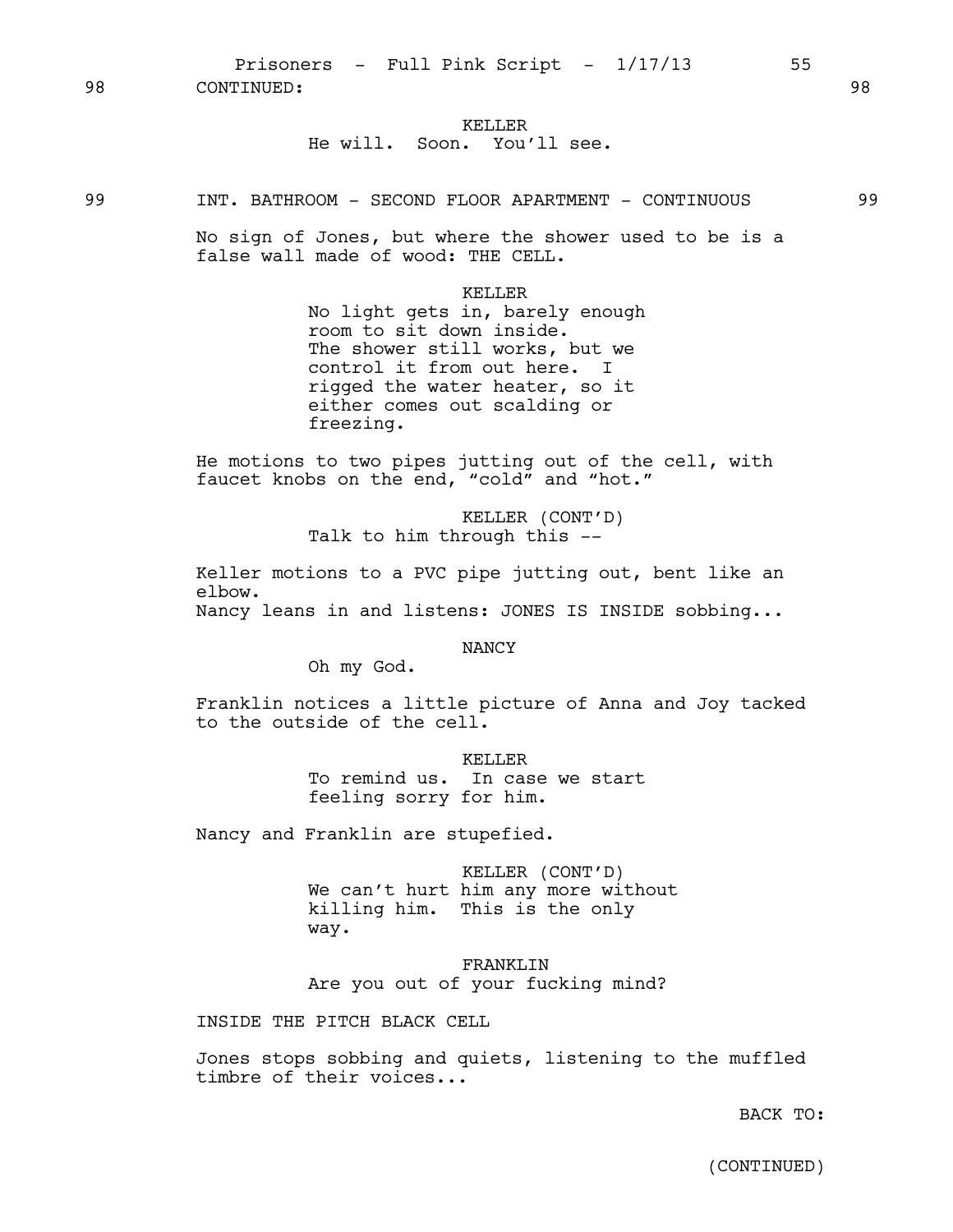99 CONTINUED: 99

Keller, as he picks up a hammer and hands it to Franklin.

KELLER You have a better idea? Go ahead, let him out if you want to. I won't stop you. If that's really what you want, go ahead.

Franklin considers with harried eyes...

KELLER (CONT'D) You think someone is looking out for our girls the way you're looking out for him? Five days they've been gone now. We're running out of time.

FRANKLIN We don't even know if he's the guy, Keller.

### KELLER

I do.

FRANKLIN I want my daughter back as much as you do. I'd die for her -- but this needs to end.

KELLER

Then you better get to work. I'd start with that wall there.

Franklin looks to Nancy, but her eyes are lost. He takes a breath, then goes to the cell, starting to pry at one of the walls with the hammer.

After a few moments Nancy puts her hand on his shoulder --

NANCY Don't. Franklin, stop.

He shakes his head and keeps on prying at the wood, BREAKING OFF A SMALL PANEL --

SUDDENLY JONES REACHES OUT AND GRABS HIM. Franklin drops the hammer. NANCY SCREAMS as he yanks his arm from Jones' grasp.

Franklin levels a long accusing stare at Keller.

NANCY (CONT'D) Let's just go. Please.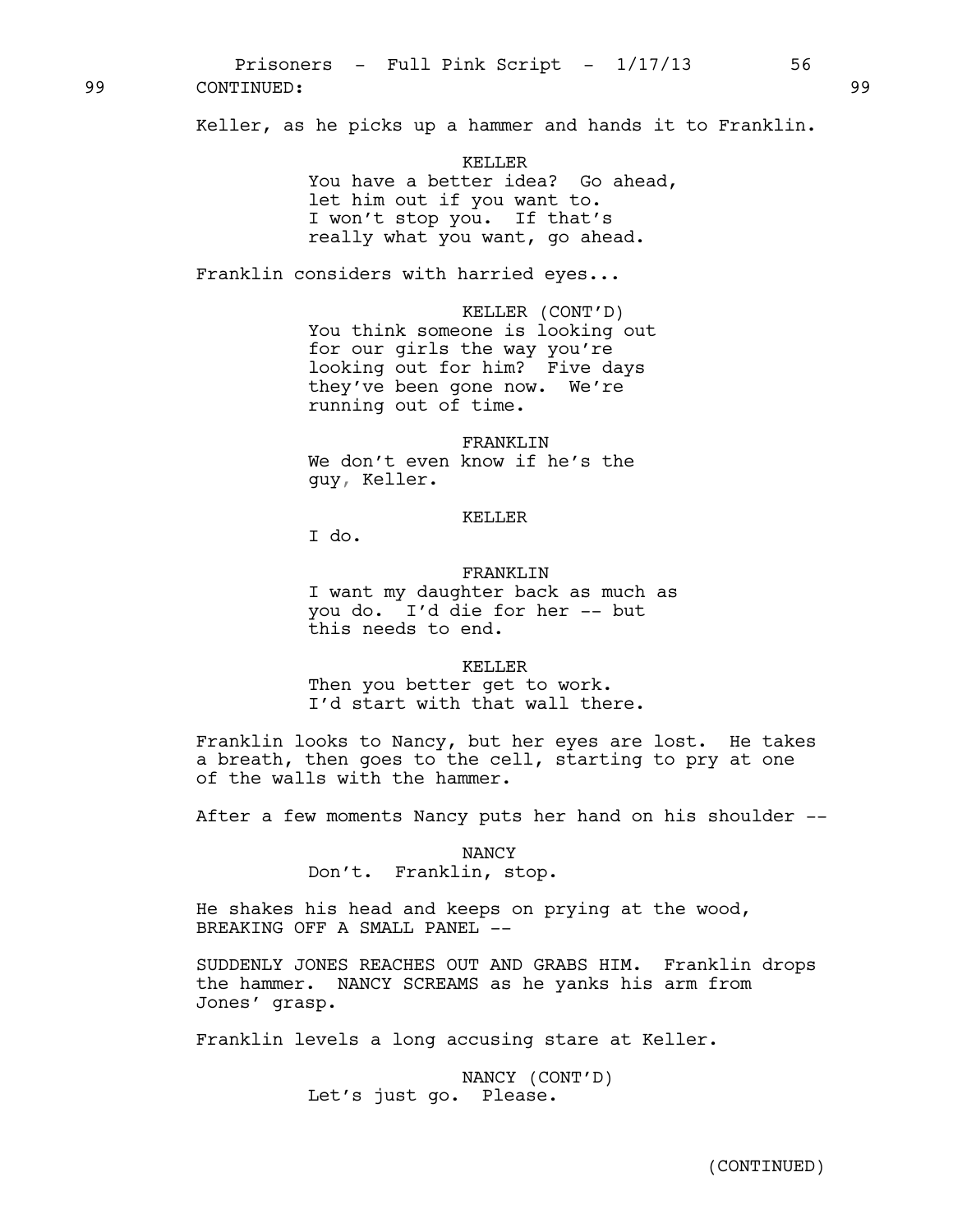Franklin finally heeds his wife and they leave Keller alone with his creation... 100 EXT. FRONT/BACK YARD - THE BIRCHES' HOUSE - NIGHT 100 An unseen person's POV, the INTRUDER, creeping across the Birches' moonlit backyard, moving towards... THE BACK DOOR The Intruder's hand jimmying the lock with a screw driver... 101 INT. BATHROOM - THE BIRCH'S HOUSE - CONTINUOUS 101 Eliza is taking a bath, talking on her cell phone to Ralph. ELIZA (into phone) I need to get out of here, Ralph. Everything in this house makes me want to throw up. (listening) Your Dad's building? I'm not staying in that crackhouse. Gross. 102 INT. HALLWAY - THE BIRCH'S HOUSE - CONTINUOUS 102 Back to the Intruder's POV, moving down the hallway: he stops at the closed bathroom door, listening to Eliza's voice... 103 INT. MINIVAN - THE BIRCHES' HOUSE - CONTINUOUS 103 Franklin pulls into the driveway, Nancy sitting in the passenger seat. Both sit in silence for a moment, then: FRANKLIN Keller's gonna kill him. The guy doesn't know anything, Nancy. He's just some poor fool who parked on our street... (beat) I'm gonna go back there -- without Keller -- let him out... NANCY You're not going back to that place. Prisoners - Full Pink Script -  $1/17/13$  57 99 CONTINUED: (2) 99

(CONTINUED)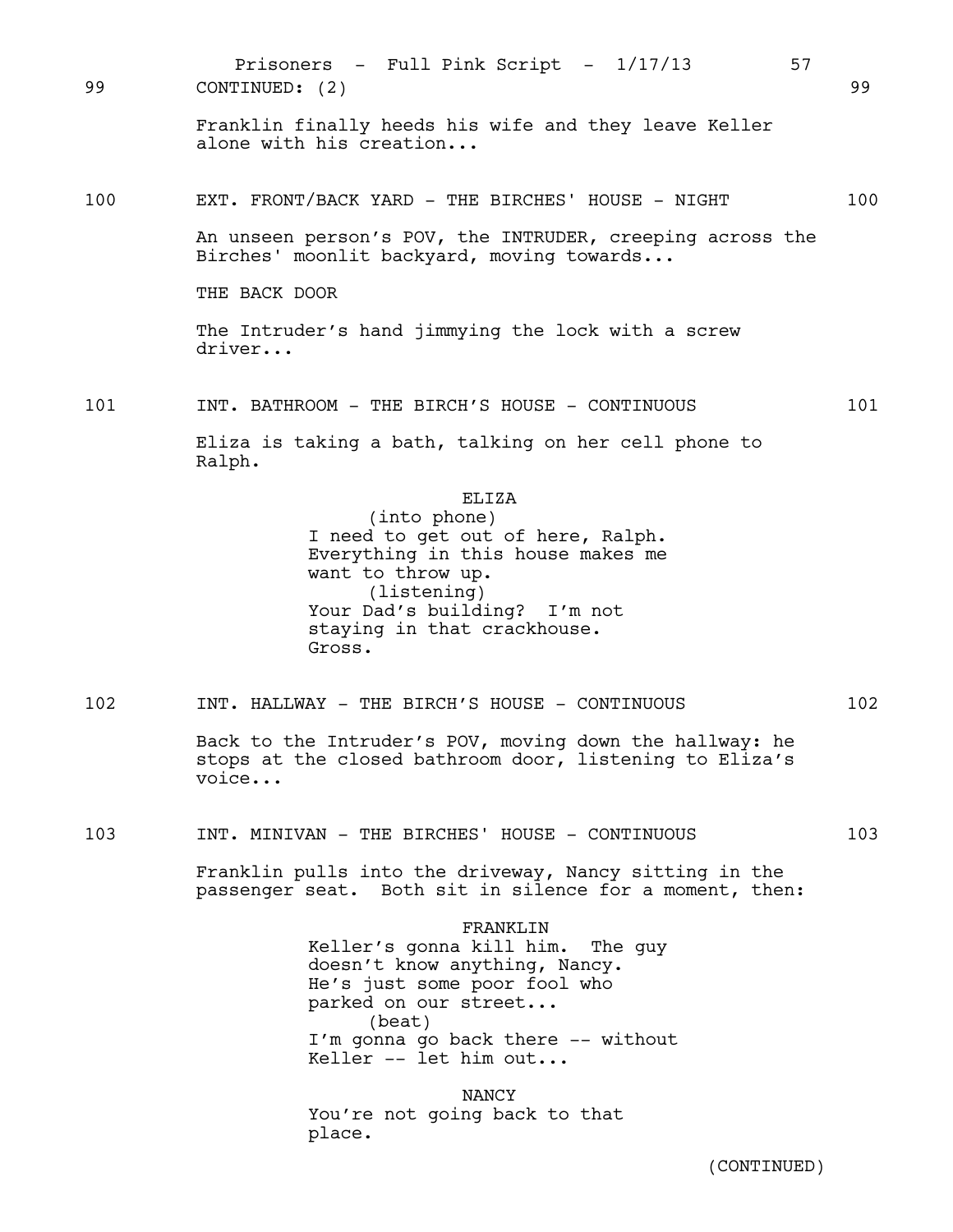Franklin looks at her, not sure what she's getting at.

NANCY (CONT'D) If you do, I'll call the police and tell them everything. (beat) We're not gonna help Keller -- but we're not gonna stop him either. Let him do what he thinks he needs to... (beat) We don't know about it anymore.

And with that Nancy gets out and shuts the door - leaving Franklin in shocked silence.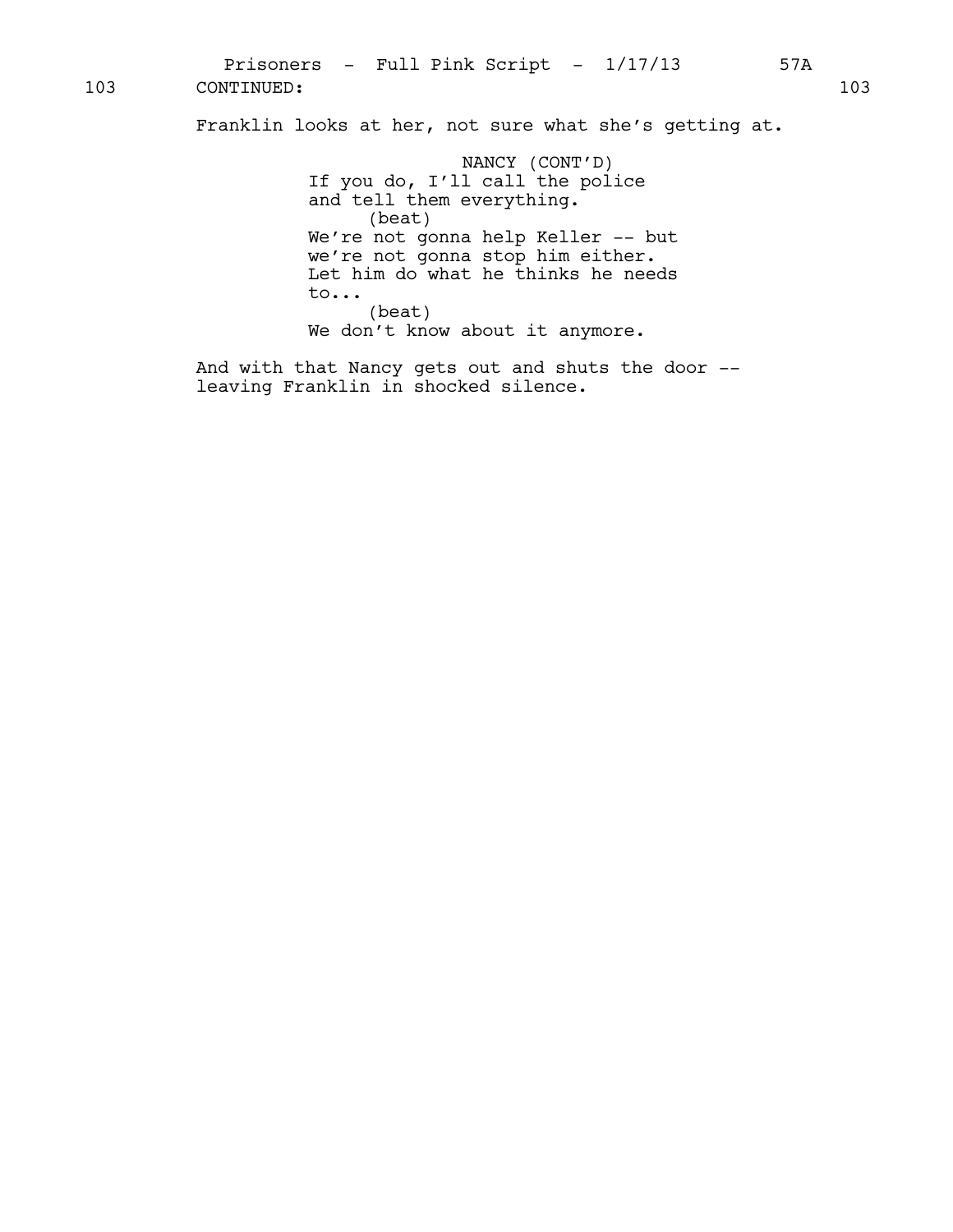104 INT. HALLWAY - THE BIRCHES' HOUSE - CONTINUOUS 104

Nancy walks down the hallway, stopping at the closed bathroom door. She knocks.

## **NANCY**

Eliza?

She knocks again.

NANCY (CONT'D) Eliza? You in there?

She tries the door. It's locked. Franklin comes up behind her.

FRANKLTN

What's the matter?

Nancy turns to him, terrified.

NANCY She's not answering.

Franklin's eyes go wide. Nancy rattles the doorknob -- BANGS ON THE DOOR --

> NANCY (CONT'D) Eliza, honey open the door. Open the door, sweetheart -- Oh Jesus -- (screaming at Franklin) Break it down! Hurry up!

Franklin stands back, about to kick the door in when Eliza opens the door in a towel, hand over her cell phone.

ELIZA

Fuck you both. Next time you're going to leave me here alone - maybe you could try at least telling me where you're going.

NANCY

I'm sorry, honey, we thought you were sleeping -- we were at the police station --

Eliza slams the door in their face.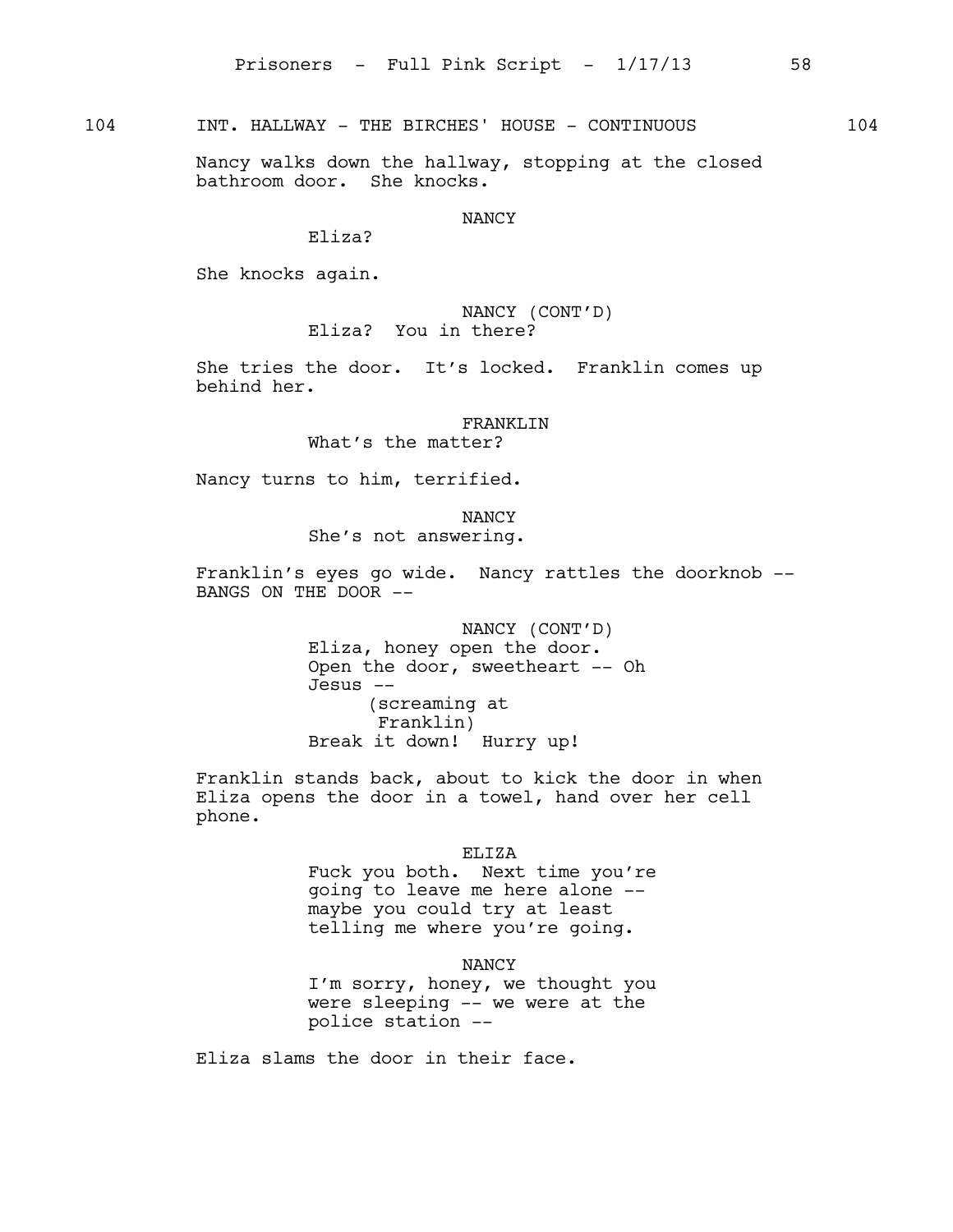105 EXT. FAIRMOUNT CIRCLE - CONTINUOUS 105

Back to the Intruder's POV: as he moves across the street to the Dovers' house. Keller's truck isn't in the driveway. He moves around to the back of the house...

106 INT. HALLWAY - THE DOVERS' HOUSE - MOMENTS LATER 106

The intruder's POV: as he moves past the closed door to Ralph's room. The muffled sound of him talking on the phone.

107 INT. MASTER BEDROOM - THE DOVERS' HOUSE - CONTINUOUS 107

Grace lies in bed, sleeping, suddenly awakened as she hears a noise in the next room. She sits up. hears a noise in the next room.

**GRACE** 

Anna? Anna?

She gets out of bed...

108 INT. HALLWAY - THE DOVERS' HOUSE - CONTINUOUS 108

Grace moves slowly down the hallway. She sees the door to Anna's room is open...

109 INT. ANNA'S ROOM - THE DOVERS' HOUSE - CONTINUOUS 109

Grace walks inside the room and turns on the light. Anna's window is conspicuously open, curtains billowing.

> GRACE Anna? I heard you. It's Mommy, honey. Come out and see Mommy.

She stands there in the middle of the room, zoning out, her breath starting to show in the cold. Ralph appears in the doorway, half asleep.

> RALPH Ma, what are you doing? It's freezing.

Ralph goes to the window. He looks outside. Nothing there. He shuts the window --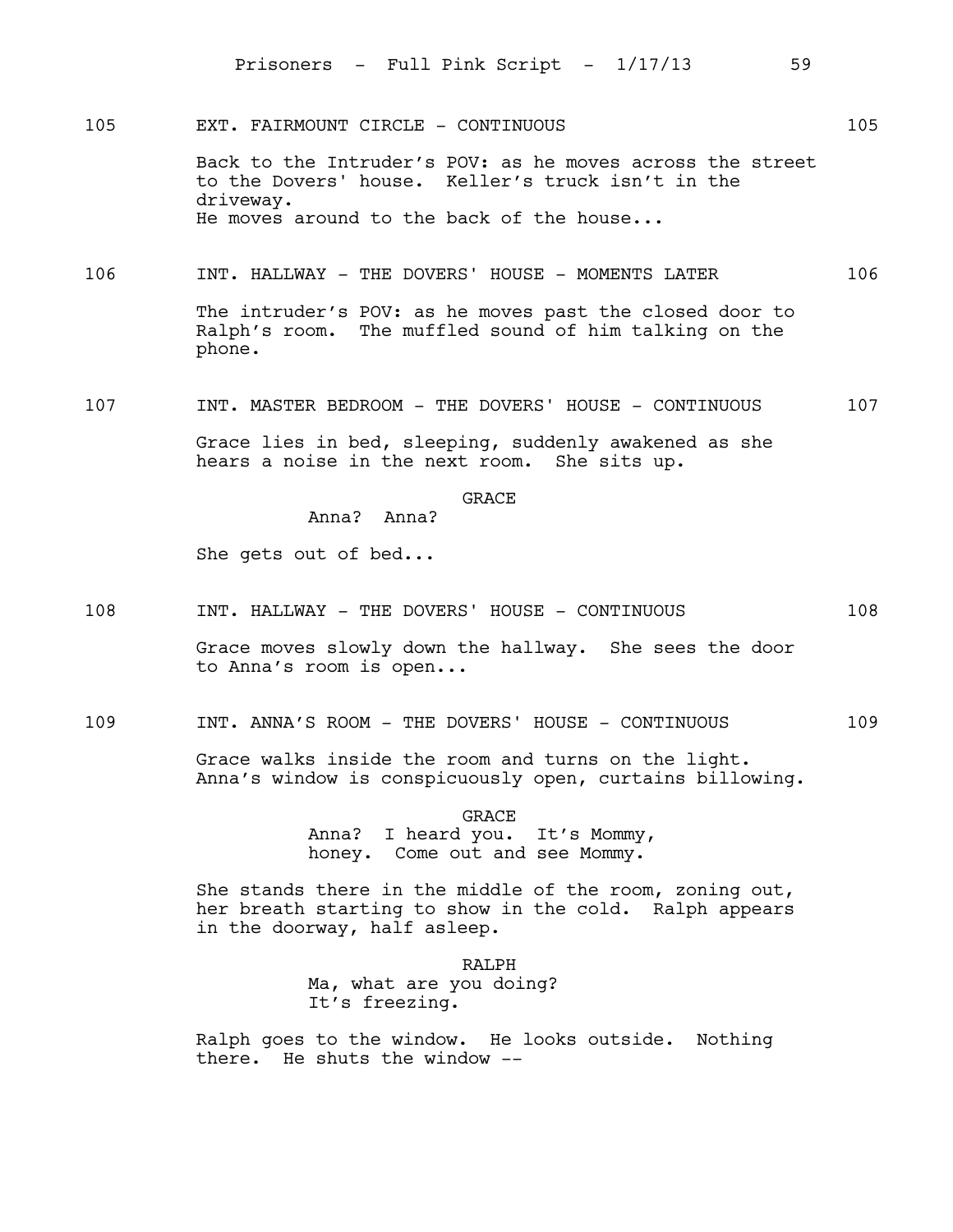110 INT. ANNA'S ROOM - THE DOVERS' HOUSE - LATER 110

Loki follows a thoroughly drugged Grace into Anna's room.

GRACE She was in here. I heard her. And when I came in, the window was --

She starts to get dizzy. Loki steadies her and sits her down on the side of the bed.

> GRACE (CONT'D) She opened her window. Ralph closed it, but it was open before. (beat) Aren't you going to write that down?

Loki nods, and trying to do so with as little condescension as possible, pulls out his note pad and jots down: *IN THE HOUSE? OPEN WINDOW*

> GRACE (O.S.) (CONT'D) The basement. I need to check the basement.

111 INT. BASEMENT - THE DOVERS' HOUSE - MOMENTS LATER 111

Grace leads Loki down the stairs. Loki looks around, a little taken aback by the floor to ceiling provisions.

While Grace searches for Anna, Loki notices a little sketch on Keller's work table: a stick figure in a box...

Then he sees something else, among the provisions...a half used bag of lye. He lingers on it for a moment.

> LOKI Where is your husband, Mrs. Dover?

GRACE I was going to ask you. He said he's been helping the police look for Anna.

Loki looks dubious, thinking...

LOKI You think he'll be back soon?

**GRACE** No. He's never home until late.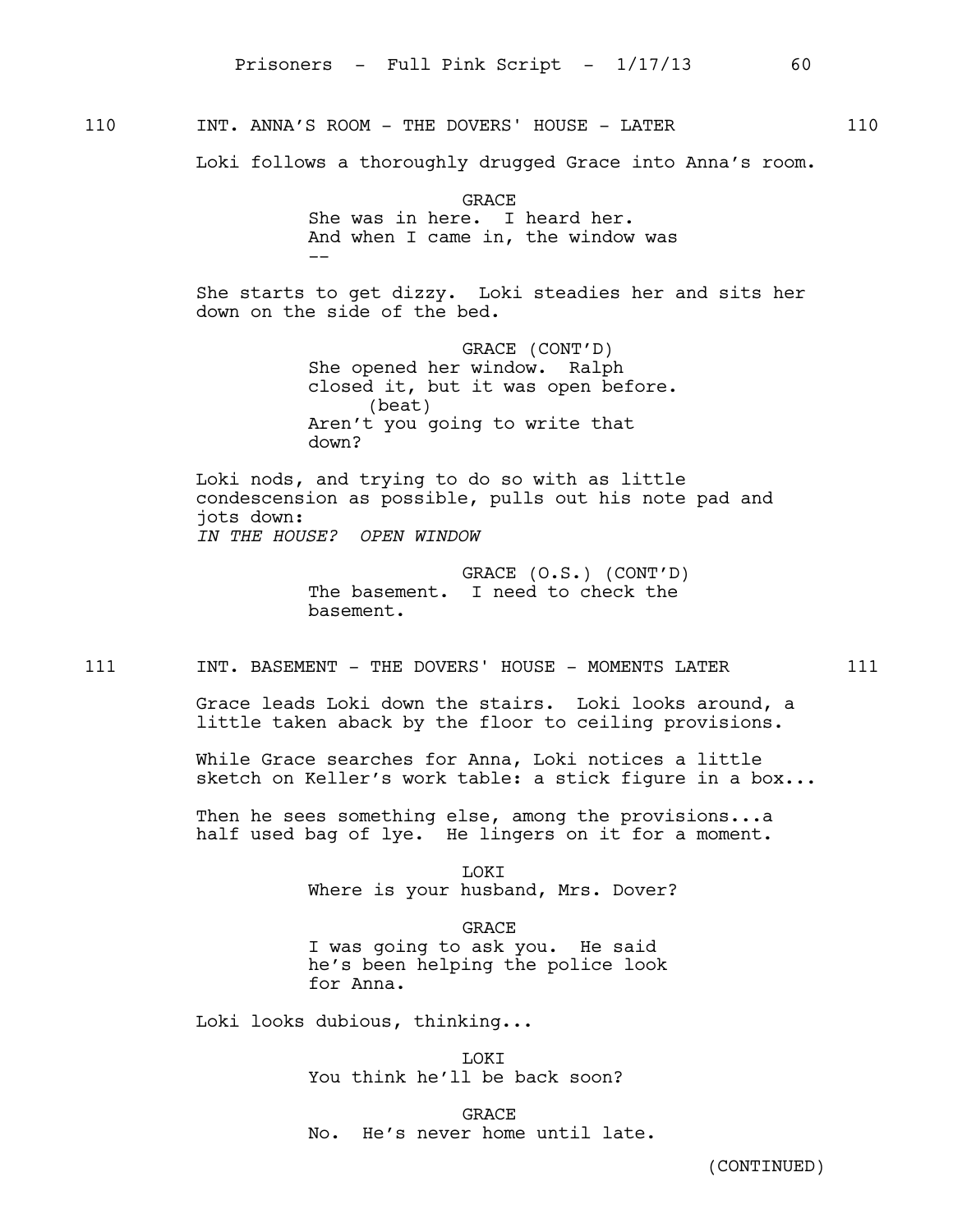| 111 | Prisoners - Full Pink Script - 1/17/13<br>61<br>CONTINUED:                                                                                                                            | 111 |
|-----|---------------------------------------------------------------------------------------------------------------------------------------------------------------------------------------|-----|
|     | Loki looks at his watch: 3:45 am.                                                                                                                                                     |     |
| 112 | INT. BLACK SEDAN - PARKED - DAY                                                                                                                                                       | 112 |
|     | Frozen rain comes down -- Loki squints out his windshield<br>-- can't see anything. He hits the wipers. Now he can<br>see again: he's parked up the street from the Dovers'<br>house. |     |
| 113 | EXT. THE DOVERS' HOUSE - CONTINUOUS                                                                                                                                                   | 113 |
|     | Keller emerges from his front door and walks to his<br>truck.                                                                                                                         |     |
| 114 | INT. BLACK SEDAN - TRAVELING - CONTINUOUS                                                                                                                                             | 114 |
|     | Loki drives, tailing Keller. He yawns then pops a coffee<br>bean into his mouth.                                                                                                      |     |
|     | He turns the police radio down and turns on the FM,<br>tuning in a 50s pop song, tapping along, trying to stay<br>alert.                                                              |     |
| 115 | INT. KELLER'S TRUCK - TRAVELING - CONTINUOUS                                                                                                                                          | 115 |
|     | Keller listens to the Everyday Testament while he drives,<br>fast forwarding, looking for something he's not finding,<br>until it EATS THE TAPE.                                      |     |
| 116 | EXT. LIQUOR STORE PARKING LOT - CONTINUOUS                                                                                                                                            | 116 |
|     | Keller pulls into the parking lot --                                                                                                                                                  |     |
| 117 | EXT. LIQUOR STORE PARKING LOT - CONTINUOUS                                                                                                                                            | 117 |
|     | Keller gets out of the truck and starts across the<br>parking lot towards the apartment house.                                                                                        |     |
| 118 | INT. BLACK SEDAN - PARKED - CONTINUOUS                                                                                                                                                | 118 |
|     | Loki pulls to the side of the road, watching Keller<br>trudge across the parking lot when a truck comes up<br>behind him --                                                           |     |
|     | Loki waves him past, but the truck doesn't budge, BLARING<br>HIS HORN --                                                                                                              |     |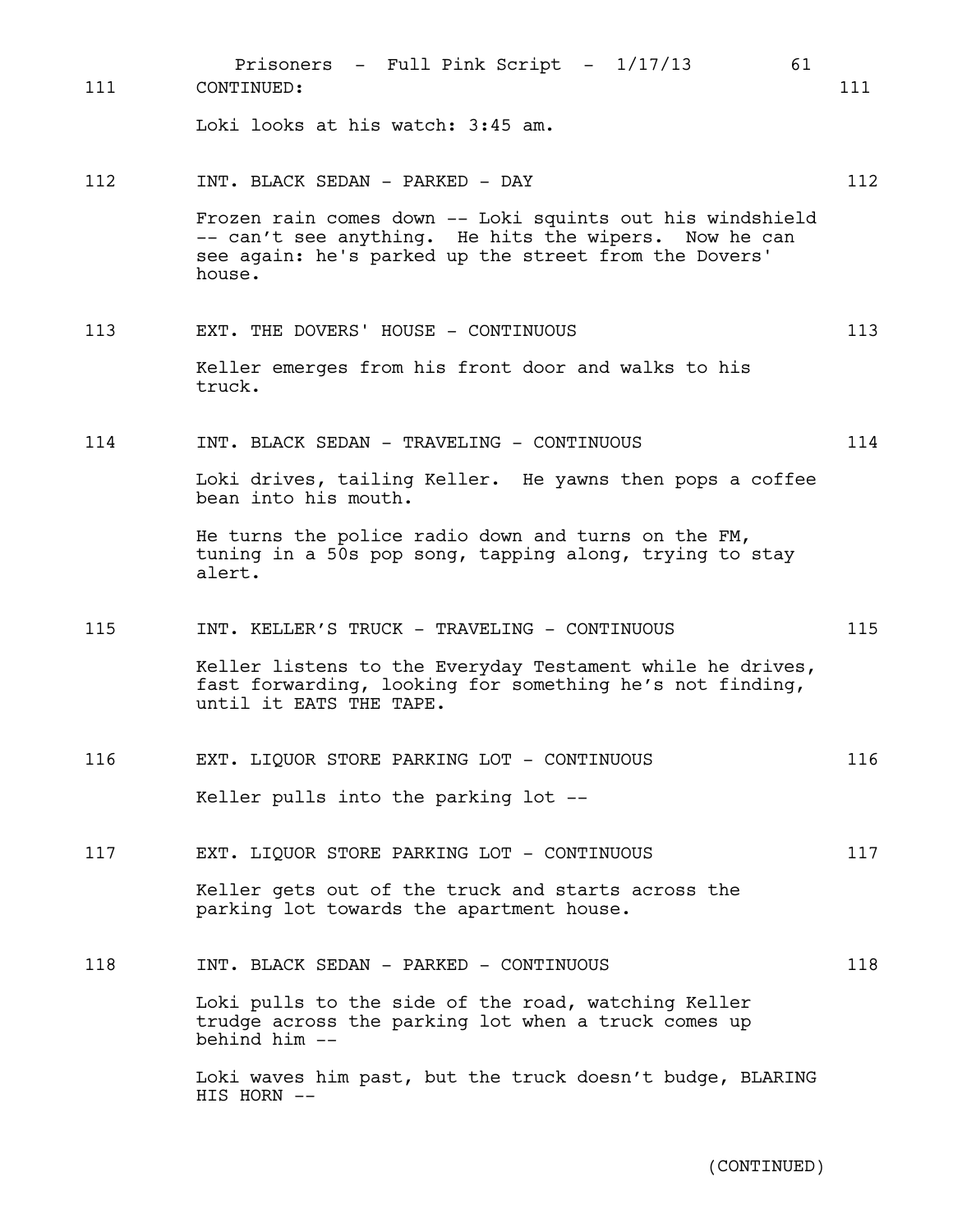Prisoners - Full Pink Script -  $1/17/13$  61A

118 CONTINUED: 118

LOKI Shit. Shit shit shit.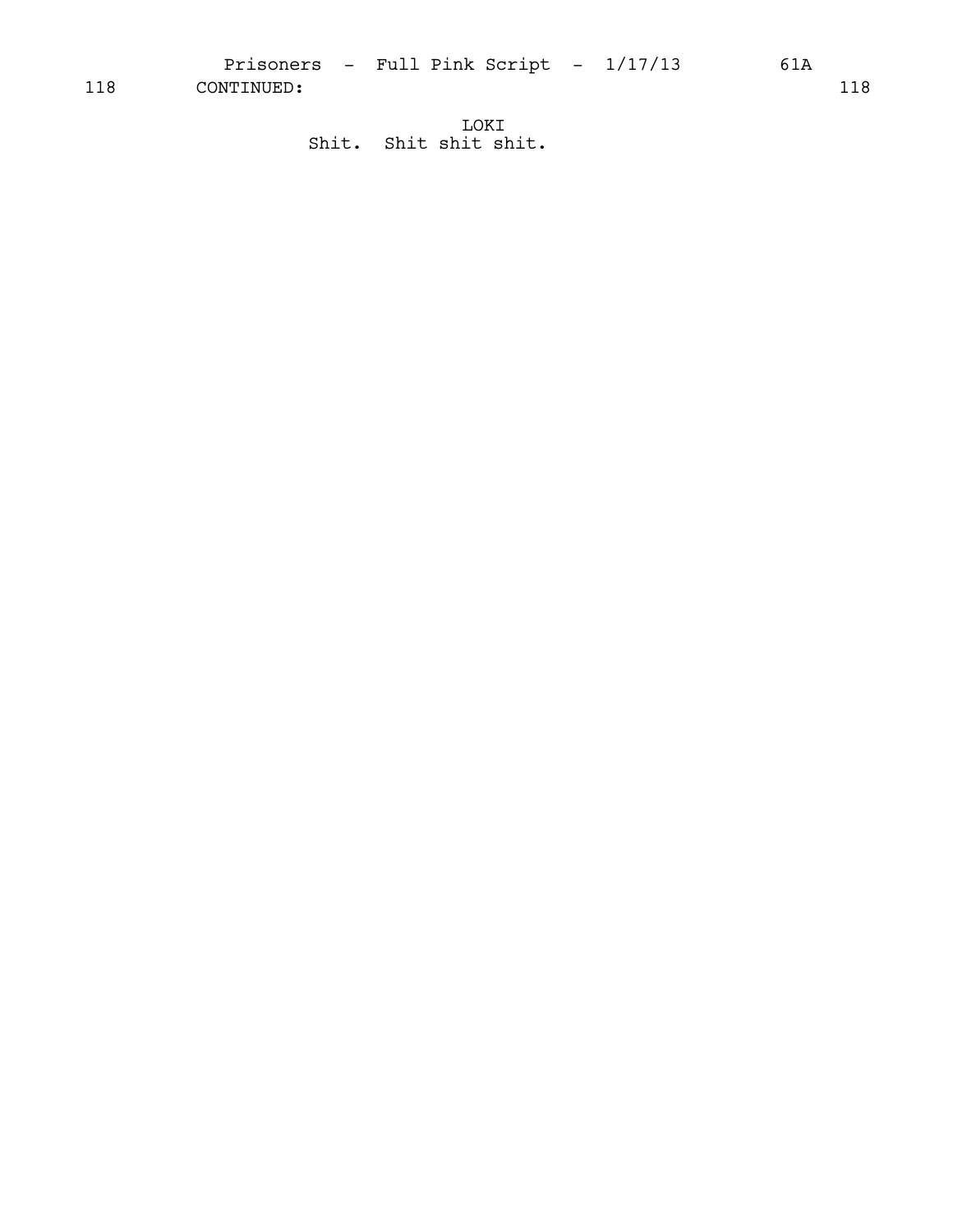|      | Prisoners - Full Pink Script - 1/17/13<br>62                                                                                                     |      |
|------|--------------------------------------------------------------------------------------------------------------------------------------------------|------|
| 119  | EXT. LIQUOR STORE PARKING LOT - CONTINUOUS                                                                                                       | 119  |
|      | Keller hears the truck's HORN BLARING. He looks over and<br>spots Loki's car.                                                                    |      |
|      | Keller freezes. He's busted; standing in the middle of a<br>parking lot, nowhere near his truck, about to lead Loki<br>to the apartment house.   |      |
|      | He grimaces, thinking. He looks back over his shoulder.<br>The liquor store MANAGER, 38, is raising the storefront<br>security cage --           |      |
|      | Keller does an about face, and starts walking back,<br>veering towards the liquor store.                                                         |      |
| 120  | INT. BLACK SEDAN - PARKED - CONTINUOUS                                                                                                           | 120  |
|      | Loki watches, baffled, as Keller walks into the liquor<br>store.                                                                                 |      |
| 121  | OMITTED                                                                                                                                          | 121  |
| 122A | EXT. PARKING LOT - CONTINUOUS                                                                                                                    | 122A |
|      | The freezing rain begins turning to snow. Loki's side<br>mirror reflects cars passing as he waits for Keller to<br>come out of the liquor store. |      |
| 122  | INT. BLACK SEDAN - PARKED - MOMENTS LATER                                                                                                        | 122  |

Loki watches as Keller walks from the liquor store, paper bag in hand, making a bee line for Loki's car. Loki shakes his head; he can't believe this guy.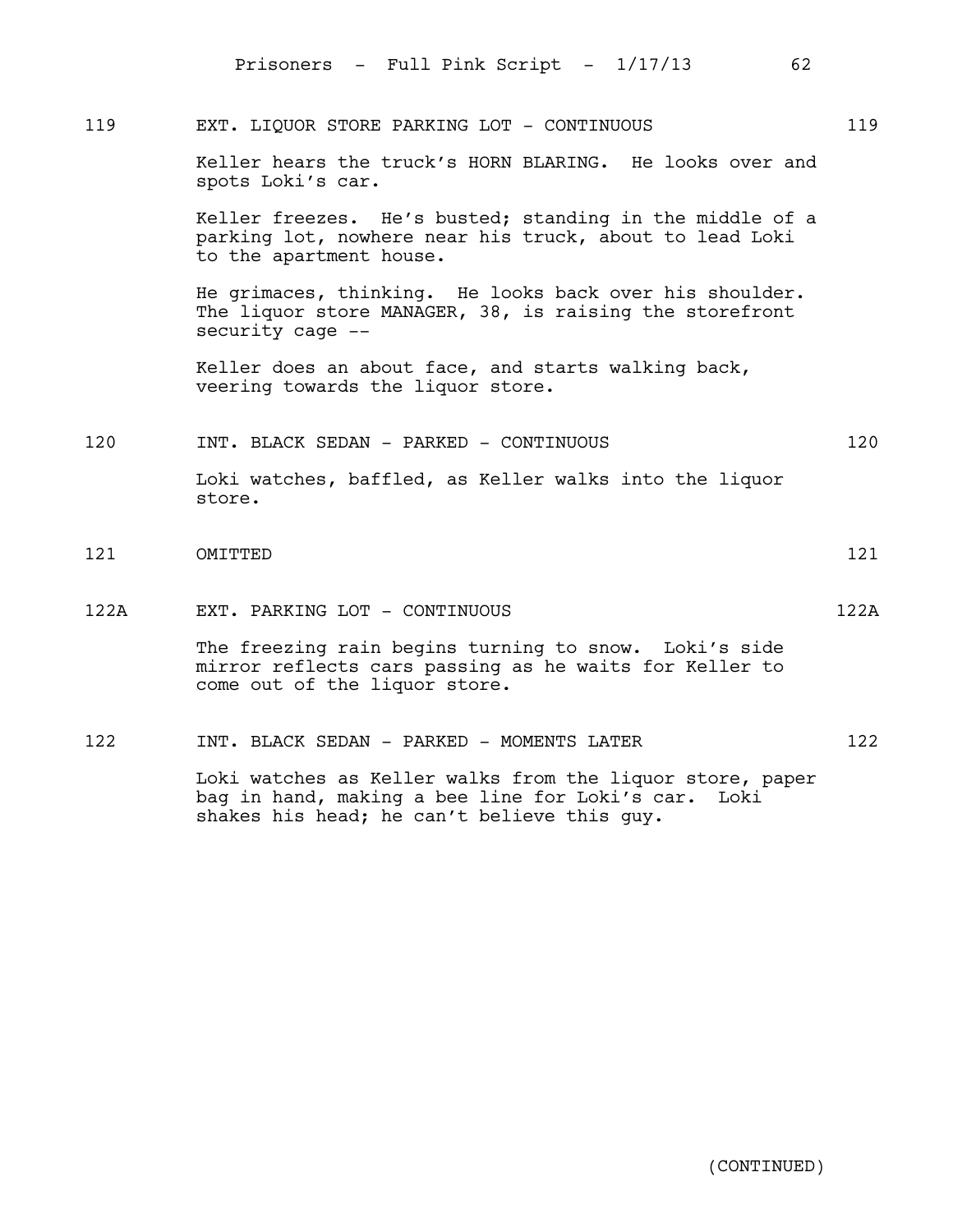Prisoners - Full Pink Script - 1/17/13 63 122 CONTINUED: 122

> As he approaches, Keller pulls the bottle from the paper bag, unscrews the cap and takes a slug...

### 123 EXT. LIQUOR STORE PARKING LOT - CONTINUOUS 123

Keller knocks on Loki's passenger side window. Loki puts the window down...

## KELLER Why are you following me?

124 INT. BLACK SEDAN - PARKED - CONTINUOUS 124

Loki leans over the seat and opens the door.

### LOKI

Sit down.

Keller takes his time, but he does as he's asked and gets in. He sits there and takes another long haul of whiskey.

> LOKI (CONT'D) You've got a bag of lye in your basement that's half gone. And your wife thinks you've been out helping us -- which we both know isn't true.

Keller shakes his head in bitter disbelief, breathes out:

KELLER

Used the lye to bury our dog last year. And helping the cops sounds better than *I've been driving aimlessly in my truck, 'cause I don't know what the fuck else to do.*

LOKI Is that what you were doing on Saturday night?

### KELLER

Probably.

### LOKI

I'm asking because you assaulted a man who is now missing.

KELLER I heard. So what happened to him?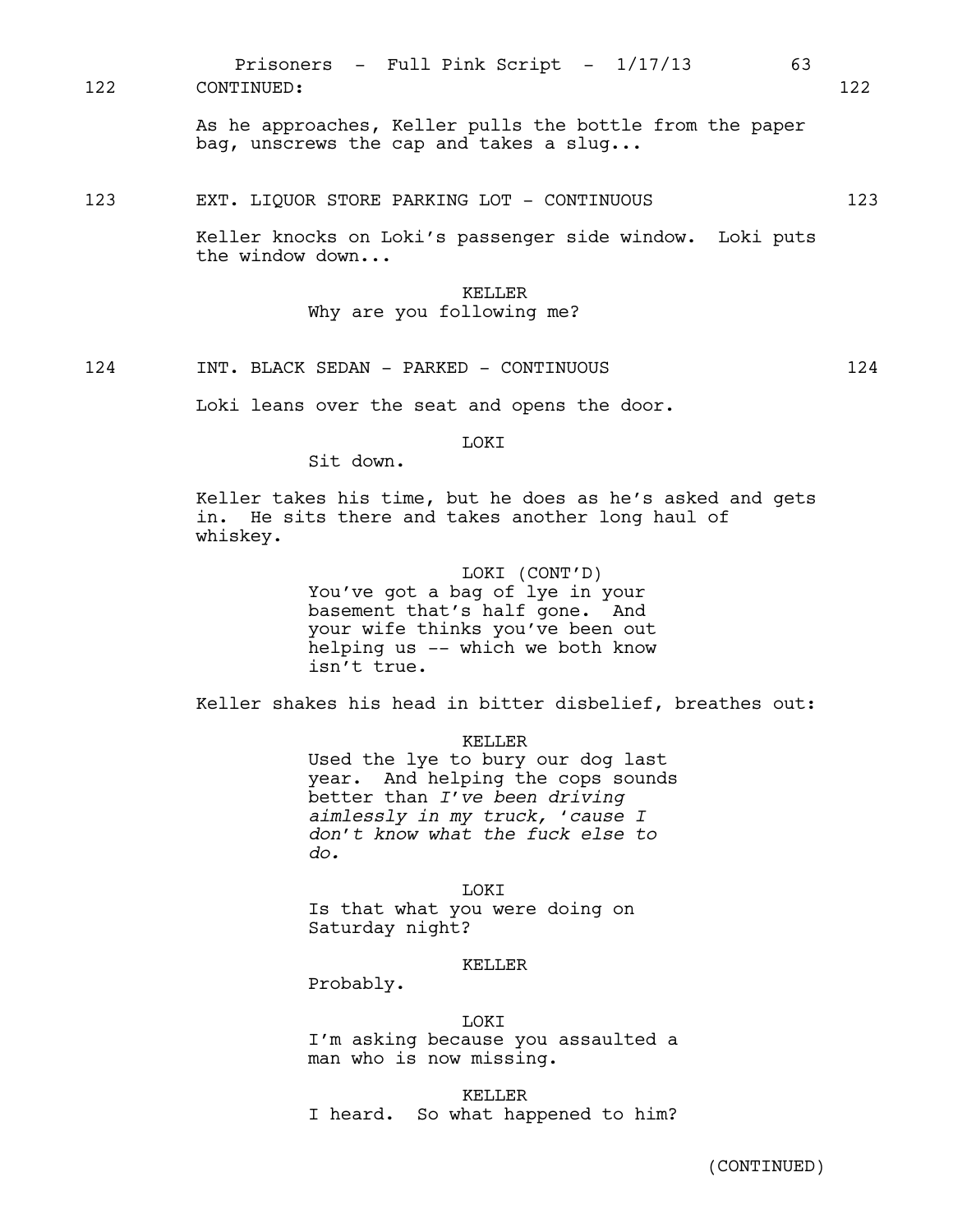### LOKI

I assume the fact you're asking means you don't know.

#### KELLER

I didn't think it was something I could get away with.

#### LOKI

It's not.

### KELLER

Couldn't be that he skipped town 'cause the asshole is guilty, nah couldn't be that, 'cause that would be your fault, wouldn't it?

LOKI Where were you going just now?

KELLER

(raises the bottle) To get this.

LOKI

No, before that. You were walking in the other direction, across the parking lot towards Campello Street.

Keller drinks some more, stalling, until:

KELLER

I haven't had a drink in a long time. I figured if I walked around the parking lot for a while, by the time they opened I'd stop wanting it so bad. Then I saw you, and that sort of helped make up my mind.

Loki stares into Keller's eyes, finding no apparent trace of falsity, just undeniable sadness. Keller offers the bottle to Loki. Loki shakes his head.

LOKI

Your little girl will need you when she comes home, Mr. Dover. You and your wife need to take care of yourselves, that's the best thing you can do for her right now.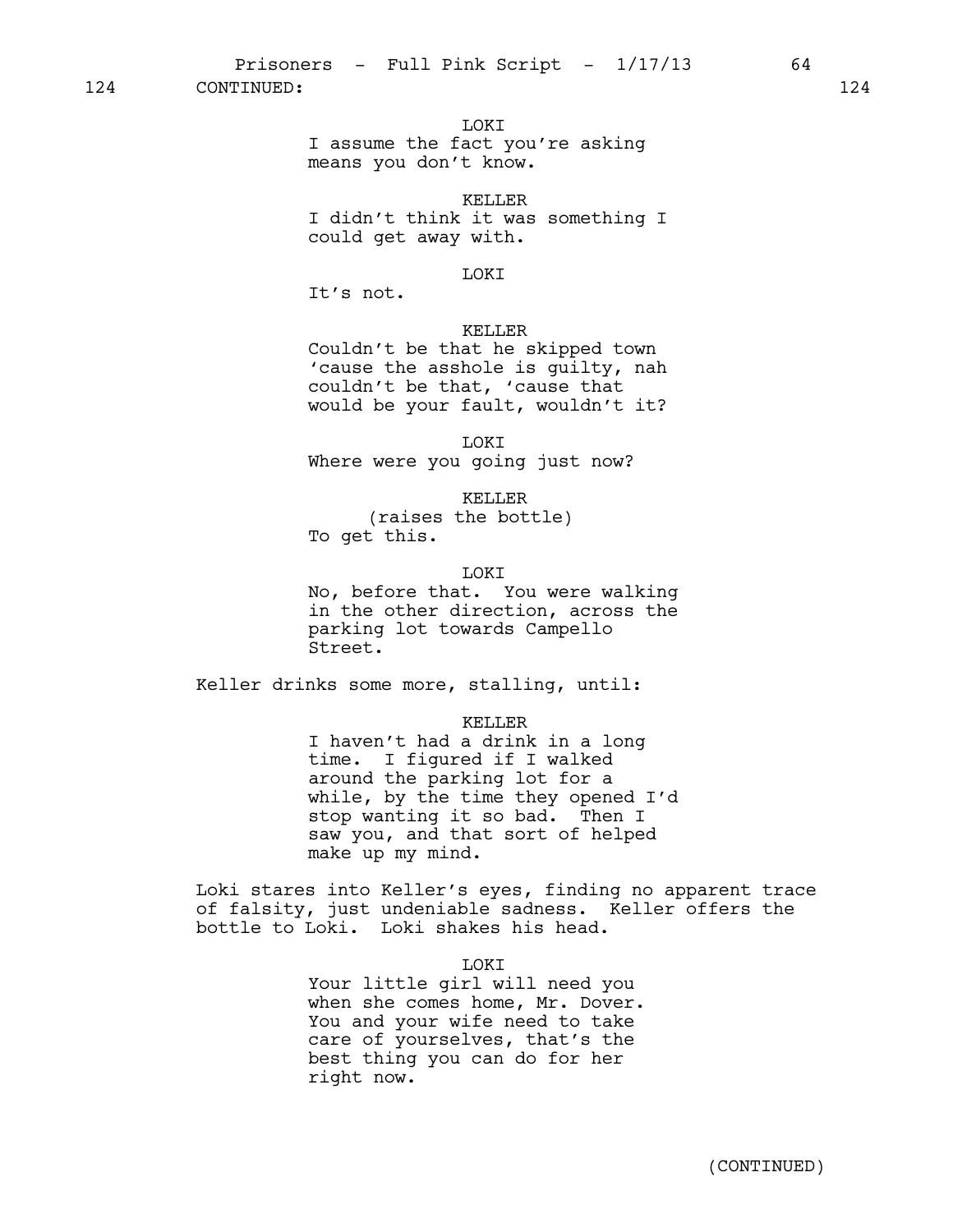KELLER

Thanks for the tip. (guzzles some whiskey) I heard kids gone for more than a week have half as good a chance of being found. And after a month almost none are. Not alive.

Beat. A heavy quiet...the falling snow...

**T.OKT** It hasn't been a week yet.

Keller starts to get out, but before he closes the door --

LOKI (CONT'D) You don't think I'm going to let you get behind the wheel of an automobile after you've been drinking -- in the middle of a blizzard. Let me drive you home.

#### KELLER

I'm gonna walk.

Keller shuts the door, and Loki watches as he walks off into the white blur of falling snow.

125 EXT. THE DOVERS' HOUSE - DUSK 125

Keller trudges up his driveway, completely drunk, half frozen. He tosses the now empty bottle of whiskey into a snow drift.

126 INT. BEDROOM - THE DOVERS' HOUSE - CONTINUOUS 126

Keller walks in. Grace is passed out in bed. He takes his boots off, almost falling over in the process.

Then he crawls into bed with his clothes on, his bloodshot eyes fluttering closed...

CUT TO:

127 INT. KELLER'S DREAM - BEDROOM - NIGHT - THE DOVERS' HOUSE 127

*Keller opens his eyes to see ANNA STANDING BY THE SIDE OF THE BED. He's too shocked to speak. She holds up a red whistle.*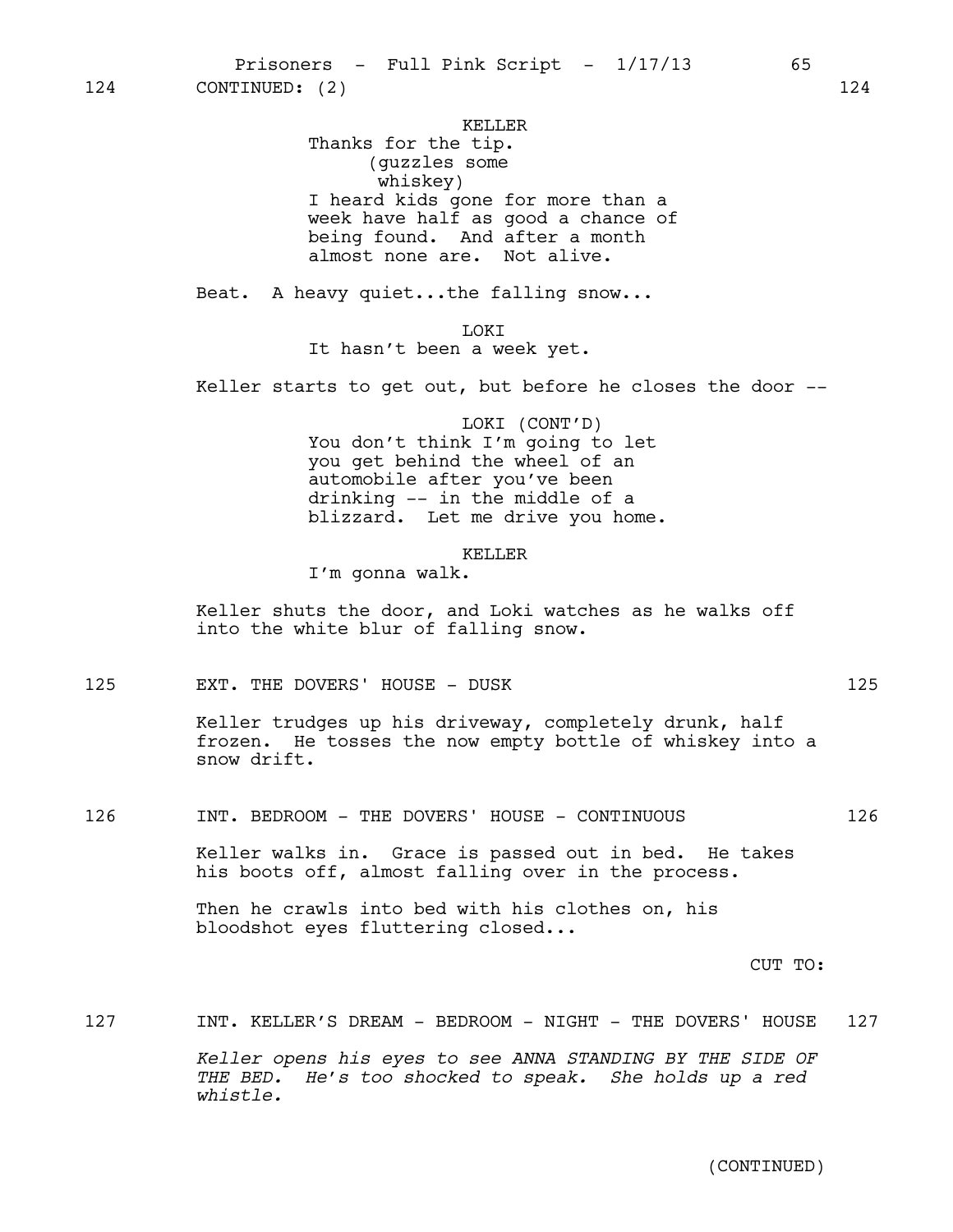*ANNA*

*Look, Daddy! We found it! We found it! It was at the bottom of the Brewers' pool!* 

*Keller sits up, eyes tearing, reaching for her --*

BACK TO:

128 INT. BEDROOM - THE DOVERS' HOUSE - MORNING 128

Keller wakes up aghast, and still a little drunk. He thinks for a moment -- staring at the spot where Anna stood in his dream, when suddenly his face goes hard with fright --

#### KELLER

No -- no --

He jumps out of bed --

129 INT. DEN – PAUL BREWER'S HOUSE – MOMENTS LATER 129

BILL BREWER, 8, stares through a sliding glass door at the pool area in his back yard. He's intently watching something we can't yet see...

#### BILL

Mom, there's a man in our yard.

JANE BREWER, 29, still in pajamas, coffee in hand, walks up behind Bill --

> JANE Come eat your breakfast, Bill.

She looks out the glass door, and drops her coffee.

JANE (CONT'D) (calling into the next room) Paul! PAUL!

130 EXT. POOL AREA - PAUL BREWER'S HOUSE - CONTINUOUS 130

Paul, in boots and pajamas, slowly slides open the glass door, frightened eyes locked on...

The pool. Someone's dragged part of the pool cover off. Paul walks up to the pool's edge, his wife and son watching through the glass door in the background...

(CONTINUED)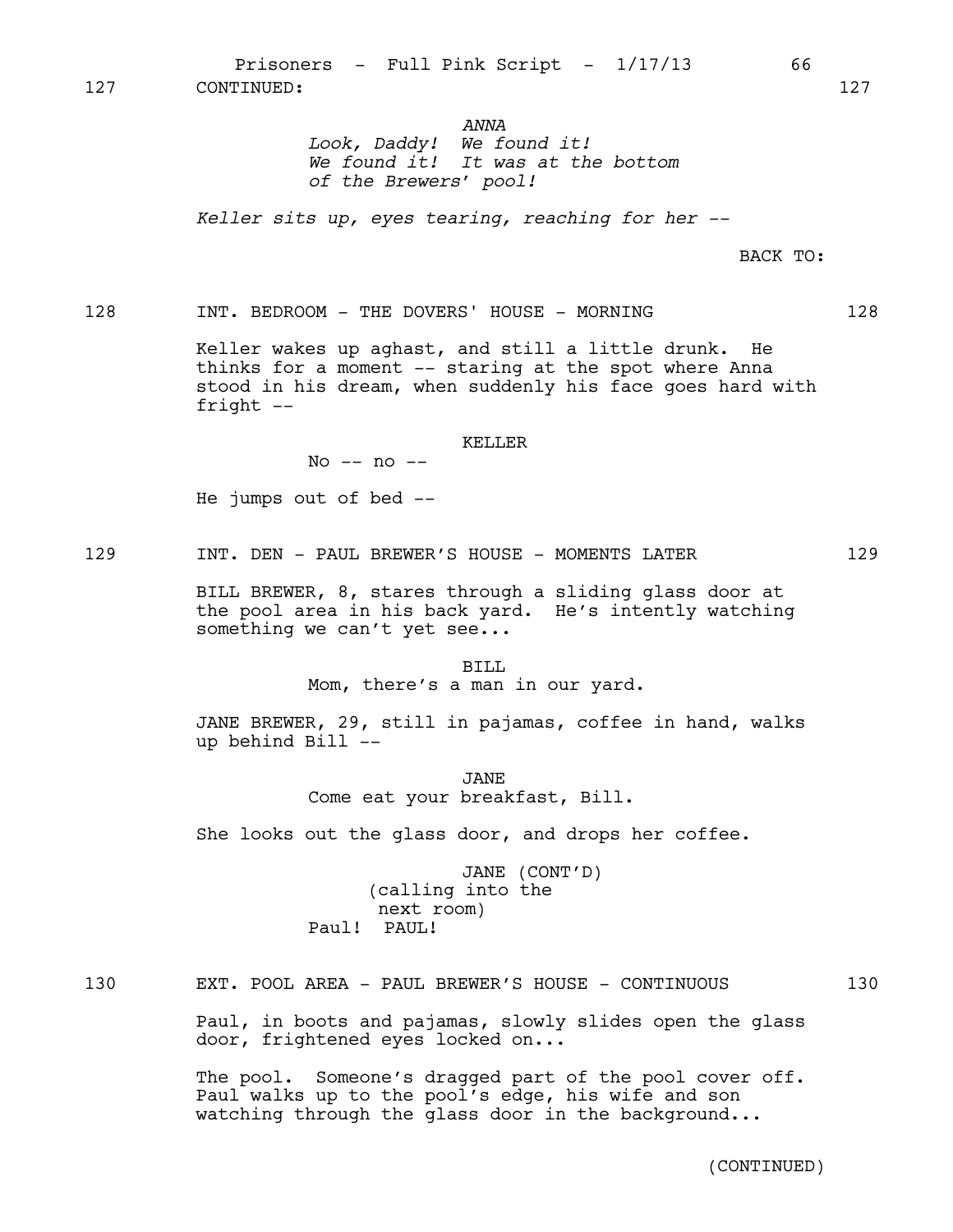Baffled, Paul stares down at the exposed icy green water when suddenly -- KELLER BURSTS TO THE SURFACE, SUCKING  $AIR$   $--$ Paul almost has a heart attack, backing away, eyes wide, as Keller climbs out of the pool, shivering, skin blue -- PAUL Keller? What the hell is going on? Keller doesn't answer, his eyes look like they're still dreaming. He lumbers away without a word, while Paul and his family watch on in shocked disbelief. Paul takes a look in the water to see if he's missing something. But all he sees is a pool full of ice and leaves. 131 EXT. RIVERBANK - MORNING 131 We move over the river -- two police boats deploying divers -- search and rescue dogs roaming the shoreline - search teams moving into the adjacent woods... 132 INT. LOKI'S DESK - CONYERS POLICE STATION - DAY 132 Loki, stares at his computer screen, perplexed. He's been here all night and looks it. He grabs his bag of coffee beans -- sees it's empty -- tosses it aside -- The CAPTAIN'S SECRETARY, 29, walks by drinking coffee. CAPTAIN'S SECRETARY You need a shower, Loki. 130 CONTINUED: 130

Prisoners - Full Pink Script -  $1/17/13$  67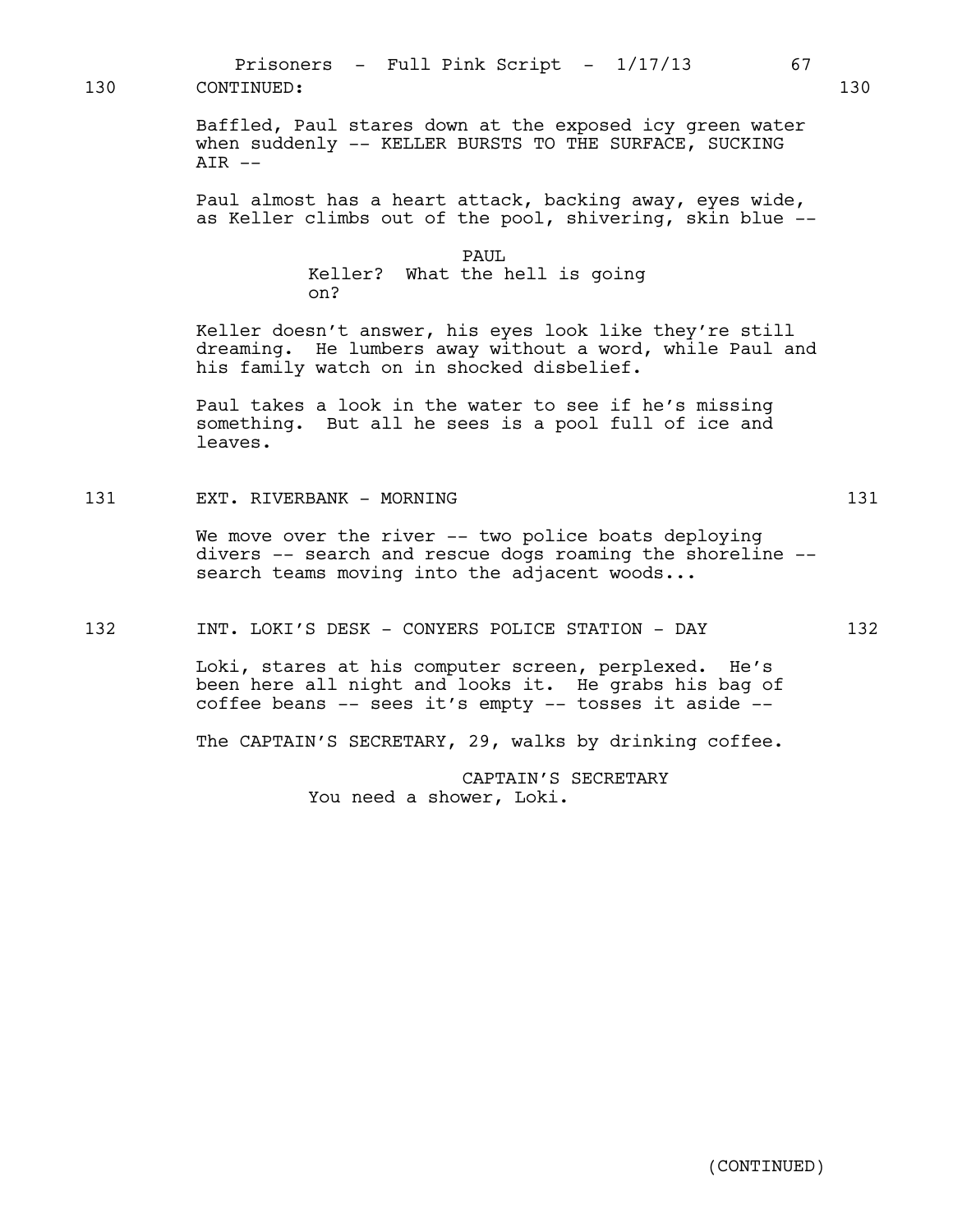Loki waves her away. On screen: a newspaper article. A picture of Keller's Dad. The headline: *GRATERFORD GUARD COMMITS SUICIDE IN HOME* Loki scans the article, eyes resting on an address: *234 Campello Street, apt 3* He remembers something and gets up, gets his coat on  $-$ 133 EXT. LIQUOR STORE PARKING LOT - DAY 133 Keller walks across the parking lot towards his truck, still parked where he left it the previous day...and right past it, on to the apartment house... 134 INT. BATHROOM - SECOND FLOOR APARTMENT - DAY 134 The cell, the sound of the SHOWER BLASTING INSIDE. Steam rises from the PVC pipe as Jones BANGS ON THE INSIDE -- Keller turns it off. He looks close to tears -- hitting his breaking point...when he hears something -- Jones mumbling something over and over again: JONES *...not Alex. I'm not Alex. I'm not him -- I'm not Alex --* Hearing Jones' voice gives Keller a burst of adrenaline -- KELLER What do you mean? Who are you then? Come on -- talk to me. JONES *...I'm not him, not him --* Jones' words fragment into gibberish -- Keller punches the outside of the cell -- KELLER You ARE him -- this IS happening. All you need to do to make it stop is tell me where they are. No response. Just a horrible dripping sound... Keller takes a breath, then: 132 CONTINUED: 132

Prisoners - Full Pink Script -  $1/17/13$  68

KELLER (CONT'D) Don't make me do this anymore.

Keller reaches to turn the water back on, but he can't  $$ tears crawling down his face as he mouths: *I'm sorry --*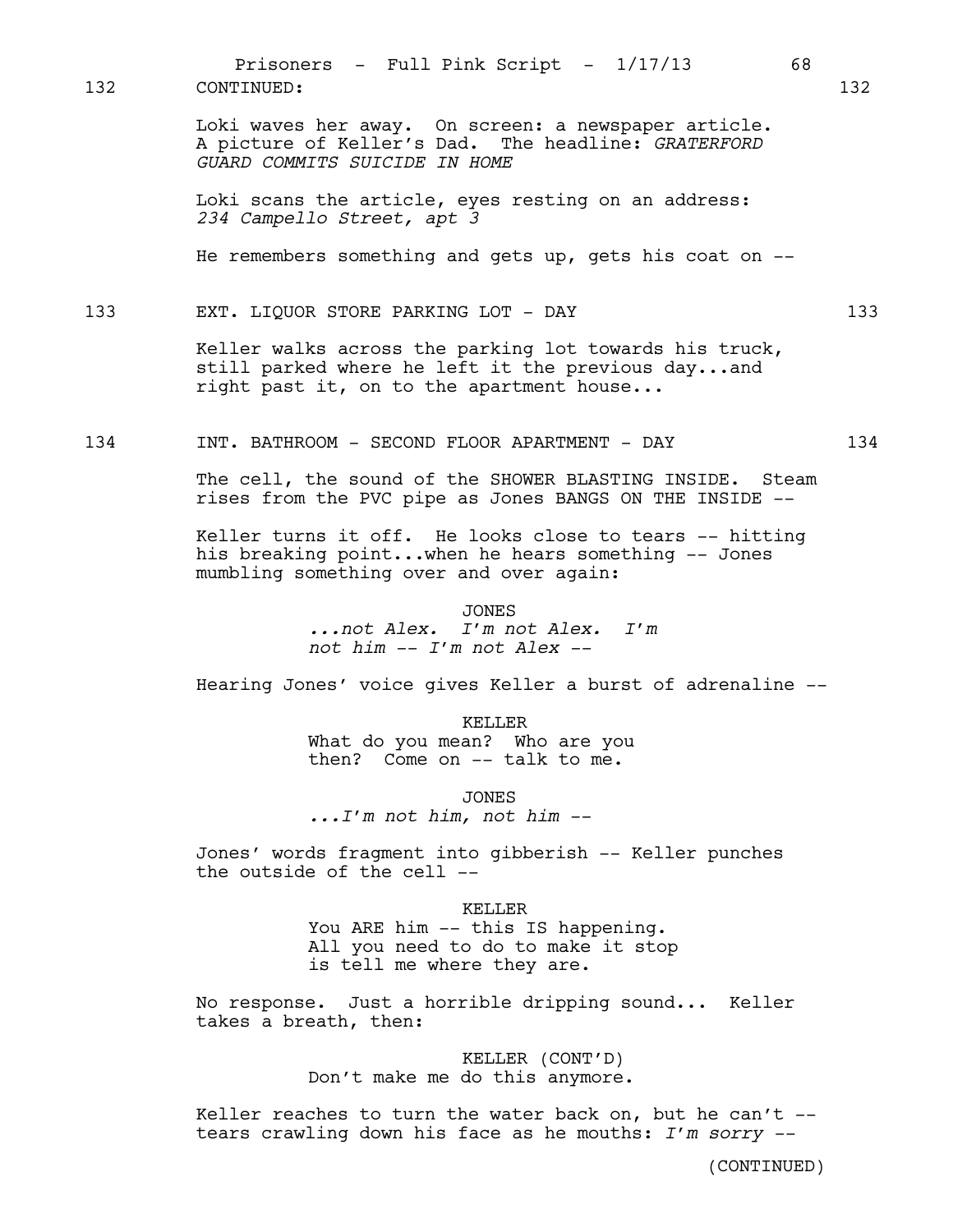| 134 | Prisoners $-$ Full Pink Script $-$ 1/17/13<br>68A<br>CONTINUED:                                                                                 | 134 |
|-----|-------------------------------------------------------------------------------------------------------------------------------------------------|-----|
|     | He kneels down. Squeezes his hands together. And after<br>a moment starts to mutter what sounds like a prayer --                                |     |
| 135 | EXT. APARTMENT HOUSE - CONTINUOUS                                                                                                               | 135 |
|     | Loki's car pulls up in front of the apartment house.<br>He<br>gets out and observes the building from the street,<br>considering                |     |
| 136 | INT. BATHROOM - SECOND FLOOR APARTMENT - DAY                                                                                                    | 136 |
|     | Keller stands up -- takes a breath, looks over at the<br>cell                                                                                   |     |
| 137 | EXT. APARTMENT HOUSE - CONTINUOUS                                                                                                               | 137 |
|     | Loki observes the padlock on the front door IS HANGING<br>UNCLAMPED. Someone's inside. He thinks for a second,<br>then clamps the padlock shut. |     |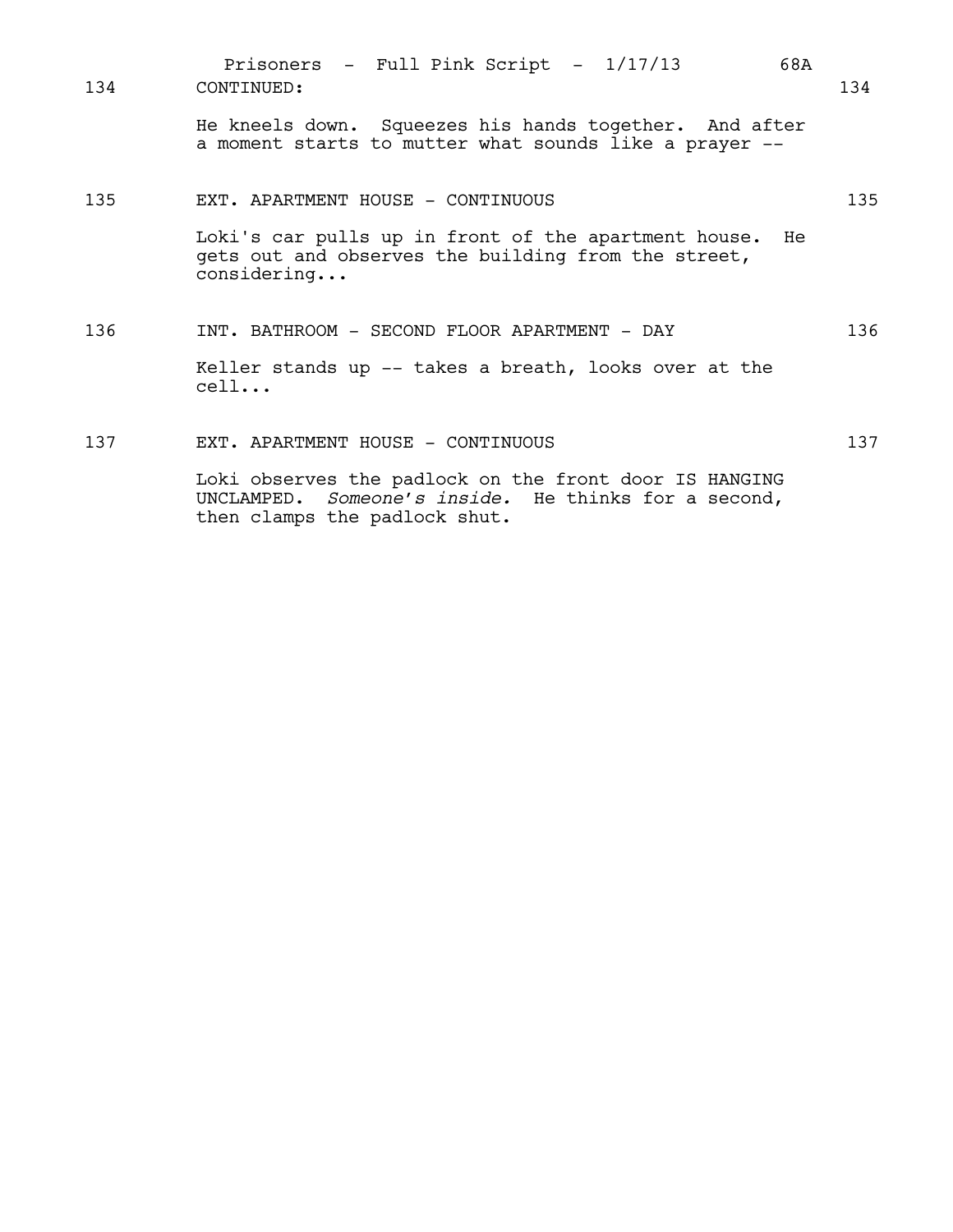138 INT. BATHROOM - SECOND FLOOR APARTMENT - MOMENTS LATER 138

Keller is about to turn the hot water back on when he hears something outside. He goes to the bathroom window, looks down into the back alley and sees:

Loki trying to remove the board from a low lying window --

#### KELLER

Fuck me.

139 INT. STAIRS - CONTINUOUS 139

Keller jumps down flights of stairs, making a mad dash for...

THE FRONT DOOR TO THE BUILDING

Keller tries the door, BUT LOKI'S PADLOCKED THE OUTSIDE --

140 INT. FIRST FLOOR APARTMENT - CONTINUOUS 140

Keller enters, frantic. One of the boards covering the windows is being pried from the outside -- but it's still in place, Loki has yet to see inside.

Keller lays his coat out like a blanket and lies down on top of it, pretending he's been sleeping here all night --

Loki gets the board off the window. He pokes his head inside and sees Keller lying there on the floor.

Loki climbs in. Then he walks to Keller and toes his ribs with his shoe.

LOKI

Rise and shine.

Keller opens his eyes, pretends to look surprised, plays up the hangover.

> LOKI (CONT'D) I knew you were headed over this way. I'm not going to find two little girls in this building am I, Mr. Dover?

#### KELLER

Fuck you.

LOKI What about Alex Jones?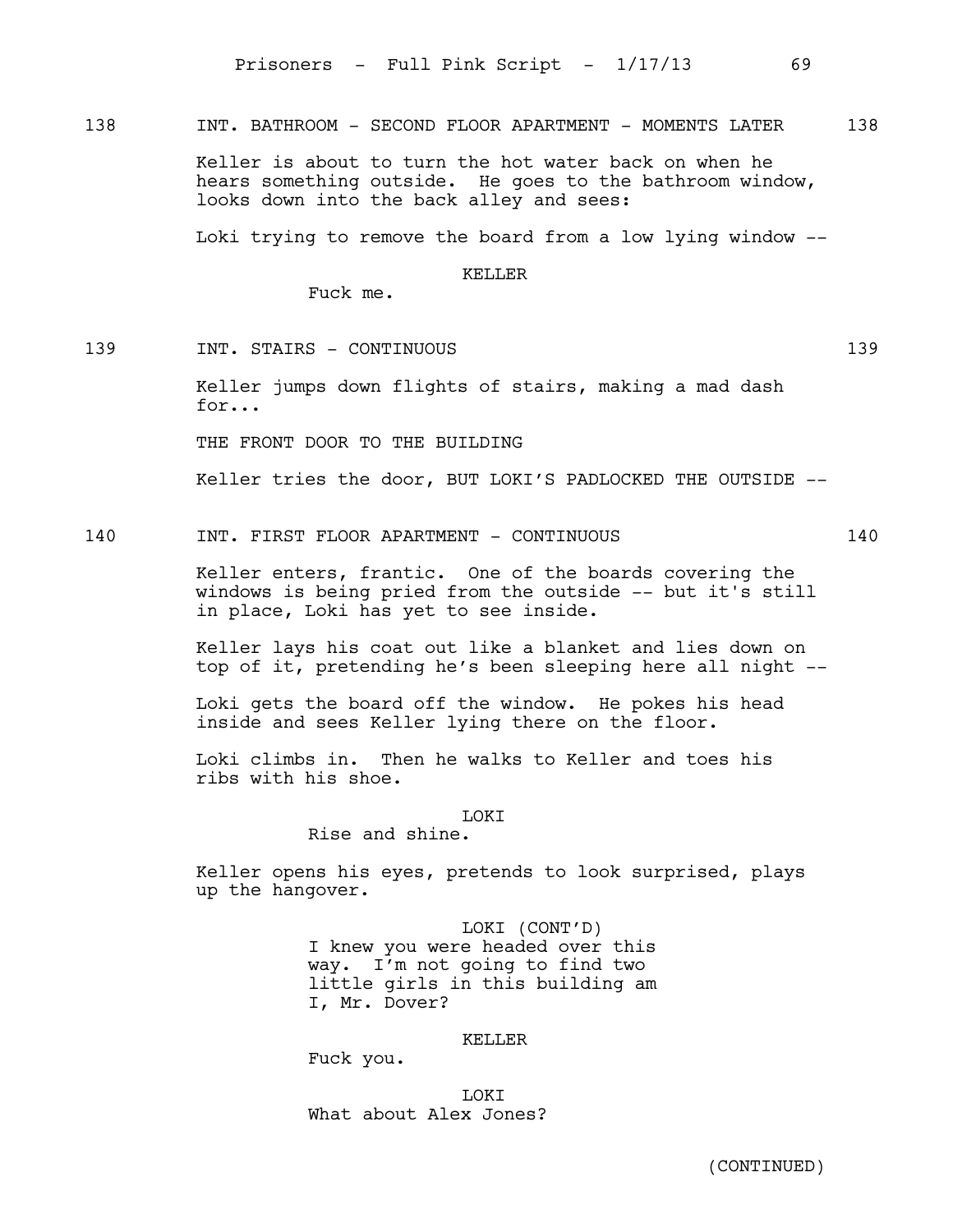KELLER

What about him? I came here to drink. Didn't want to do it in front of my wife. My father left me this building.

Loki considers.

LOKI

Mind giving me the tour?

Loki motions to the door. Keller breathes out and gets up.

141 INT. STAIRWELL - APARTMENT HOUSE - CONTINUOUS 141

Keller walks up the stairs, panic in his eyes, Loki a few steps behind him.

> **TOKT** Why didn't you tell me about this place?

KELLER Didn't think it mattered.

**LOKT** Everything matters.

142 INT. SECOND FLOOR APARTMENT - APARTMENT HOUSE - 142 CONTINUOUS

> Keller walks inside the apartment, Loki follows, looks around, CLAPS HIS HANDS a couple times to wake himself up -- Keller flinches --

> > **LOKT**

All that survival gear in your basement, you know something the rest of us don't?

KELLER Pray for the best. Prepare for the worst.

Loki nods condescendingly.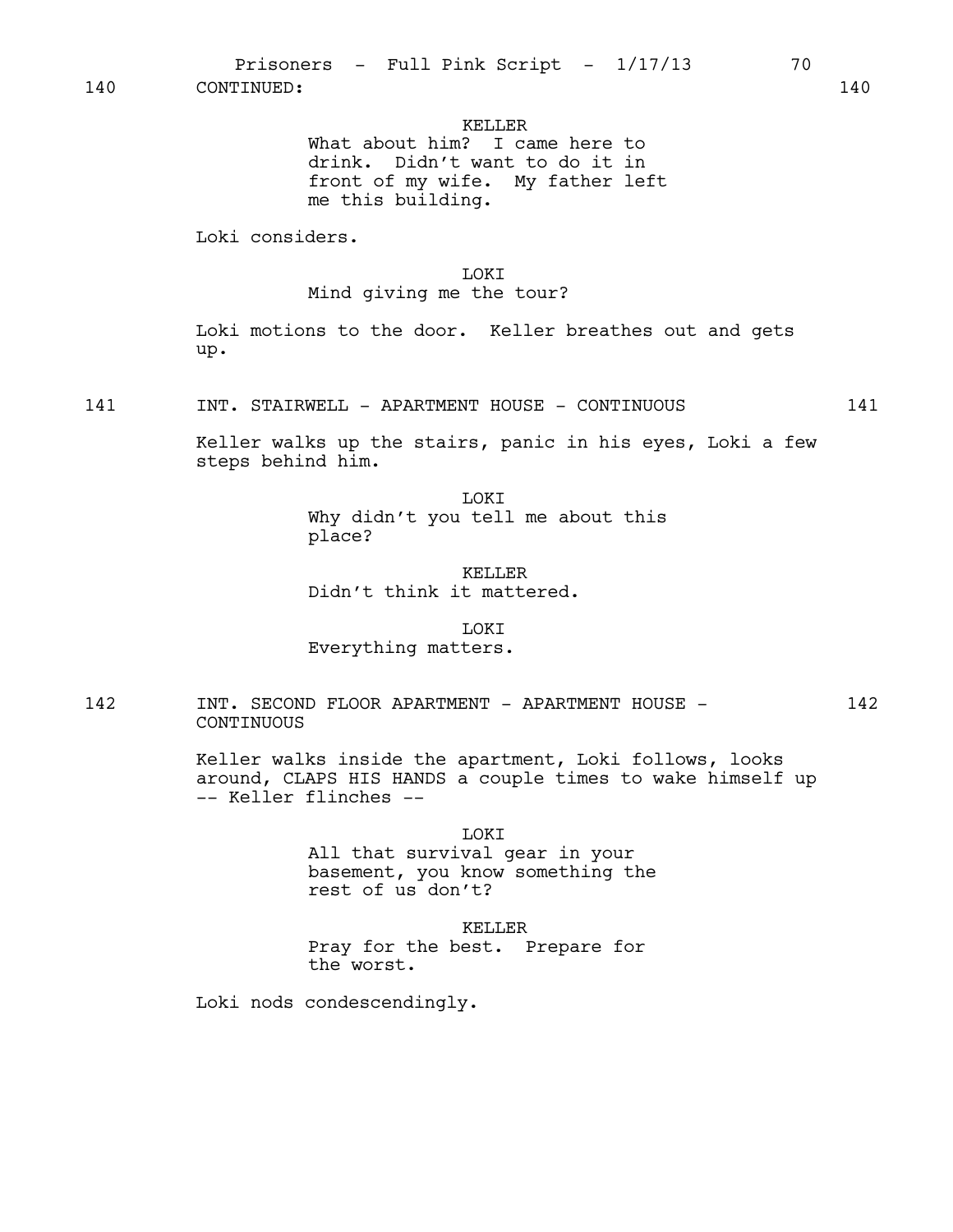### 143 INT. STAIRWELL - APARTMENT HOUSE - MOMENTS LATER 143

Loki follows Keller up the stairs to the second floor. Keller slows the ascent, desperate, doesn't know what to do --

## LOKI

Come on, hurry up --

Loki's PHONE RINGS --

144 EXT. PARKING LOT - DISCOUNT DEPARTMENT STORE - CONTINUOUS 144

Jill the check out girl watches as a little junker of a car takes off out of the parking lot, she's out of breath  $-$ 

JILL

(into the phone) The quy you're looking for was just here. He saw me watching him and ran.

LOKI (O.S.) (over the phone) Get his plates?

### 145 INT. STAIRWELL - APARTMENT HOUSE - CONTINUOUS 145

Loki rushes past Keller up the stairs to the second floor as Jill gives him the plates...

Keller freezes, going out of his mind as he listens to Loki's ECHOING FOOT FALLS...

Until they suddenly stop. HE'S AT THE DOOR. Keller takes a breath and bounds up the rest of the stairs, just in time to see Loki disappear into the apartment --

146 INT. SECOND FLOOR APARTMENT - CONTINUOUS 146

Loki walks inside, hangs up his phone and takes a quick look, rushing, distracted. THE DOOR TO THE BATHROOM IS OPEN, but the light is out. Jones is silent and from where Loki is standing...

The cell looks like just another unfinished wall. Loki turns around and rushes out --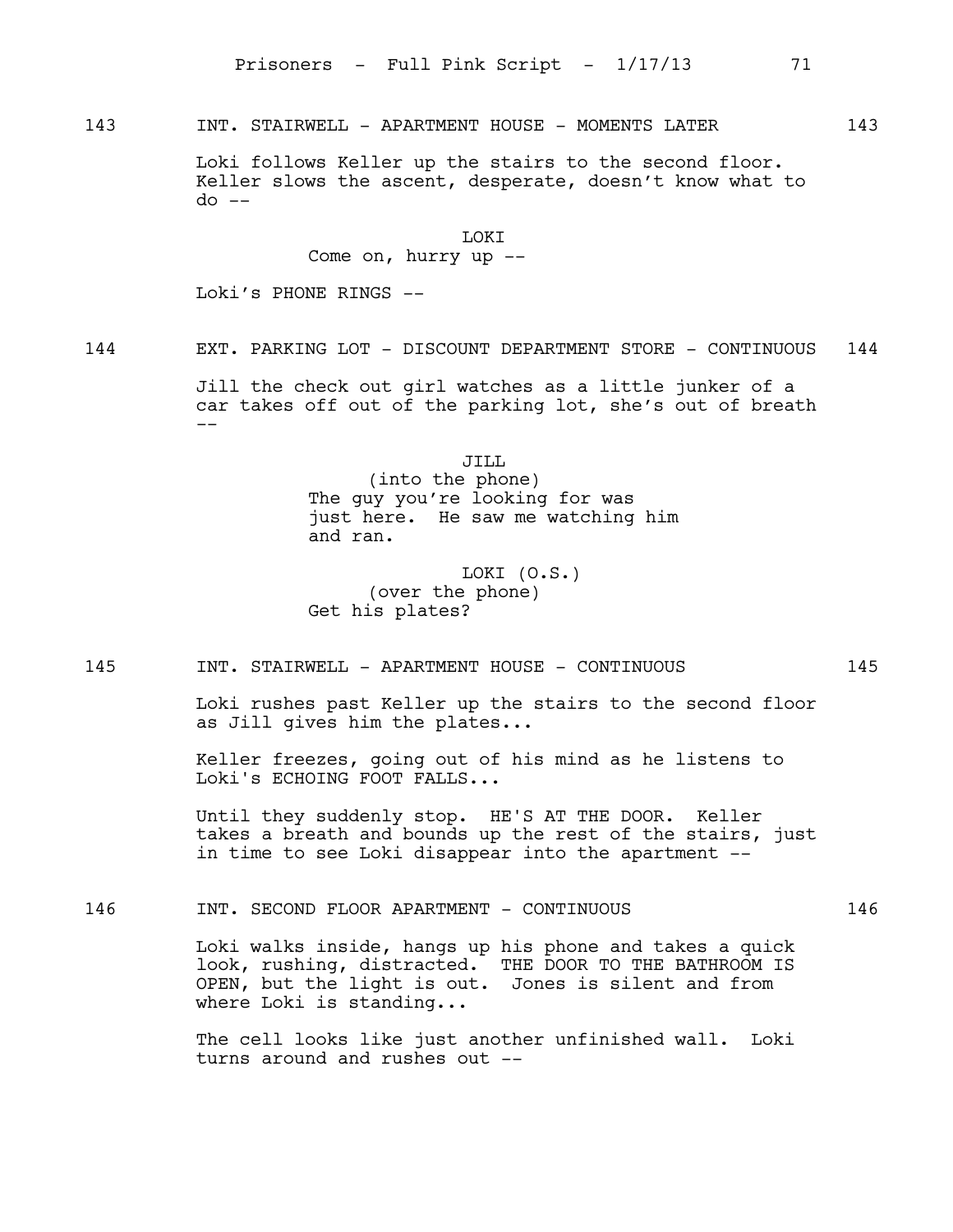### 147 INT. HALLWAY - THE APARTMENT HOUSE - CONTINUOUS 147

Loki walks out into the hall. Keller is waiting for him, ready to be busted. But then Loki just rushes right past him, barreling down the stairs --

### LOKI (O.S.) Go home, Mr. Dover.

Keller stands there dumbstruck. Then he walks to the open apartment door and looks inside across the way at the open bathroom door, realizing his good luck...

148 EXT. FRONT DOOR - BOB TAYLOR'S HOUSE - DAY 148

Loki pushes a doorbell and waits. Someone's made a snow angel in the front yard. Loki stares at it, lost in thought until the door opens --

BOB TAYLOR

Hi.

The man from the candlelight vigil: BOB TAYLOR, 39. Loki gives him a big smile, shows him his badge.

> LOKI Why did you run away from me the other night?

> BOB TAYLOR I've never seen you before. You sure you got the right house?

LOKI You done any shopping at AJ Sax lately?

BOB TAYLOR Yeah, why is it a crime to shop there? (motioning to Loki's suit) I don't have the money to shop at Brooks Brothers.

LOKI You bought childs clothing.

BOB TAYLOR Did I? I must have been in a hurry.

LOKI Do you have any children?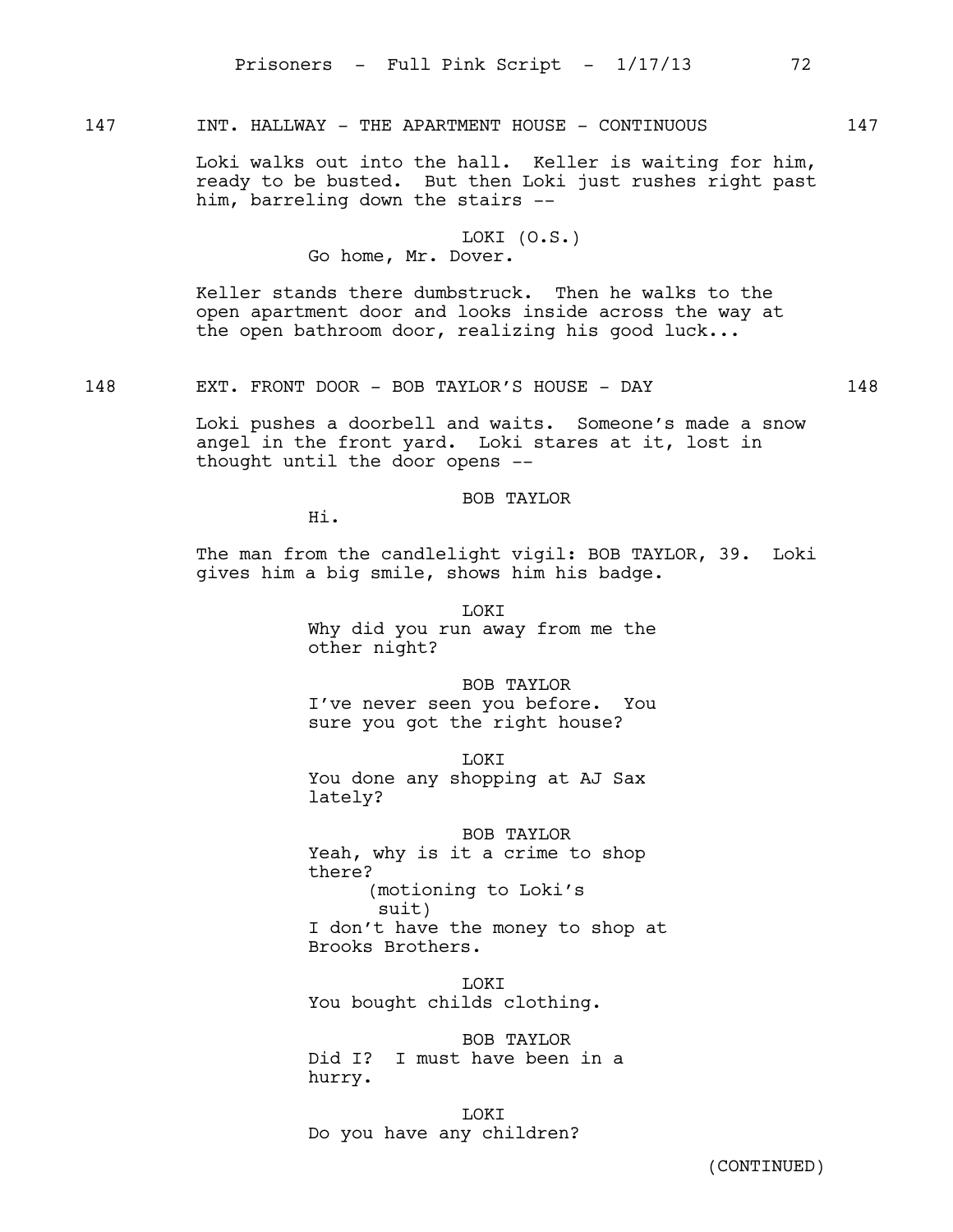Bob pauses, slowly shaking his head.

### BOB TAYLOR No...I don't have anything.

Loki gets his foot in the door jam, starts trying to push his way in as Bob braces against the door --

149 INT. VESTIBULE - BOB TAYLOR'S HOUSE - CONTINUOUS 149

Loki shoves the door open. He grabs Bob, slams him into some shelves knocking them down -- then slams Bob face first into the floor, breaking his nose. Loki cuffs his hands behind his back and forces him to lie on his stomach.

> LOKI Your nose leaves that floor I will shoot you.

Loki gets on his phone as he starts checking the house's interior.

> LOKI (CONT'D) Need a rescue unit at 437 Carrol Street -- possible kidnap victims on the premises.

Loki's POV: mazes are drawn on the walls and cut-out of the carpets...

### **KTTCHEN**

There's something in the kitchen sink: flies buzzing all around it. Loki walks to the sink and sees some hair...

He looks closer, covering his mouth as he steps to the sink and looks inside. A pig's head, wearing a wig.

### HALLWAY

Loki moves down the hallway -- stops at an open door. A cluttered room -- a cage full of mice...

Loki continues down the hall, comes to a closed door. It's locked --

150A EXT. LOKI'S SEDAN - PARKED/BOB'S HOUSE - MOMENTS LATER 150A

Loki throws a cuffed Bob Taylor into the back of his car, slams the door -- pops his trunk, grabs a crowbar --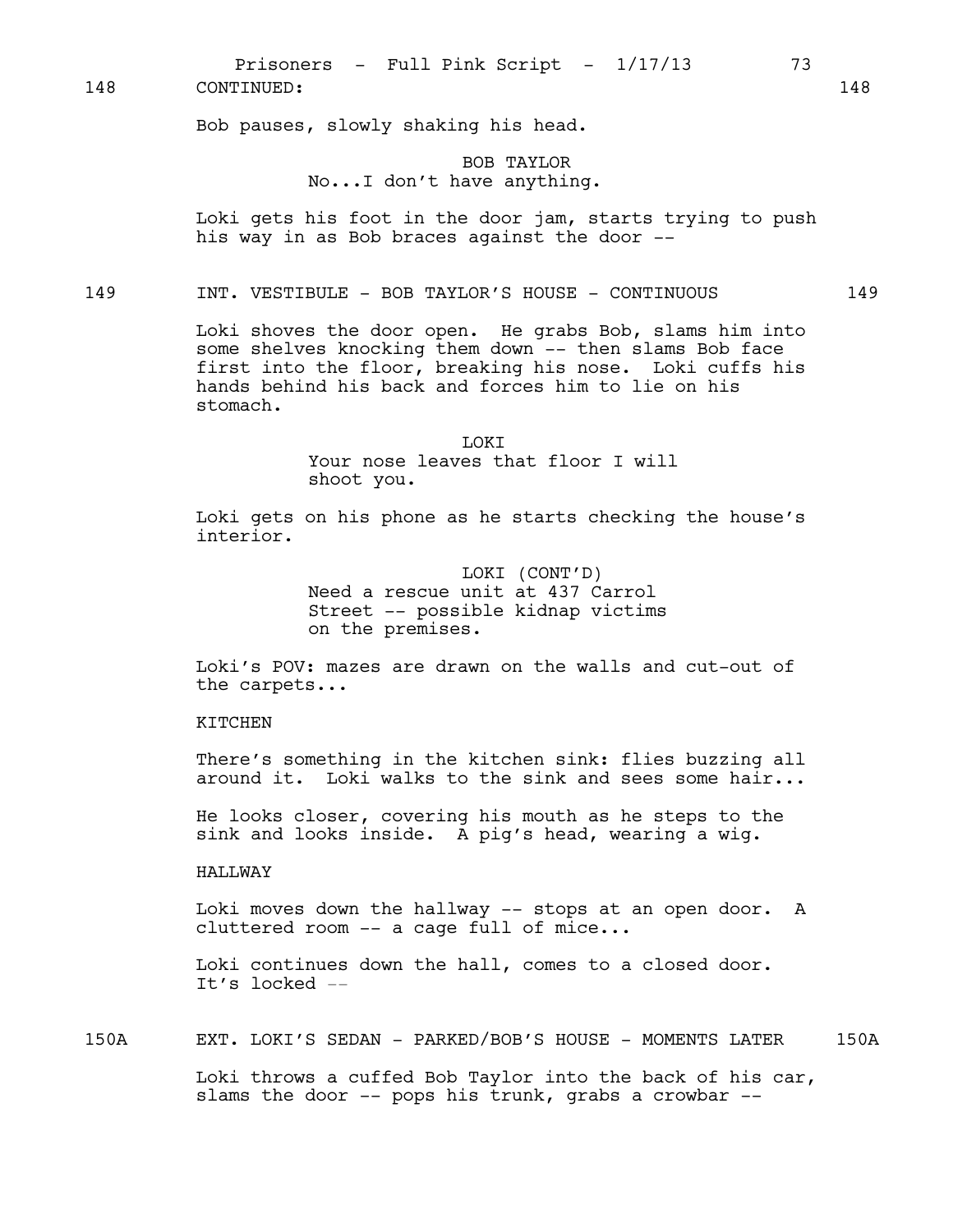### 150B INT. HALLWAY - BOB TAYLOR'S HOUSE - MOMENTS LATER 150B

Loki pries at the locked door with the crowbar -- the wood splinters -- the door pops open, revealing...

A small room.

Loki's POV as the door swings in: stacked high against the wall are SIXTEEN HEAVY DUTY PLASTIC CONTAINERS --

Loki's jaw drops. He struggles to take one down. It's heavy, and locked.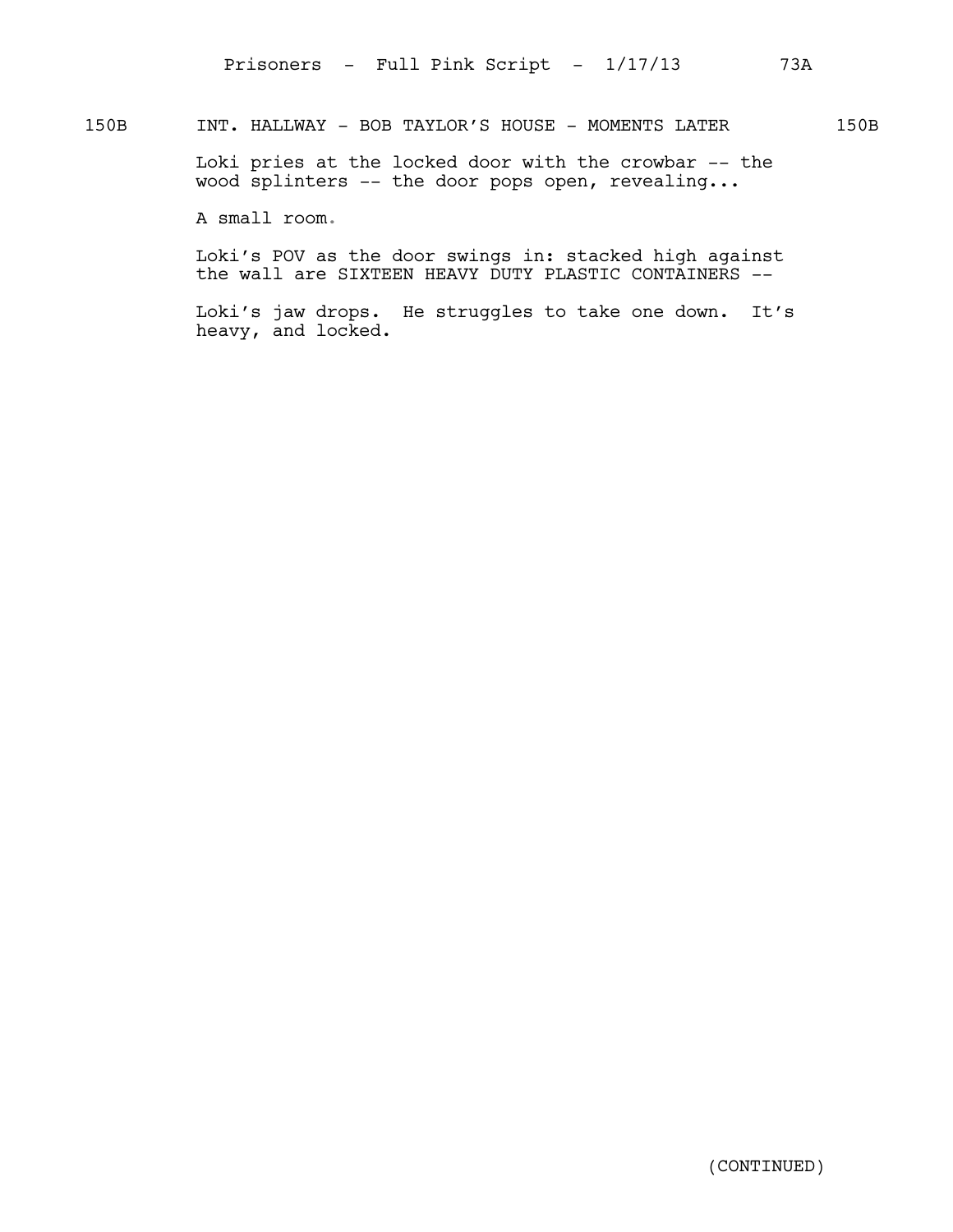Loki PRIES THE LOCKED CLASP WITH THE CROWBAR until it breaks. He flips it open. Some bloody kids clothes. THERE'S SOMETHING MOVING UNDERNEATH...

Loki reaches inside. A SNAKE RISES UP -- HISSING --

LOKI

Shit  $--$  fuck  $--$ 

LOKI SLAMS IT CLOSED.

Loki takes a breath, then in a mad blur he takes down another container and another, using the crowbar to break the locked clasps, flipping the tops open --

More bloody kid's clothes -- more SNAKES. More plastic containers to open --

Moments later he's dripping with sweat, surrounded by open containers, snakes everywhere. Just one to go...

Out of breath, Loki breaks the lock and opens it...

Inside is a homemade book. Scrawled on its cover: *IF YOU FINISH ALL THE MAZES YOU CAN GO HOME*

150 INT. HALLWAY - POLICE STATION - DAY 150

Keller sits on a bench. A SQUEALING door opens. Franklin bursts out, horrified and rushes past him down the hall. Then Nancy comes out in tears, her eyes meet Keller's for a moment, stunning him --

Keller stands up, getting freaked out. Nancy rushes down the hall, sobbing, rushing after Franklin.

Loki stands in the doorway looking shaken up.

T OKT Mr. Dover? Your wife here?

Nancy's sobbing is still audible, until she exits into the parking lot with Franklin and the DOOR SLAMS behind them.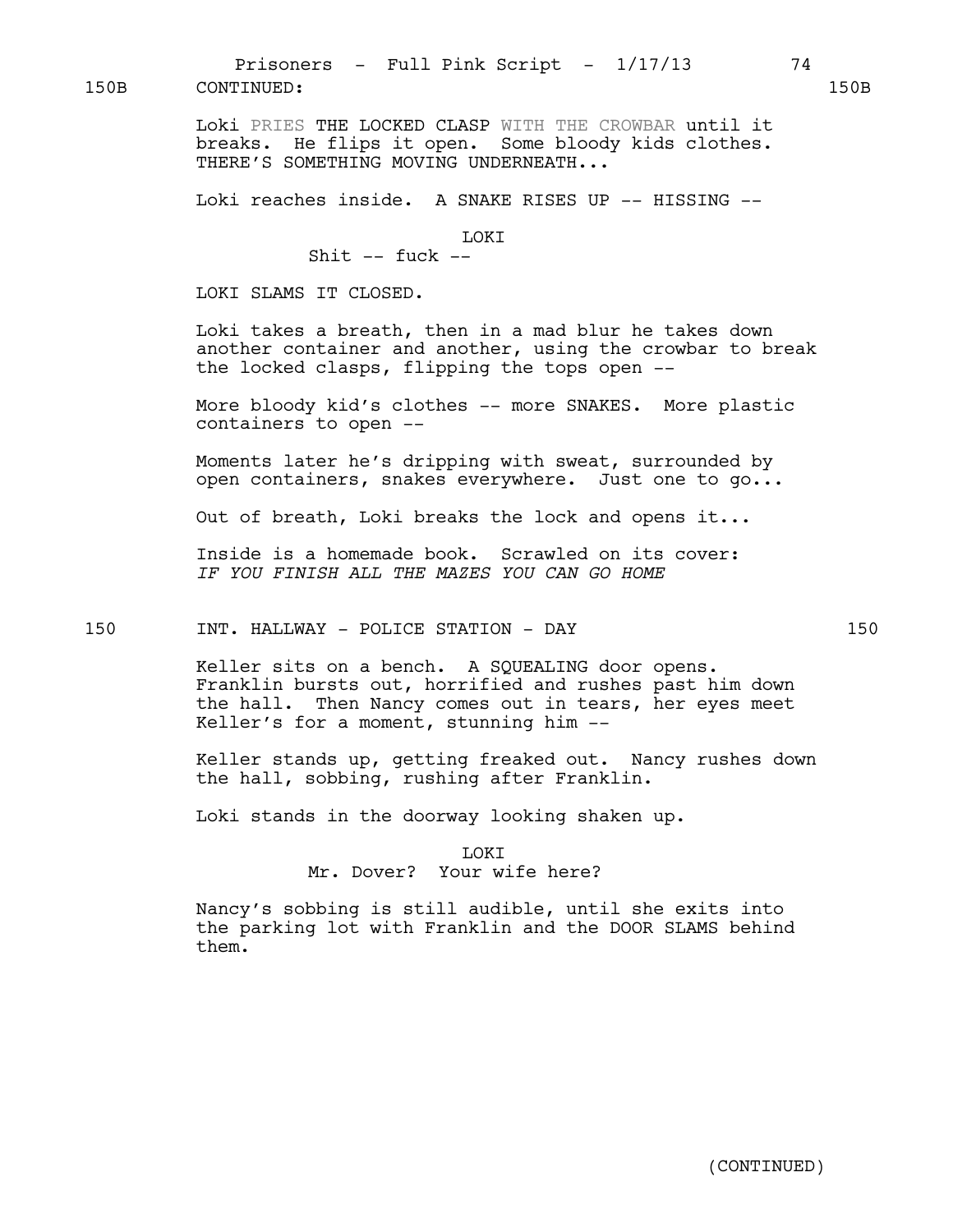LOKI (CONT'D)

Mr. Dover?

### KELLER

She's not coming.

Loki nods, considering.

LOKI

Alright. But if you can't make a positive ID...she's going to need to come in and take a look at this.

151 INT. EVIDENCE ROOM - POLICE STATION - CONTINUOUS 151

A banged up table covered with evidence bags, all containing different articles of bloody children's clothing.

Loki watches on as Keller stares down at the bagged clothes.

> KELLER He confessed? He said he killed them?

LOKI We had hoped he was lying -- we didn't find any bodies, but, Mr. Dover...

Loki is absorbing Keller's dread, struggling to continue:

LOKI (CONT'D) The Birches just positively ID'd two of these as belonging to their daughter. (beat) Do you recognize anything?

Keller looks over the bags, his body going cold as he picks one up and looks at the shredded shirt inside. He gently sets it down, relieved.

Another bag, as he picks it up and inspects a bloody sleeve ripped from a little coat. Another sigh of relief -- and then as he sees what's beneath it...

A lone sock with a bunny face on it. Keller picks it up. His hands are shaking.

LOKI (CONT'D)

Mr. Dover?

(CONTINUED)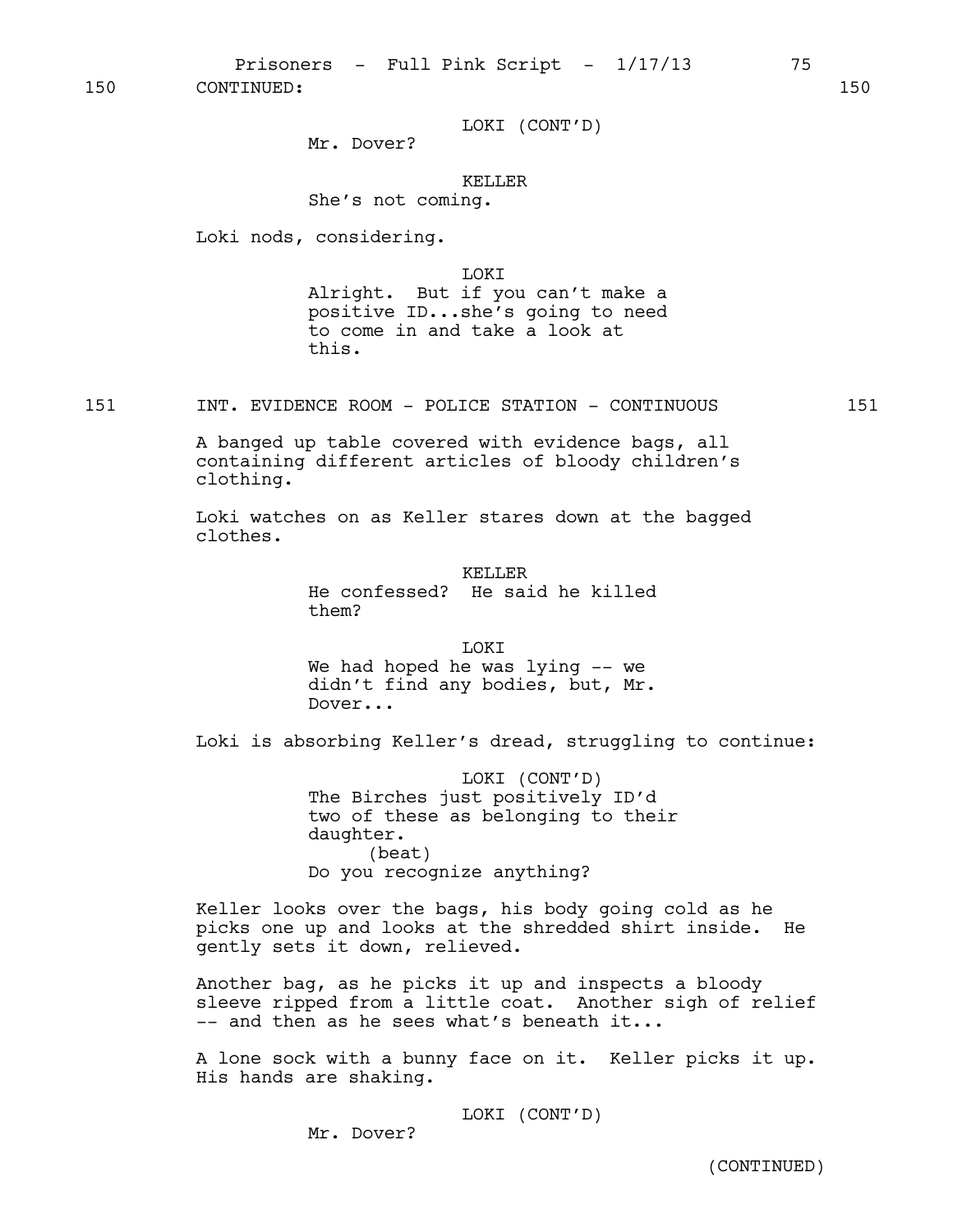Suddenly Keller grabs Loki and slams him against the wall.

#### KELLER

You wasted time -- you wasted time following *ME!* YOU LET THIS HAPPEN!

Loki shoves him off. Plays it tough.

### LOKI

(bellicose) I did everything I could.

### KELLER Keep telling yourself that.

Keller walks out and SLAMS THE DOOR --

Loki looks down at the bloody sock in the plastic bag. He lingers on it guiltily, perhaps imagining how it came to be here...

Loki seems to lose himself for a moment, his face going sick...

### 152 INT. MASTER BEDROOM - THE DOVERS' HOUSE - CONTINUOUS 152

Keller opens the door, looking in on Grace, passed out in bed. He watches her for a moment, his face like that of some malfunctioning robot...

153 INT. ANNA'S ROOM - THE DOVERS' HOUSE - DAY 153

Ralph sits on his sister's bed in shock, holding his cell phone. He looks up as Keller walks inside and goes to the window. There are two news vans parked out front.

#### KELLER

Don't talk to them.

Ralph stands up.

RALPH Eliza told me they're dead. (beat) Is it true?

Keller doesn't turn from the window.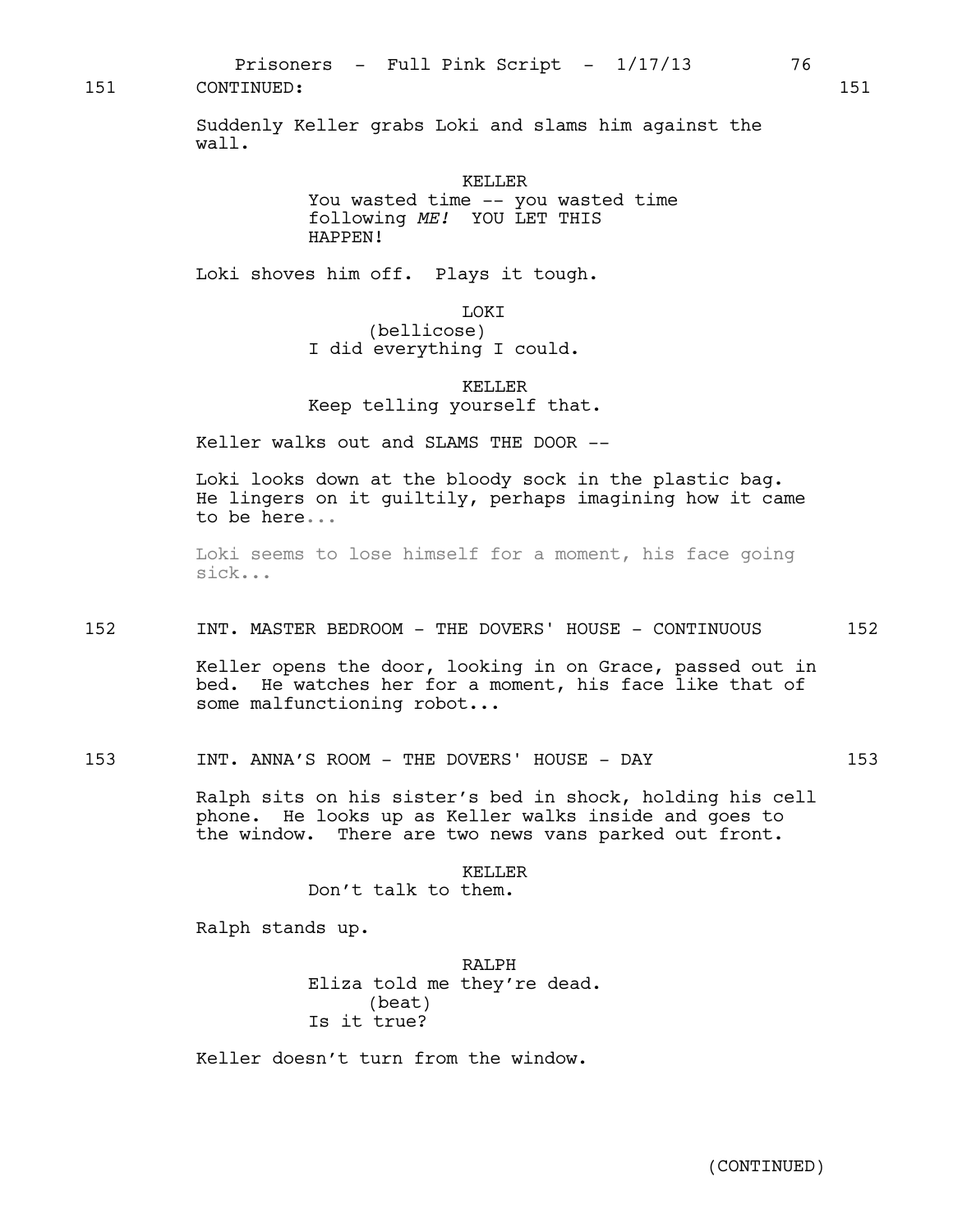#### KELLER

No.

RALPH But she said they found their - their bloody clothes.

Keller swings around, grabs Ralph and shakes him --

KELLER Don't you tell your mother that. Don't you dare tell her that. You understand me?

Ralph's goes rigid, his eyes burn into Keller's.

KELLER (CONT'D) I want you to listen to me. I need you to stay around the house for the next couple days, make sure she doesn't see the news - when the paper comes throw it the fuck away. We don't give up on your sister -- I'm gonna find her and bring her home. We do not give up on her, you understand?

Ralph's shakes his head, raging --

RALPH

You're gonna bring her home? She's dead, you can't do anything. You left me and Mom here while you went out and got fucking drunk. You think I can't smell it on you?

Keller grabs Ralph and slams him into the wall, knocking over a dollhouse. He holds him there for a second, until the madness drains out of his visage and he finally lets go.

Ralph just stands there, holding his ground, jaw clenched.

Keller can't look at him now. He exits. Ralph breathes out.

154 INT. OBSERVATION ROOM - POLICE STATION - NIGHT 154

Loki and O'Malley watch through the two-way mirror as a shackled and bandaged Bob Taylor draws on a large piece of paper with a crayon. He appears to be drawing an insanely dense maze.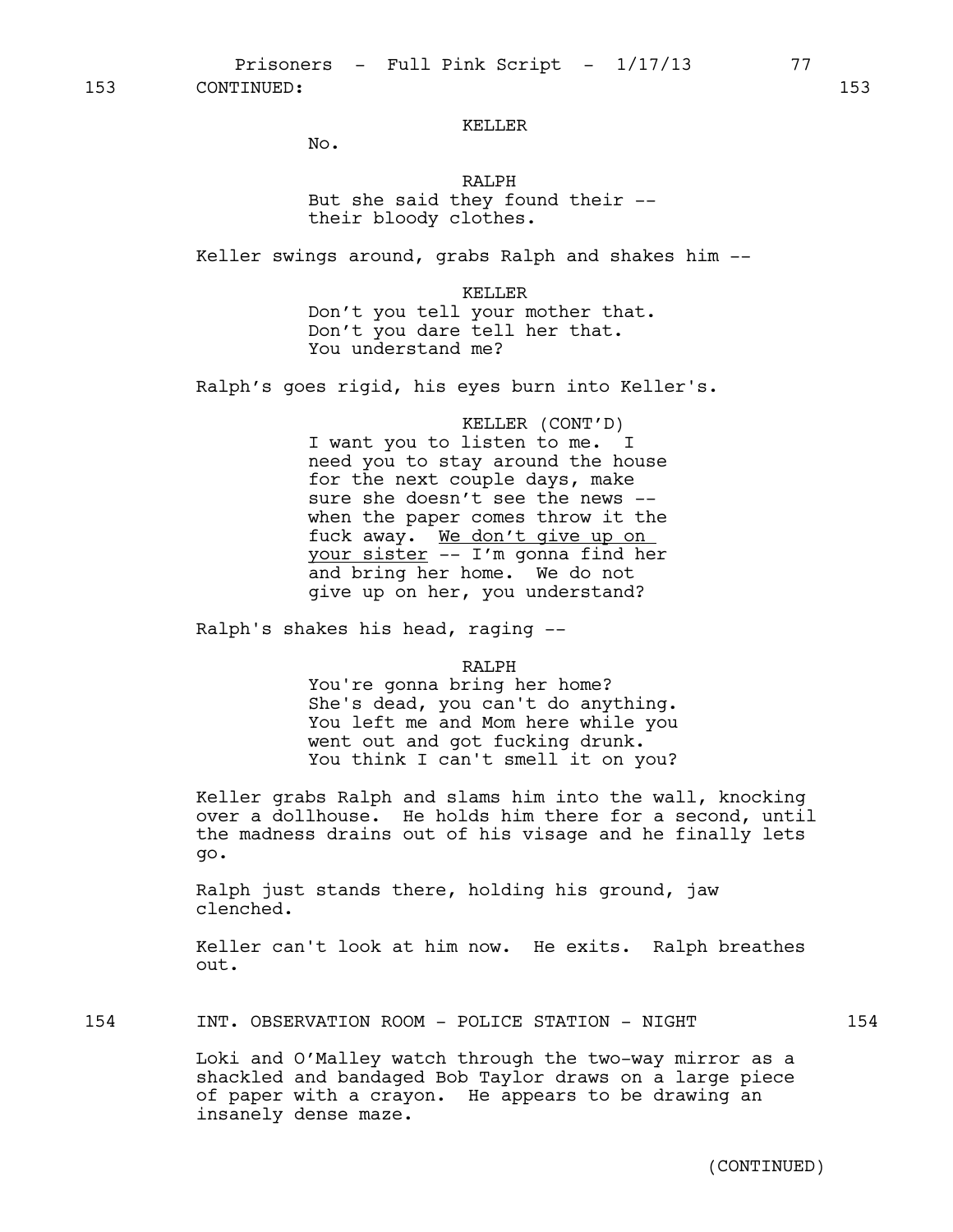CAPTAIN RICHARD O'MALLEY How long has he been working on this...map?

Loki looks at his watch wearily.

LOKI Three and a half hours.

CAPTAIN RICHARD O'MALLEY You think it's gonna lead you to the bodies? 'Cause I sure as shit don't.

LOKI No offense, Captain, but go fuck yourself. We weren't getting anywhere questioning him.

O'Malley shakes his head, moving in closer until his nose is against the glass.

> CAPTAIN RICHARD O'MALLEY Looks more like a maze than a map.

LOKI He's got a thing for mazes.

O'Malley's seen enough. He goes to exit.

CAPTAIN RICHARD O'MALLEY I'm going home. Call me if something happens.

155 INT. HALLWAY - POLICE STATION - LATER 155

It's late. Wedge and Carter stand guard outside a closed door. Loki walks towards them, popping a coffee bean in his mouth. He looks like he's ready to blow.

LOKI

Open the door.

Loki unholsters his gun and hands it to Carter --

CARTER Captain said to call him before letting anybody in.

LOKI

I just talked to him. He said it was fine. But if you want to call and wake him up again, go ahead.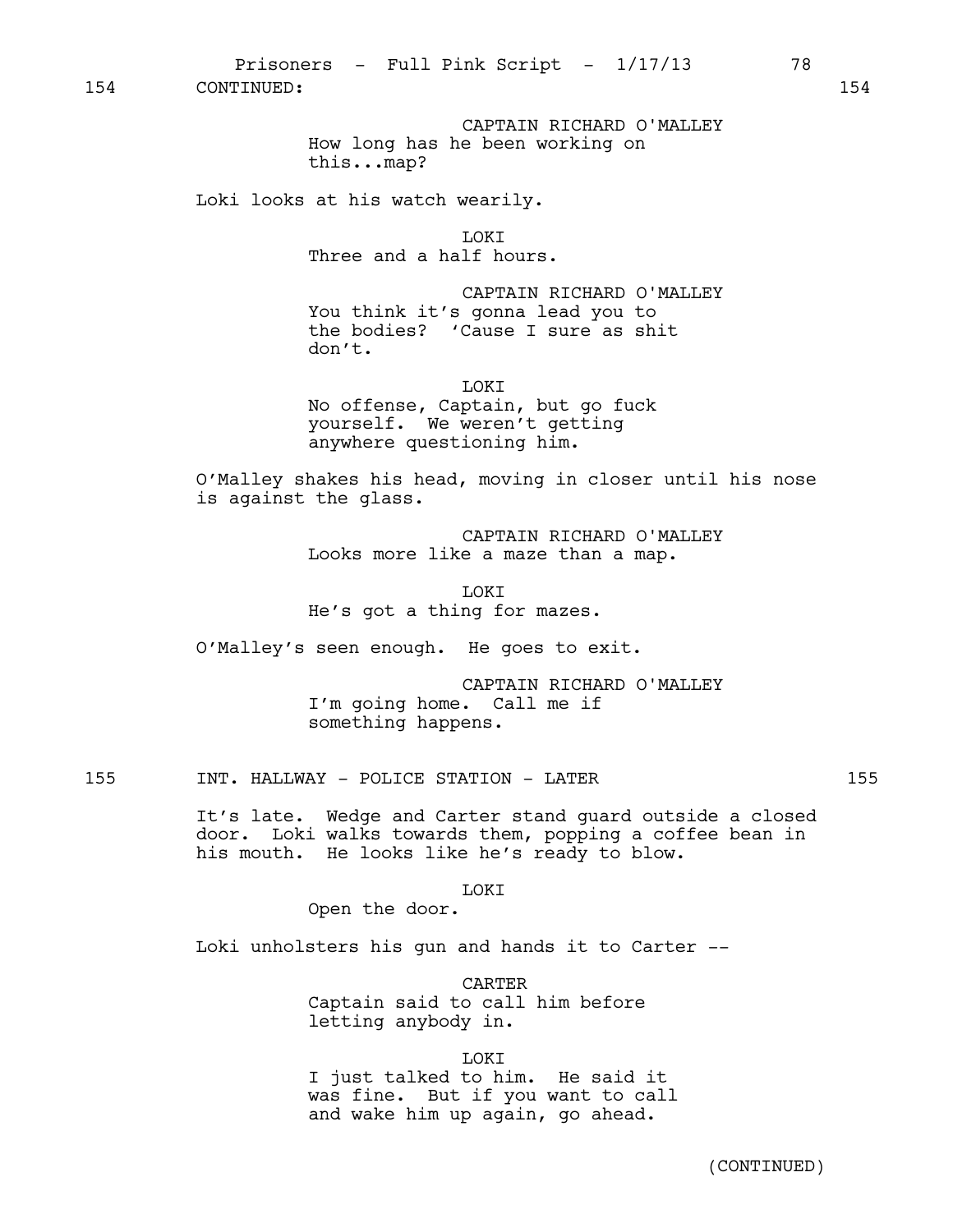Prisoners - Full Pink Script -  $1/17/13$  79 155 CONTINUED: 155

> Wedge and Carter look at each other, then Wedge swipes a pass key over a sensor unlocking the door with a BEEP --

156 INT. INTERROGATION ROOM - POLICE STATION - LATER 156

Loki walks inside and shuts the door. Bob is still working on his maze.

> **TOKT** I think it's done now.

Loki grabs the crayon out of his hand --

LOKI (CONT'D) Tell me what I'm looking at.

Bob looks conflicted, considering, and then:

BOB TAYLOR

I can't.

Loki grabs the back of Bob's head and SMASHES HIS ALREADY BROKEN NOSE INTO THE TABLE --

> LOKI You said you'd draw a map, not a fucking puzzle. Tell me what I'm looking at.

Bob starts to cry --

BOB TAYLOR

I can't  $--$ 

Loki throws him to the floor -- gets on top of him --

LOKI

*Yes. You can.*

Wedge and Carter burst in, scrambling to pull Loki off of Bob. BOB GRABS WEDGE'S GUN FROM ITS HOLSTER --

> LOKI (CONT'D) HE'S GOT YOUR GUN --

Carter draws his gun as Bob, shackled, both hands gripping the gun, backs up against the two way mirror --

**CARTER** 

DROP IT!

LOKI Bob, put the gun down.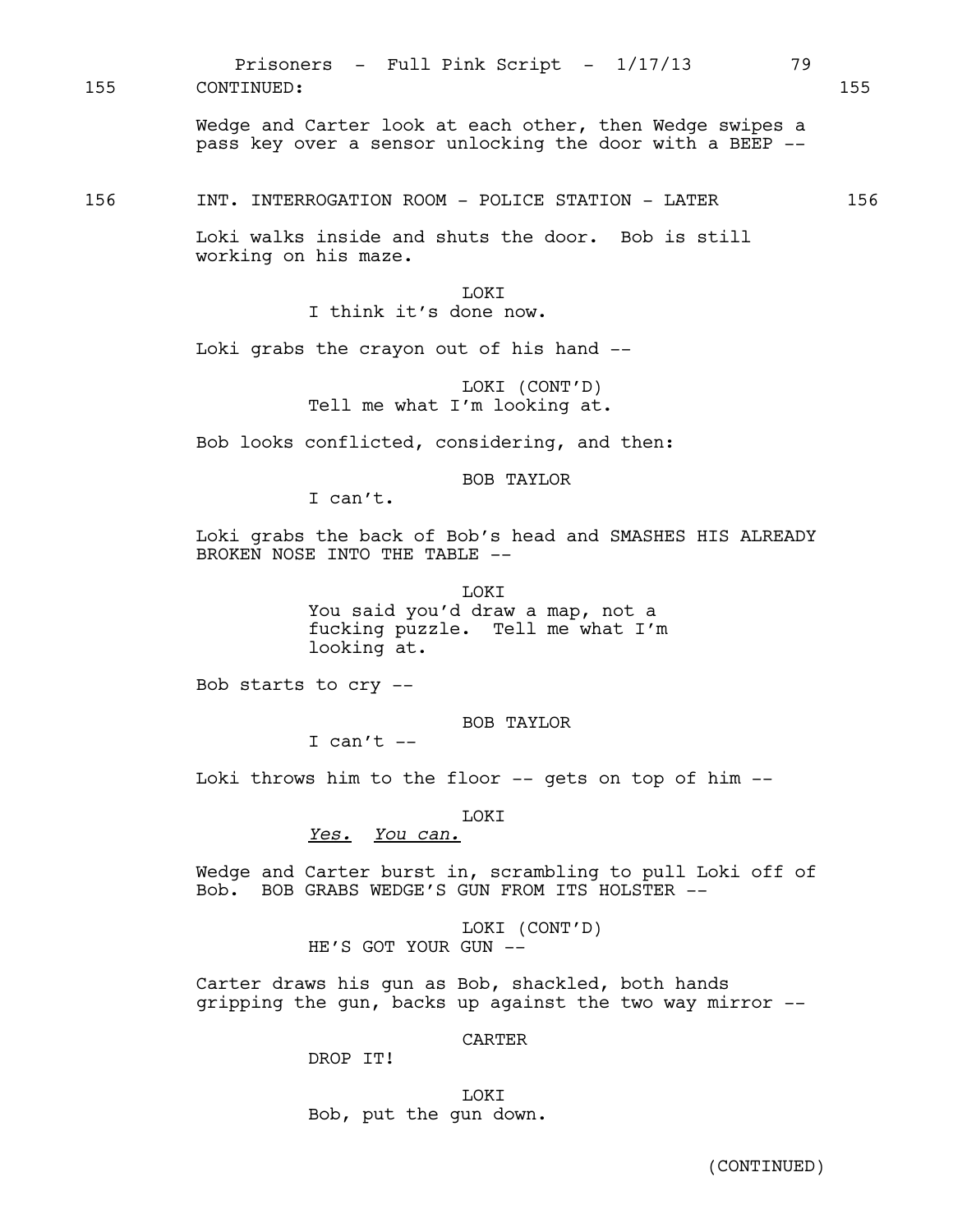Bob brings the gun up to his chin in a quick motion --

### LOKI (CONT'D)

Prisoners - Full Pink Script -  $1/17/13$  80

NO!

Loki and Carter rush him -- BANG -- Bob falls to the floor, dead. Loki, Wedge and Carter just stand there in shock.

157 INT. DANDELION ANIMAL HOSPITAL - NIGHT 157

Darkness. The front door opens, Nancy enters, punches a code into the alarm keypad, keys jingling --

She hits the lights and rushes down a hallway to a supply closet. She fumbles through her keys with trembling hands, her breath quickening. She gets it open, takes a breath --

158 INT. SECOND FLOOR APARTMENT - APARTMENT HOUSE - NIGHT 158

The closed front door to the apartment as someone KNOCKS --

Keller rushes out of the bathroom, his heart in his throat as the front door swings open. It's Nancy Birch, clutching a white paper bag.

Keller breathes out, relieved. She slowly makes a bee line for the closed bathroom door.

KELLER

Why are you here?

She opens the bathroom door and peers inside. A cold washes over her.

> NANCY I was praying you had ended this already.

She grimaces, thinking to herself, checking something over in her mind. Finally she holds up the white paper bag weakly.

> NANCY (CONT'D) I got it from work. (beat) We use it to -- to put down animals.

KELLER Jesus. Just like that, huh?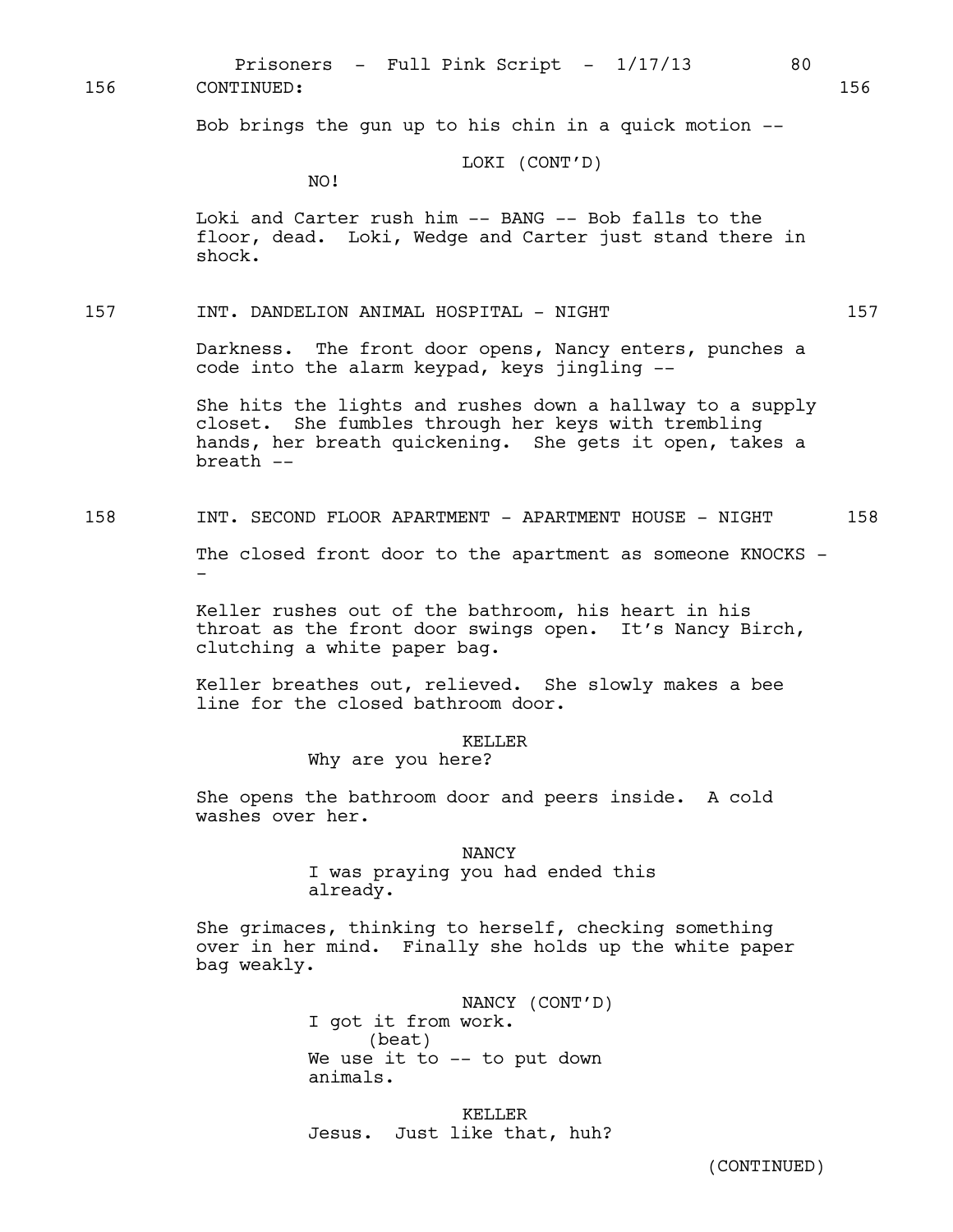#### NANCY

You started this. You went and took him. Got Franklin involved. This isn't your decision to make. You and Franklin will go to jail -- *I* could go to jail. And then what will happen to Eliza? I need to protect what's left of my family, Keller. (motions to the bathroom)

He's beyond help anyway.

She shoves the bag into Keller's hand, looks away and starts to cry bitterly.

#### KELLER

They found some clothes -- they haven't found *the bodies.* I'm not giving up. I'm not having Christmas without my daughter.

NANCY

They had Joy's bloody pants in a plastic bag for Christ's sake! What do you think that means?

She breaks down and puts her head on his chest, sobbing, holding on to him for dear life.

> NANCY (CONT'D) I can hear him -- anytime it's quiet -- I can hear him trying to get out, can smell him on my clothes. You have to make it stop.

She steps back, wiping the tears from her face, trying vainly to calm herself down as she turns and walks to the exit...

> NANCY (CONT'D) And when it's done, burn this place.

The door shuts, she's gone. It's quiet. Just Keller and the white paper bag in his hands...

159 INT. BATHROOM - SECOND FLOOR APARTMENT - LATER 159

Keller sits on the floor across from the cell, guzzling whiskey from his coffee thermos. He sets down the thermos. Picks up the white paper bag, peers inside...

(CONTINUED)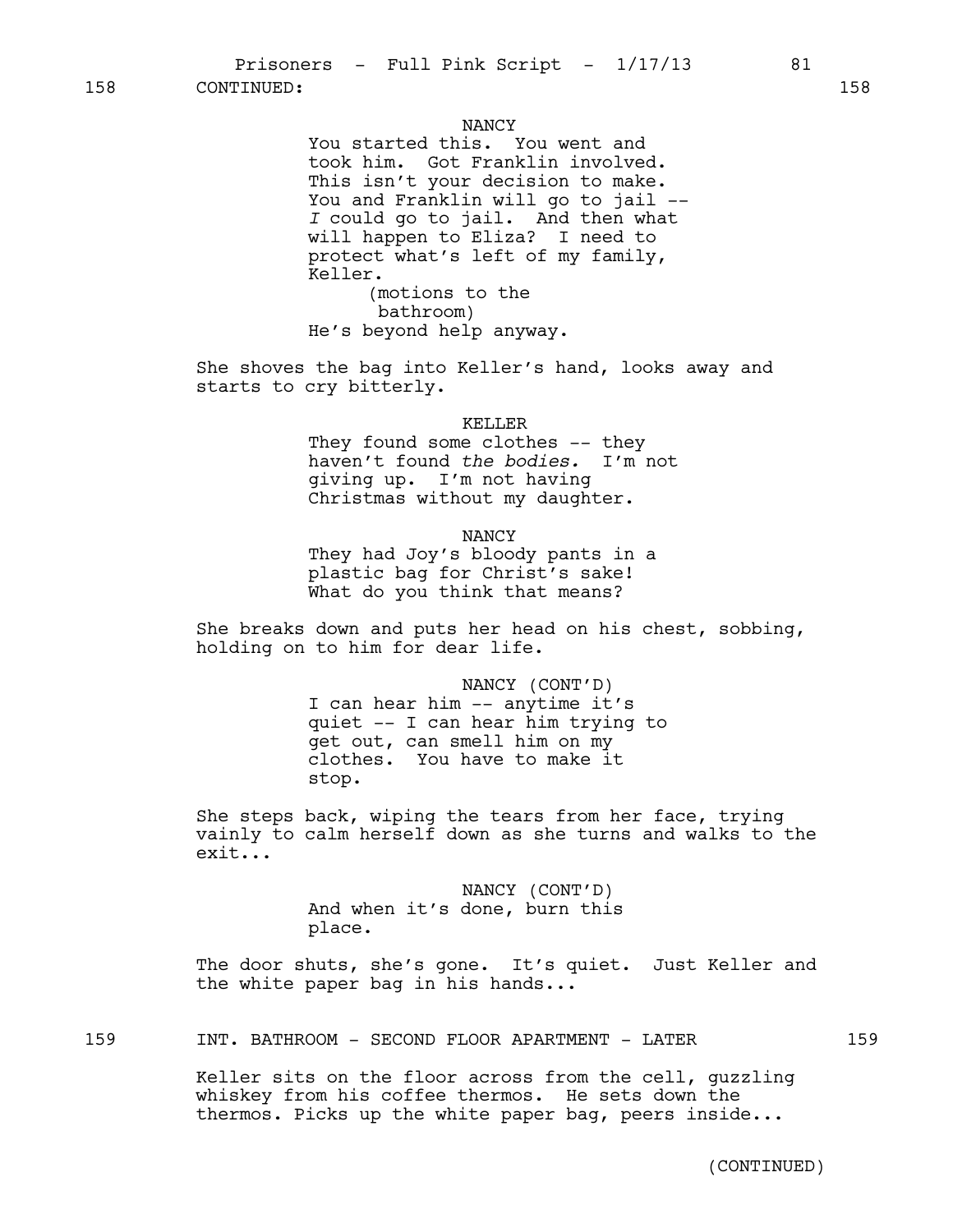A little white box branded with a skull and crossbones. After a moment he tosses the bag aside. Picks the thermos back up, takes another pull when -- *A scratched whisper comes from the PVC pipe*: JONES (O.S.) *They're in the maze.* Keller freezes. His face goes dead. JONES (O.S.) (CONT'D) *In the maze.* KELLER What? (beat) What did you say? JONES (O.S.) *That's where you'll find them.* Keller goes to the cell, speaking into the PVC pipe: KELLER What maze? Where is it? How do I get there? It's OK, I'm gonna get you out of there. Just tell me where the maze is. Keller waits and waits, the tension building to an excruciating crescendo...until JONES STARTS TO LAUGH. Keller, enraged, BEATS ON THE CELL WITH HIS FISTS, SCREAMING: KELLER (CONT'D) TELL ME! No response. Keller steadies himself. KELLER (CONT'D) Something's gonna get to you. 160 INT. HALLWAY - POLICE STATION - NIGHT 160 159 CONTINUED: 159

Prisoners - Full Pink Script -  $1/17/13$  82

Loki is asleep, slumped on a bench in the now clamorous hallway. O'Malley walks over and gives Loki's foot a hard kick --

Loki springs awake as Taylor's corpse is rolled out of the adjacent interrogation room. O'Malley shoves Taylor's blood spattered maze drawing into Loki's hand --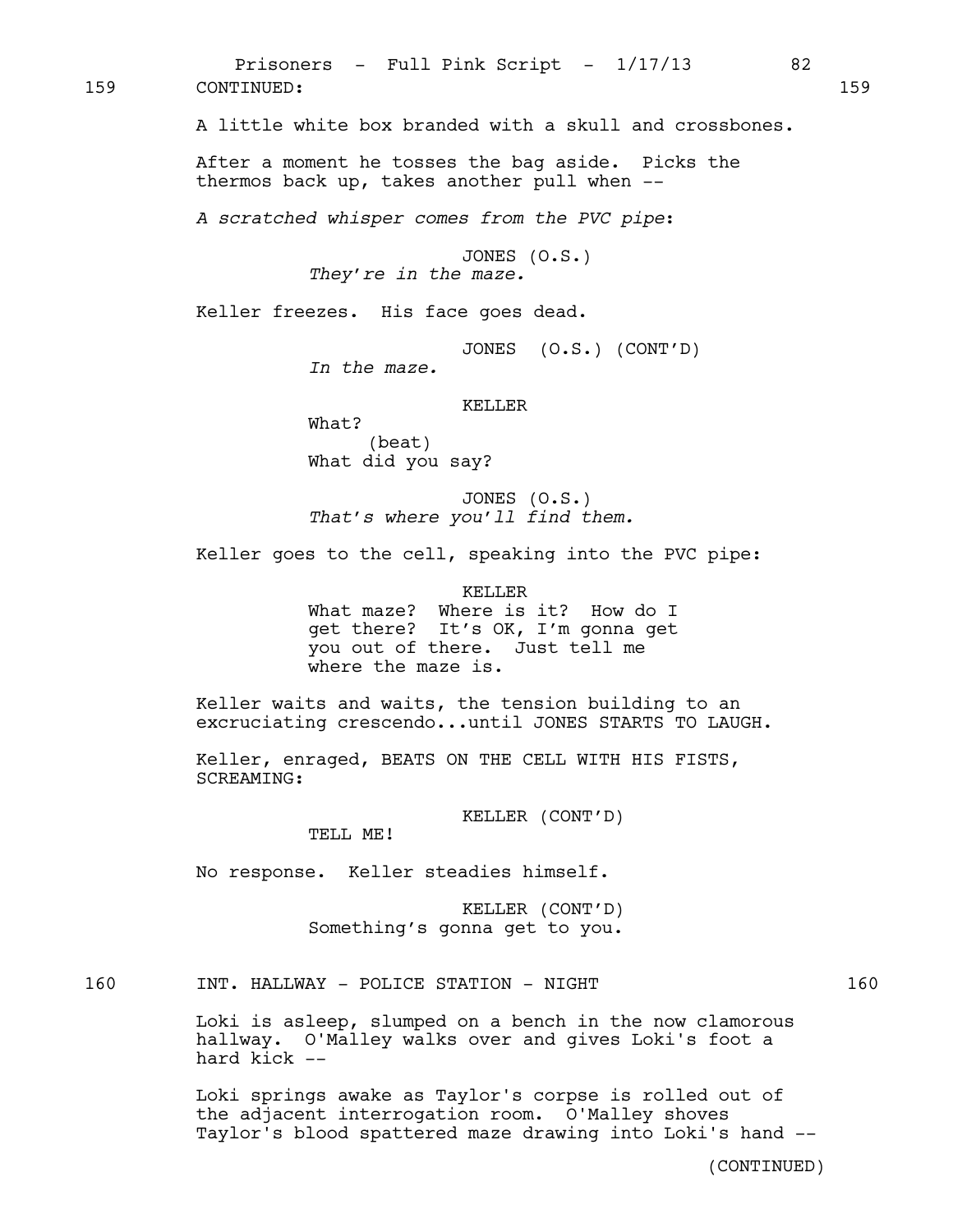CAPTAIN RICHARD O'MALLEY He explain this before he ate the bullet? Loki takes the drawing weakly, shaking his head. LOKI I'm sorry -- CAPTAIN RICHARD O'MALLEY Fuck you're sorry. Save it for the girls' parents. 161 EXT. HOLLY JONES' HOUSE - DAY 161 Keller rings the bell. Listens. He hears someone moving around inside, TV's on -- HOLLY JONES (O.S.) Just a minute. Holly Jones opens the door. Keller's shaky, struggling to act normal. HOLLY JONES (CONT'D) Can I help you? KELLER Good morning Ma'am. I'm Keller Dover. HOLLY JONES I'm sorry, you're who? KELLER My little girl was abducted with her friend -- She recognizes him and steps back, starting to close the door, fear in her eyes. HOLLY JONES What do you want? KELLER I'm sorry, I guess I didn't think this through too good. I've just been thinking a lot about what 160 CONTINUED: 160

Prisoners - Full Pink Script -  $1/17/13$  83

happened with your nephew. I know

police station. I guess what I'm

responsible for him running away.

I scared him that day at the

trying to say is I feel

(CONTINUED)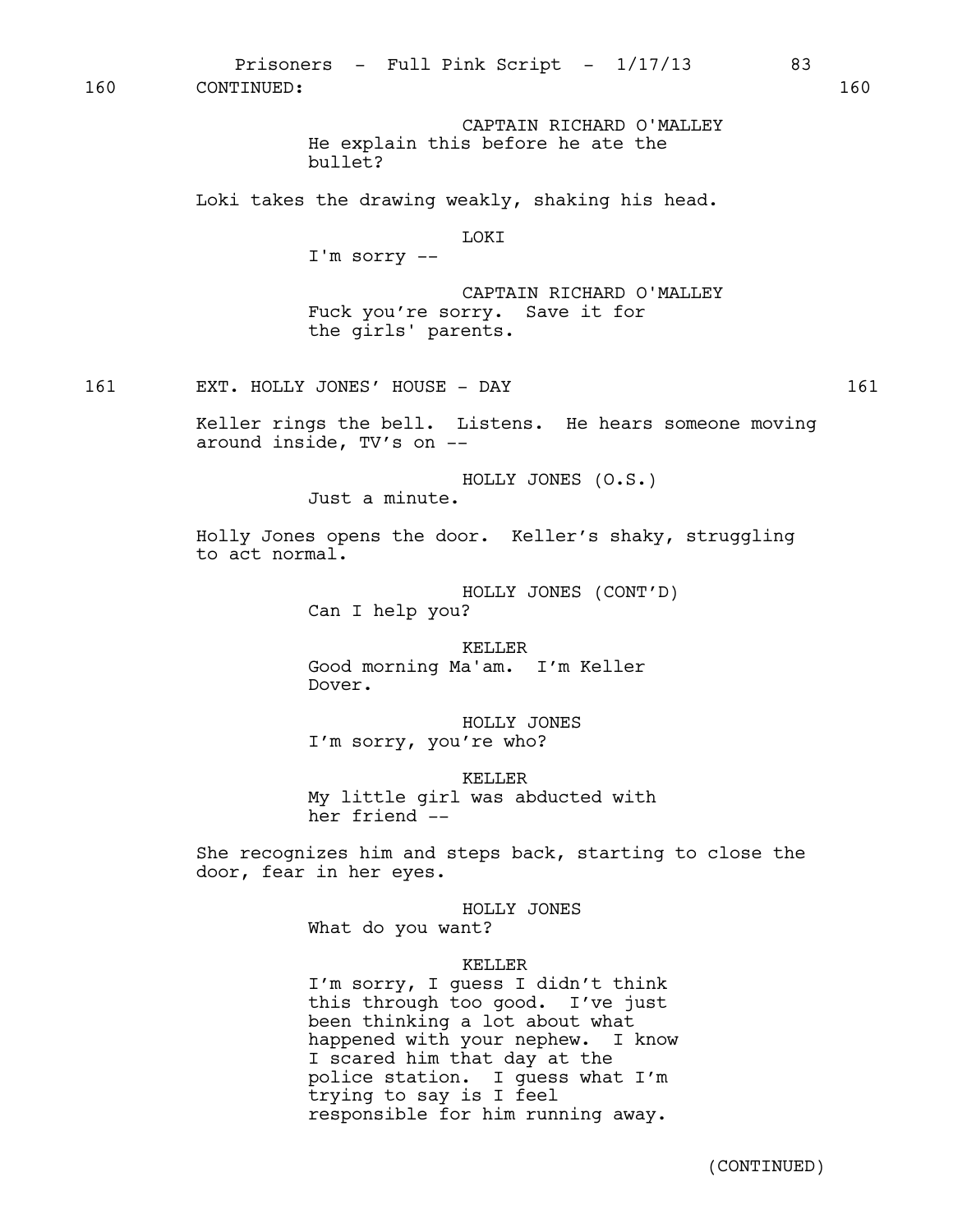She studies him, the act of which seems to be giving her a headache.

### HOLLY JONES Would you like to come in?

### 162 INT. KITCHEN - HOLLY JONES' HOUSE - MOMENTS LATER 162

It's a quaint little nook. Keller sits at the table, keeping his bandaged knuckles out of sight. Across from him sits Holly Jones. She drinks tea.

> HOLLY JONES My husband and I were very devout at one time. Spent our summers, driving around in that RV with our son -- handing out pamphlets, spreading the good word. But after our son died of cancer we started seeing things differently. Adopting Alex helped, but we never got over it.

Keller shakes his head sympathetically.

HOLLY JONES (CONT'D) You look very tired.

KELLER

I don't sleep much. Keep dreaming about being lost in a maze.

Keller watches for her reaction to his mention of the word, but she doesn't react whatsoever. Instead there's a long, awkward silence, until:

#### HOLLY JONES

I'm sorry, Alex never talked much, so I hardly know what to say to people when they come here.

Keller waits for her to go on, and when she doesn't.

KELLER

He doesn't talk much?

### HOLLY JONES

He talks. Good morning, good night, things like that, but it's hard to get much more than that out of him. He had an accident when he was little. After that he started choosing his words a little too carefully.

(CONTINUED)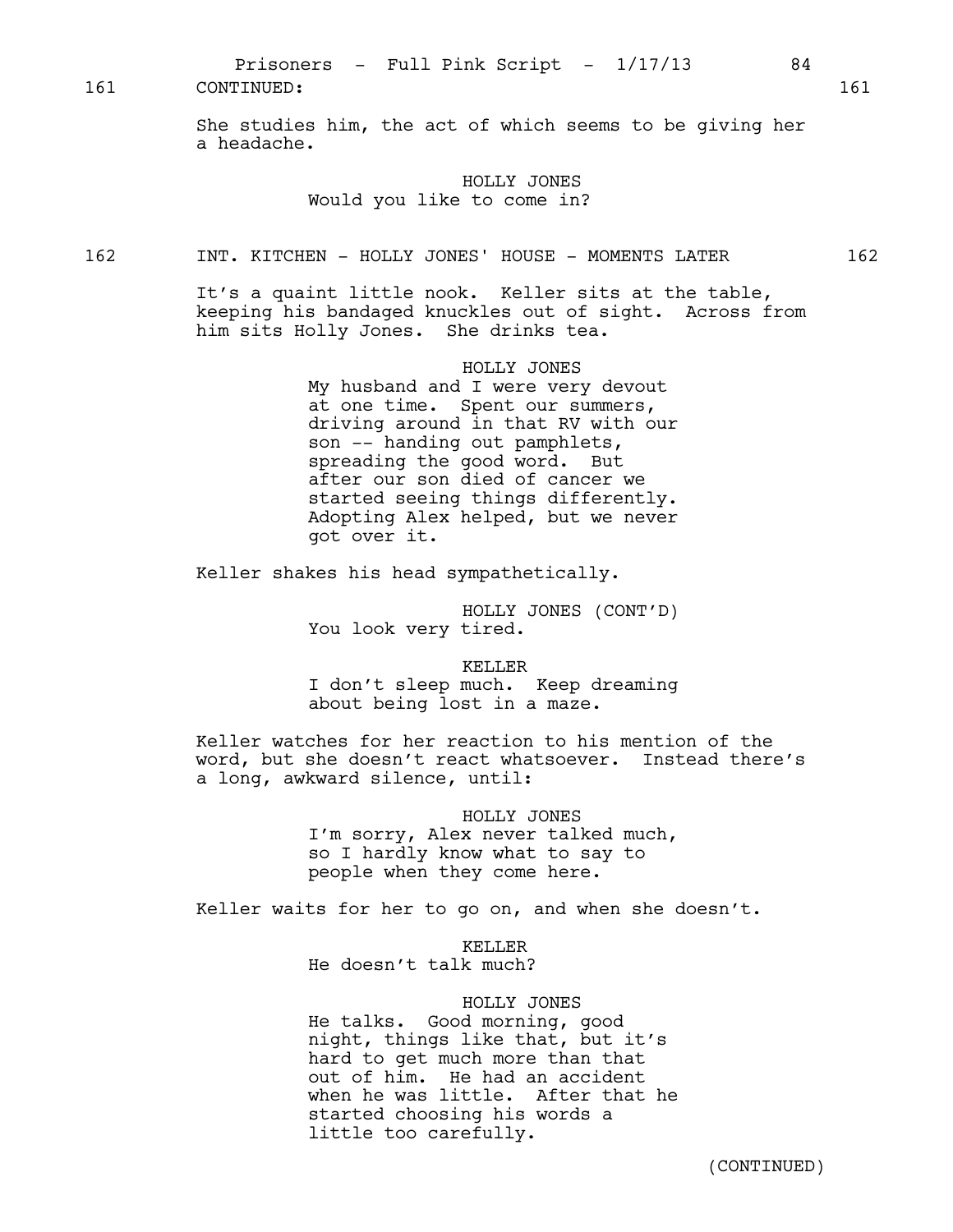Prisoners - Full Pink Script -  $1/17/13$  85

162 CONTINUED: 162

# KELLER

What kind of accident?

HOLLY JONES My husband kept snakes. It wasn't so bad what happened, but Alex had a fear of them, and... (she trails off) It's not my favorite memory.

KELLER I'm sorry, it's none of my business.

HOLLY JONES You know you remind me of him a little -- my husband.

### KELLER

Oh?

#### HOLLY JONES

It's the eyes.

She stares into his eyes for a moment, making him noticeably uncomfortable. He looks down, sees a newspaper on the table: *TAYLOR COMMITS SUICIDE, LOCATION OF BODIES STILL UNKNOWN*

> HOLLY JONES (CONT'D) You sure you don't want some tea?

She sees Keller trembling as he slowly swivels the paper around, staring at it in disbelief.

> HOLLY JONES (CONT'D) Oh God, I'm sorry, Mr. Dover, I thought for sure you knew already. I say it's better this way. That awful man would of spent years on death row -- watching tv and getting fat... But not knowing where she rests is a horrible thing. I am so so sorry --

Keller gets up --

### 163 INT. O'MALLEY'S OFFICE - POLICE STATION - DAY 163

Loki sits in front of O'Malley's desk, looking a mess, staring at a photocopy of the maze Bob drew while O'Malley pours a glass of whiskey.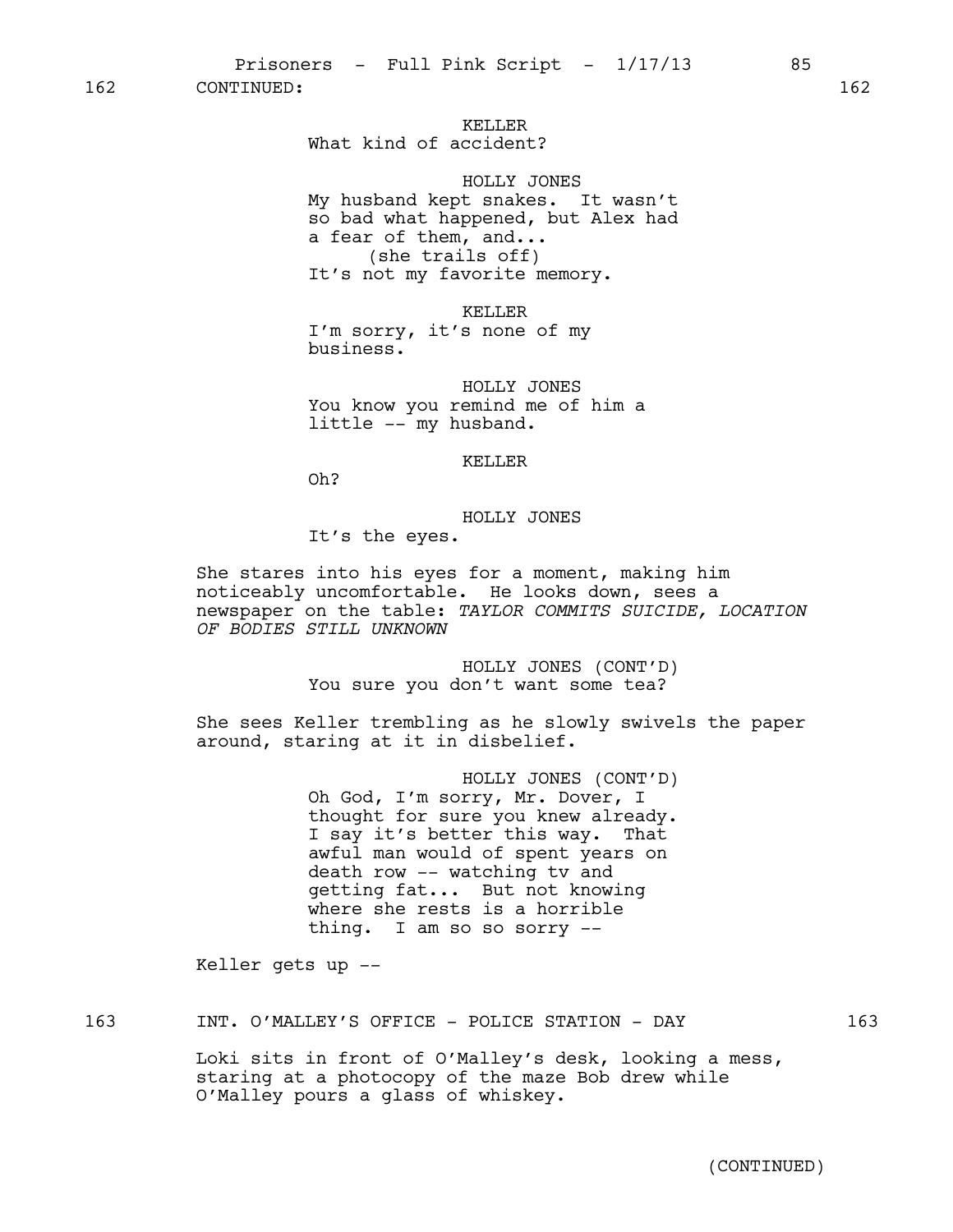Prisoners - Full Pink Script - 1/17/13 86

163 CONTINUED: 163

CAPTAIN RICHARD O'MALLEY Well at least I don't have to worry about losing you to PSP.

Loki isn't listening, moving a shaky finger over the maze drawing, lost, trying to find his way out.

> CAPTAIN RICHARD O'MALLEY (CONT'D) When forensics is done with his place we're deploying cadaver dogs. (beat) We're not superheroes, kid. We don't save the fucking day. We're cops. Hell's janitors. You want fulfillment, start a family, have some kids.

### 164 INT. LOKI'S DESK - CONYERS POLICE STATION - DAY 164

Loki walks to his desk, staring deliriously at the disarray. He straight-arms everything to the floor, computer monitor and all. No one walking by dares make mention of this.

His desk is now bare but for an evidence bag containing Jones' matchbox RV. He sits down, takes the little RV out of the bag and sets it on his desk.

He gives it the tiniest push, watching as it slowly rolls off the edge --

He reaches down to pick it up when something on the floor catches his eye...

The crime scene photos of the corpse he found in Father Dunn's basement. A close-up of the pendant the corpse was wearing with the maze carved into it.

Suddenly energized, he pulls the photocopy of Bob's map from his pocket, unfolds it and sets it on the desk next to the photo of the corpse's pendant...

THEY'RE IDENTICAL. Loki's astounded. His cell phone RINGS.

LOKI

(into phone) Yeah?

FORENSICS GUY (O.S.) (over the phone) We found something.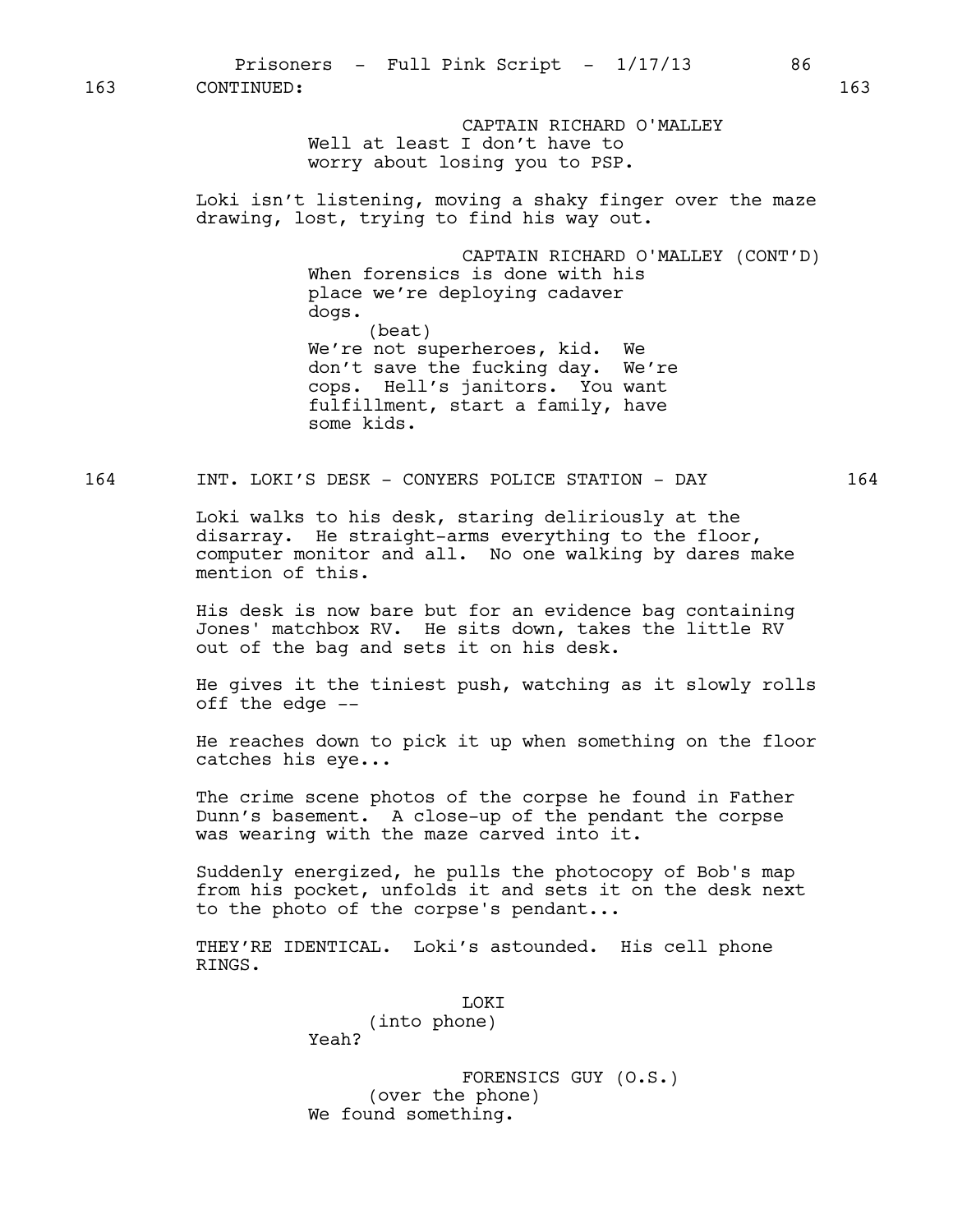### 165 EXT. BOB TAYLOR'S BACKYARD - DAY 165

Loki walks up behind Forensics guy and the rest of his team, all of them staring down at...

What looks like two little bodies, half buried under garden pebbles and mulch. But as Loki gets closer he sees it's:

> FORENSICS GUY Two kids size department store mannequins with their heads caved in. And I just talked to my lab guys. They're telling me *all* of the blood we sampled from the plastic containers is pig's blood. (yelling to his team) Get those covered! It's supposed to snow soon. Come on, hurry up!

166 INT. LIVING ROOM - BOB TAYLOR'S HOUSE - CONTINUOUS 166

A darkened mess of a room with mazes drawn on the walls and ceiling. Forensics Guy and Loki enter --

> FORENSICS GUY It's like he's playacting. Case in point, except for the few pieces ID'd by the Dovers and the Birches, all the other kids clothes we found still had the tags on them. And the book of mazes -- he made it out of photocopies, pictures in this book we found in the attic. Ex-FBI agent wrote it.

Forensics Guy grabs a beat-up hardcover off a table.

LOKI (reading the title) Finding the Invisible Man.

FORENSICS GUY It's about a theoretical suspect he claimed was responsible for numerous child abductions. Totally discredited I guess, but I read some of it, kind of interesting.

Forensics Guy flips through the book showing Loki some full page photographs of the real book of mazes.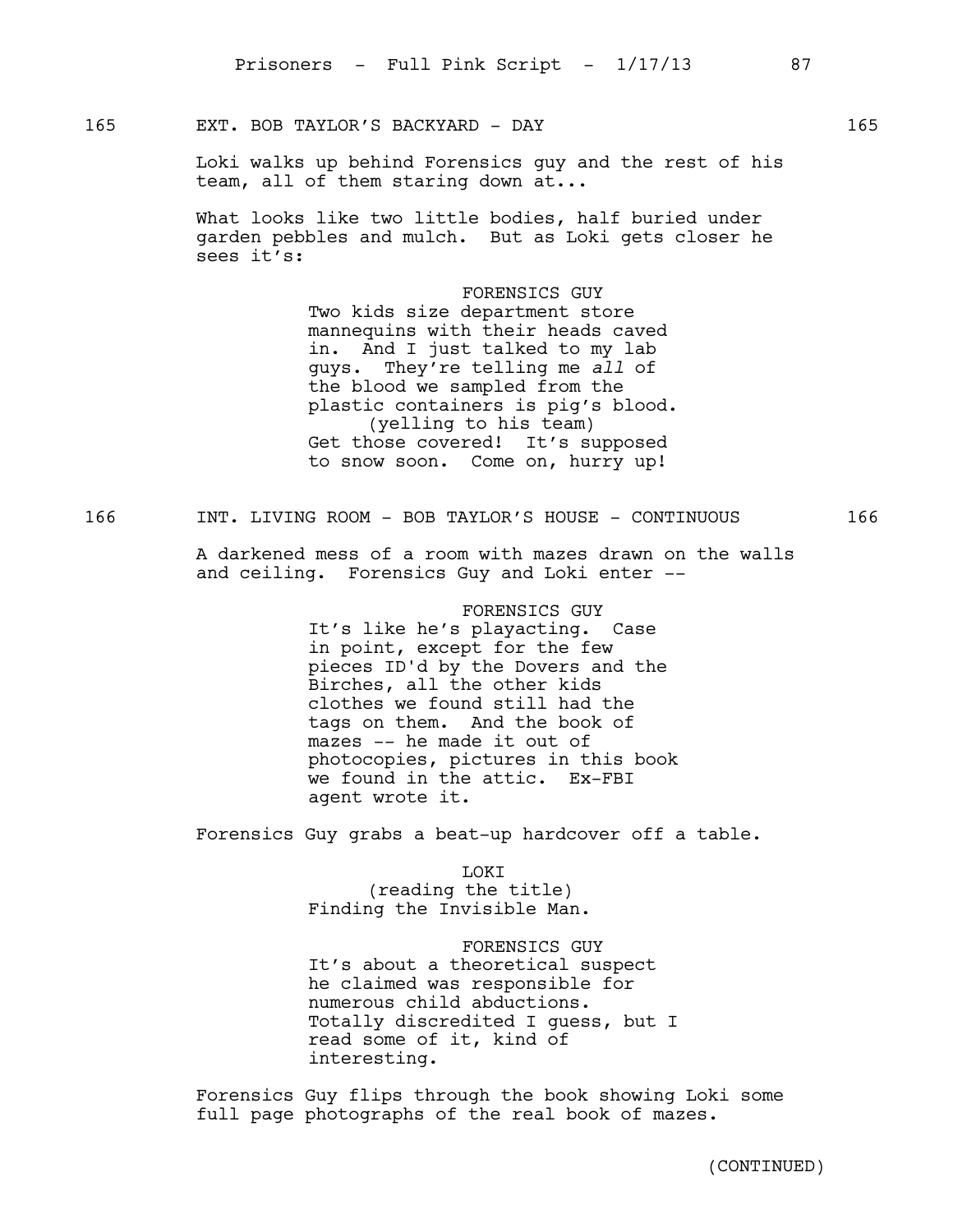### LOKI

Taylor was abducted when he was a kid, escaped after three weeks. His captor drugged him continuously with an LSD, ketamine cocktail. He had no idea where he'd been. They never caught the guy.

FORENSICS GUY There you go. Probably read this book and decided he was taken by the Invisible Man. Now he's doing his best imitation.

LOKI Did his best imitation. He shot himself last night.

Forensics Guy shakes his head.

FORENSICS GUY How did he do that? I thought he was in custody.

Loki ignores the question and takes a photocopy of Bob's map out of his pocket.

LOKI

Taylor drew this. It was supposed to be a map to the bodies. We found a corpse last week wearing a pendant with the same design on it.

FORENSICS GUY It's not a map, it's the last maze in the maze book. Unsolvable. No way out. Corpse is probably just another wannabe who read the book.

LOKI

So what are we saying? Taylor is a fake? These girls could still be alive somewhere? How did he get his hands on the clothes the parents ID'd?

FORENSICS GUY That I can't reconcile.

Loki pops a coffee bean in his mouth with a shaking hand, Forensics Guy watching on, concerned.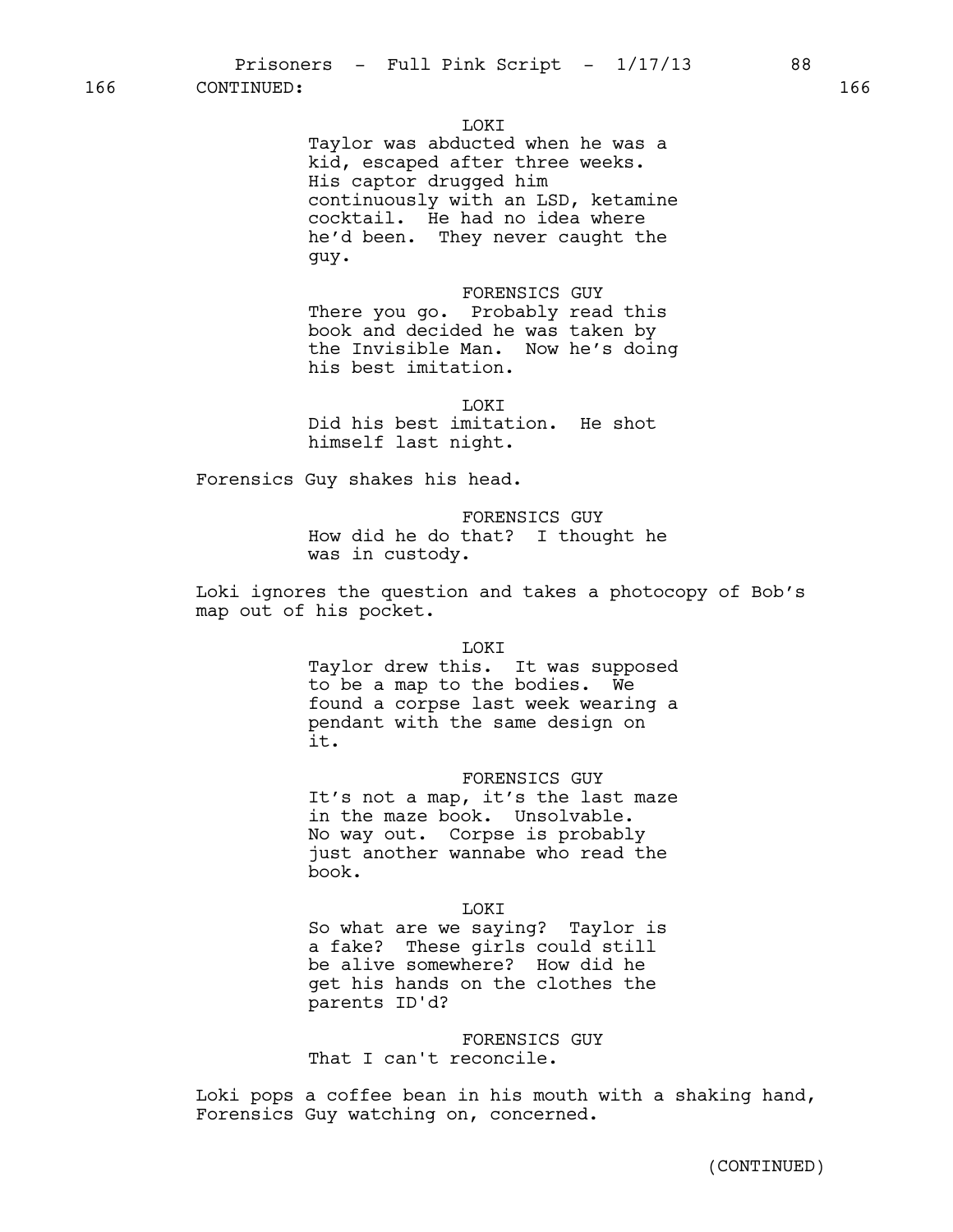Prisoners - Full Pink Script -  $1/17/13$  89 166 CONTINUED: (2) 166

FORENSICS GUY (CONT'D)

You alright?

Loki nods dismissively. Forensics Guy nods back, doesn't push him -- has his own fish to fry.

> FORENSICS GUY (CONT'D) (yelling to his team) If there are windows open, get them fucking shut.

Something occurs to Loki. He pulls out his note pad, flipping through the pages, until he comes to: *IN THE HOUSE? OPEN WINDOW*

167 OMITTED 167

168 INT. JOY'S ROOM - THE BIRCHES' HOUSE - DAY 168

Joy's now dead gerbil lying in its habitrail. Nancy stares down at it, something building inside her...

Eliza walks up behind her.

#### ELIZA

What is it?

Nancy turns, losing control of herself and SMACKS Eliza across the face --

> NANCY I told you to feed it! Why didn't you feed it?!

Eliza stands there in shock. She gives her mother a hating look, shakes her head in disbelief and rushes from the room --

169A EXT. THE BIRCHES' HOUSE - CONTINUOUS 169A

Eliza bursts out the front door, starts walking down the street towards the Dovers' house. Nancy appears in the doorway yelling after her --

> NANCY Get back here! I can't handle this right now!

Eliza ignores her, keeps walking. Nancy retreats back inside her house and SLAMS THE DOOR --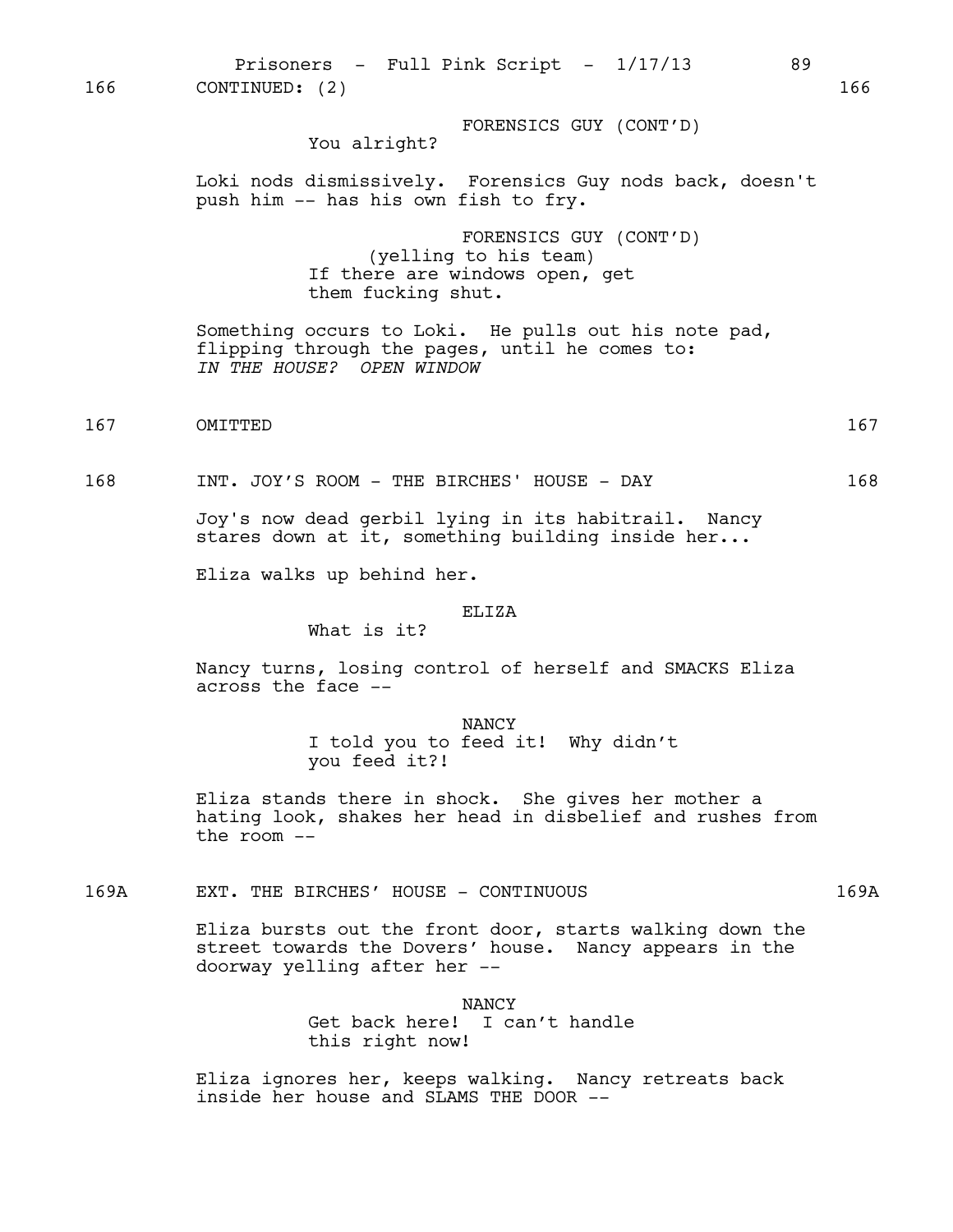### 169 INT. RALPH'S ROOM - THE DOVERS' HOUSE - MOMENTS LATER 169

Ralph talks on the phone with Eliza as he looks out his window, watching as Loki walks through the bushes looking for something...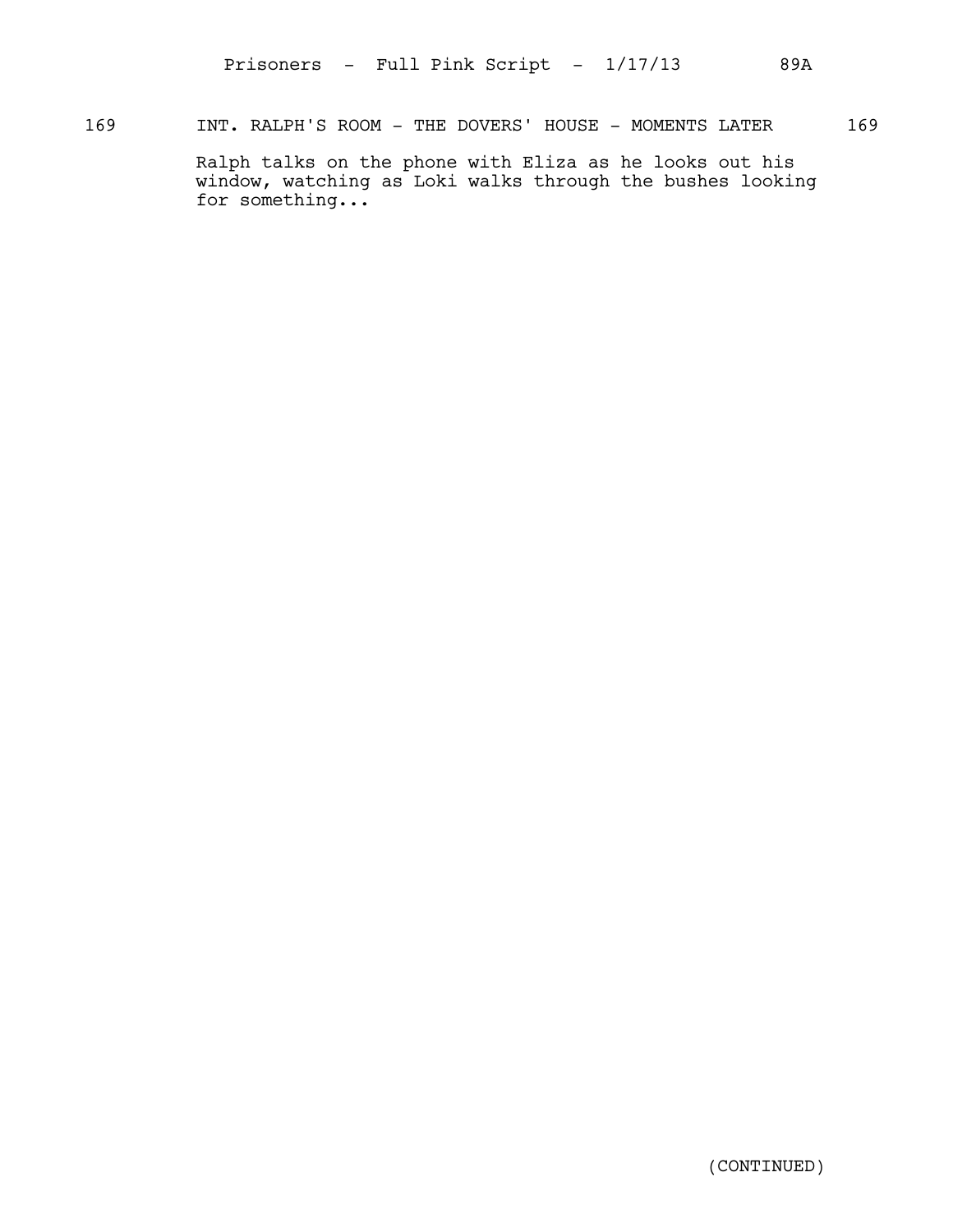### RALPH (into phone) OK, I'll pick you up --

#### 170 EXT. THE DOVERS' HOUSE - MOMENTS LATER 170

Loki looks up at Anna's window, maybe ten feet from the ground. He looks down and notices two deep footprints filled with water -- someone dropped hard from the window.

He looks around thinking, checking the bushes... His eyes go wide, as he picks something up. A SOCK WITH A RABBIT FACE ON IT.

As he deposits the sock in a little plastic bag he looks over to see Ralph coming out of the Dovers' house with a duffle bag slung over his shoulder.

### LOKI (off Ralph's look) Just needed to check something.

Ralph nods curtly and throws the duffle bag in the back of Grace's compact. He gets in the car and pulls out of the driveway --

Loki watches as Ralph drives down the street -- then stops -- Eliza running up to the car. She gets inside and they drive off.

### 171 INT. BATHROOM - SECOND FLOOR APARTMENT - DAY 171

The pictures of Anna and Joy nailed to the cell. Angle widens to reveal:

KELLER IS FEEDING THE HEAD OF A BIG SNAKE INTO THE PVC PIPE, holding on to the tail as the rest disappears...

#### KELLER

Feel him?

Nothing, and then Jones starts THRASHING inside the cell, SCREAMING. Keller yanks the snake back out --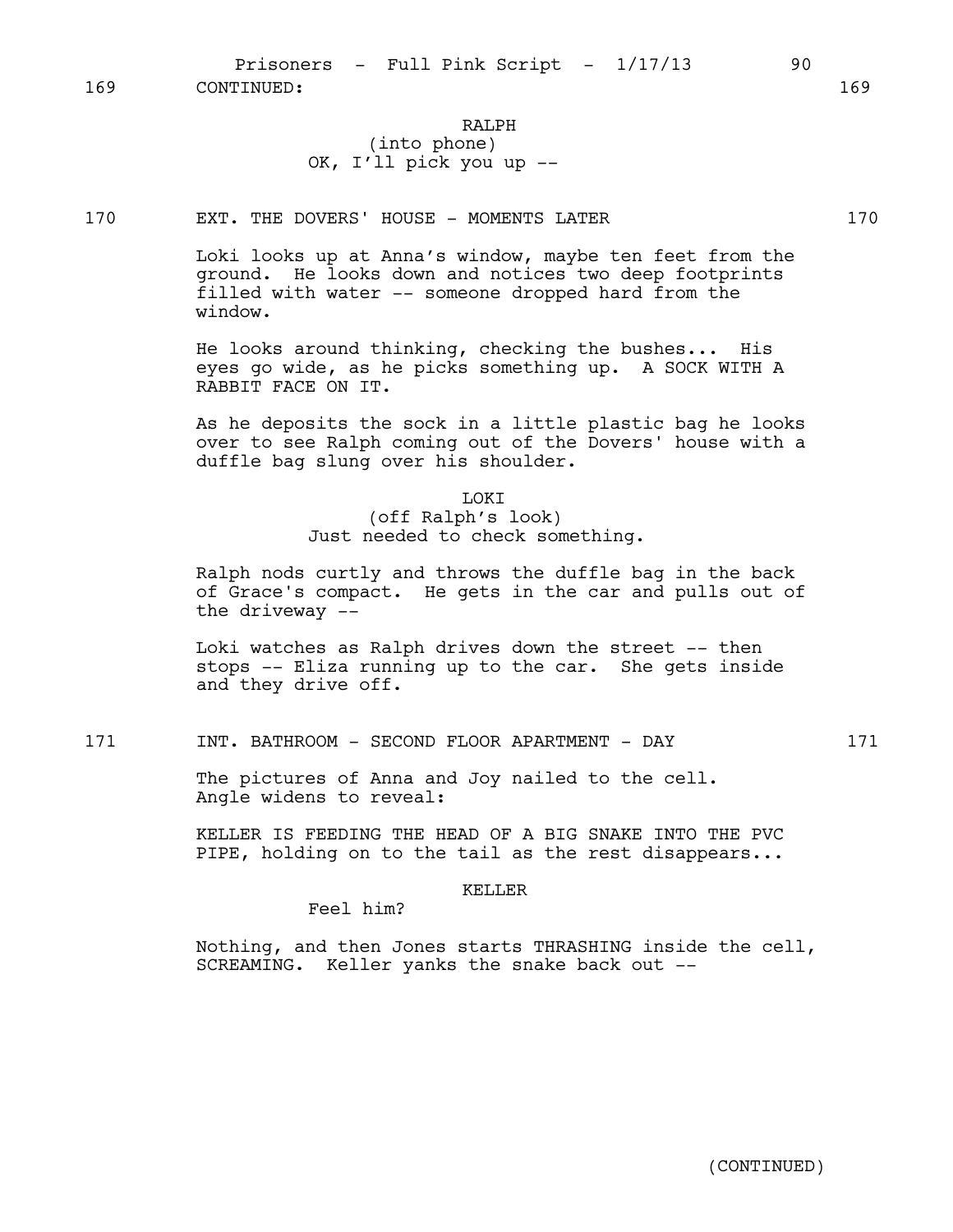KELLER (CONT'D) It's going all the way in if you don't start talking.

Keller BANGS on the cell --

KELLER (CONT'D)

You hear me?

No reply. So Keller feeds the snake back in...until JONES LETS OUT A SCREECH and the cell starts shaking. Keller slowly pulls the snake back out --

KELLER (CONT'D)

Last chance.

The snake dangles from Keller's hand, curling and uncurling, HISSING --

KELLER (CONT'D)

TALK!

Jones only whimpers. So Keller feeds the snake all the way into the PVC pipe...and lets go --

Jones GOES BALLISTIC INSIDE, trying to CLAW HIS WAY OUT --

KELLER (CONT'D) Tell me about the God damn maze, asshole! Tell me and I'll get you out right now. I'll take you home to your aunt.

Angle widens to reveal another dozen snakes in a cardboard box. Keller grabs another one. He starts feeding it into the tube when he hears JONES TRYING TO SAY SOMETHING and yanks it back out --

Keller presses his ear to the tube, but he still can't hear what Jones is saying. He grabs a claw hammer off the floor...

And starts prying off a small panel of wood right where Jones' head is, until...

Jones' cadaver-like face is revealed, his mouth is moving, but Keller still can't hear him...

So he moves in closer, putting his head inside the cell, until his face is just inches away from Jones'...

> JONES *There's no way out. It's a prison.*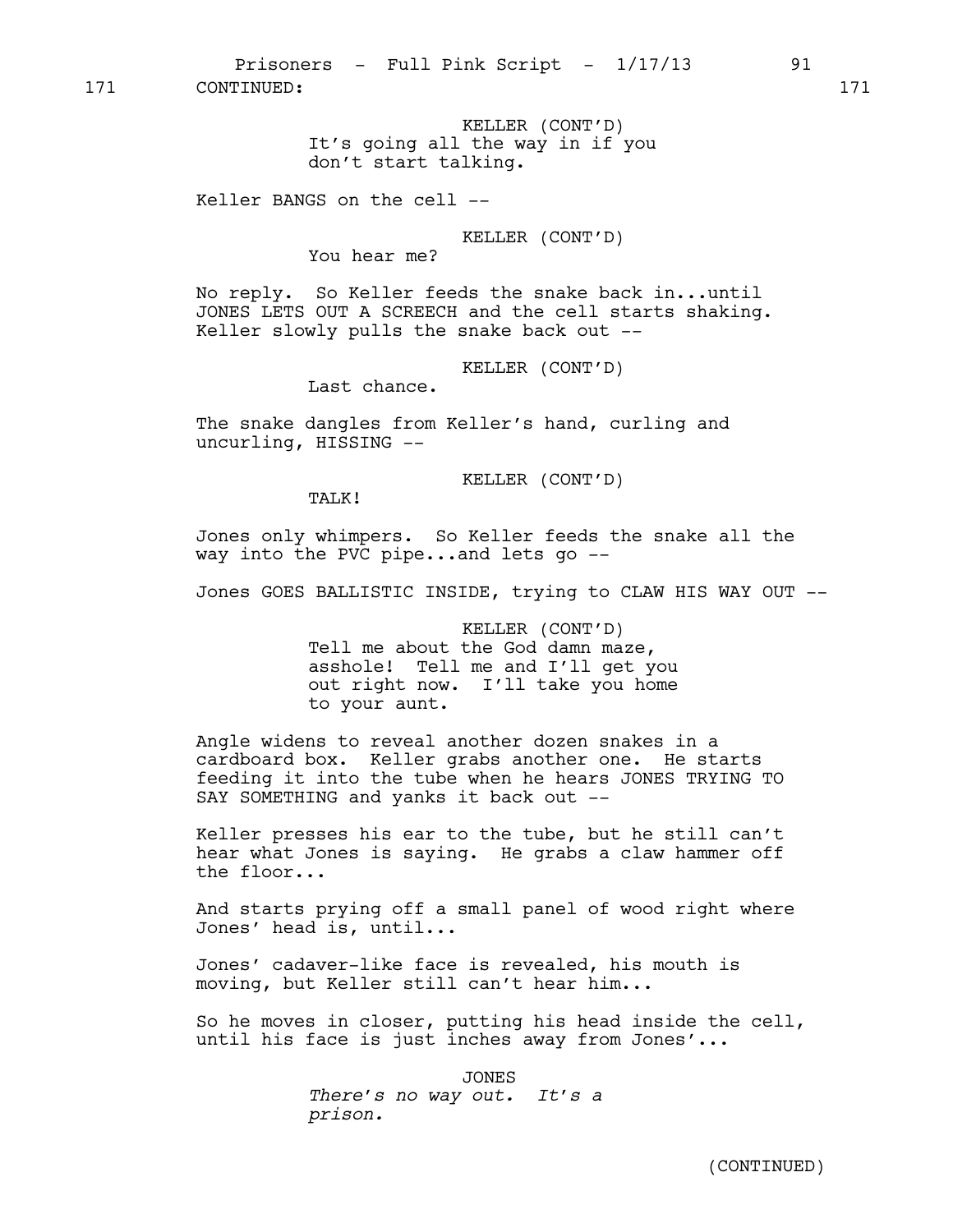Prisoners - Full Pink Script -  $1/17/13$  92 171 CONTINUED: (2) 171

> Keller waits for more. But it soon becomes apparent that there is no more. Jones has gone blank.

Jones' POV as Keller replaces the panel of wood and EVERYTHING GOES BLACK: THE SOUND OF SNAKES HISSING, KELLER HAMMERING --

CUT TO:

172 INT. A SMALL ROOM - DAY 172

Joy opens her eyes, she's curled up on the floor, her lips stained purple...

For the rest of this sequence we stay with Joy's POV:

She sees Anna passed out on the floor a few feet away. The windows look like they've been covered over with something -- all the furniture has been removed. There's a homemade book on the floor with a familiar cover: *FINISH ALL THE MAZES AND YOU CAN GO HOME.*

Joy starts to stand up -- HER VISION DISTORTING -- THE MORE SHE MOVES THE MORE DISTORTED HER VISION BECOMES. She struggles to steady herself -- her vision normalizes enough that she can discern *the door is ajar...* 

There's a knocked over 2-liter bottle of what looks like grape-aid on the floor -- its purple contents have spilled out beneath the crack in the door, alerting their captor to the mess. There's a mop leaned against the wall; someone in the middle of cleaning up the grape-aid -- whoever it is can be heard in the kitchen using the sink, there's a TV going somewhere --

Joy start shaking Anna -- gets her to wake up -- points to the door. Anna is too out of it to move. Joy pulls her up -- helps her --

Joy pulls Anna out the door -- everything starts spinning and distorting as they enter the hallway --

Joy blindly feels the wall, moving through the morphing interior -- Anna starting to lag...

Then Joy's hand finds a door knob, she looks up and sees sunlight blasting in through the window glass on the top of the door -- *a way out*. Joy tries the knob -- it's locked. She fumbles with the little turn lock on the door knob -- unlocks the door --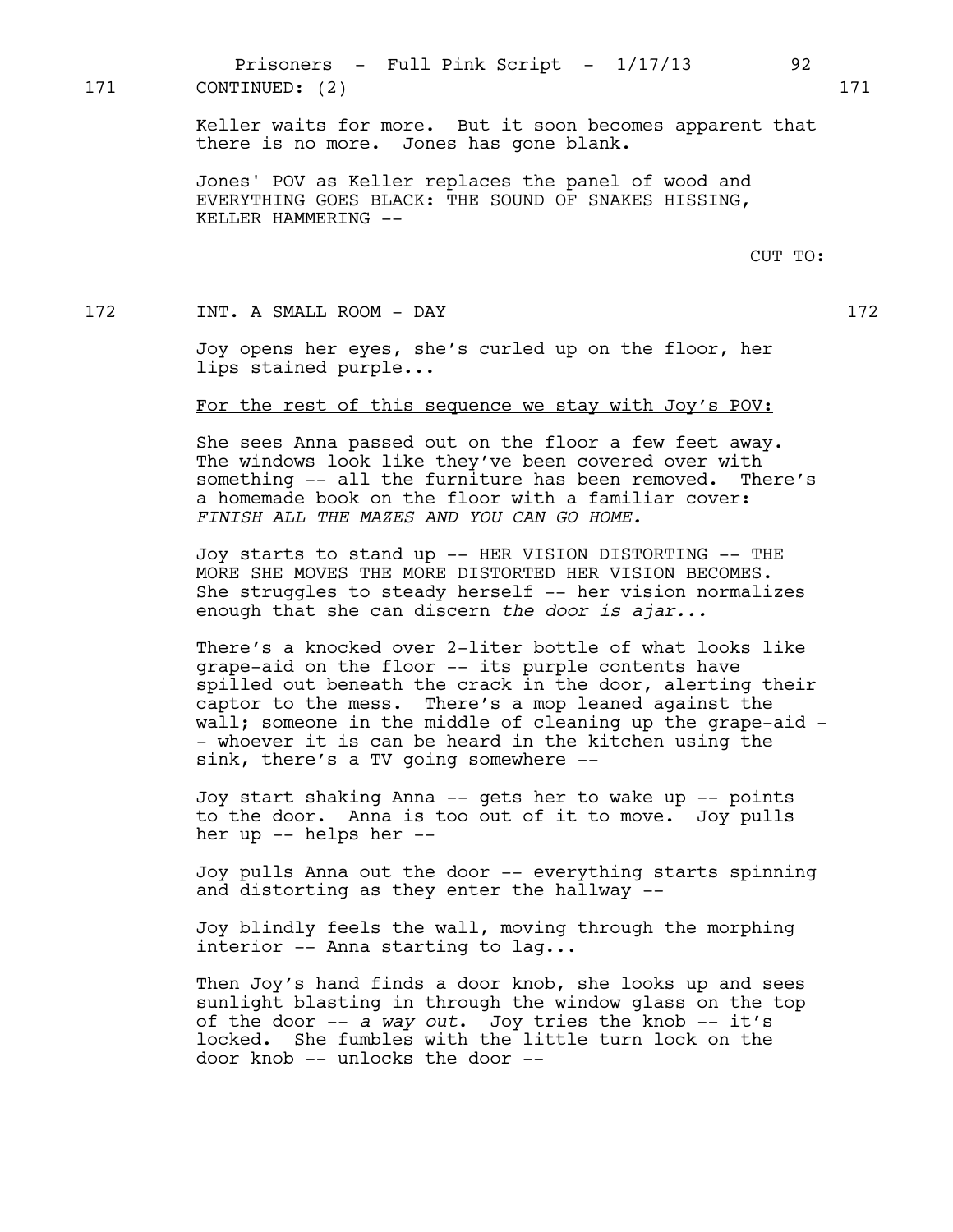### 173 EXT. A BACKYARD - CONTINUOUS 173

Joy's drugged POV -- as she move out the door, Anna right behind her -- the brightness of the outdoors is almost blinding -- the sound of someone stomping through the house after them -- THE KEEPER -- they start running across a morphing surface of snow and lawn as the Keeper gives chase...

Joy plows through some hedges into what looks like a field, Anna starting to lag --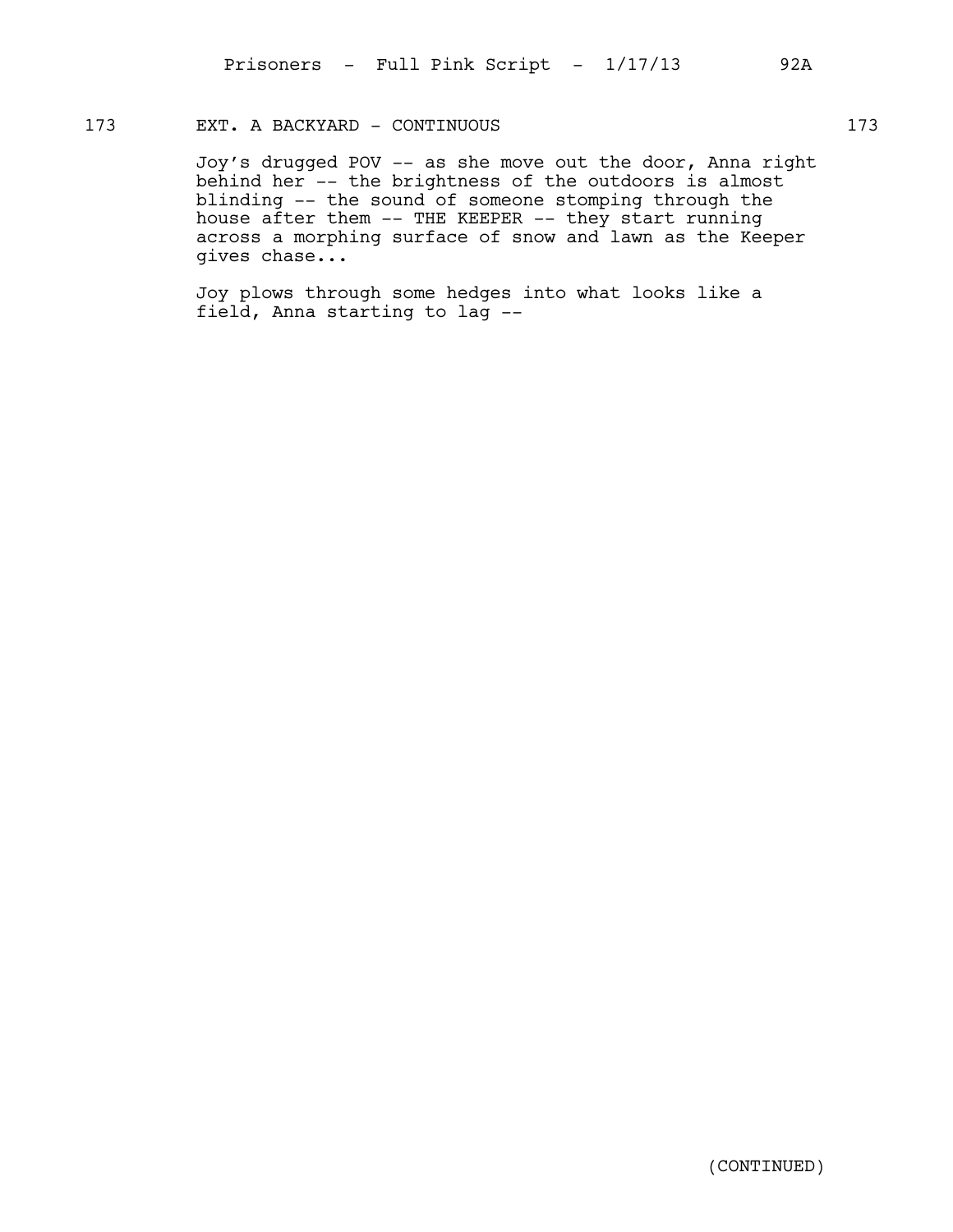Prisoners - Full Pink Script -  $1/17/13$  93 173 CONTINUED: 173

> And then Joy looks beside her and Anna is gone, SCREAMING in the widening distance...

174A EXT. WOODS - DAY 174A

Joy wanders through the woods, lost, exhausted, freezing.

174 EXT. BUSY STREET - DAY 174

Joys's POV: walking along the side of the road as cars fly by looking like astral comets, the sound of their engines like ROARING LIONS --

CUT TO:

175 INT. COMPACT CAR - CONTINUOUS 175

A WOMAN, 43, drives, drinking coffee, soft rock on the radio. She passes Joy on side of the road, running in the same direction. No coat on. Looks like she's in trouble.

The Woman stops the car, rolling down her passenger side window as Joy runs past --

> WOMAN Hey, where's your Mommy? Where you going, hon?

The Woman gets out of her car and Joy bolts away from her across the street, RIGHT INTO THE PATH OF SPEEDING VAN --

The van slams on the brakes, SCREECHES OFF THE ROAD IN A CLOUD OF RUBBER SMOKE AND SLAMS INTO A TREE.

The Woman runs to Joy and grabs hold of her, hugging her writhing form --

176 INT. MASTER BEDROOM - THE DOVERS' HOUSE - DAY 176

The phone is RINGING. It's dark, the curtains are drawn. Grace emerges from the nest of blankets and picks up:

> GRACE (groggy, into phone) Hello?

She listens, sitting there in the darkness...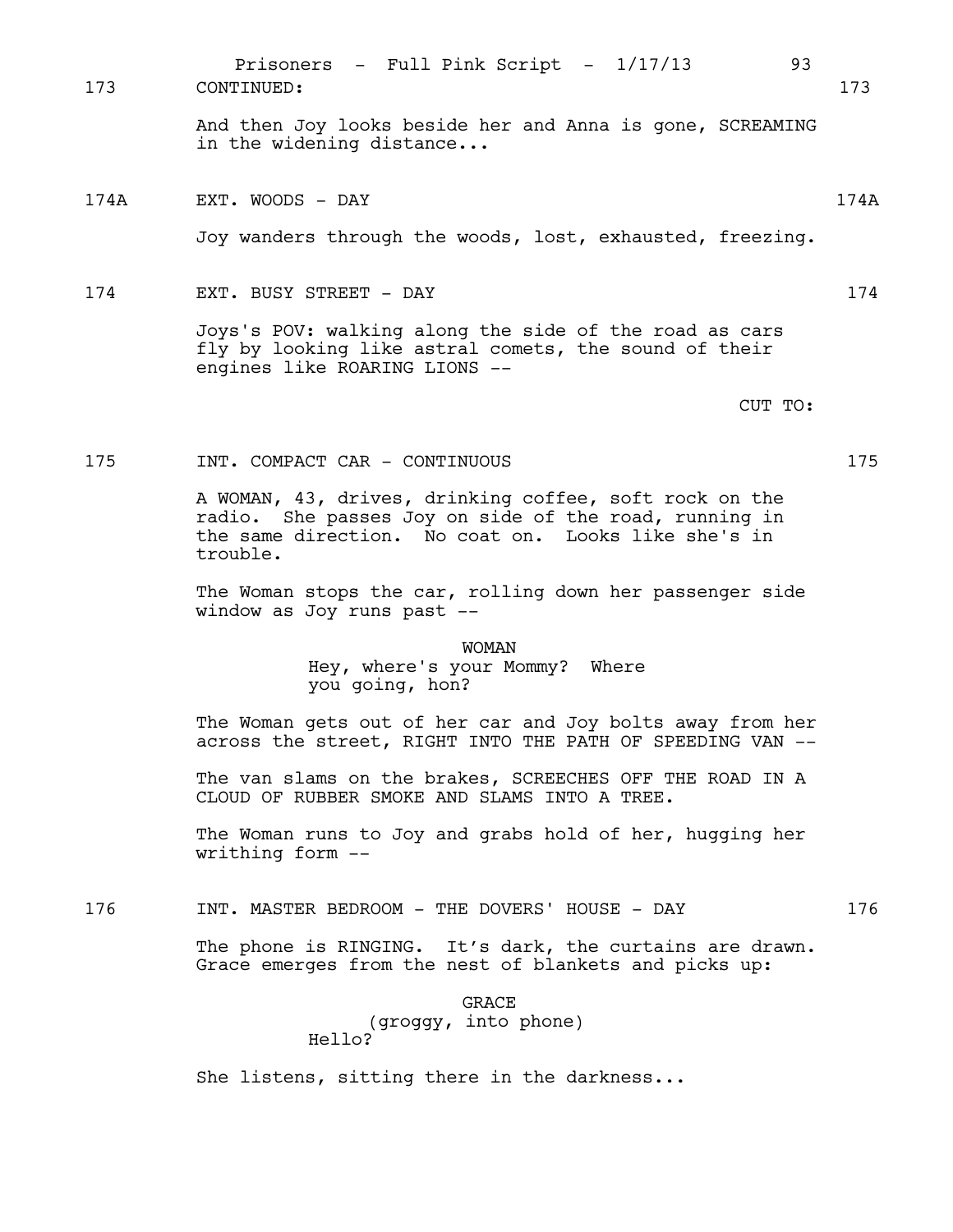177 INT. BATHROOM - THE DOVERS' HOUSE - MOMENTS LATER 177

Dirty clothes, wadded tissues and prescription bottles crowd the vanity. The sound of Grace running from room to room --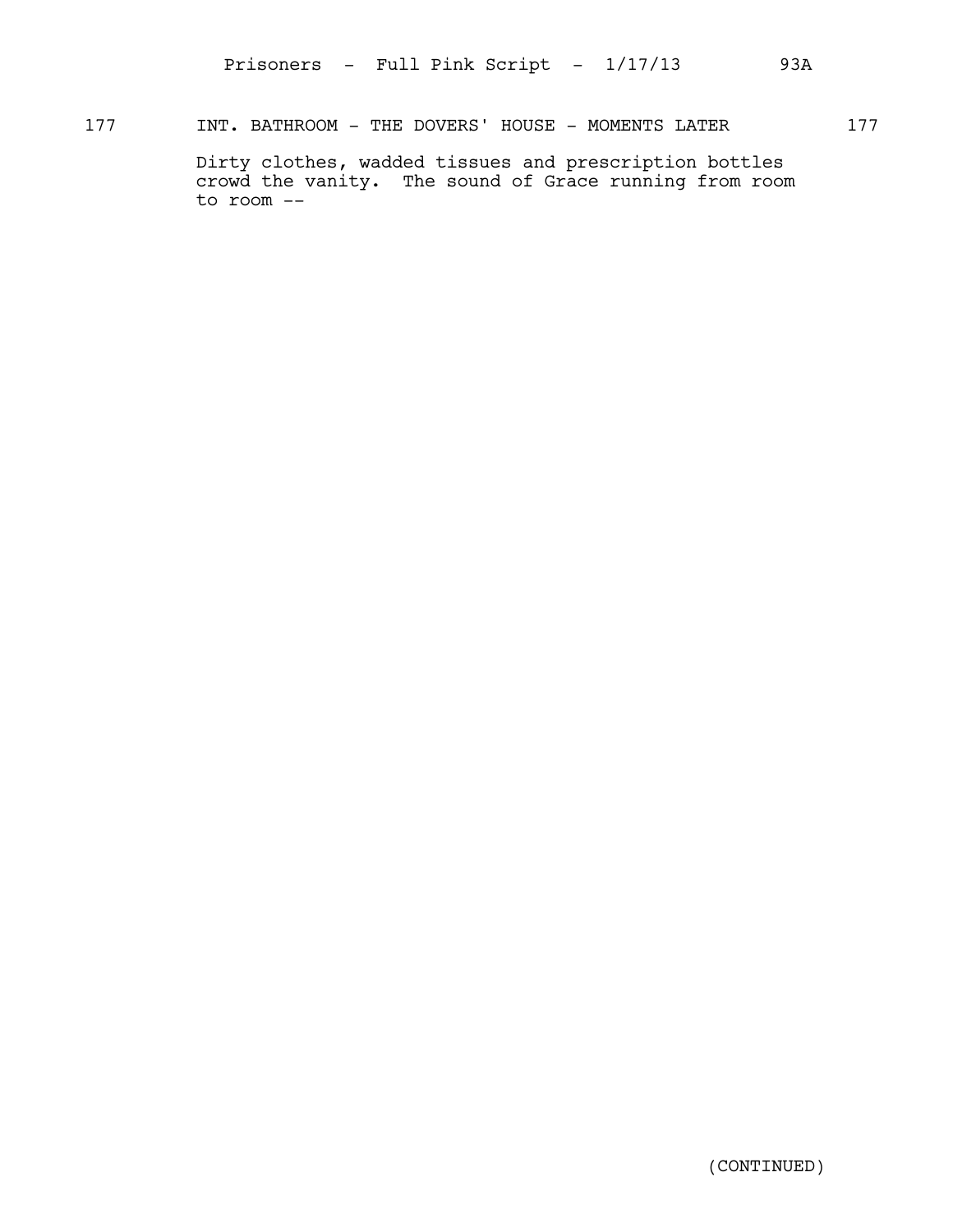Prisoners - Full Pink Script -  $1/17/13$  94 177 CONTINUED: 177

### GRACE (O.S.) Keller!? Ralph?!

She comes bursting into the bathroom and turns on the cold water, splashing it on her face --

> GRACE (CONT'D) Wake up, Grace. Gotta wake up now.

She accidentally knocks an open bottle of Xanax into the sink, half the pills spill out into the rushing water.

She instinctively starts rescuing pills from the drain. But before long she decides to let them go. She dumps out the rest -- hears Keller's truck pulling up out front  $-$ 

178 EXT. THE DOVERS' HOUSE - CONTINUOUS 178

Keller is walking towards the house when Grace comes bursting out the front door in her nightgown -- puts her palsied hands on him --

### GRACE

(frantic) We need to go to the hospital. They found Joy. She's alive. They didn't  $-$  they didn't  $-$ 

She starts sobbing -- Keller steadying her.

KELLER

What? What?

She hugs him hard, talking into his shoulder:

GRACE

Not Anna. Joy was alone. Anna wasn't with her --

Keller's POV, everything starts spinning, surreal, a news van heading for the Birches' house whooshes by --

> GRACE (CONT'D) We need to go see her. Maybe she knows where Anna is --

KELLER No, I'll go, you stay in case --

(CONTINUED)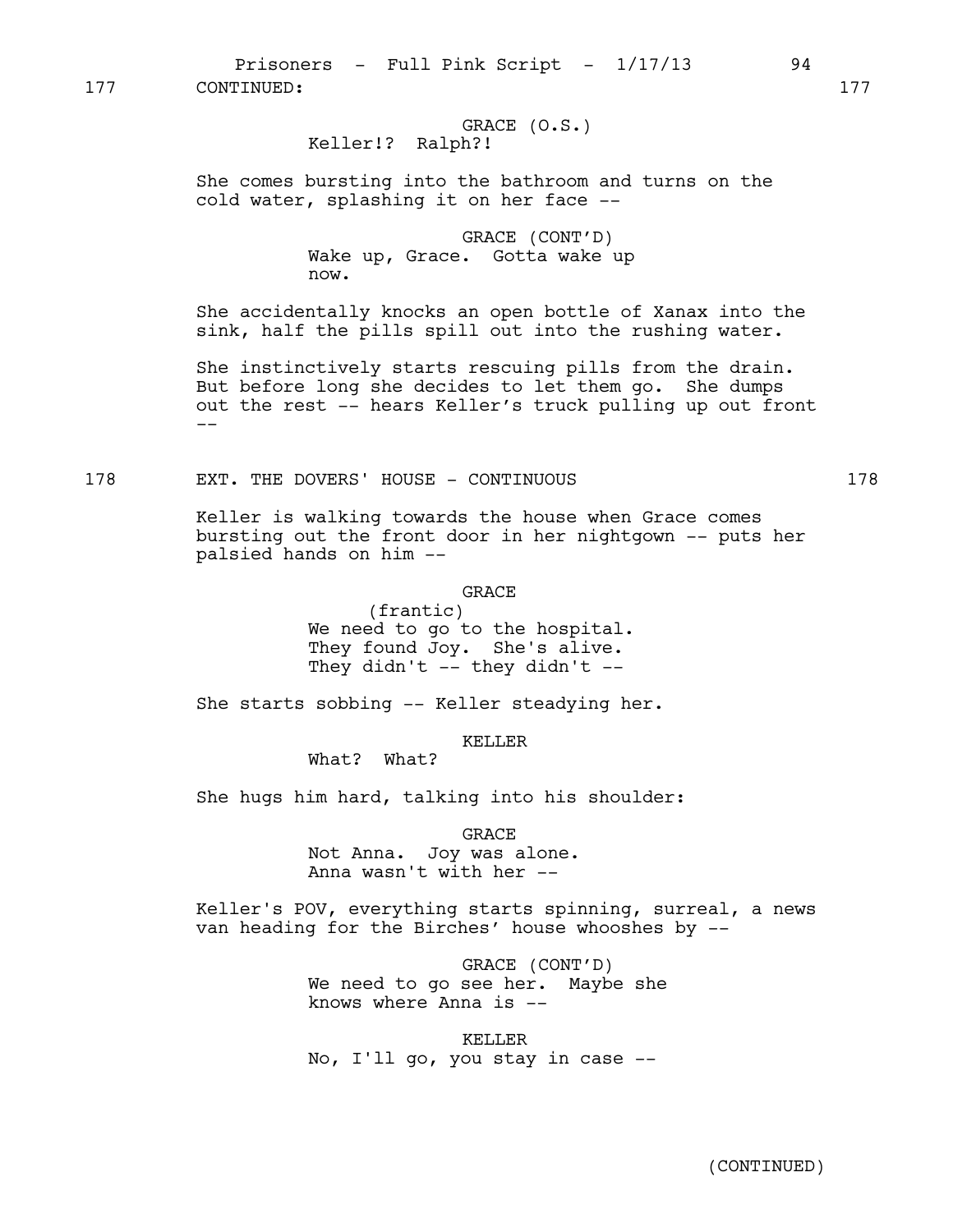Prisoners - Full Pink Script -  $1/17/13$  95 178 CONTINUED: 178

> Grace isn't listening, she runs around and gets in the truck.

179 INT. HALLWAY - ST. CELESTINE HOSPITAL - DAY 179

A crowded hallway -- Detective Chemilinski, FRANKLIN'S OLDER BROTHER with HIS WIFE. Keller pushes through, Grace behind him, wearing his coat over her nightgown. A COP stops them --

> COP Nobody gets beyond this point --

Grace rushes right past him --

COP (CONT'D)

Miss!

He grabs her shoulder. She screams in his face:

**GRACE** 

Don't touch me!

Grace spots Franklin up the hall walking into a private room. *There!* She bolts down the hall, Keller right behind her --

#### COP

Wait a minute!

180 INT. PRIVATE ROOM - ST. CELESTINE HOSPITAL - CONTINUOUS 180

Franklin walks inside. Nancy sits by the bedside hanging up her cell phone as TWO NURSES tend to Joy.

NANCY

Eliza's not picking up.

Before Franklin can answer Grace and Keller move inside - the Cop right behind them --

> COP You can't be in here.

The Cop grabs Keller, starts to escort him out.

#### NANCY

It's OK, It's OK --

The Cop looks at Keller and Grace, his demeanor softening as he recognizes who they are...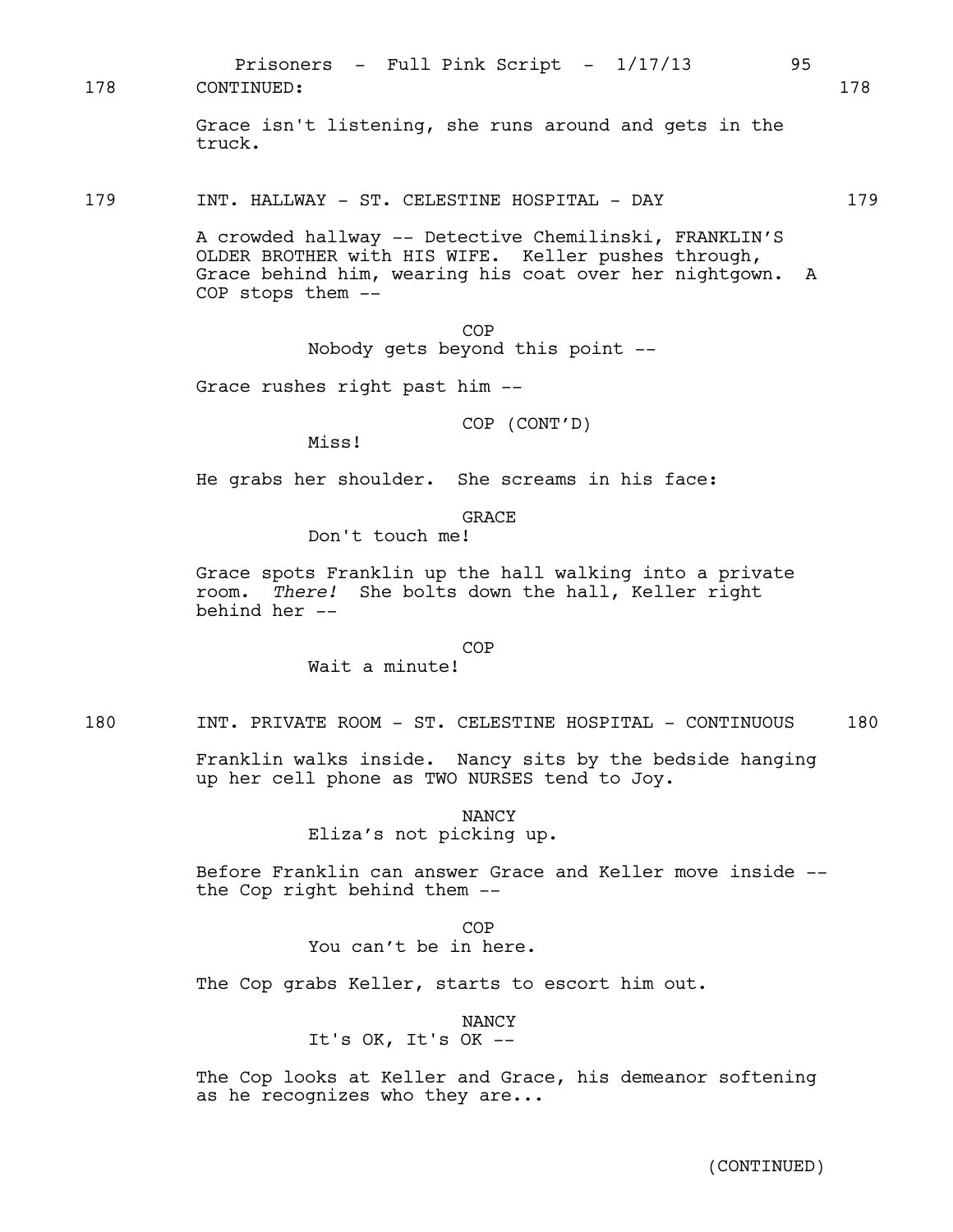Prisoners - Full Pink Script -  $1/17/13$  96 180 CONTINUED: 180

COP

Just for a minute -- then you gotta go.

The Cop exits. Nancy lets Grace and Keller approach the bed.

NANCY

(to Grace and Keller) They're gonna find Anna too, I know they are.

Grace and Keller aren't listening, mesmerized by the sight of Joy lying there like some dream come to life.

Keller squats down by the bed and looks Joy in the eyes.

KELLER

Was it far from our street? Joy? Did it take long to get there?

NURSE

You can't be doing this now. She's been drugged. The detective will be back in a minute, you need to wait --

### GRACE

(to Joy) Just tell us she's alive. Can you give us a nod -- just nod your head.

Joy says nothing. Grace tries to hold back tears, looks at Keller -- Franklin and Nancy staring at them -- when --

Joy slowly reaches out and touches Keller's hand - looking like she'd only now just recognized him --

It's dead silent as Joy's eyes meet Keller's. Everyone watching, waiting, and then she speaks:

JOY

You were there.

Keller's eyes go wide...

# KELLER

What? I was where?

JOY

It put tape on our mouths.

Everyone looks at Keller. He stares off, something building behind his eyes...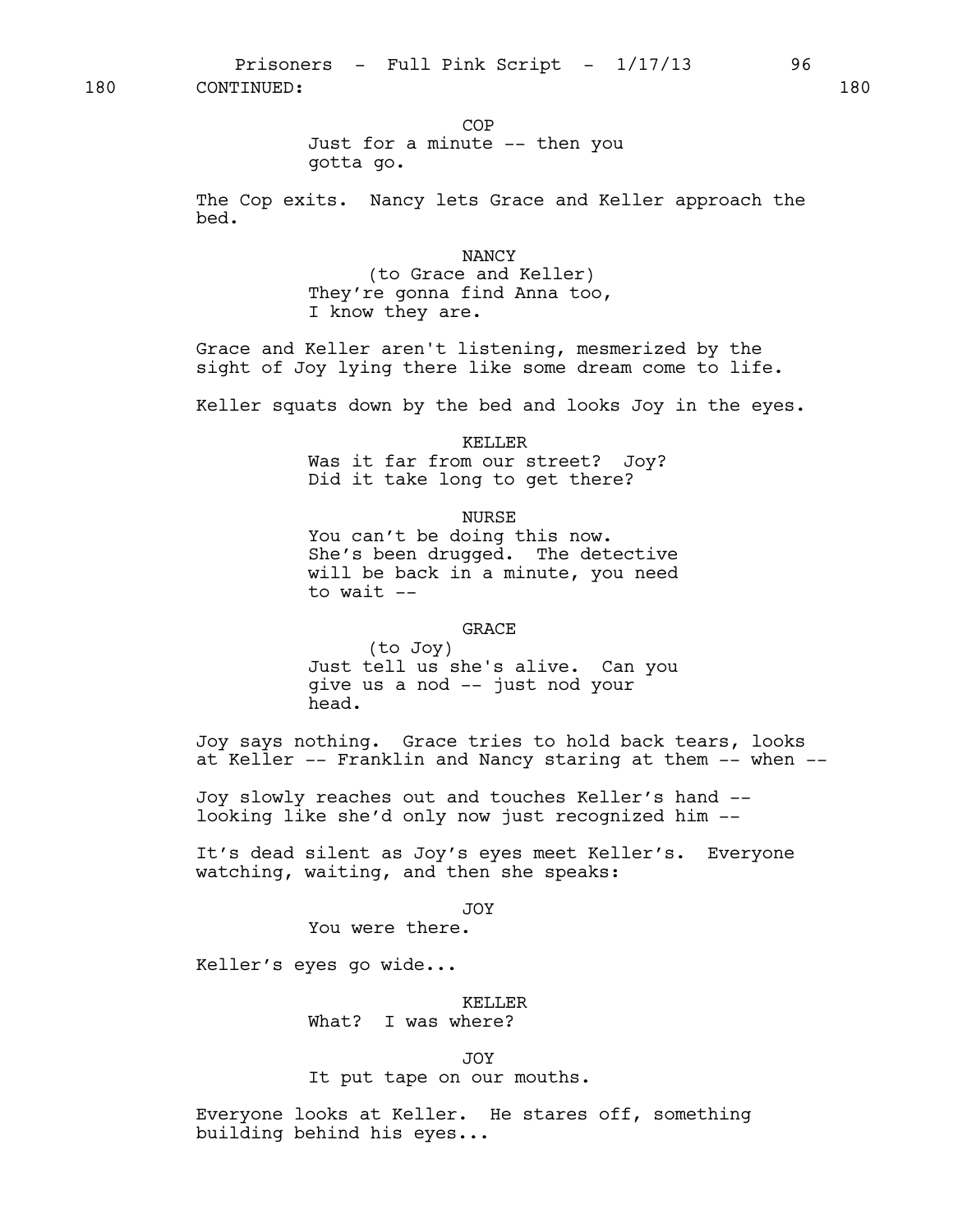# 181 INT. HALLWAY - ST. CELESTINE HOSPITAL - CONTINUOUS 181

Loki walks down the hallway with the uniformed Cop -- Loki looks seriously pissed --

> **LOKT** I said nobody's allowed in there but her parents --

Up ahead Loki sees Keller walk out of the room. Keller's eyes meet Loki's  $-$  then  $-$ 

Keller turns and heads in the opposite direction. Grace comes out of the room --

GRACE

Keller!

**TOKT** Where's he going?

Loki clocks Grace's expression; she has no idea. Loki looks back down the hallway -- the door to the stairwell swinging closed behind Keller. Loki turns and yells down the hallway to the uniformed Cop --

> LOKI (CONT'D) Call downstairs! Don't let him leave!

182 EXT. ST. CELESTINE HOSPITAL - MOMENTS LATER 182

Keller runs out of the entrance, booking it for his truck -- he hears voices starting to erupt behind him --

> COP (O.S.) Hey! Stop!

# 183 INT. KELLER'S TRUCK - PARKED/TRAVELING - CONTINUOUS 183

Keller gets in his truck -- starts it up, throws it in gear and drives straight over a grassy median -- a shortcut to the main road --

### 184 EXT. ST. CELESTINE HOSPITAL - CONTINUOUS 184

Back to the entrance as Loki bursts out and runs to his car -- across the way he sees Keller's truck screeching off down the road --

Loki gets in his sedan -- while two other cops run to their cruisers --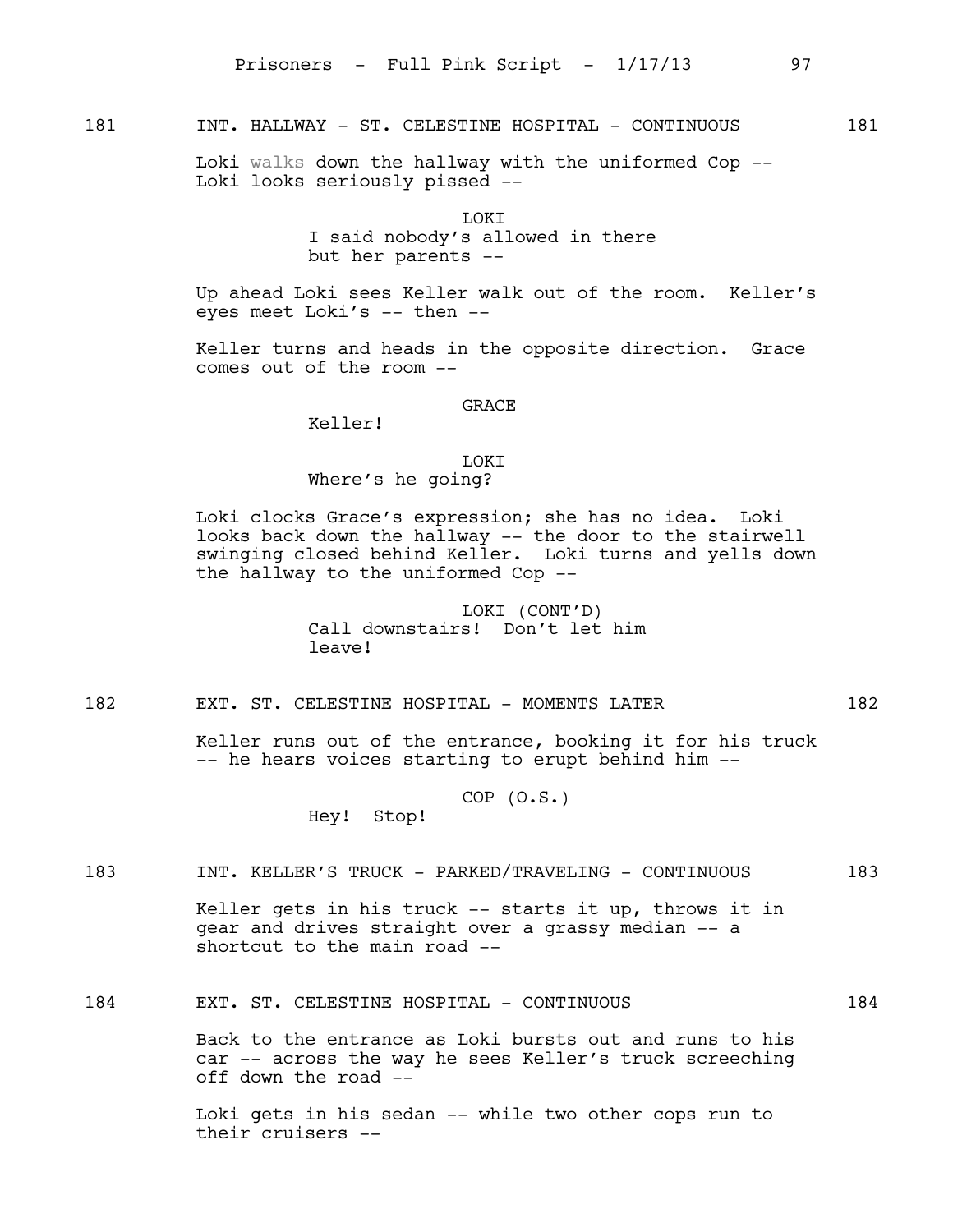185 INT. LOKI'S SEDAN - MOMENTS LATER 185

Loki starts the engine, backs out fast -- reverses his car over the grassy median, the car shaking and bumping - then spins out in the main road, oncoming traffic swerving past him -- horns blaring -- he floors it, picking up speed --

Loki speeds past car after car, then stops at an intersection, craning his head, looking every which way --

> **LOKT** Come on -- where the hell did you go?

Keller's truck is nowhere in sight.

LOKI (CONT'D)

Fuck. FUCK!

Loki thinks for a moment, blocking the intersection...when something occurs to him. Suddenly electrified he does a screeching u-turn -- looks like he knows where he's going --

186 EXT. APARTMENT HOUSE - DAY 186

Grace's car pulls up in front of the apartment house. Ralph gets out of the driver's seat, he opens the back door, grabs a duffle bag...

Eliza gets out of the passenger side. Her cell phone rings, she checks it --

> ELIZA My Mom again. Maybe I should call her back -- maybe something happened?

RALPH Wait until we get inside. I don't want anybody to see us --

She puts the phone away and follows Ralph to the rear of the building, trying to look inconspicuous.

REAR OF APARTMENT BUILDING - CONTINUOUS

A low-lying boarded window as Ralph removes the board --

RALPH (CONT'D) My secret entrance.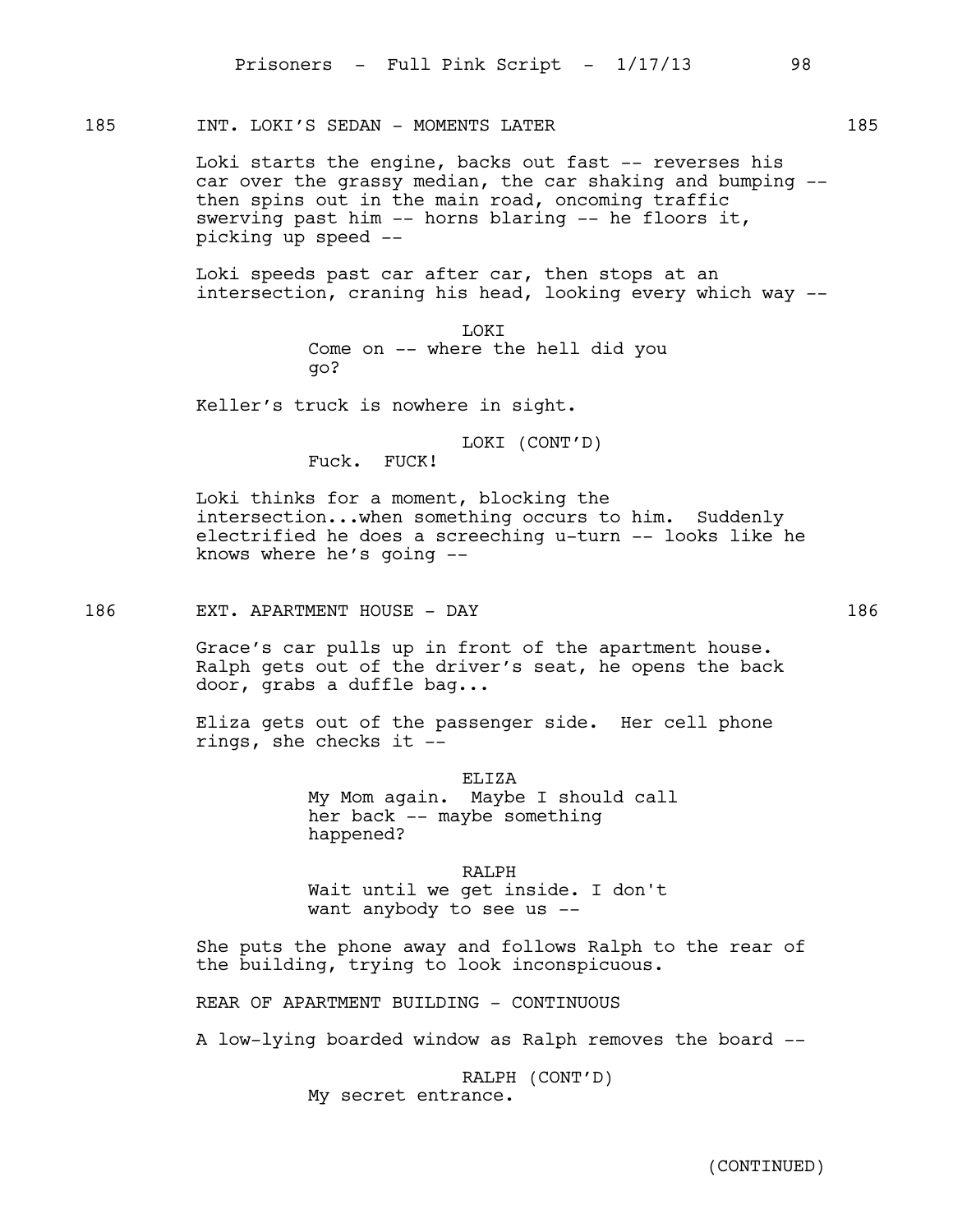The board slips from Ralph's fingers -- falls inside the apartment with a BANG -- 187 INT. THE CELL - CONTINUOUS 187 The outside of the cell as the banging sound echoes from below. The sound of Jones moving -- he hears them -- 188 INT. FIRST FLOOR APARTMENT - APARTMENT HOUSE - MOMENTS 188 LATER Ralph and Eliza stand in the gutted first floor apartment. They look around, the door to the hallway is open -- A sound from above -- a thump. They look up -- another thump. ELIZA Someone's here. She starts back for the open window when Ralph grabs her - - RALPH My father kicks people out of here all the time. It's just a homeless guy. Wait here -- I'll tell him to leave -- Ralph heads for the stairs -- ELIZA If you're doing this to impress me, it's not working. RALPH I'm doing it cause I don't want to go back home. Do you? She doesn't answer, but obviously dreads it as much he  $does --$ 189 INT. STAIRS - APARTMENT HOUSE - MOMENTS LATER 189 Ralph climbs the stairs. He looks scared. Prisoners - Full Pink Script -  $1/17/13$  99 186 CONTINUED: 186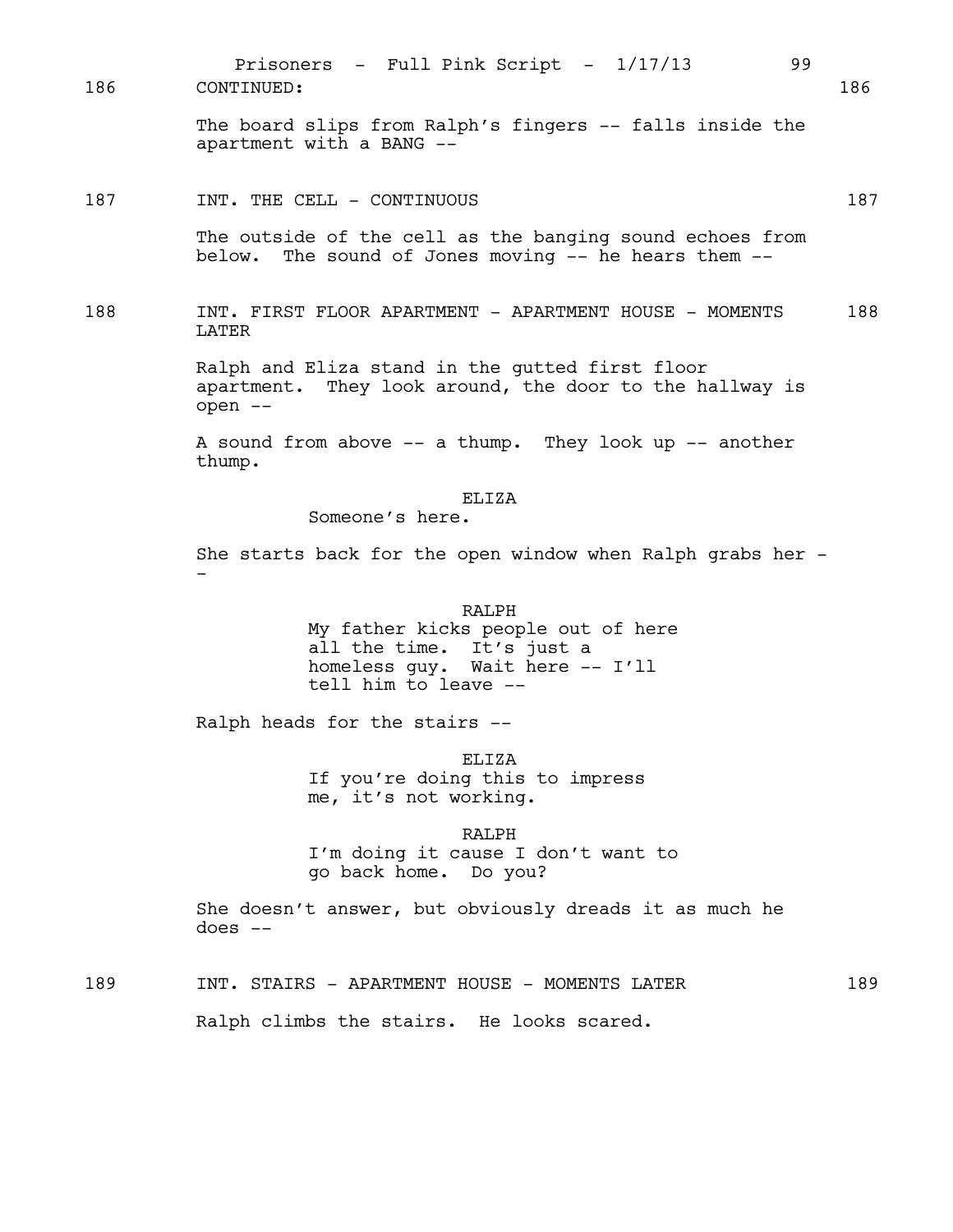190 INT. SECOND FLOOR APARTMENT - APARTMENT HOUSE - MOMENTS 190 LATER

> The moment Ralph walks inside he's stricken by something. He toes a whiskey bottle with his sneaker...another THUMP --

It's coming from the open bathroom door...

RALPH Hey. You're trespassing. Get out of here or I'm gonna call the cops.

Ralph steps closer to the open door -- confused - doesn't look like there's anyone inside. But then he sees the cell...THE PICTURE OF ANNA AND JOY nailed to the outside, staring at him.

191 INT. FIRST FLOOR APARTMENT - CONTINUOUS 191

Eliza, waiting nervously when Ralph yells down to her --

RALPH (O.S.) ELIZA! Eliza, get up here!

192 INT. BATHROOM - SECOND FLOOR APARTMENT - CONTINUOUS 192

Ralph, holding the cell phone to his ear with a shaking hand.

> 911 OPERATOR (O.S.) (over the phone) 911 emergency. What is your location?

Eliza enters behind him -- sees the pictures, goes white - -

### ELIZA

What is this  $-$ 

RALPH (into the phone) Two thirty four Campello Street. My sister --

THUMP -- from inside the cell.

# ELIZA

Oh my God.

Ralph closes his eyes, his breath getting away from him --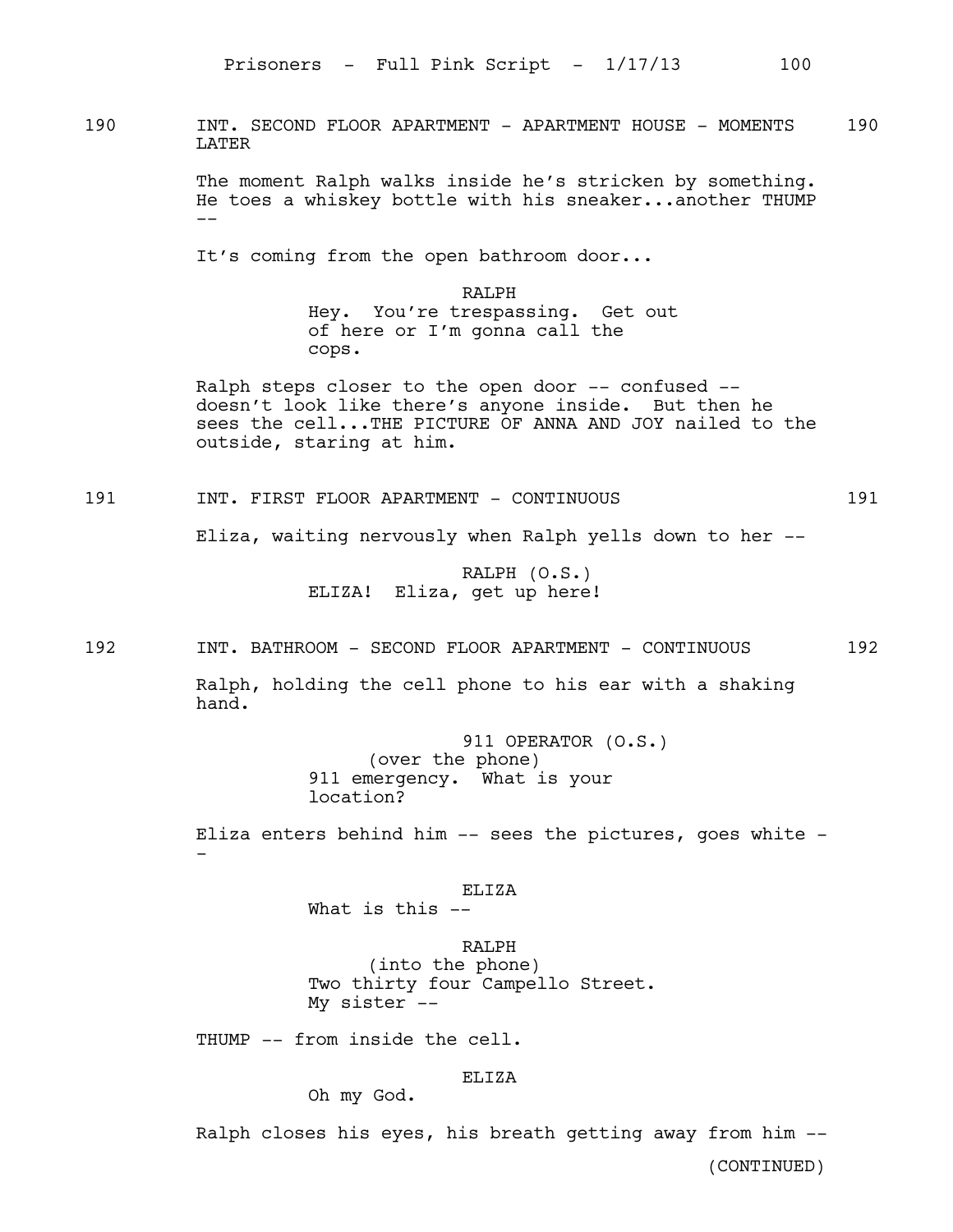# RALPH (into the phone) I think I found my sister -- Anna Dover --

911 OPERATOR (O.S.) (over the phone) Just stay calm we'll have someone out there in a couple minutes. I want you to stay on the line with me  $--$ 

THUMP -- Ralph drops the phone. He starts moving his palsied hands over the wood, searching for a way to break inside.

#### RALPH

Help me. Come on.

She shakes her head.

ELIZA

I can't. I can't.

RALPH

Yeah you can, come on.

She nods, tears streaming down her horrified face. Ralph speaks into the tube.

> RALPH (CONT'D) It's OK, we're getting you out - we're getting you both out of there. Can you hear me?

Eliza joins Ralph, trying to pull at the seams of the wood --

Together they pull at a panel of wood. It starts breaking away as nails clink on the floor...

Eliza and Ralph stand back, horrified...

193 EXT. APARTMENT HOUSE - CONTINUOUS 193

Loki's sedan screeches to a halt -- he gets out -- hears ELIZA SCREAMING INSIDE. He starts for the front door when he sees the padlock and changes course --

Loki runs around to the back of the building -- heading for the window he used to get inside earlier --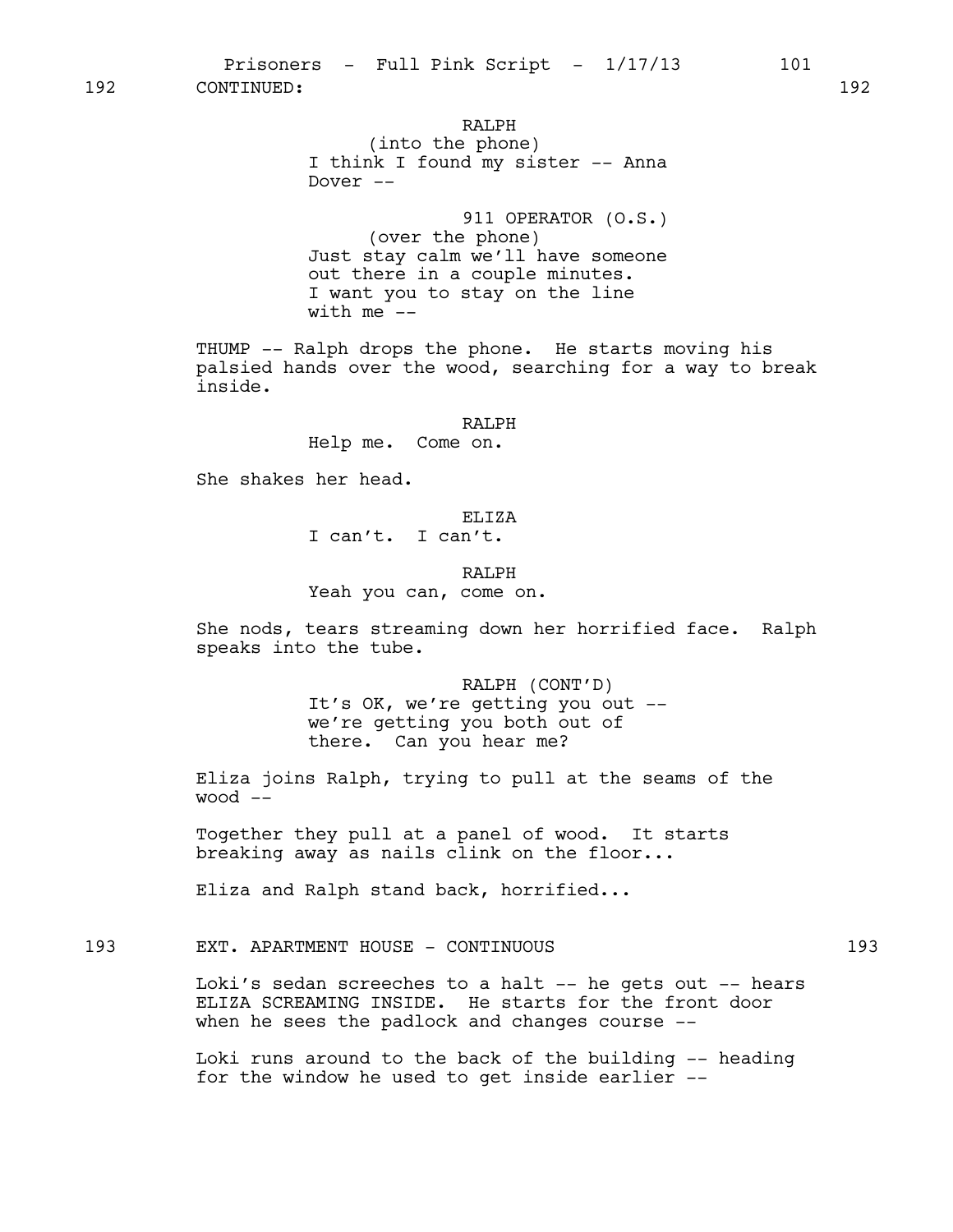194 INT. STAIRS - THE APARTMENT HOUSE - MOMENTS LATER 194

Loki's POV as he runs up the stairs -- sees Ralph and Eliza coming down the stairs towards him --

#### **LOKT**

# What is it?

He sees the shock in their faces, they can't speak -- he rushes past them --

195 INT. SECOND FLOOR HALLWAY - APARTMENT HOUSE - CONTINUOUS 195

Loki's POV as he gets to the top of the stairs, gun at the ready -- moving down the hallway towards the open door of the apartment...

He arrives at the open door, looks inside. His face drops...he lowers his gun...

CUT TO:

196 EXT. FRONT DOOR - HOLLY JONES' HOUSE - NIGHT 196

Keller rings the doorbell. Angle widens -- he's standing at the door, holding a duffle bag...

> HOLLY JONES (O.S.) Just a minute.

Holly Jones opens the door looking a little out of breath. She's now holding a big ice pack around her hand.

> HOLLY JONES (CONT'D) Hello again.

KELLER Hello. I was -- I was hoping you'd let me do some penance.

She looks a little baffled.

HOLLY JONES

For what?

### KELLER For scaring you that day at the police station.

She nods, regaining her poker face.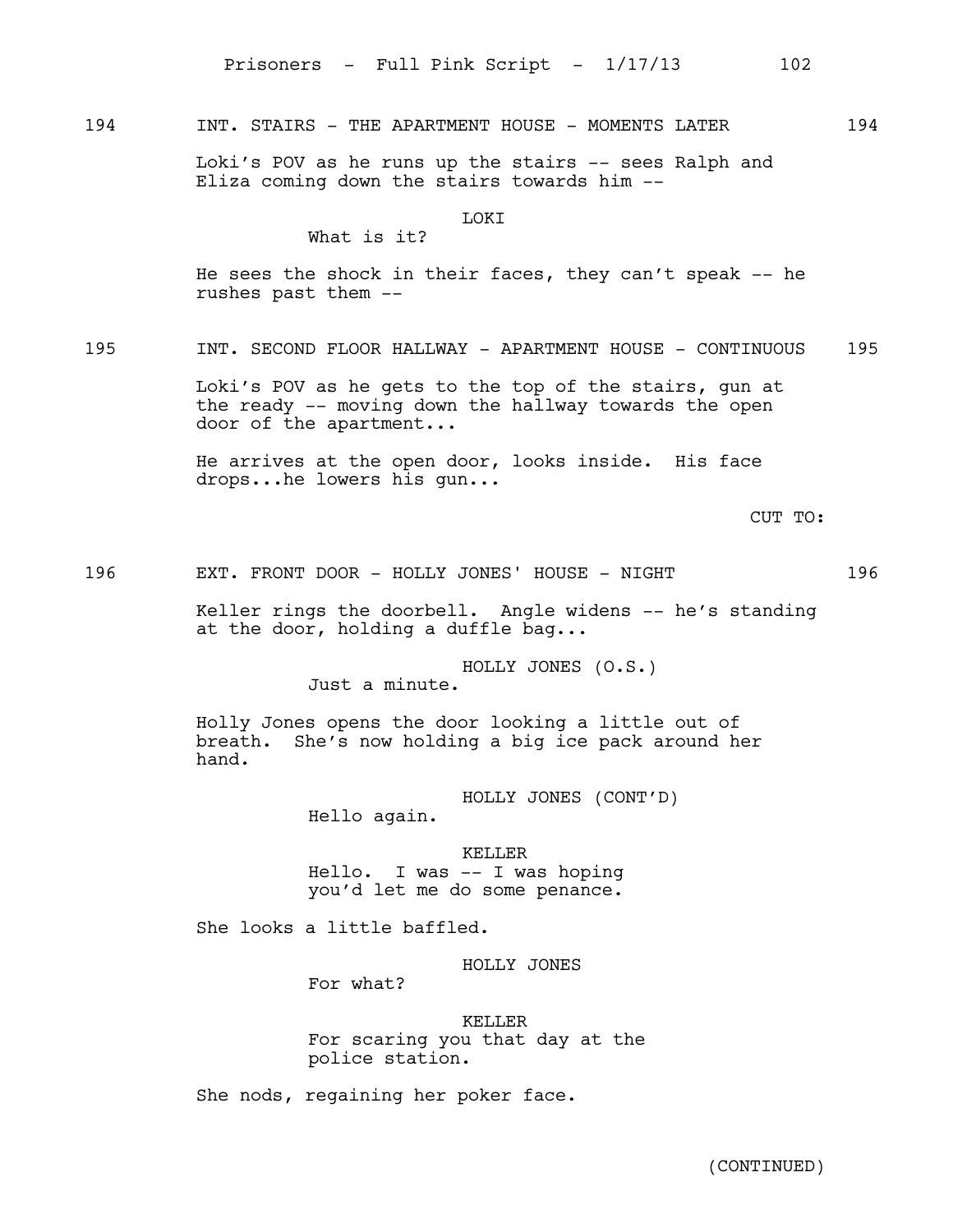HOLLY JONES You've already apologized for that.

### KELLER

I know, but I thought you might need something fixed up around the house? Brought my tools.

She eyes his bag.

HOLLY JONES Oh. I see. (motioning to her ice pack) I burned myself. Feeling a little icky today. (beat) But I'm glad you want to talk some more. There's no need to make excuses. Come in, you can make me some tea.

### 197 INT. VESTIBULE - HOLLY JONES' HOUSE - NIGHT 197

Jones' Aunt shows Keller inside and closes the door, turning her back to him as she walks to the kitchen. Keller lingers in the vestibule, watching her, considering...

> HOLLY JONES What are you waiting for, Mr. Dover?

He stops, looking caught.

#### KELLER

What?

HOLLY JONES Come on in and make me some tea.

198 INT. KITCHEN - HOLLY JONES' HOUSE - NIGHT 198

Keller turns on the faucet, fills the tea kettle with water.

He turns on the gas fueled stove burner. He stares down into the little blue flame --

#### KELLER

I don't want to have to hurt you. I know they were here --

(CONTINUED)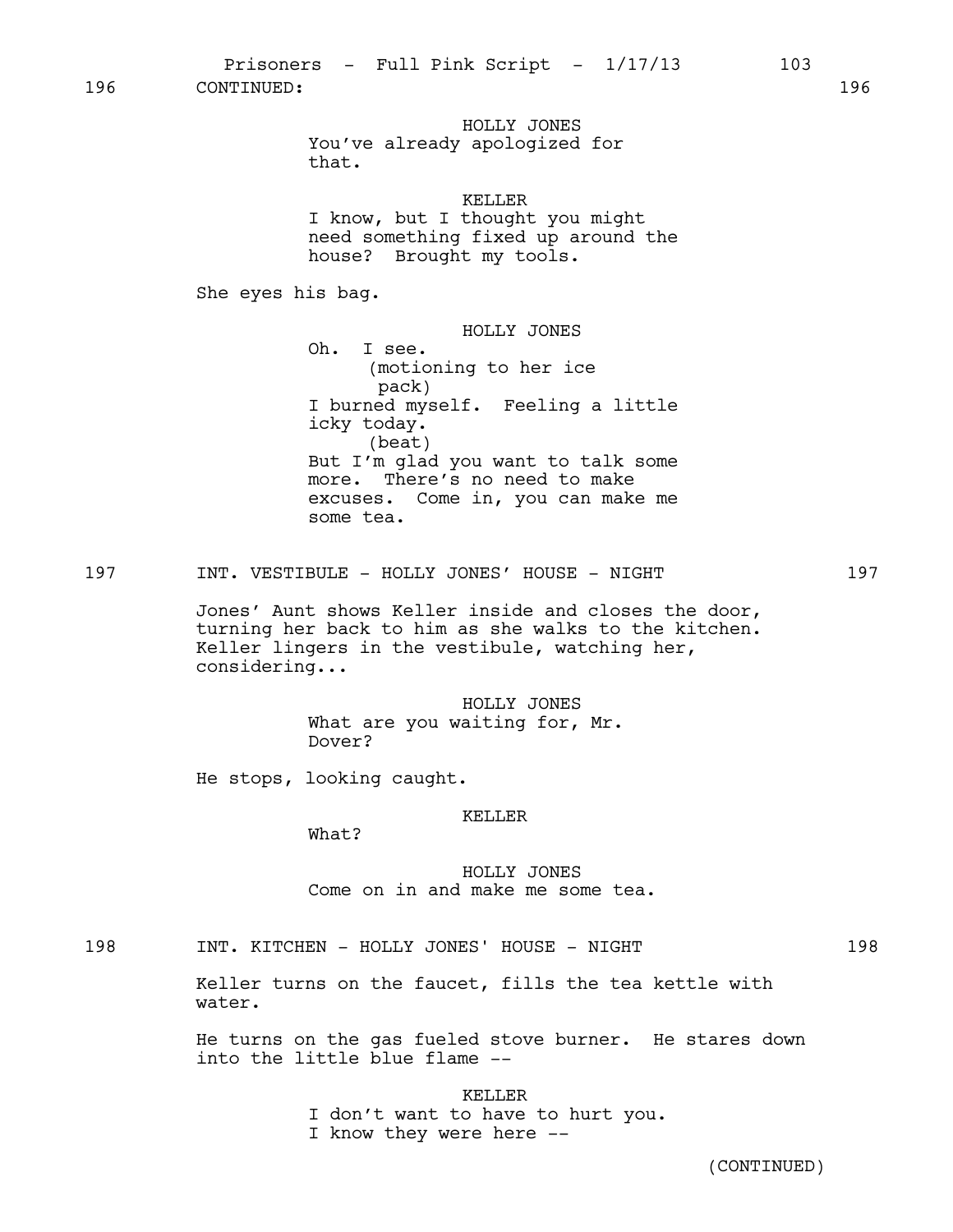198 CONTINUED: 198

He turns around to see the ice pack fall from her hand, revealing a .38 revolver. She stands up, gun leveled at Keller's head.

> HOLLY JONES Put your hands on your head and turn around.

Keller doesn't move.

#### KELLER

I'm just gonna go.

HOLLY JONES You don't know me, Mr. Dover. Believe me when I tell you I won't let you go.

Keller considers, watching her. Her eyes don't waver. Her hands don't shake...

He puts his hands on his head and turns around. She moves in and lifts the back of his coat. There's a pistol tucked into the back of his waistband. She grabs it out and tosses it into a nearby wastebasket.

> HOLLY JONES (CONT'D) Good. Now, right in front of you. The top drawer. Open it.

Keller takes a breath, and opens the drawer...

Inside is a rusted old pair of handcuffs.

HOLLY JONES (CONT'D)

Put them on.

Keller doesn't move.

HOLLY JONES (CONT'D)

Put them on.

Keller takes his time picking up the handcuffs, observes their corroded condition.

He clamps them on his wrists. Keeping the gun on him she opens the refrigerator and takes out a 2 liter bottle filled with the laced grape-aid.

> HOLLY JONES (CONT'D) You don't have to drink the whole thing. About a third should be fine for a man your size. Something to keep you manageable. (MORE)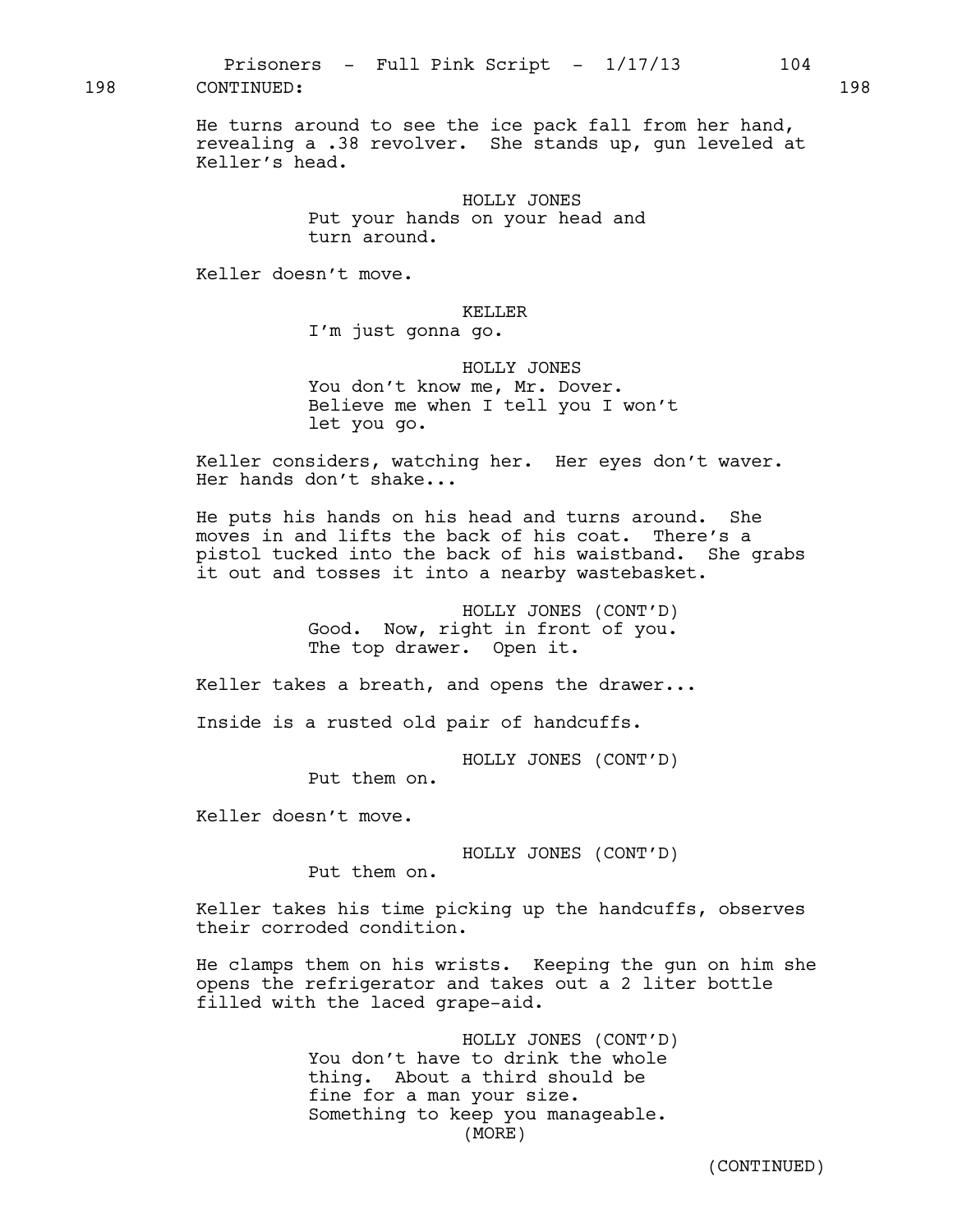198 CONTINUED: (2) 198

Even in handcuffs I have a feeling you're going to be a problem. HOLLY JONES (CONT'D)

### KELLER

Forget it.

### HOLLY JONES

Drink it, Mr. Dover, or I'll kill you right here in my kitchen, and then I'll bring your daughter in and make her scrub your brains off the floor.

He lunges towards her --

#### KELLER

# WHERE IS SHE?!

She cocks the .38. He stops, trembling, ready to throw up, looking for something to grab, something to duck behind -- but there's nothing. He breathes out, manic...

And grabs the bottle. And drinks, hating eyes on her all the while. A third of it gone, he sets it back on the table, grimacing, wiping his purple lips.

> HOLLY JONES Good, isn't it. It's my husband's recipe. Now we're going out the back --

A RING TONE stops them both. Keller looks down at his coat pocket as his cell phone continues to RING --

> HOLLY JONES (CONT'D) Take it out of your pocket. Do not answer it.

With a little trouble due to his shackled hands, Keller pulls out his ringing cell phone. The caller ID displays: *GRACE*

> HOLLY JONES (CONT'D) Put it in the sink.

Keller does as he's told, then:

HOLLY JONES (CONT'D) And your car keys -- on the table.

Keller pulls his keys from his pocket, drops them on the table.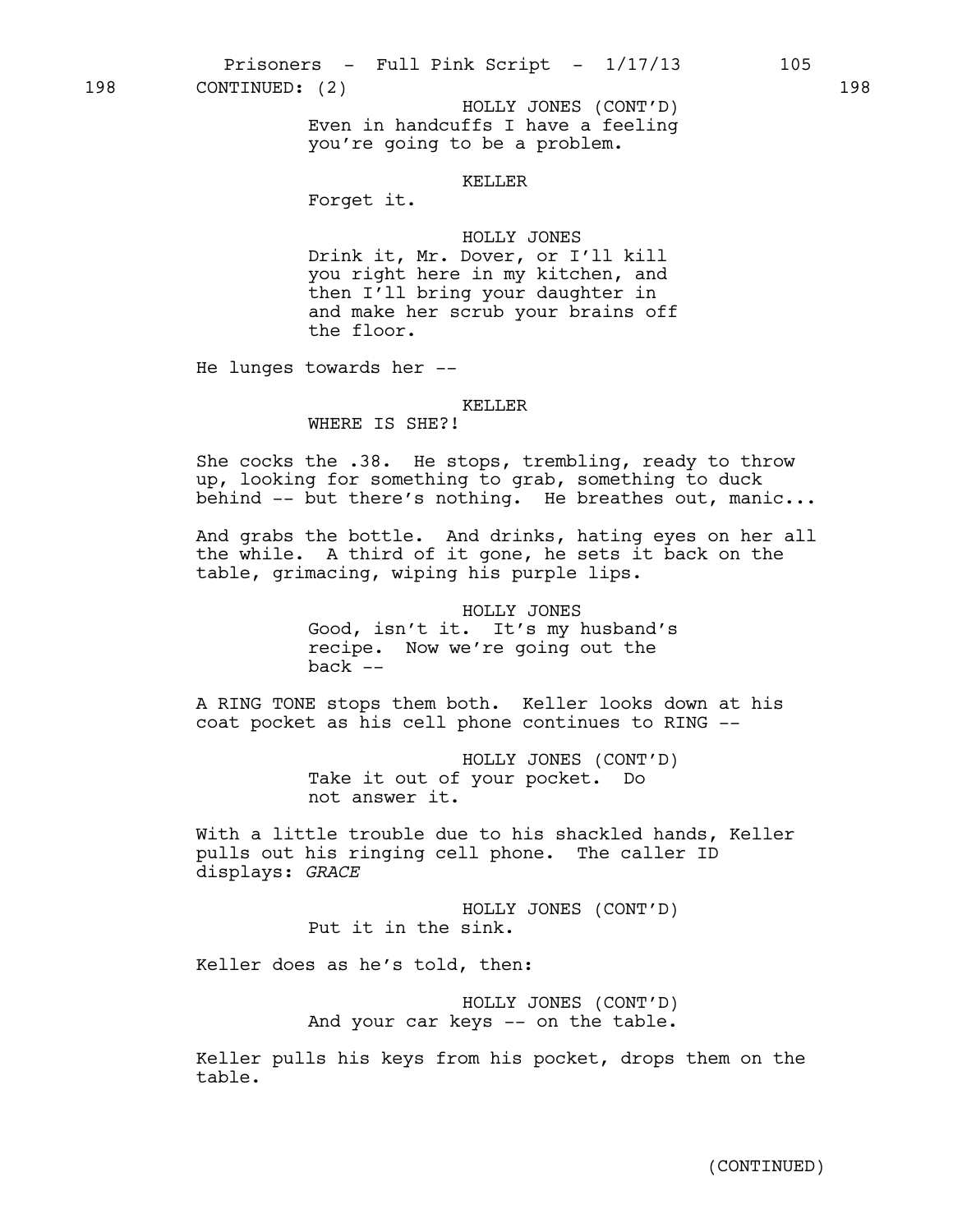Prisoners - Full Pink Script -  $1/17/13$  105A 198 CONTINUED: (3) 198

> Holly motions for him to move aside. She pockets his keys, then goes to the sink and pushes the phone down the garbage disposal. It's still RINGING when --

She turns on the disposal -- THE SOUND OF METAL GRINDING --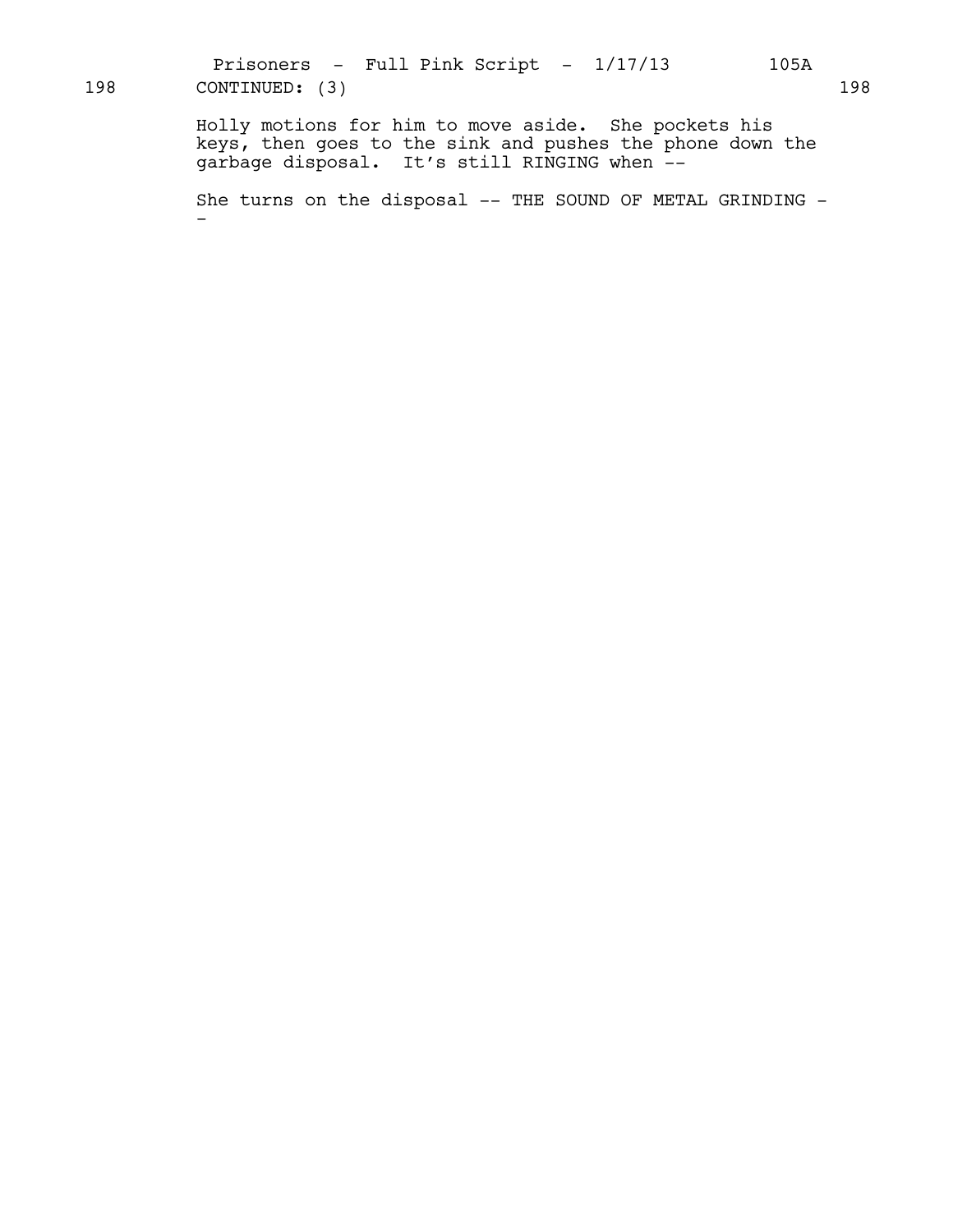199 EXT. BACK YARD - HOLLY JONES' HOUSE - NIGHT 199

Keller, hands cuffed in front of him, exits the house through the back door with Holly Jones following, pistol in hand.

HOLLY JONES

Walk to the car.

She directs him to the old Trans Am parked on the grass.

HOLLY JONES (CONT'D) The look on your face when I opened the door -- my husband had that very same look the day we took Alex. (beat)

He was the first kid we ever took. His real name was Jimmy or Barry -- I can't remember. I doubt he can either. So many names. I forgot all about Bobby until I read about him in the paper. He never forgot us though -- neither will your neighbor's bitch daughter. They never really get away, their minds I mean. Making children disappear is how we wage war with God. Makes people lose their faith. Breeds demons like you. I've had to slow down since my husband disappeared, but I do what I can.

Keller continues on, woozy. They arrive at the Trans Am. She opens the driver's side door.

HOLLY JONES (CONT'D)

Get in.

Keller gets behind the wheel. The keys are in the ignition. The key chain is an upside down cross. Standing inside the open car door, Holly Jones puts the gun to Keller's head.

> HOLLY JONES (CONT'D) Start the car.

Keller turns the key. The engine COUGHS --

HOLLY JONES (CONT'D)

Keep trying.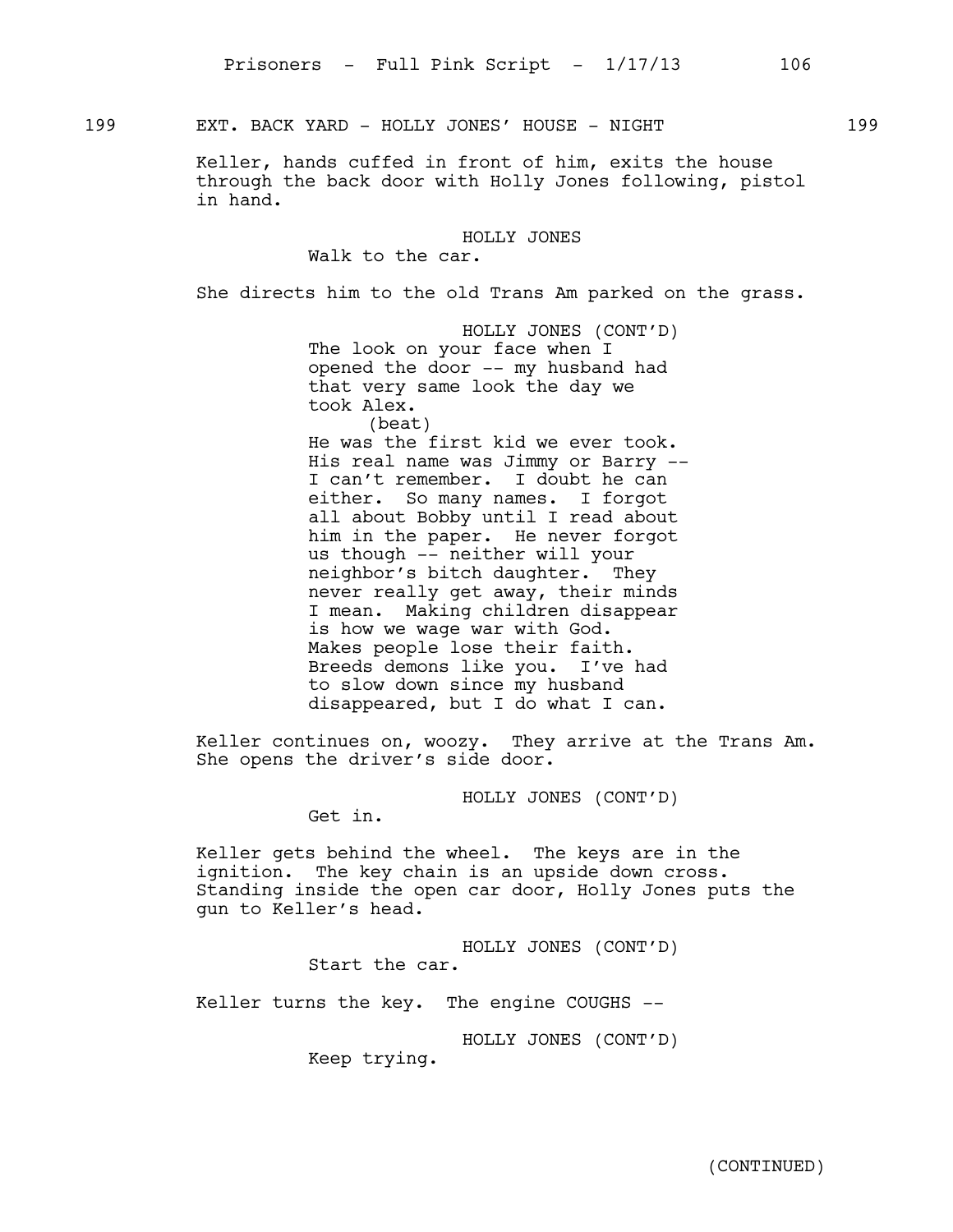199 CONTINUED: 199

He keeps trying, while staring through the dirty windshield, maybe planning an escape route...

> HOLLY JONES (CONT'D) You should know Alex didn't lay a hand on the girls, just wanted to give them a ride in the RV. I was the one who decided they should stay.

Guilt creasing his forehead, Keller starts to look a little sick. THE ENGINE FINALLY TURNS OVER -- IT'S LOUD.

> HOLLY JONES (CONT'D) (yelling over the engine) Put it in reverse. Back up. Slowly.

Keller shifts into reverse and the car starts to inch backwards. Holly Jones walks close beside it, keeping the gun pressed to Keller's head.

HOLLY JONES (CONT'D)

Stop.

Keller stops the car, staring straight ahead.

HOLLY JONES (CONT'D)

Turn it off.

He hesitates for a moment, perhaps weighing his options. She starts to push the gun barrel into his ear.

HOLLY JONES (CONT'D)

Turn it off.

He cuts the engine.

HOLLY JONES (CONT'D)

Out.

Keller steps out of the car, teetering, starting to lose his equilibrium. He sees the car was covering a big doorsize piece of plywood lying flat on the ground.

> HOLLY JONES (CONT'D) Go ahead, take a look. Maybe your daughter is underneath. You never know.

Frantic, Keller drags the plywood aside. But when he sees what's beneath it, the verve just drains from his body...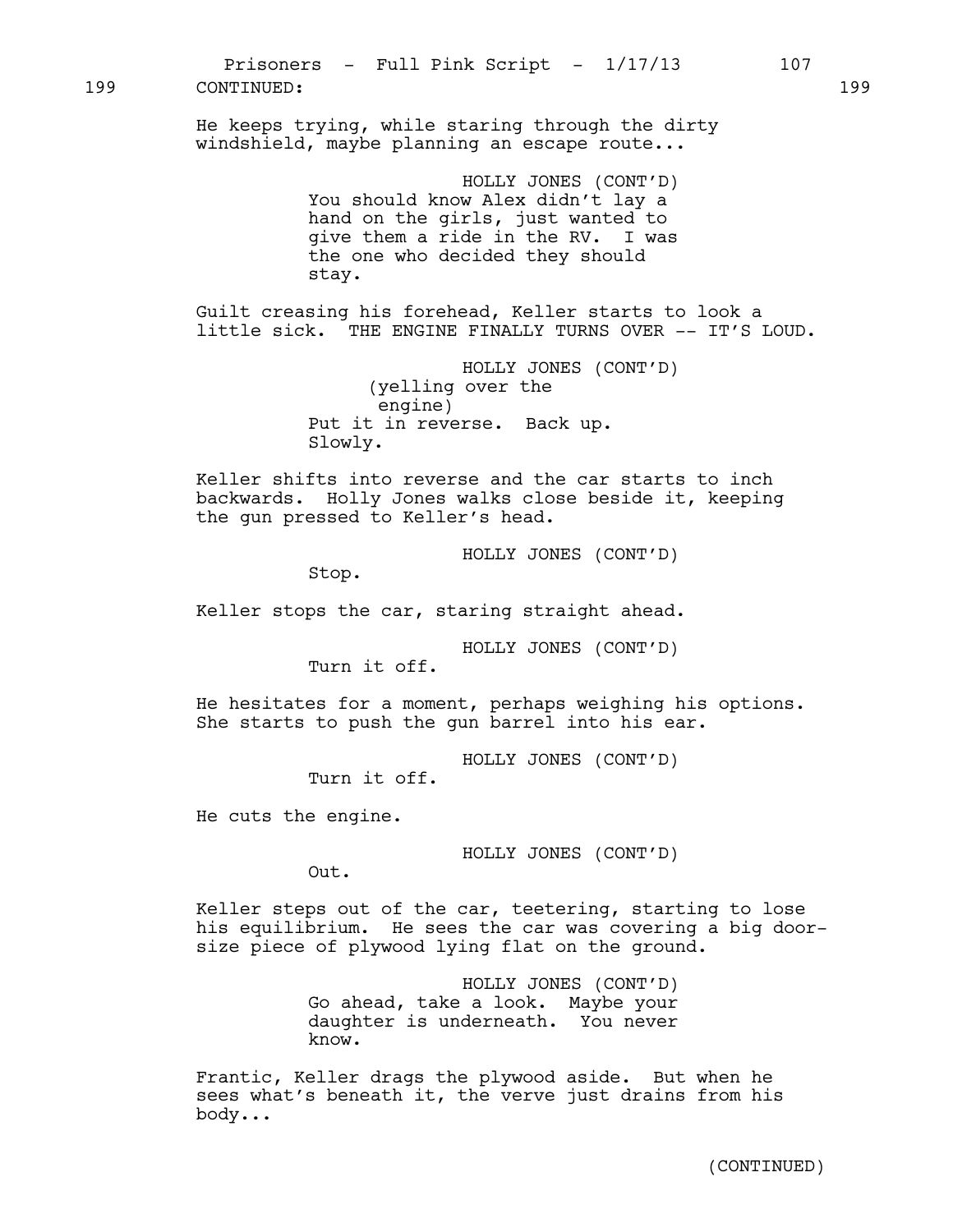Prisoners - Full Pink Script -  $1/17/13$  108 199 CONTINUED: (2) 199

> It's a grave-like hole in the ground, maybe twelve feet deep.

> > HOLLY JONES (CONT'D) I hid the girls here before the police came to search the house. Should have left them down there, but I wanted them to last for at least a few weeks. So lonely without Alex. (beat) Now get in.

#### KELLER

You want me to get in there, you're gonna have to shoot me. I'm not doing it just 'cause you asked --

BANG. She fires a shot into Keller's thigh. He stumbles -- the soil crumbles out from under him and he falls...

200 INT. THE HOLE - CONTINUOUS 200

Keller lands hard, blood bubbling from the gunshot wound in his thigh.

Keller's POV, staring straight up: Holly Jones staring down.

> HOLLY JONES Make yourself a tourniquet. If you can manage to stem the bleeding you might last as long as twenty-four hours. I'd love for you to still be alive when I dump your daughter's body down there.

She starts dragging the board back over the hole...

Keller tries to get up, gritting his teeth, and then he sees it: ANNA'S RED WHISTLE lying a few feet away from him. But as he reaches for it --

EVERYTHING GOES BLACK...

THE SOUND OF THE TRANS AM STARTING UP AND ROLLING OVER THE COVERED HOLE...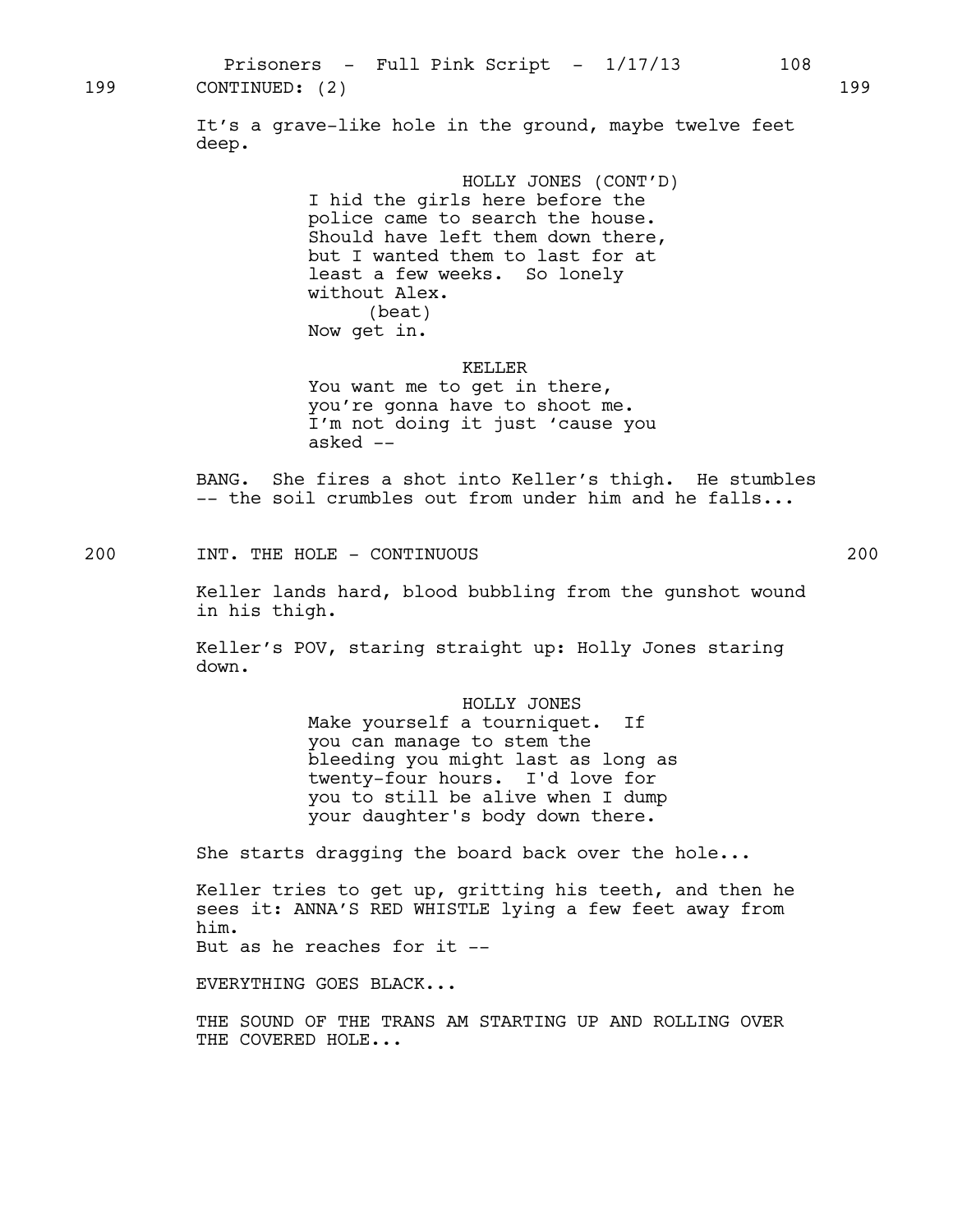201 EXT. BACK YARD - HOLLY JONES' HOUSE - CONTINUOUS 201

Holly Jones cuts the engine and gets out of the car. As she walks back to the house IT STARTS TO SNOW...

202A EXT. GUN HILL ROAD - MOMENTS LATER 202A

Holly gets in Keller's truck and starts it up. She drives it into the backyard, out of sight...

202B INT. PRIVATE ROOM - ST. CELESTINE HOSPITAL - NIGHT 202B

Joy lies sleeping in her hospital bed, Nancy and Franklin on either side of her, watching the TV: shaky news footage of the apartment house, as Jones is loaded into the ambulance...

A REPORTER stares into the camera, the commotion to his back.

REPORTER

While police haven't released any official statements yet, several sources maintain that Jones has been held captive for the last five days in the apartment building right behind me here.

Nancy and Franklin look at each other in silence...

202 INT. DEN - HOLLY JONES' HOUSE - NIGHT 202

Holly Jones stands in the entranceway watching the same news report on her TV.

> REPORTER (O.S.) We've also just learned that the building might be owned, in some capacity by Anna Dover's father...

She exudes a rage that seems ten sizes too big for her body...

203 EXT. HOLLY JONES' HOUSE - NIGHT 203

The lights in the windows go out one by one --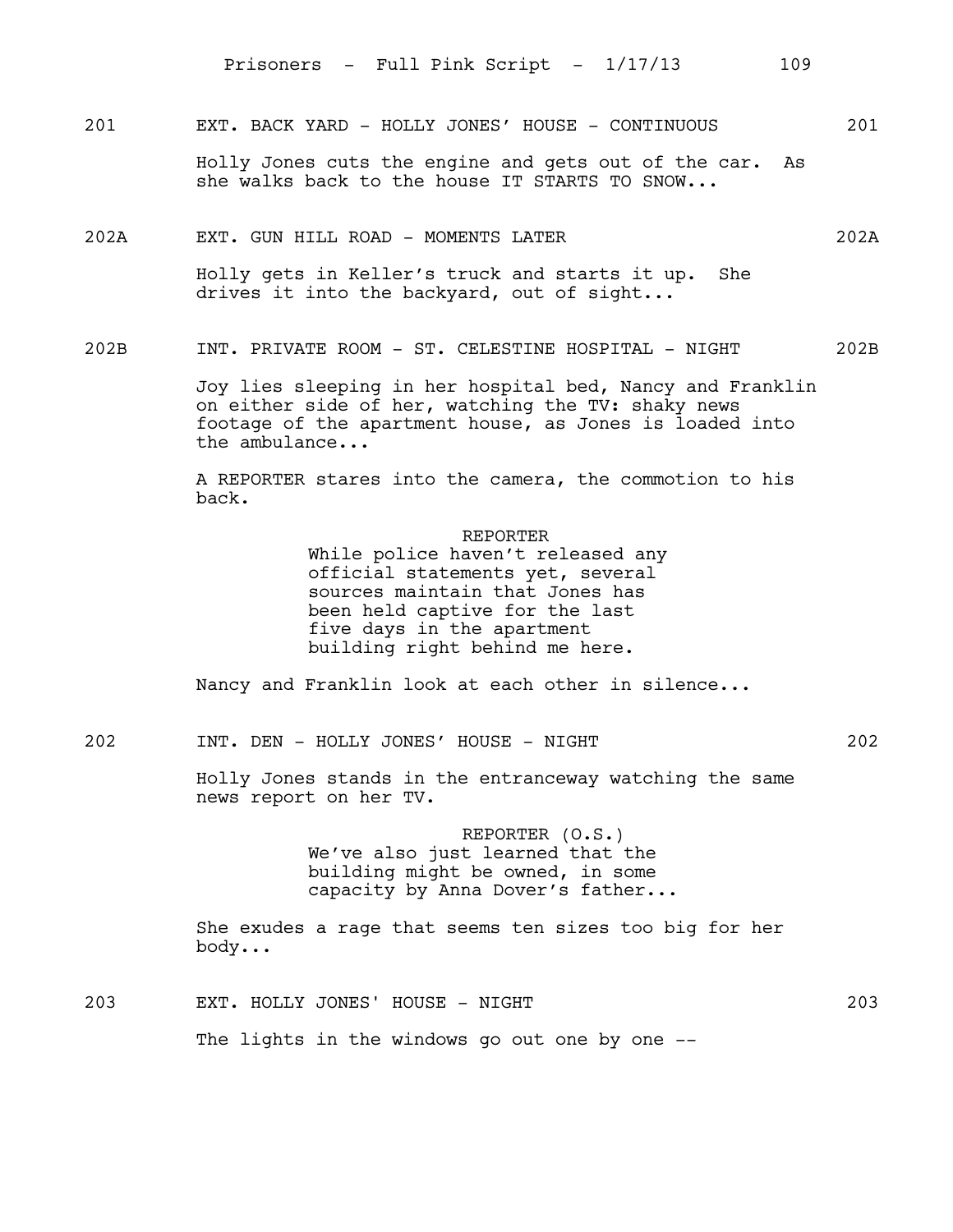# 204 INT. KITCHEN - HOLLY JONES' HOUSE - CONTINUOUS 204

Holly Jones hoists Keller's duffle bag up off the floor and sets it on the kitchen table.

She unzips it and starts emptying the contents on to the table: rope, the rifle, duct tape, the white bag Nancy gave Keller. She looks inside the bag...

THE WHITE BOX WITH THE SKULL AND CROSSBONES, A SYRINGE...

205 INT. BATHROOM - SECOND FLOOR APARTMENT - CONTINUOUS 205

Loki and Forensiscs Guy stare at the empty cell, completely befuddled, as are the rest of the cops and forensics techs moving in and out.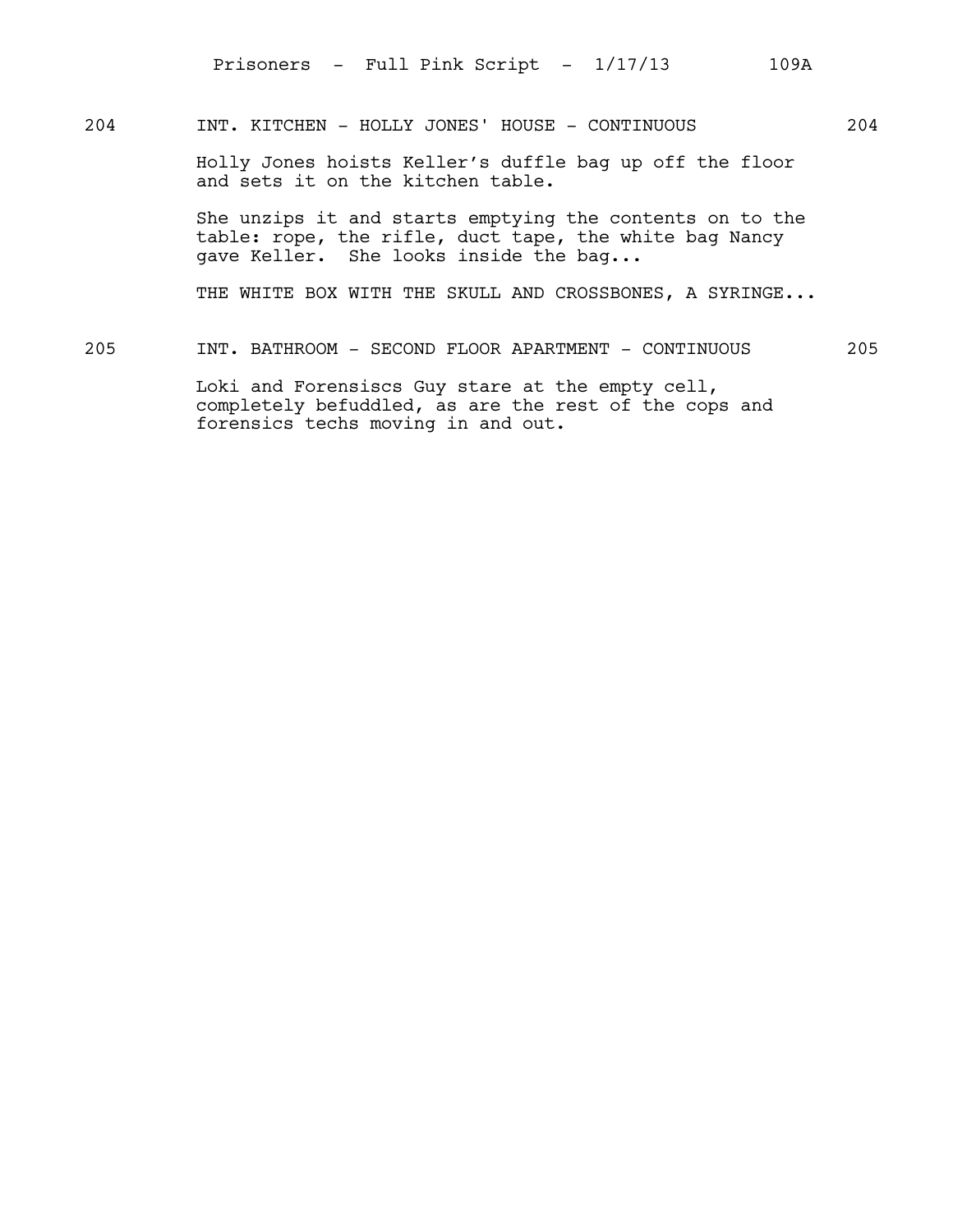# 206 INT. SECOND FLOOR APARTMENT - CONTINUOUS 206

Loki walks out of the bathroom. O'Malley is there, finishing giving orders to a UNIFORMED COP.

> CAPTAIN RICHARD O'MALLEY ...with a camera get within twenty feet of that room, you're fired. (to Loki) Come here.

He ushers Loki out of the rest of the cop's earshot. Loki looks completely deflated, lost.

> LOKI I'm gonna find Dover --

CAPTAIN RICHARD O'MALLEY No you're not. Holly Jones needs to be notified. Go, *now*.

207 INT. THE HOLE - CONTINUOUS 207 207

DARKNESS -- as Keller flicks a lighter, the quivering flame illuminating his face. He looks up...climbing out might not be an option.

He looks down at his hands. The rusted chain connecting the handcuffs broke in the fall.

He moves the flame around illuminating two rusted children's bicycles, several empty plastic 2 liter bottles...an old dirt encrusted child's sneaker...

He reels, loses his breath, lets the flame go out.

He reaches up, digs his hands in the wall and starts trying to climb out...

After a few feet the dirt crumbles like dry cake and he slides back down.

He flicks the lighter again, looks up at the dirt wall...spies a loop of tree root protruding out. He tries to grab it, but it's just out of reach...

He grabs the children's bicycles, stacks them against the dirt wall -- he's able to step up on them, gives him a little more height, he reaches up...

Grabs hold of the loop of tree root -- he PULLS HIMSELF UP -- reaching his other hand up, grabbing at the lip of the hole --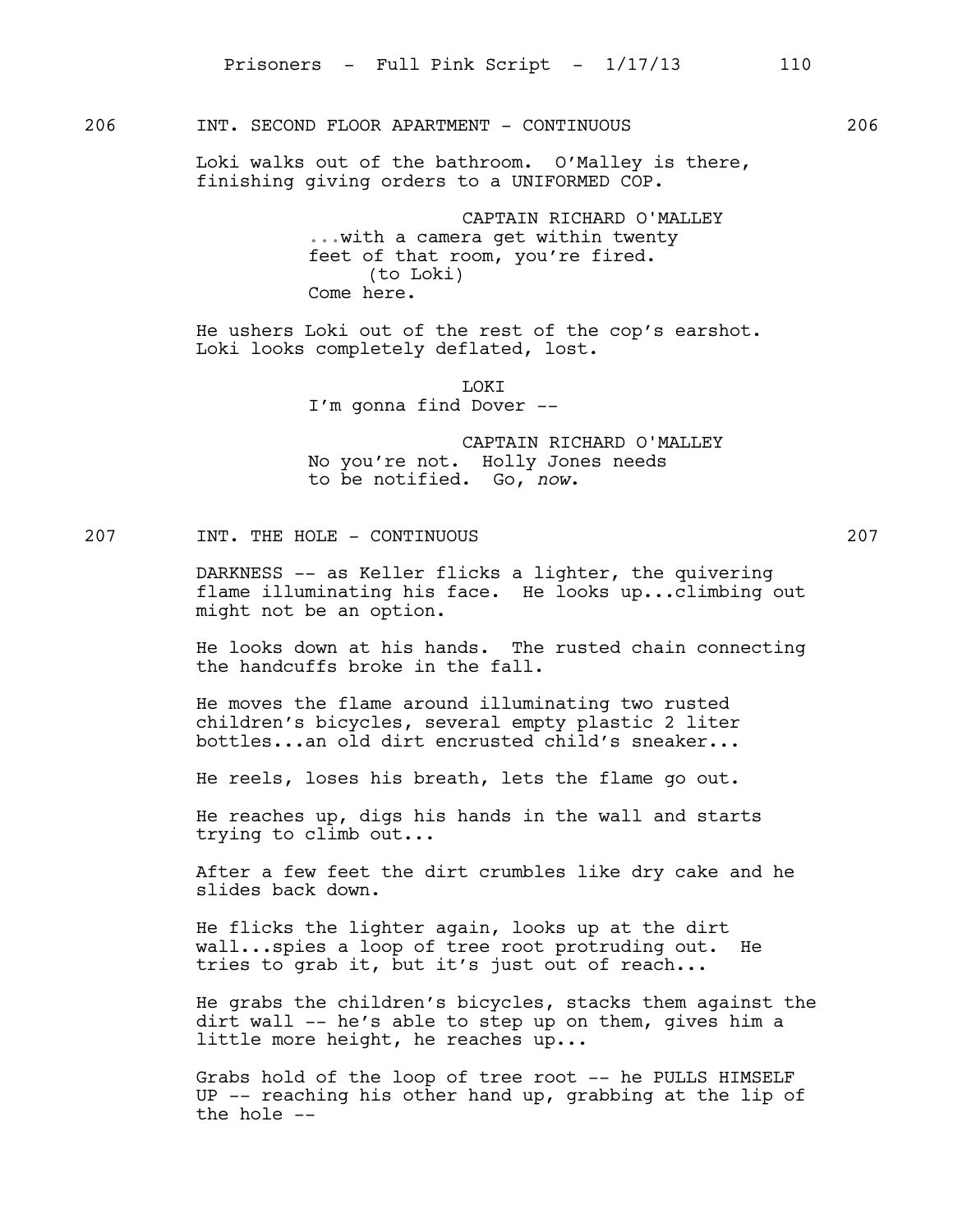- 208 INT. BLACK SEDAN TRAVELING NIGHT 208 Loki pulls up in front of Holly Jones' house. He turns off the engine --
- 209 INT. A ROOM HOLLY JONES' HOUSE CONTINUOUS 209 ANNA lies on the floor, asleep. THE SOUND OF THE DEADBOLT LOCK TUMBLING. She starts to wake up... The door starts to open -- when the DOORBELL RINGS --
- 210 EXT. FRONT DOOR HOLLY JONES' HOUSE CONTINUOUS 210 Loki RINGS the door bell again and waits...
- 211 EXT. UNDER THE TRANS AM CONTINUOUS 211

Keller's fingers peeking out from under the sheet of plywood as he manages to push it off center, giving him enough space to climb out...

Keller grabs hold of one of the Trans Am's underside pipes -- the pipe BREAKS -- OIL SPRAYS IN KELLER'S FACE as he grabs hold of another pipe, and pulls himself up and out...

Keller crawls out from under the Trans Am. He leans against the car, blackened with dirt and motor oil, sucking air...

212 EXT. FRONT DOOR - HOLLY JONES' HOUSE - CONTINUOUS 212

Loki starts back down the walkway -- as he's walking he glances back over his shoulder -- gives the house a last look *and notices something...*

A curtain swaying ever so slightly -- like someone was just peeking out at him.

Loki stops, turns around and walks back to the front door. He stands there, listening...hears what sounds like someone moving around inside --

> LOKI Miss Jones? You in there?

Then Loki hears something else -- it's faint and brief -*sounds like someone crying out --*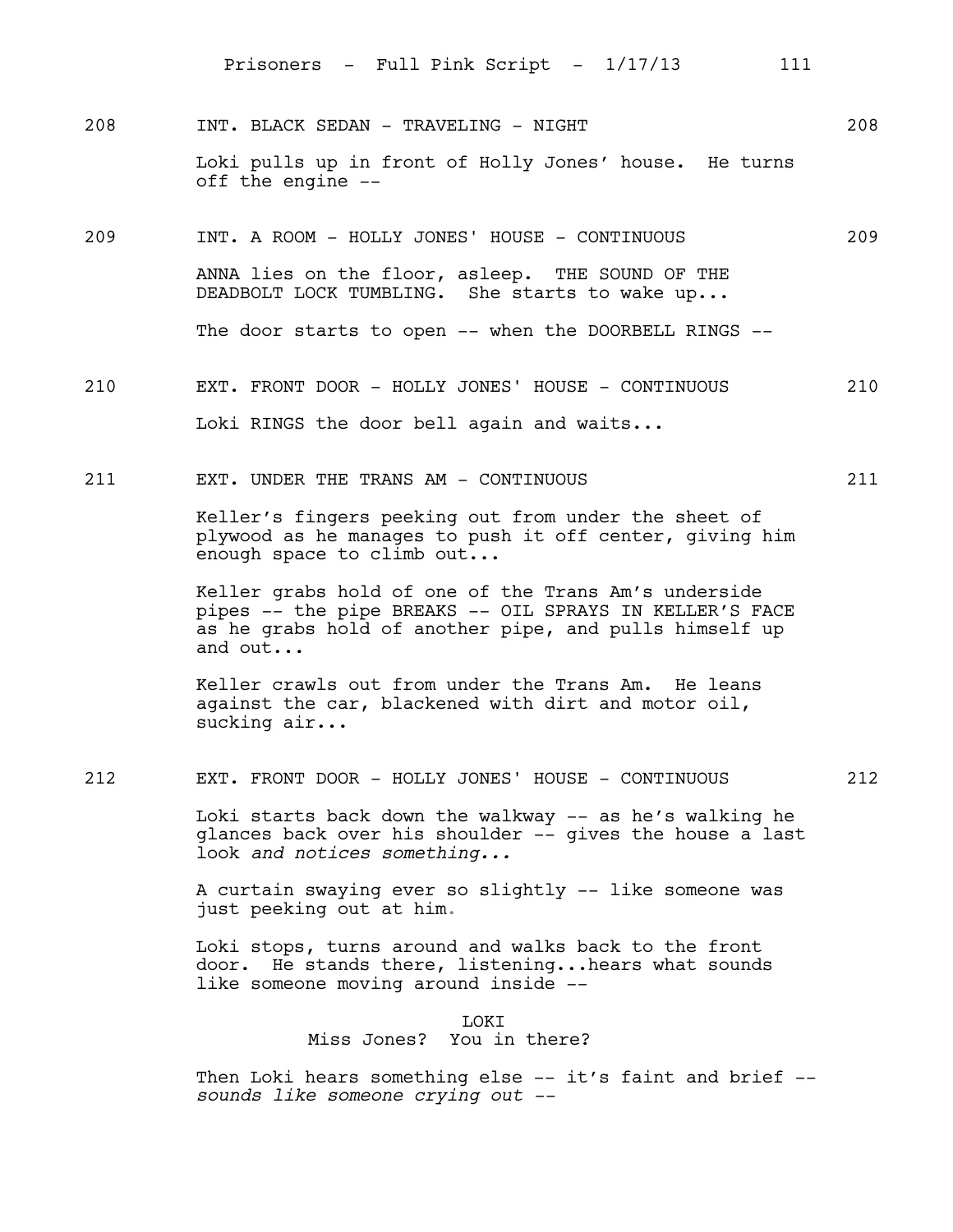| 213 | OMITTED | 213 |
|-----|---------|-----|
| 214 | OMITTED | 214 |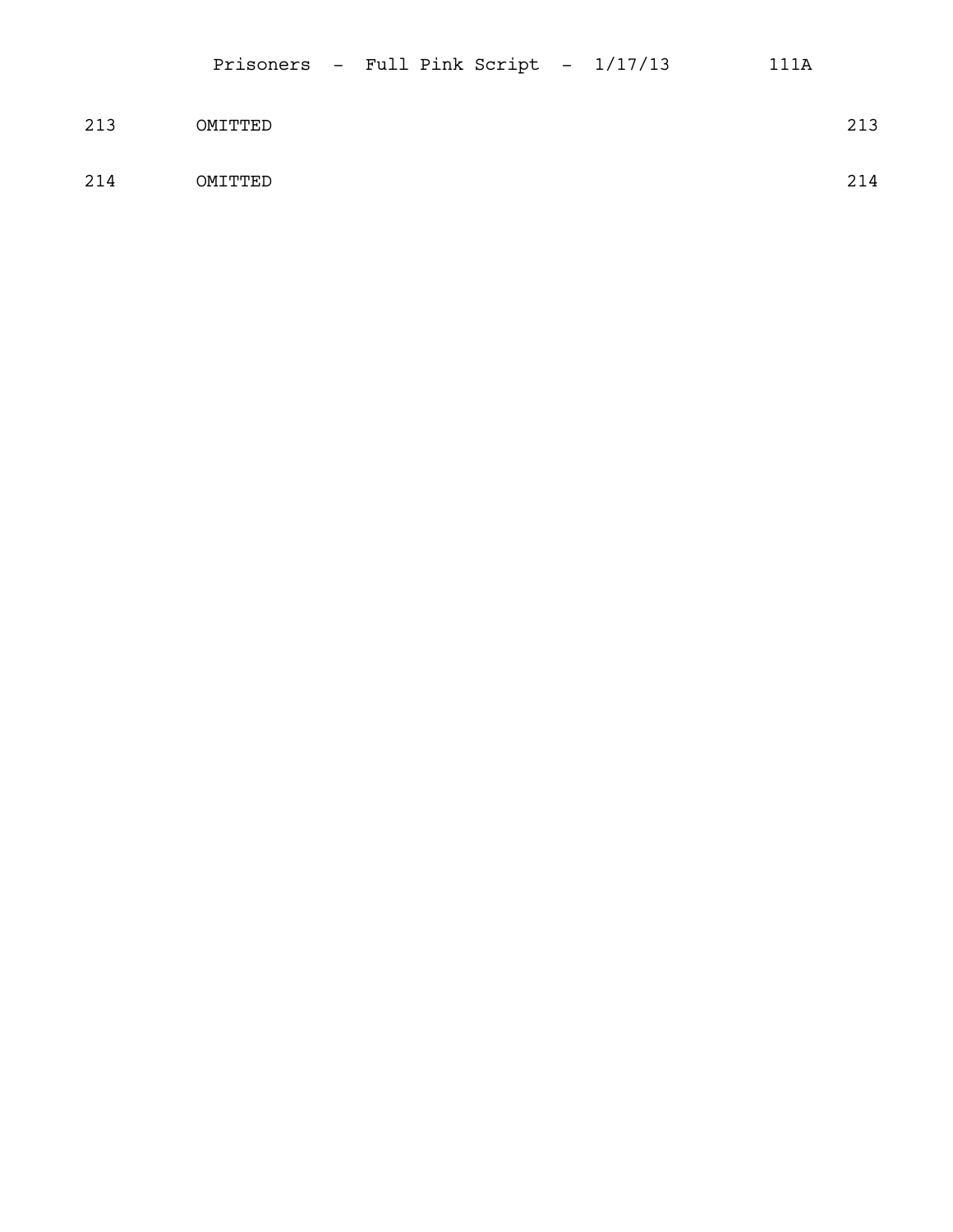| 215 | OMTTTED                                                                                                                                                             | 215 |
|-----|---------------------------------------------------------------------------------------------------------------------------------------------------------------------|-----|
| 216 | INT. VESTIBULE - HOLLY JONES' HOUSE - CONTINUOUS                                                                                                                    | 216 |
|     | Loki opens the front door and moves inside, keyed up $-$                                                                                                            |     |
| 217 | INT. BACK DOOR - HOLLY JONES' HOUSE - CONTINUOUS                                                                                                                    | 217 |
|     | The back door opens. Keller creeps inside, his oil<br>slicked form almost invisible in the gloom                                                                    |     |
| 218 | INT. LIVING ROOM - HOLLY JONES' HOUSE - CONTINUOUS                                                                                                                  | 218 |
|     | Loki moves inside. Nobody there. He goes to leave when<br>his eye catches a framed photo, basked in moonlight:                                                      |     |
|     | Holly Jones' husband wearing an unsettling smile,<br>shirtless, revealing he's wearing THE FAMILIAR MAZE<br>PENDANT. HE'S THE CORPSE LOKI FOUND IN DUNN'S BASEMENT. |     |
|     | SOMETHING'S KNOCKED OVER IN THE ADJACENT KITCHEN. Loki<br>snaps back to attention, eyes darting, moving now                                                         |     |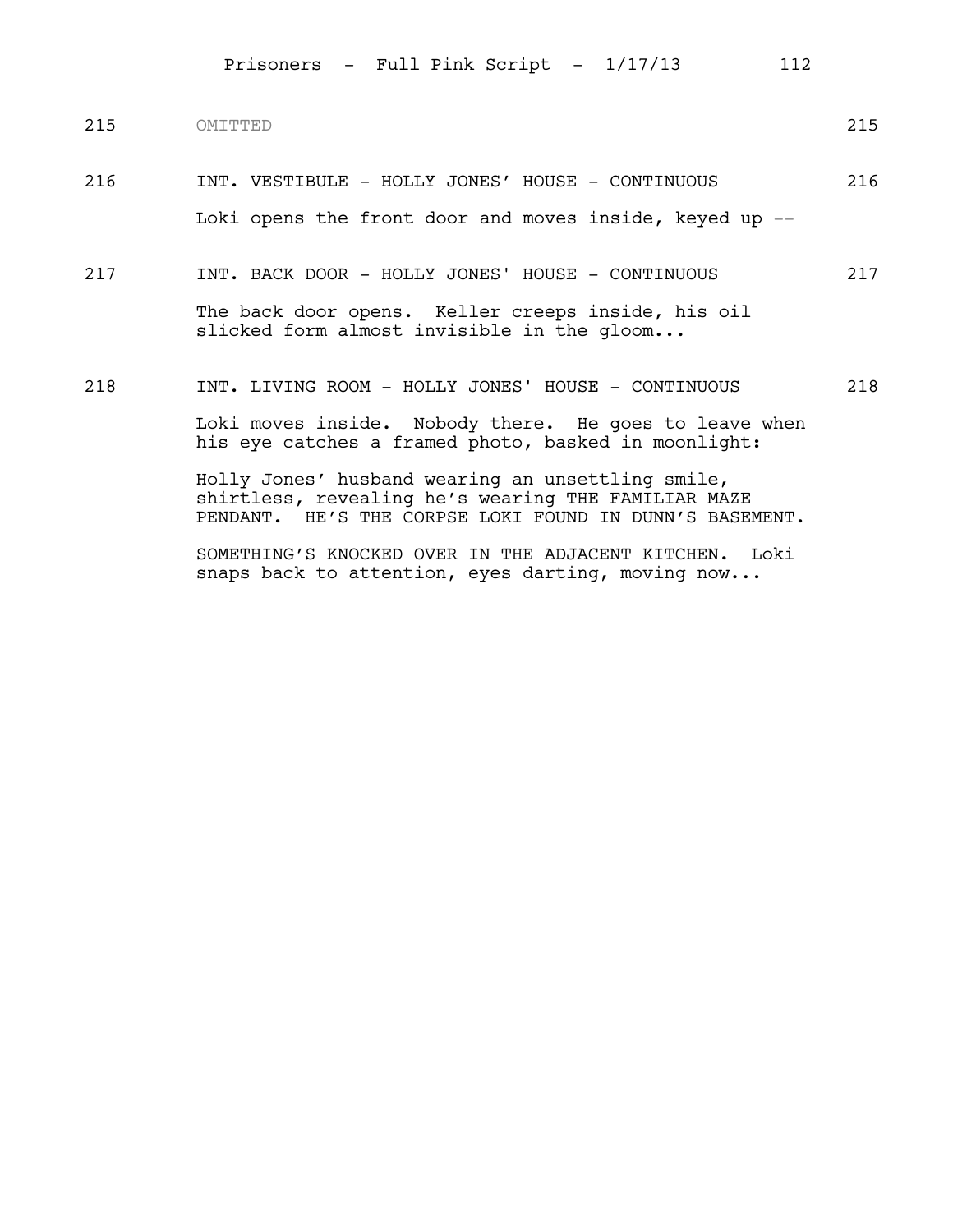219 INT. KITCHEN - HOLLY JONES' HOUSE - CONTINUOUS 219

Loki's POV as he enters the kitchen: Keller's duffle bag on the kitchen table. The open box with the skull and crossbones:

*POISON! Fast acting, humane...*

220 INT. HALLWAY - HOLLY JONES' HOUSE - CONTINUOUS 220

Keller, moves into the hallway, holding his breath, back to the wall. He opens a door and looks in at...

A room stuffed with old furniture and junk...

He moves on to the next. The closed door with the deadbolt on the outside...

He turns the lock, bracing himself...

221 INT. A ROOM - HOLLY JONES' HOUSE - CONTINUOUS 221

Keller opens the door to see Anna huddled in the corner. He walks towards her, eyes tearing, breath quickening...

222 INT. HALLWAY - HOLLY JONES' HOUSE - CONTINUOUS 222

Loki approaches the same room, then stops, seeing a shadow on the wall, a figure, looming over Anna's shadow...

Loki takes a breath, gun at the ready, inching towards the doorway...

223 INT. A ROOM - HOLLY JONES' HOUSE - CONTINUOUS 223

Keller, Anna in his arms now, rushing for the door - when IT SLAMS IN HIS FACE and they're thrown into DARKNESS --

BACK TO:

224 INT. THE HOLE - CONTINUOUS 224 224

BLACKNESS...the click of Keller's mini-maglight, shining up under his chin. His face, sea-sick, blinking, rubbing his eyes, seeing: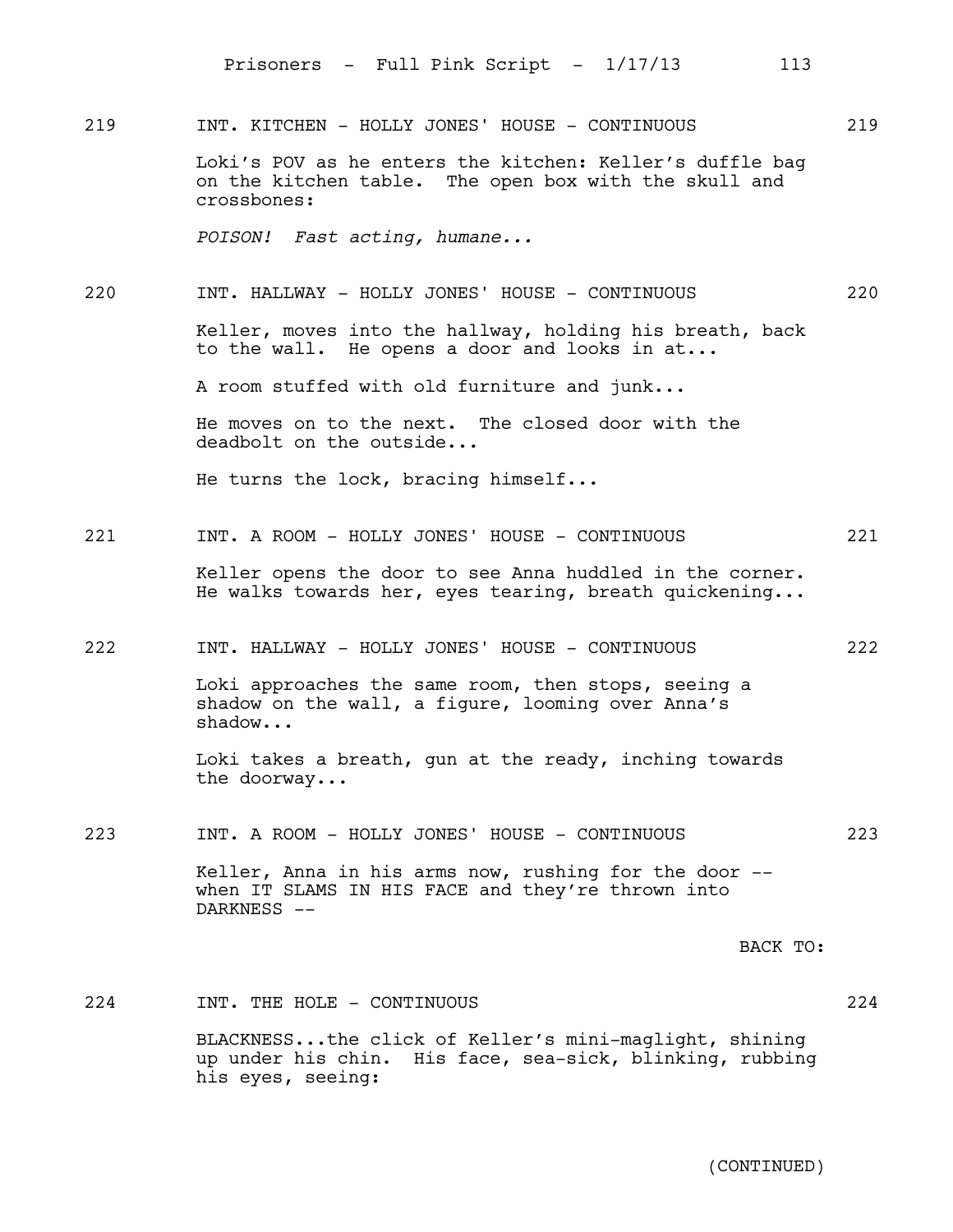Dirt walls, the two rusted bikes, ALL OF IT DISTORTING. *The laced grape-aid.* His *escape* was a hallucination. HE'S STILL IN THE HOLE. 225 EXT. BACK YARD - HOLLY JONES' HOUSE - CONTINUOUS 225 The Trans Am. We hear Keller screaming beneath it ever so faintly... 226 INT. A ROOM - HOLLY JONES' HOUSE - CONTINUOUS 226 Loki walks into the doorway, gun outstretched, eyes focusing: The shadow isn't Keller -- it's Holly Jones, now squatting beside Anna, her back to Loki, starting to inject the poison into her arm. **LOKT** STOP -- PUT IT DOWN -- She pulls out the half-emptied syringe and drops it to the floor. Then her back still to him, she straightens up. HOLLY JONES Make sure they cremate me. I don't want to be buried in some box. T.OKT TURN AROUND -- SHOW ME YOUR HANDS -- Holly Jones pulls the .38 from the front of her pants, swings around and FIRES at the same time Loki does -- SHE GRAZES LOKI'S FACE RIGHT OVER HIS EYE. Loki HITS HER SQUARE IN THE FOREHEAD. She collapses, dead. Blood pouring from his forehead, Loki picks up Anna, now semi-unconscious -- gritting his teeth -- Prisoners - Full Pink Script - 1/17/13 114 224 CONTINUED: 224

227 EXT. HOLLY JONES' HOUSE - CONTINUOUS 227

Loki bursts out the front door with Anna in his arms, blood running down his face --

He gets her in the back of his car. He rushes around, gets behind the wheel -- starts the car and GUNS IT --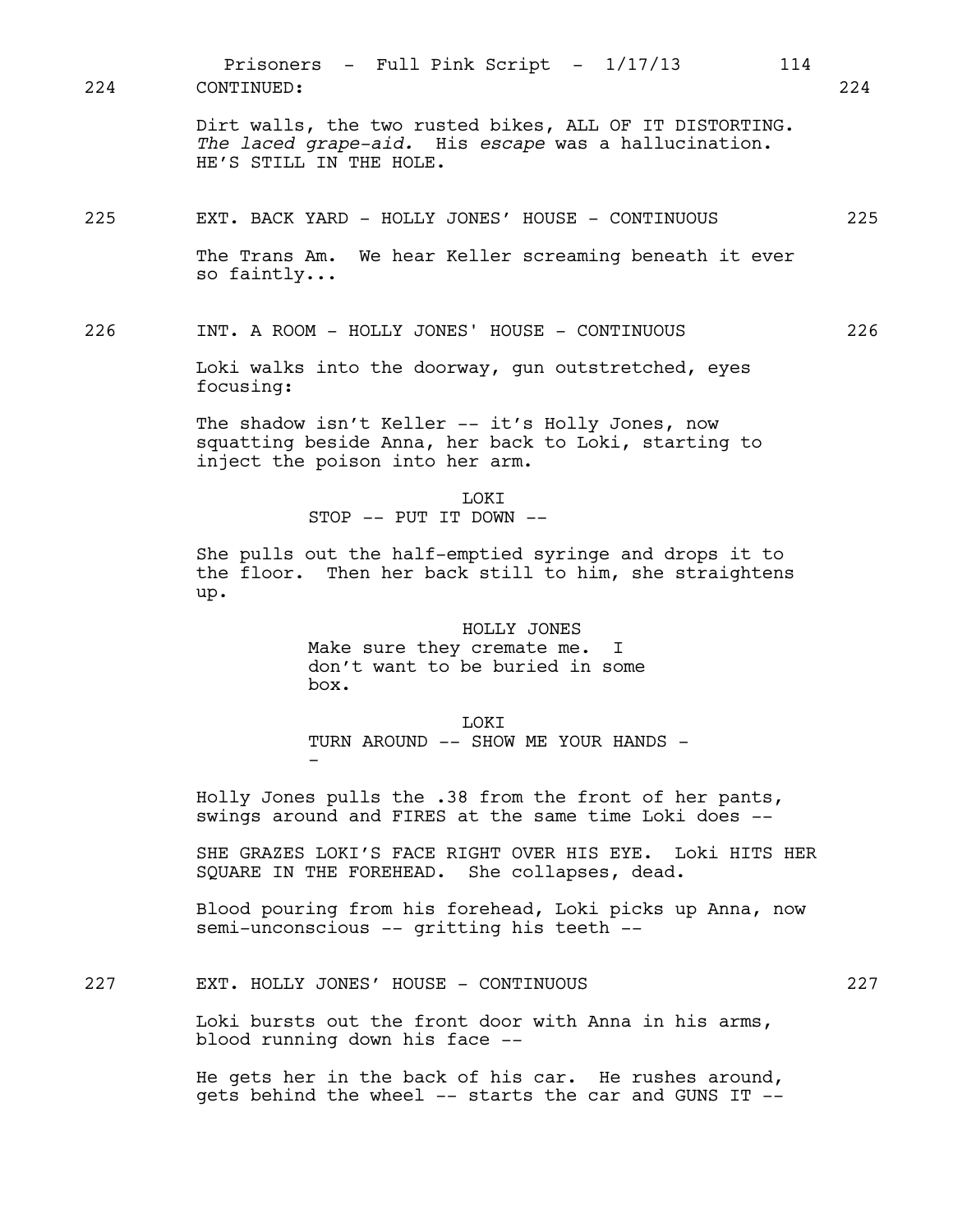228 INT. BLACK SEDAN - TRAVELING - CONTINUOUS 228

LOKI DOES SIXTY THROUGH FALLING SNOW, BLOOD IN HIS EYES, DRIVING DOWN A COUNTRY ROAD, ENGINE ROARING --

- 229A EXT. COUNTRY ROAD CONTINUOUS 229A Loki's sedan speeds through the blur of falling white --
- 229B INT. BLACK SEDAN TRAVELING CONTINUOUS 229B

ANNA IS STARTING TO CONVULSE IN THE BACK SEAT --

LOKI Almost there, almost there. Stay with me, Anna, stay with me --(under his breath) Don't die don't die --

Loki's POV -- he's coming up on an intersection now -- RED LIGHT --

229C EXT. COUNTRY ROAD/INTERSECTION - CONTINUOUS 229C

LOKI LEANS ON HIS HORN AND BLASTS THROUGH THE RED LIGHT -- A CAR JUST MISSES HIM AND CAREENS OFF THE ROAD --

Loki turns on to A HIGHWAY ON-RAMP -- there's traffic up ahead -- but he doesn't slow down --

229D INT. BLACK SEDAN - TRAVELING - CONTINUOUS 229D

Loki veers on to the highway's shoulder, squeezing past slow moving cars, bouncing over the craggy ground --

- 229E EXT. HIGHWAY CONTINUOUS 229E Loki swerves on to an exit ramp -- skidding through the turn --
- 229F INT. BLACK SEDAN TRAVELING CONTINUOUS 229F Loki's POV -- Anna in the rearview, her convulsing getting worse --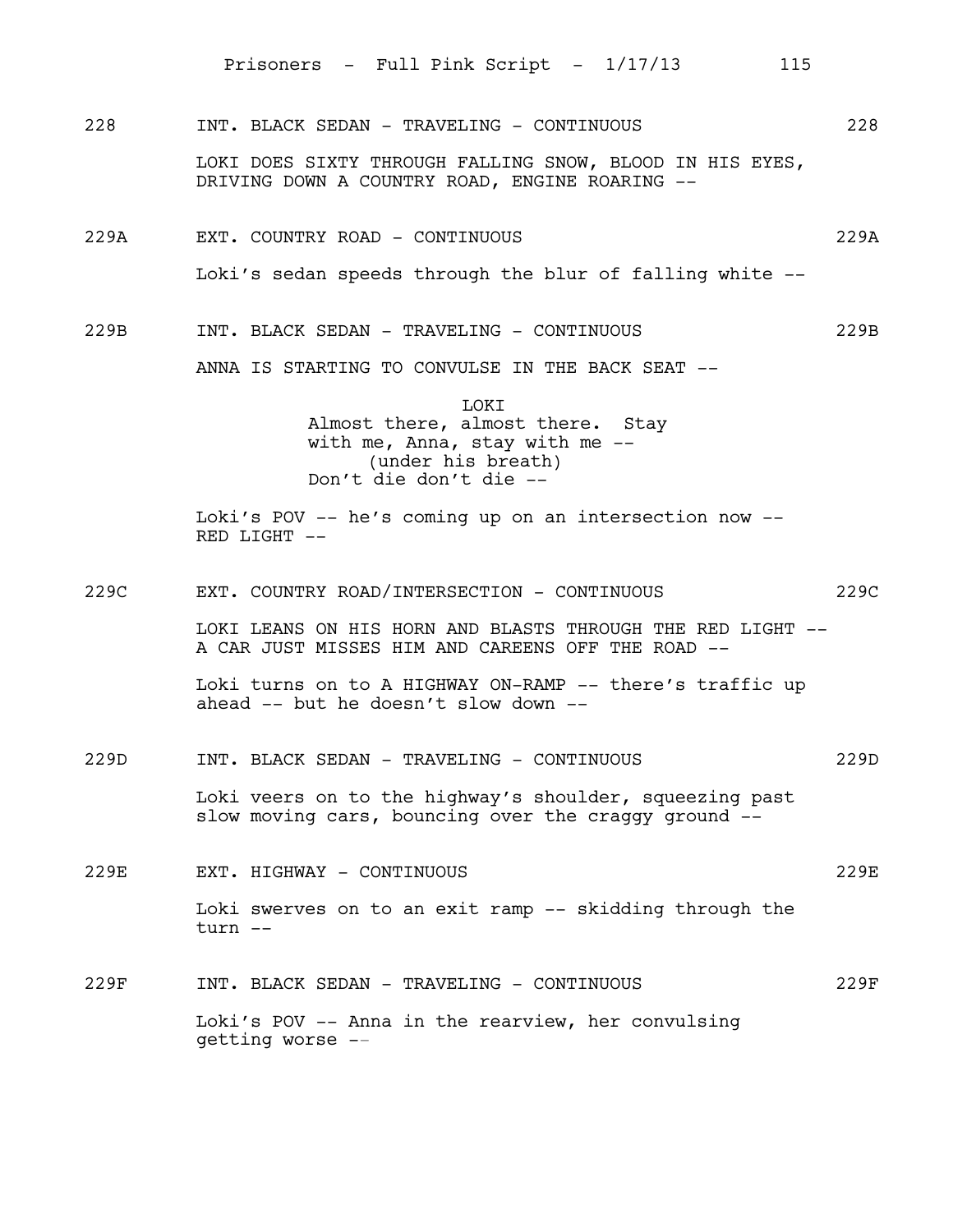Prisoners - Full Pink Script - 1/17/13 115A

229G EXT. MAIN ROAD - CONTINUOUS 229G Loki tears down a straightaway -- scrolling strip mall lights, falling snow --

229H INT. BLACK SEDAN - TRAVELING - CONTINUOUS 229H

Loki peers back at Anna --

makes a hard, skidding turn --

**LOKT** Stay with me, Anna, we're almost there -- (under his breath) Don't die. Please, God, don't let her die --

He sees the traffic is stopped up ahead  $-$  he turns off, cuts through a strip mall parking lot --

Loki's POV as he drives faster -- the lights and falling snow become disorienting -- prismatic --

229I EXT. STRIP MALL - CONTINUOUS 229I Loki's sedan blasts out of the strip mall parking lot,

229J INT. BLACK SEDAN - TRAVELING - CONTINUOUS 229J

Loki's POV -- on a straightaway now...the illuminated hospital sign coming into view --

229 EXT. ST. CELESTINE HOSPITAL - EMERGENCY ENTRANCE - 229 MOMENTS LATER

> Loki's car rolls up on the curb, the front bumper inches from taking out a shocked OLD MAN in a wheel chair. Loki bursts out of the car, opens the back door, grabs Anna out --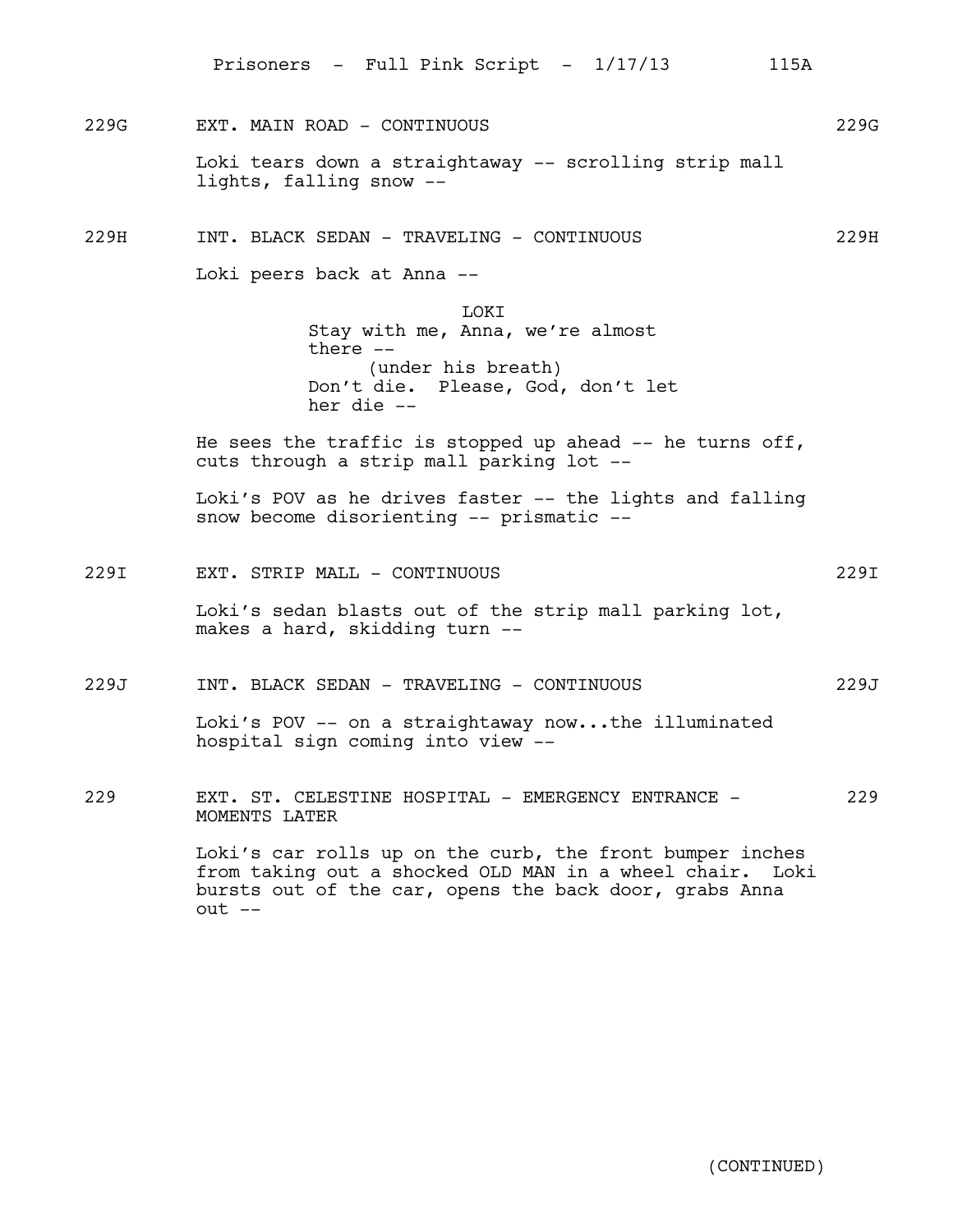He carries her, blood gushing down his face, walking through the double doors -- SCREAMING:

### LOKI POLICE OFFICER -- I NEED HELP!

230 INT. HOSPITAL ROOM - ST. CELESTINE HOSPITAL - DAY 230

A patient lies in his hospital bed, his face obscured by the newspaper he's reading:

*BARRY MILLAND AKA ALEX JONES REUNITED WITH FAMILY AFTER 27 YEARS*

A picture of Jones in the hospital, his beard shaved off, revealing a previously hidden resemblance to the photos of him at seven years old.

Below that is another headline: *STILL MISSING* A picture of Keller.

The patient folds up the paper. It's Loki, oxygen tubes in his nostrils, bandages over his wound. Someone approaches his bedside...

It's Grace pushing Anna in a wheelchair. Anna is dressed in hospital pajamas, remnants of shock still clouding her eyes.

### LOKI

Hello.

She doesn't answer.

GRACE She's doing real good -- be on her feet in a few days.

Behind them are Nancy and Joy. Grace seems possessed of some newfound strength, while Nancy seems withered and shaky.

> GRACE (CONT'D) I hope we're not intruding. Anna wanted to see her hero.

Anna stares at Loki, unable to speak. He offers her his hand, noticing she's wearing a red whistle around her neck. She shakes his hand, regarding him like an apparition.

And while she does Loki looks over at Nancy, picking up on the guilt that's underlying her expression. She senses him reading her and looks away --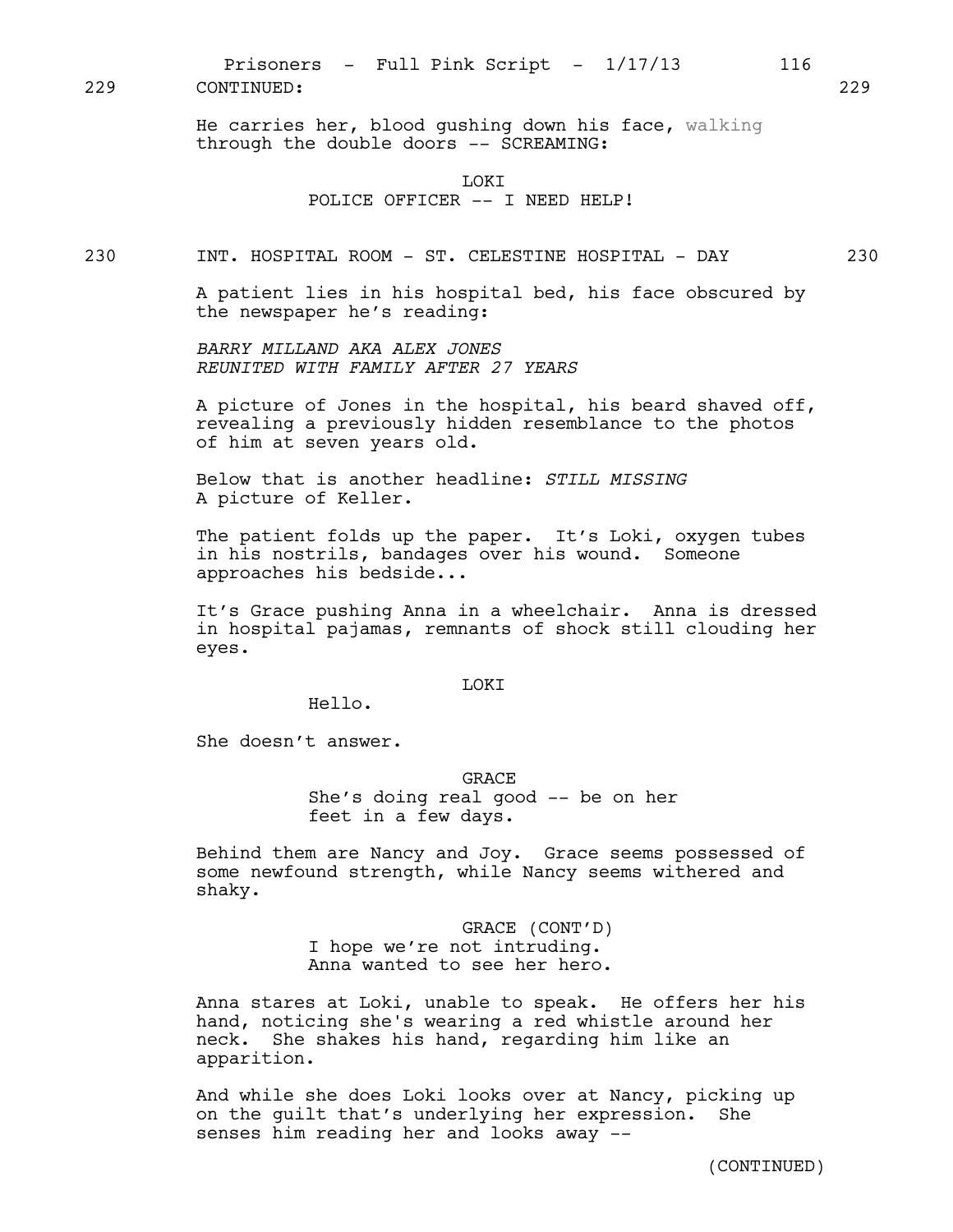Prisoners - Full Pink Script -  $1/17/13$  116A 230 CONTINUED: 230

> Loki's gaze moves on to Joy. There's an unsettling darkness in her eyes.

> > GRACE (CONT'D)

OK --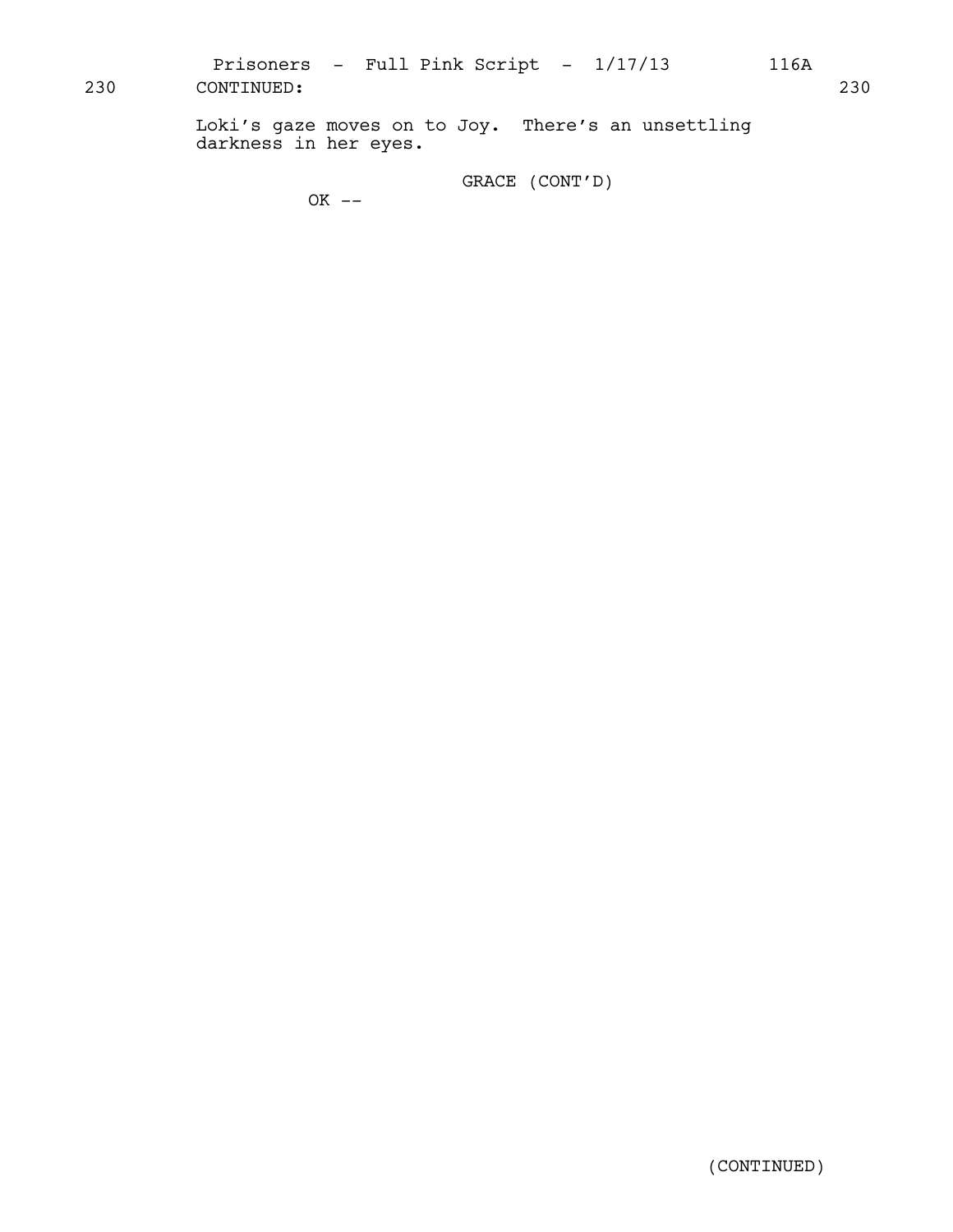Prisoners - Full Pink Script - 1/17/13 117 230 CONTINUED: (2) 230

# GRACE (CONT'D) (to Nancy) Will you give me a minute?

Nancy nods, pushes Anna towards the exit -- Joy following them out  $--$ 

### NANCY

Say goodbye girls.

With whisper voices:

ANNA

Bye.

JOY

Bye.

Nancy leaves with the girls...

231 INT. HALLWAY - ST. CELESTINE HOSPITAL 231

Nancy walks out with the girls. Eliza is there, Ralph by her side. Franklin is there too. Nancy looks at him, imploring him with a silent plea -- a plea Franklin looks to be struggling against...

Franklin suddenly breaks Nancy's gaze -- walks to a UNIFORM COP posted at the end of the hall...

232 INT. HOSPITAL ROOM - ST. CELESTINE HOSPITAL - CONTINUOUS 232

Grace stands by Loki's bedside.

**TOKT** 

She found her whistle.

GRACE

No. She keeps insisting Joy helped her find it on Thanksgiving before they were taken, but I think she's just confused... I got her a new one. (beat) He hasn't contacted me. I know you don't believe me, but he hasn't.

LOKI

I believe you.

GRACE Do you think you're going to find him?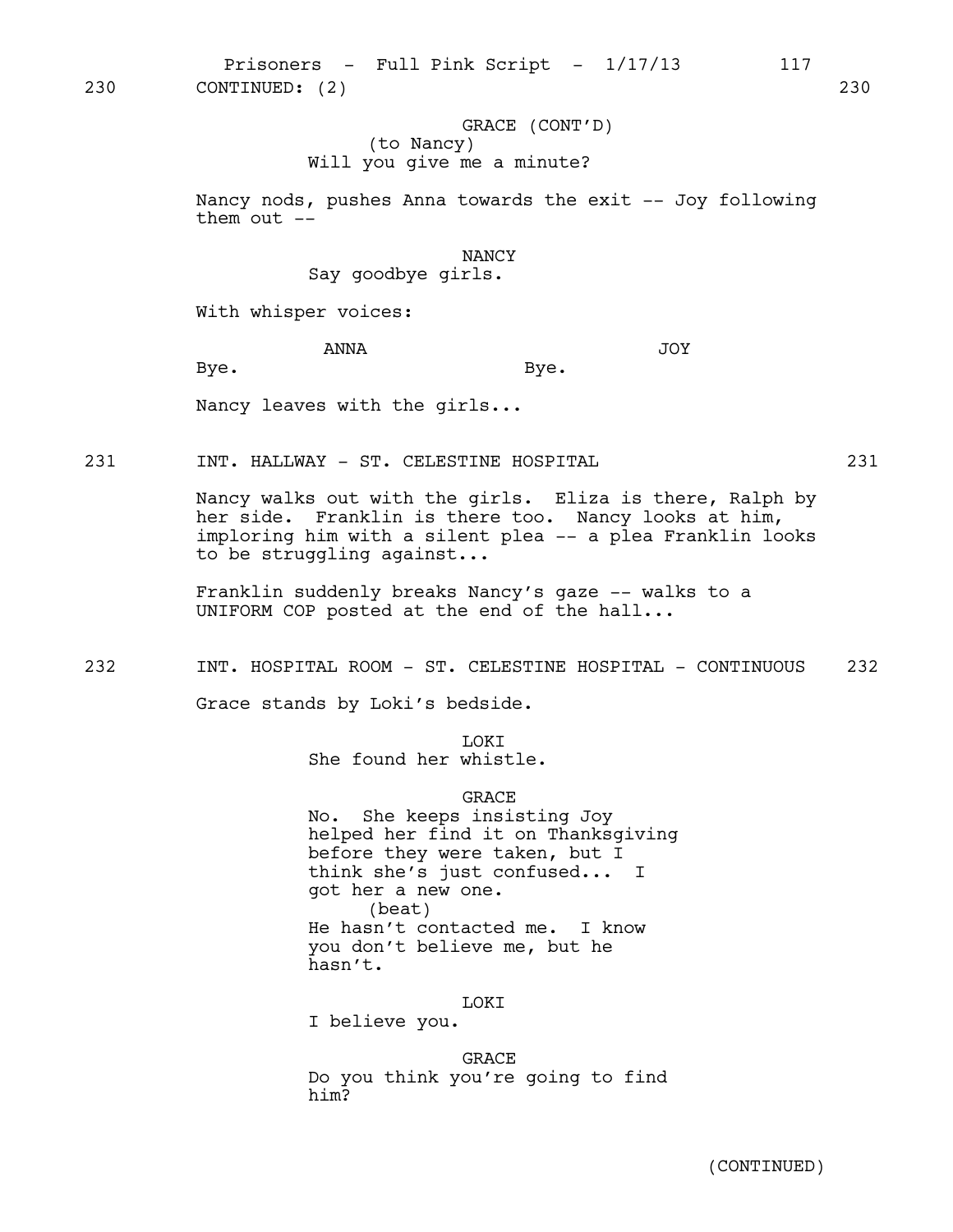Prisoners - Full Pink Script -  $1/17/13$  117A 232 CONTINUED: 232

LOKI

Yes.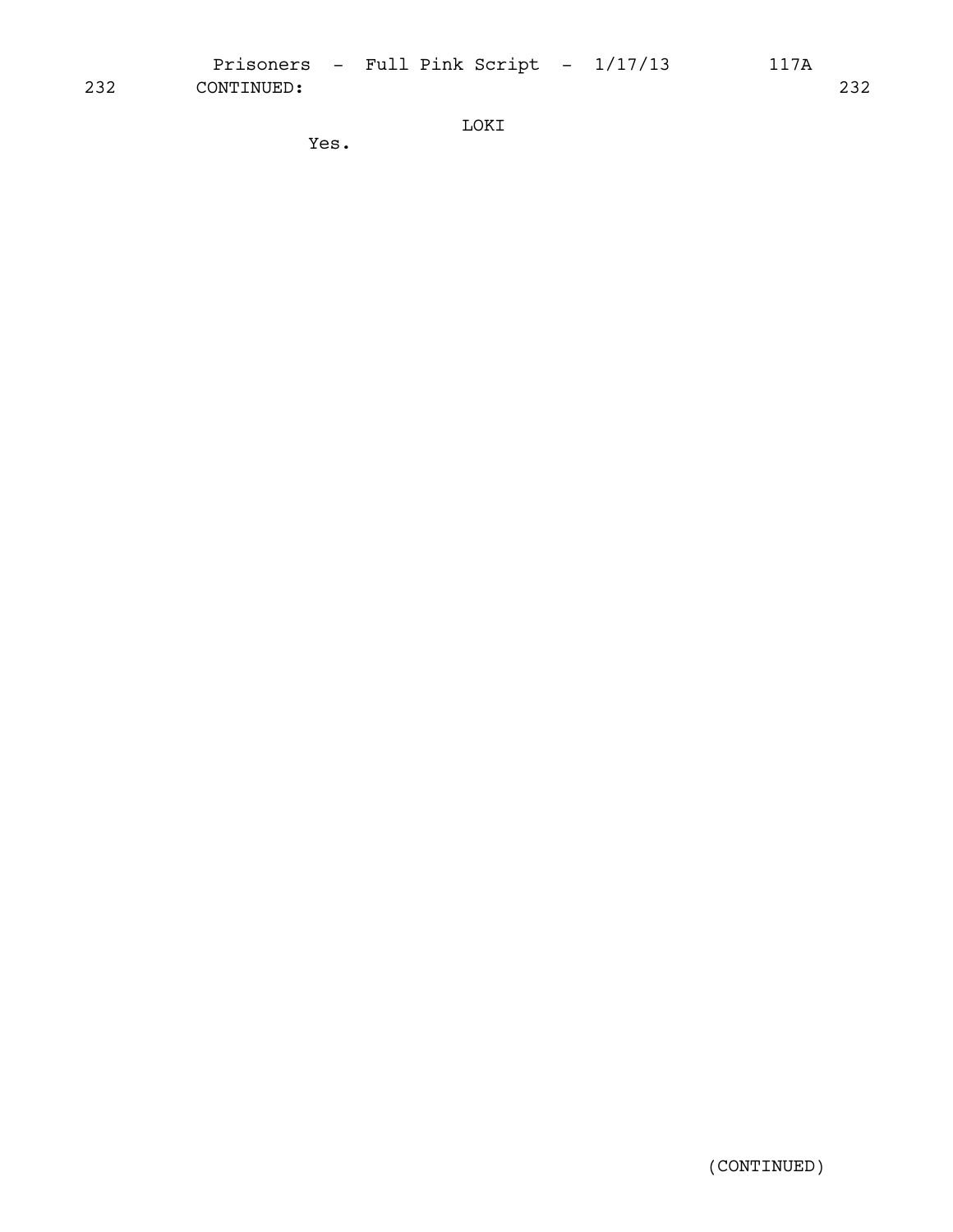Prisoners - Full Pink Script - 1/17/13 118 232 CONTINUED: (2) 232

> GRACE They'll send him to jail?

> > LOKI

Probably.

Beat.

GRACE

I miss him.

Loki nods, not sure what to say to that.

GRACE (CONT'D) He did what he had to do for Anna. And I thank God that he did.

Loki doesn't answer, the two of them sharing the silence, until:

> GRACE (CONT'D) He's a good man.

And with that she abruptly walks out...

Loki picks the newspaper back up. He looks at the picture of Keller...

233 EXT. BACK YARD - HOLLY JONES' HOUSE - NIGHT 233

It's the middle of the night. The sound of GENERATORS HUMMING, powering industrial spot lights, illuminating the back yard as snow falls.

The Trans Am has not been moved. The seats have been ripped out, lying next to the car.

Closer to the house, two tired looking FORENSIC TECHS, late twenties, kneel on the ground scraping at the frozen soil -- they have a radio on, working to classical music - -

The back door opens and out walks Loki, head bandaged. He looks broken, left the hospital too early.

He surveys the backyard.

LOKI

# Find anything?

Tech 1 holds up a plastic bag. Inside is a frozen, partially decomposed snake.